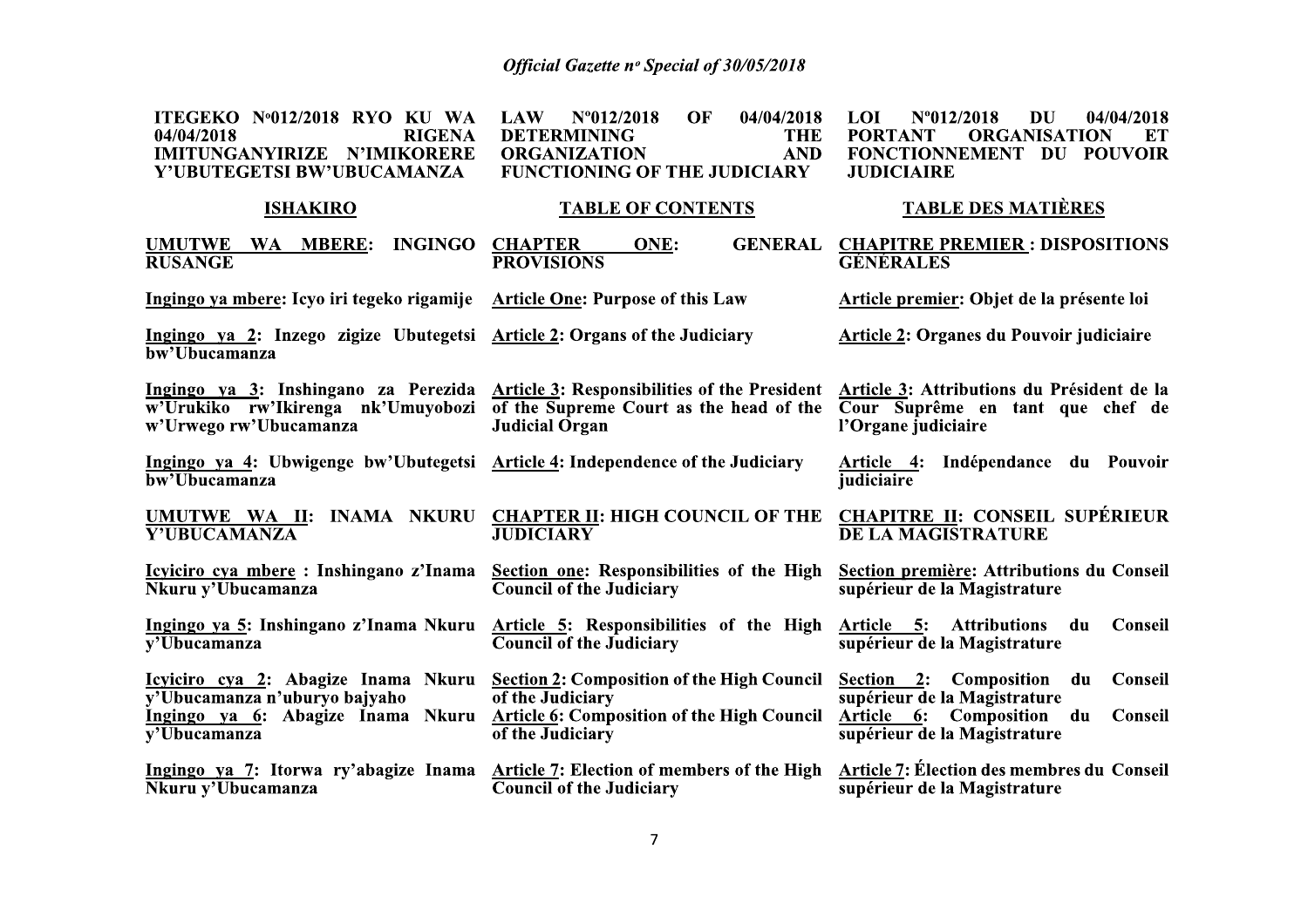| Ingingo ya 8: Umubare wa ngombwa Article 8: Quorum for election<br>kugira ngo itora ribe                      |                                                                                                                        | Article 8 : Quorum requis pour l'élection                                                                       |
|---------------------------------------------------------------------------------------------------------------|------------------------------------------------------------------------------------------------------------------------|-----------------------------------------------------------------------------------------------------------------|
| Ingingo ya 9: Manda y'abagize Inama Article 9: Term of office of the members of<br>Nkuru y'Ubucamanza         | the High Council of the Judiciary                                                                                      | Article 9: Mandat des membres du Conseil<br>supérieur de la Magistrature                                        |
| Ingingo ya 10: Isimburwa ry'abagize<br>Inama Nkuru y'Ubucamanza batorwa                                       | <b>Article 10: Replacement of members of the</b><br>High Council of the Judiciary subject to<br>election               | <b>Article 10: Remplacement des membres du</b><br>Conseil supérieur de la Magistrature<br>soumis à une élection |
| Icyiciro cya 3: Inzego z'Inama Nkuru<br>v'Ubucamanza                                                          | Section 3: Organs of the High Council of<br>the Judiciary                                                              | Section 3: Organes du Conseil supérieur de<br>la Magistrature                                                   |
| Ingingo ya 11: Inzego zigize Inama Nkuru<br>y'Ubucamanza                                                      | <b>Article 11: Organs of the High Council of</b><br>the Judiciary                                                      | Article 11: Organes du Conseil supérieur<br>de la Magistrature                                                  |
| Ingingo ya 12: Inama Rusange                                                                                  | <b>Article 12: General Assembly</b>                                                                                    | <b>Article 12: Assemblée générale</b>                                                                           |
| Ingingo ya 13: Biro                                                                                           | <b>Article 13: Bureau</b>                                                                                              | <b>Article 13: Bureau</b>                                                                                       |
| Ingingo ya 14: Komisiyo zihoraho                                                                              | <b>Article 14: Permanent committees</b>                                                                                | <b>Article 14: Commissions permanentes</b>                                                                      |
| Ingingo<br><u>ya 15</u> :<br>Nshingwabikorwa                                                                  | Ubunyamabanga Article 15: Executive Secretariat                                                                        | Article 15: Secrétariat exécutif                                                                                |
| z'Inzego<br>Icyiciro cya 4: Inshingano<br>z'lnama Nkuru y'Ubucamanza                                          | Section 4: Responsibilities of organs of the<br><b>High Council of the Judiciary</b>                                   | Section 4: Attributions des organes du<br>Conseil supérieur de la Magistrature                                  |
| Ingingo ya 16: Inshingano<br>z'Inama<br><b>Rusange</b>                                                        | <b>Article 16: Responsibilities of the General</b><br><b>Assembly</b>                                                  | Article 16: Attributions de l'Assemblée<br>générale                                                             |
| Ingingo ya 17: Inshingano za Biro                                                                             | Article 17: Responsibilities of the Bureau                                                                             | <b>Article 17: Attributions du Bureau</b>                                                                       |
| Ingingo ya 18: Inshingano za komisiyo                                                                         | <b>Article 18: Responsibilities of committees</b>                                                                      | <b>Article 18: Attributions des commissions</b>                                                                 |
| Inshingano<br>Ingingo<br><b>19:</b><br>ya<br>Nshingwabikorwa<br>z'Umunyamabanga<br>w'Inama Nkuru y'Ubucamanza | Article 19:<br><b>Responsibilities</b><br>of the<br><b>Executive Secretary of the High Council of</b><br>the Judiciary | Article 19: Attributions du secrétaire<br>exécutif du<br>Conseil supérieur de la<br>Magistrature                |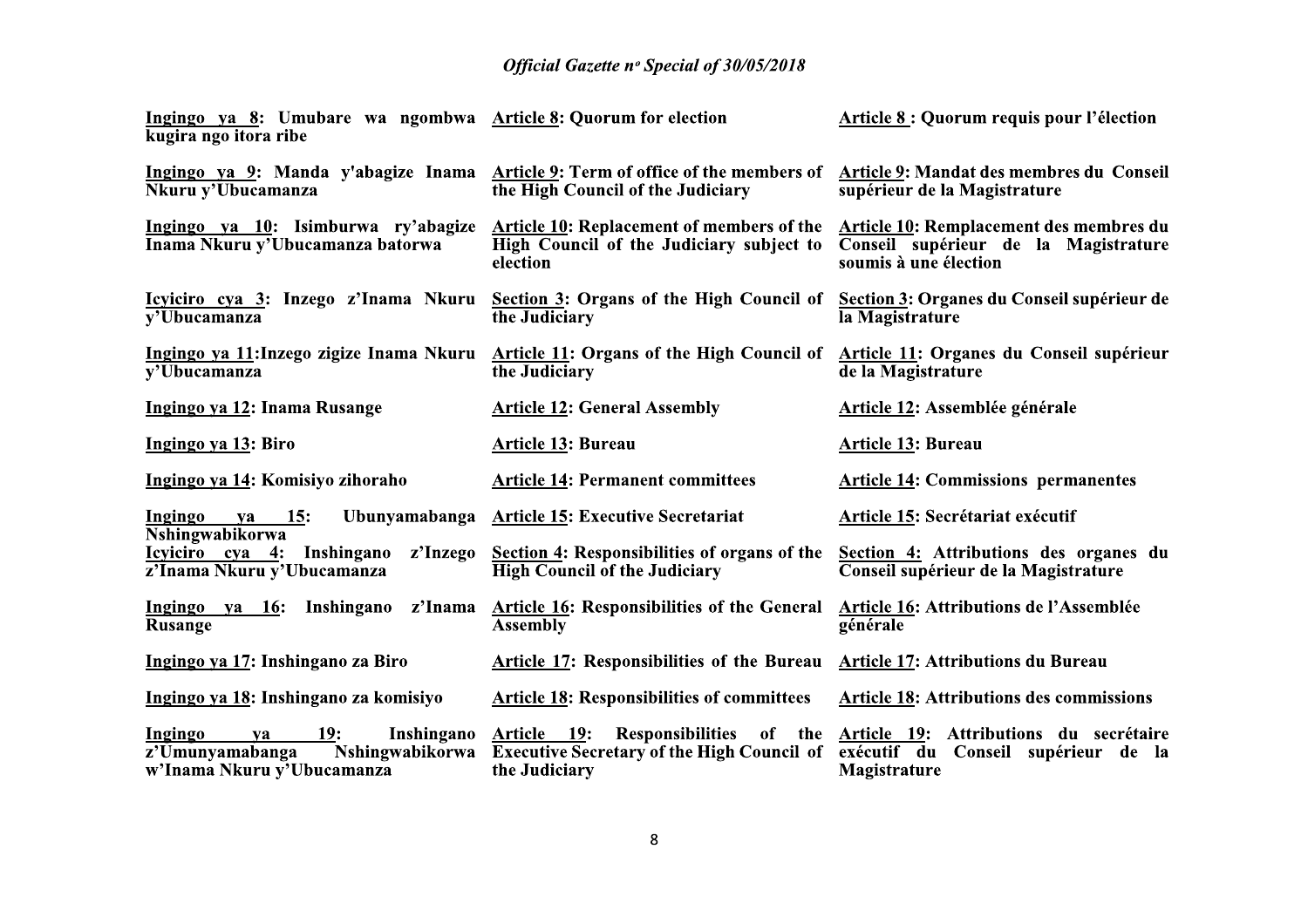| Icyiciro cya 5: Imikorere y'Inama Rusange                                                       | <b>Assembly</b>                                                                                                                                             | Section 5: Functioning of the General Section 5: Fonctionnement de l'Assemblée<br>générale                                    |  |
|-------------------------------------------------------------------------------------------------|-------------------------------------------------------------------------------------------------------------------------------------------------------------|-------------------------------------------------------------------------------------------------------------------------------|--|
| Ingingo ya 20: Iterana ry'Inama rusange                                                         | Article 20: Holding of the General Article 20: Tenue de l'Assemblée générale<br><b>Assembly</b>                                                             |                                                                                                                               |  |
| Ingingo ya 21: Ifatwa ry'ibyemezo                                                               | <b>Article 21: Decision-making</b>                                                                                                                          | Article 21: Prise de décisions                                                                                                |  |
| Ingingo ya 22: Inyandikomvugo z'inama<br>Rusange z'Inama Nkuru y'Ubucamanza                     | Article 22: Minutes of the General<br><b>Assembly of the High Council of the</b><br><b>Judiciary</b>                                                        | Article 22: Procès-verbaux de l'Assemblée<br>générale du Conseil supérieur de la<br>Magistrature                              |  |
| Ingingo ya 23: Kugira ibanga                                                                    | <b>Article 23: Duty of confidentiality</b>                                                                                                                  | Article 23: Devoir de confidentialité                                                                                         |  |
| Ingingo ya 24: Ibigenerwa abitabiriye Article 24: Sitting allowances<br>inama                   |                                                                                                                                                             | Article 24: Jetons de présence                                                                                                |  |
| v'Inama Nkuru y'Ubucamanza<br><b>UMUTWE</b><br><b>WA</b><br>III:<br><b>RW'UBUCAMANZA</b>        | Ingingo ya 25: Amategeko ngengamikorere Article 25: Rules of procedure of the High<br><b>Council of the Judiciary</b><br>URWEGO CHAPTER III: JUDICIAL ORGAN | Article 25: Règlement d'ordre intérieur du<br>Conseil supérieur de la Magistrature<br><b>CHAPITRE III : ORGANE JUDICIAIRE</b> |  |
| Icyiciro cya mbere: Inzego zigize Urwego<br>rw'Ubucamanza n'inshingano zazo                     | <b>Section One: Organs of the Judicial Organ</b><br>and their responsibilities                                                                              | Section première : Organes de l'Organe<br>judiciaire et leurs attributions                                                    |  |
| Biro y'Urwego<br>Akiciro ka mbere:<br>rw'Ubucamanza                                             | <b>Subsection One: Bureau of the Judicial</b><br><b>Organ</b>                                                                                               | Sous-section première : Bureau<br>de<br>l'Organe judiciaire                                                                   |  |
| Ingingo ya 26: Abagize Biro y'Urwego<br>rw'Ubucamanza                                           | Article 26: Composition of the Bureau of Article 26: Composition du Bureau de<br>the Judicial Organ                                                         | l'Organe judiciaire                                                                                                           |  |
| Ingingo ya 27: Inshingano za<br>y'Urwego rw'Ubucamanza                                          | Biro Article 27: Responsibilities of the Bureau Article 27: Attributions du Bureau de<br>of the Judicial Organ                                              | l'Organe judiciaire                                                                                                           |  |
| 28:<br>Ingingo ya<br>Itumizwa<br>ry'ibyemezo<br>bya<br><b>Biro</b><br>y'Urwego<br>rw'Ubucamanza | n'ifatwa Article 28: Convening of and decision- Article 28: Convocation et prise de<br><b>Judicial Organ</b>                                                | making in the meeting of the Bureau of the décisions du Bureau de l'Organe judiciaire                                         |  |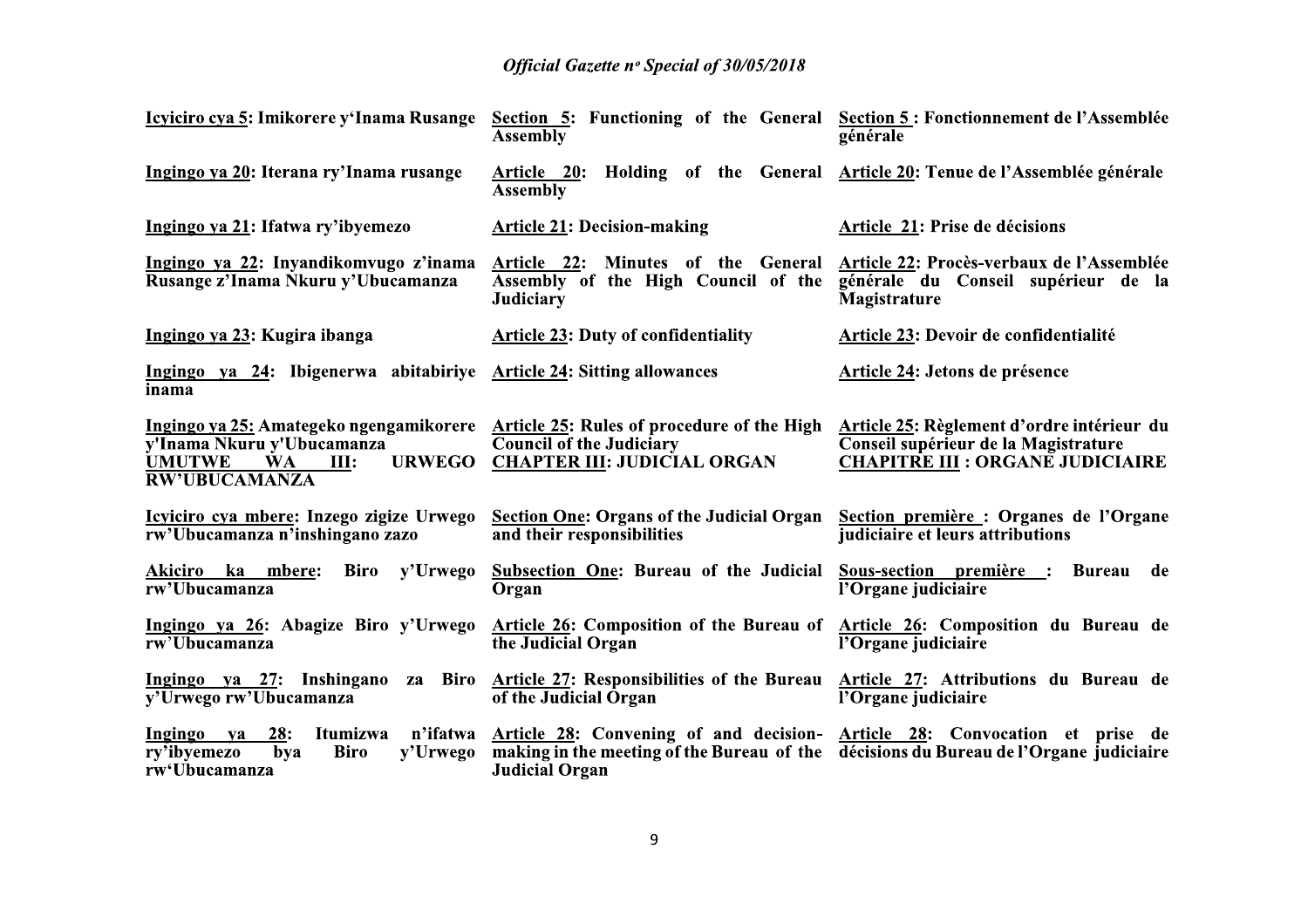| Akiciro ka 2: Ibiro<br>bya Perezida<br>w'Urukiko rw'Ikirenga                     | Subsection 2: Office of the President of the<br><b>Supreme Court</b>                                                   | Sous-section 2: Cabinet du Président de la<br><b>Cour Suprême</b>                    |
|----------------------------------------------------------------------------------|------------------------------------------------------------------------------------------------------------------------|--------------------------------------------------------------------------------------|
| Ingingo ya 29: Abagize Ibiro bya Perezida<br>w'Urukiko rw'Ikirenga               | Article 29: Composition of the Office of the<br><b>President of the Supreme Court</b>                                  | Article 29: Composition du Cabinet du<br>Président de la Cour Suprême                |
| Ingingo ya 30: Ishyirwaho ry'abagize Ibiro<br>bya Perezida w'Urukiko rw'Ikirenga | <b>Article 30: Appointment of members of the</b><br>Office of the President of the Supreme<br>Court                    | Article 30 : Nomination des membres du<br>Cabinet du Président de la Cour Suprême    |
| Ubugenzuzi<br>Akiciro ka 3:<br>Bukuru<br>bw'Inkiko                               | Subsection 3: Inspectorate General of Sous-section 3: Inspection générale des<br><b>Courts</b>                         | cours et tribunaux                                                                   |
| Ingingo ya 31: Abagize Ubugenzuzi<br><b>Bukuru bw'Inkiko</b>                     | <b>Article 31: Composition of the Inspectorate</b><br><b>General of Courts</b>                                         | Article 31: Composition de l'Inspection<br>générale des cours et tribunaux           |
| Ingingo ya 32: Inshingano z'Ubugenzuzi<br><b>Bukuru bw'Inkiko</b>                | Article 32: Responsibilities<br>of<br>the<br><b>Inspectorate General of Courts</b>                                     | Article 32: Attributions de l'Inspection<br>générale des cours et tribunaux          |
| Ingingo ya 33: Inshingano<br>zihariye<br>z'Umugenzuzi Mukuru w'Inkiko            | Article 33: Special responsibilities of the<br><b>Inspector General of Courts</b>                                      | Article 33: Attributions spéciales de<br>l'Inspecteur général des cours et tribunaux |
| 34:<br>Imitunganyirize<br>Ingingo<br>va<br>y'Ubugenzuzi Bukuru bw'inkiko         | Article 34: Organisation<br>of<br>the<br><b>Inspectorate General of Courts</b>                                         | Article 34: Organisation de l'Inspection<br>générale des cours et tribunaux          |
| Akiciro ka 4: Ubunyamabanga Bukuru                                               | <b>Subsection 4: General Secretariat</b>                                                                               | Sous-section 4: Secrétariat général                                                  |
| Ingingo ya 35: Abagize Ubunyamabanga<br><b>Bukuru</b>                            | <b>Article 35: Composition of the General</b><br><b>Secretariat</b>                                                    | Article 35: Composition du secrétariat<br>général                                    |
| Bunyamabanga Bukuru bashyirwaho                                                  | Ingingo ya 36: Uko abakozi bo mu Article 36: Modalities for appointment of<br>staff members of the General Secretariat | Article 36: Modalités de nomination du<br>personnel du secrétariat général           |
| <b>Ingingo</b><br>37:<br>ya<br>z'Umunyamabanga Mukuru mu Rukiko<br>rw'Ikirenga   | Inshingano Article 37: Responsibilities of the Secretary<br><b>General in the Supreme Court</b>                        | Article 37: Attributions du secrétaire<br>général auprès de la Cour Suprême          |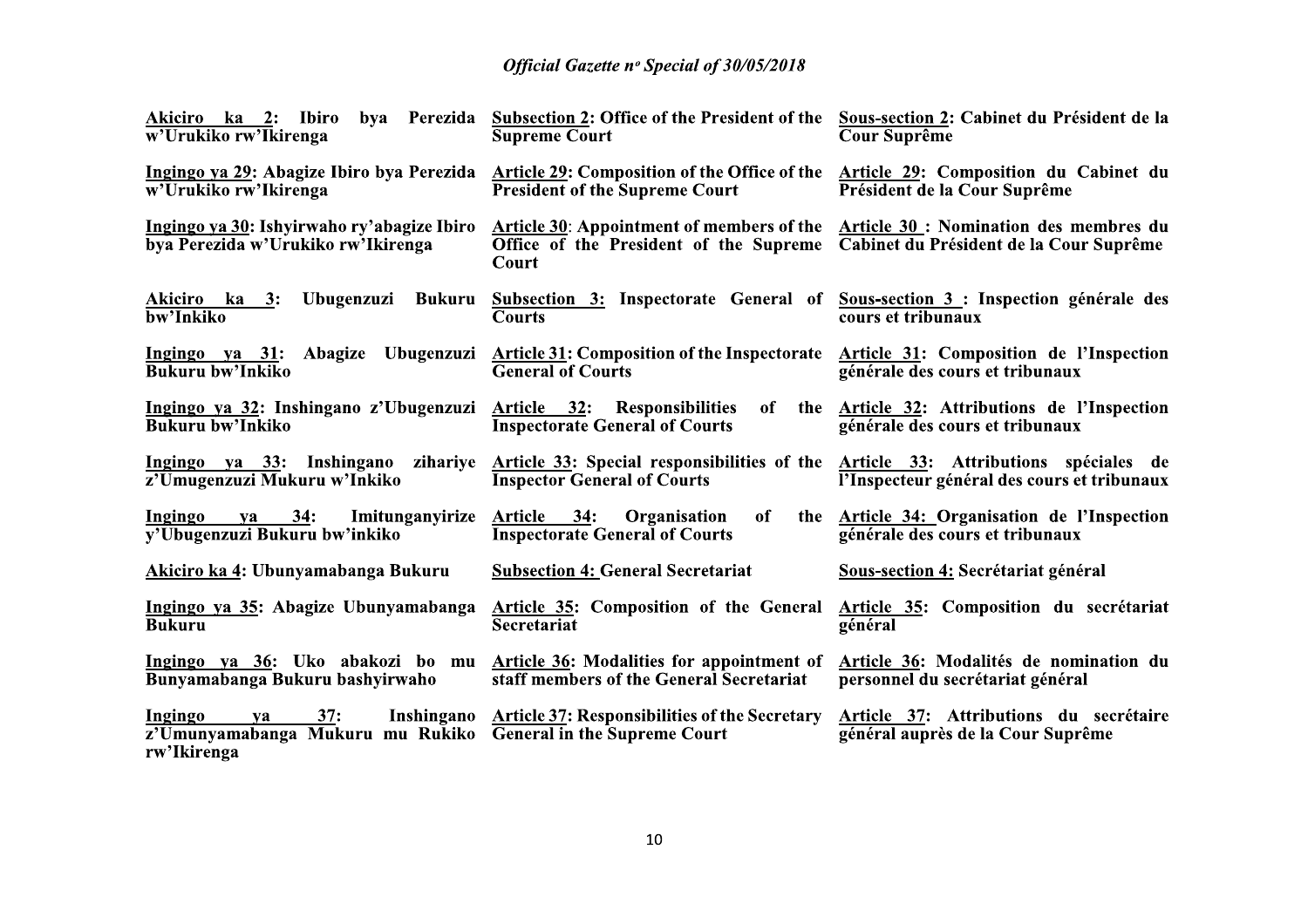| Akiciro ka 5: Inkiko                                                     | <b>Subsection 5: Courts</b>                                                                                                                   | <b>Sous-section 5: Juridictions</b>                                   |
|--------------------------------------------------------------------------|-----------------------------------------------------------------------------------------------------------------------------------------------|-----------------------------------------------------------------------|
| Ingingo ya 38: Inkiko zisanzwe                                           | <b>Article 38: Ordinary courts</b>                                                                                                            | <b>Article 38: Juridictions ordinaires</b>                            |
| Ingingo ya 39: Inkiko zihariye                                           | <b>Article 39: Specialised courts</b>                                                                                                         | Article 39: Juridictions spécialisées                                 |
| Ingingo ya 40: Ishyirwaho n'ivanwaho<br>ry'ingereko                      | Article 40: Establishment and removal of<br>chambers                                                                                          | Article 40: Création et suppression des<br>chambres détachées         |
| Ingingo ya 41: Abagize urukiko                                           | <b>Article 41: Composition of a court</b>                                                                                                     | <b>Article 41: Composition d'une juridiction</b>                      |
| 42:<br>Aho<br><b>Ingingo</b><br>imanza<br>ya<br>ziburanishirizwa         | <b>Article 42: Place of hearings</b>                                                                                                          | <b>Article 42: Lieu des audiences</b>                                 |
| w'urukiko                                                                | Ingingo ya 43: Inshingano za Perezida Article 43: Responsibilities of the president Article 43: Attributions du président d'une<br>of a court | juridiction                                                           |
| w'urukiko                                                                | Ingingo ya 44: Isimburwa rya Perezida Article 44: Replacement of the President of<br>the court                                                | Article 44: Remplacement du président de<br>la juridiction            |
| Ingingo ya 45:<br>Raporo<br>by'inkiko                                    | z'ibikorwa Article 45: Court activity reports                                                                                                 | Article 45: Rapport des activités des<br>juridictions                 |
| Ingingo ya 46: Ubwanditsi bw'Inkiko                                      | <b>Article 46: Courts registry</b>                                                                                                            | <b>Article 46: Greffe des juridictions</b>                            |
| Ingingo ya 47: Inshingano z'Umwanditsi<br><b>Mukuru</b>                  | Article 47: Responsibilities of the Chief Article 47: Attributions du greffier en chef<br>Registrar                                           |                                                                       |
| Ingingo ya 48: Isimburwa ry'Umwanditsi<br>Mukuru w'Urukiko               | Article 48: Replacement of the Chief Article 48: Remplacement du greffier en<br>Registrar                                                     | chef                                                                  |
| Inshingano z'abandi<br><b>Ingingo</b><br>ya 49:<br>banditsi              | Article 49:<br>registrars                                                                                                                     | Responsibilities of other Article 49: Attributions d'autres greffiers |
| <b>Icviciro</b><br>2:<br>Imitunganyirize<br>cya<br>n'imikorere by'Inkiko | <b>Section 2: Organization and functioning of</b><br>courts                                                                                   | <b>Section 2: Organisation et fonctionnement</b><br>des juridictions  |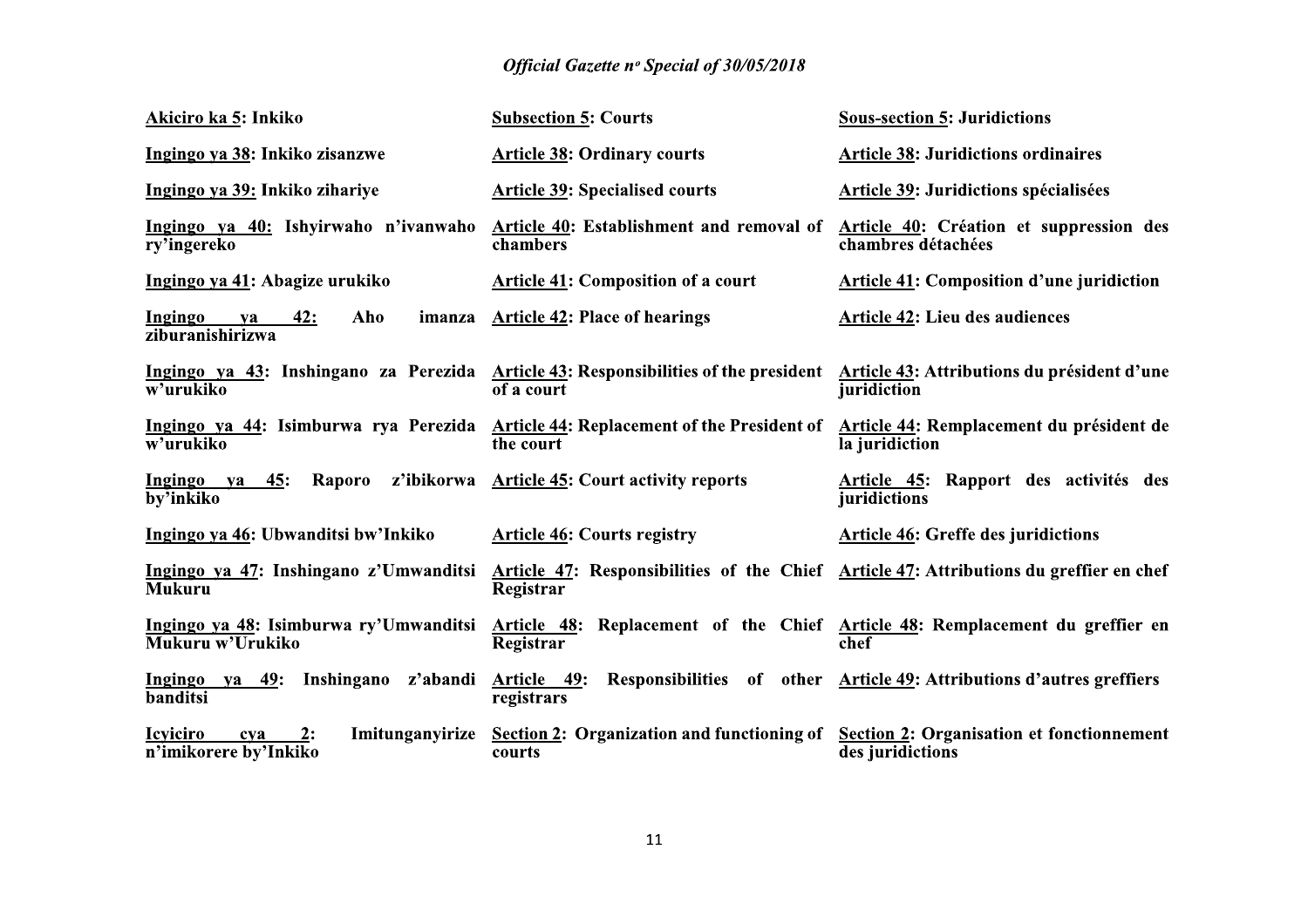| Akiciro ka mbere: Urukiko rw'Ikirenga                                                                      | <b>Subsection One: Supreme Court</b>                                                                         | <b>Sous-section première : Cour Suprême</b>                                                                          |
|------------------------------------------------------------------------------------------------------------|--------------------------------------------------------------------------------------------------------------|----------------------------------------------------------------------------------------------------------------------|
| Ingingo ya 50: Imitunganyirize y'Urukiko<br>rw'Ikirenga                                                    | <b>Article 50: Organisation of the Supreme</b><br>Court                                                      | Article 50: Organisation de la Cour<br>Suprême                                                                       |
| Ingingo ya 51: Ifasi y'Urukiko rw'Ikirenga                                                                 | Article 51: Territorial jurisdiction of the                                                                  | Article 51: Ressort de la Cour Suprême                                                                               |
| Urukiko<br>$Ingingo$ ya 52:<br>Abagize<br>rw'Ikirenga                                                      | <b>Supreme Court</b><br><b>Article 52: Composition of the Supreme</b><br>Court                               | Article 52: Composition de la Cour<br>Suprême                                                                        |
| Ingingo ya 53: Inshingano zihariye za<br><b>Perezida</b><br>w'Urukiko<br>rw'Ikirenga<br>nk'umuyobozi warwo | Article 53: Special responsibilities of the<br><b>President of Supreme Court as the head of</b><br>the court | Article 53: Attributions spécifiques du<br>Président de la Cour Suprême en tant que<br>responsable de la juridiction |
| Ingingo ya 54: Inshingano zihariye za Visi<br>Perezida w'Urukiko rw'Ikirenga                               | <b>Article 54:</b> Specific responsibilities of the<br><b>Vice President of the Supreme Court</b>            | Article 54 : Attributions spécifiques du<br>Vice-président de la Cour Suprême                                        |
| Akiciro ka 2: Urukiko rw'Ubujurire                                                                         | <b>Sub-section 2: Court of Appeal</b>                                                                        | <b>Sous-section 2: Cour d'Appel</b>                                                                                  |
| Ingingo ya 55: Imitunganyirize y'Urukiko<br>rw'Ubujurire, ifasi n'icyicaro cyarwo                          | Article 55:<br>Organisation,<br>territorial<br>jurisdiction and seat of the Court of Appeal                  | Article 55: Organisation, ressort et siège de<br>la Cour d'Appel                                                     |
| Ingingo ya<br>Abagize<br>Urukiko<br><b>56:</b><br>rw'Ubujurire                                             | Article 56: Composition of the Court of Article 56: Composition de la Cour<br><b>Appeal</b>                  | d'Appel                                                                                                              |
| Ingingo ya 57: Inshingano zihariye za<br>Perezida w'Urukiko rw'Ubujurire                                   | Article 57: Specific responsibilities of the<br><b>President of the Court of Appeal</b>                      | Article 57: Attributions spécifiques du<br>président de la Cour d'Appel                                              |
| Ingingo ya 58: Amategeko<br>agenga<br>abacamanza, abanditsi n'abandi bakozi<br>b'Urukiko rw'Ubujurire      | Article 58: Laws governing judges,<br>registrars and other support staff members<br>of the Court of Appeal   | Article 58: Lois régissant les juges, les<br>greffiers et autres membres du personnel<br>d'appui de la Cour d'Appel  |
| Akiciro ka 3: Urukiko Rukuru                                                                               | <b>Sub-section 3: High Court</b>                                                                             | <b>Sous-section 3 : Haute Cour</b>                                                                                   |
| Ingingo ya 59: Imitunganyirize y'Urukiko Article 59:<br>Rukuru, ifasi n'icyicaro cyarwo                    | Organisation,<br>territorial<br>jurisdiction and seat of the High Court                                      | Article 59: Organisation, ressort et siège de<br>la Haute Cour                                                       |
| Ingingo ya 60: Abagize Urukiko Rukuru                                                                      | <b>Article 60: Composition of the High</b><br>Court                                                          | <b>Article 60: Composition de la Haute</b><br>Cour                                                                   |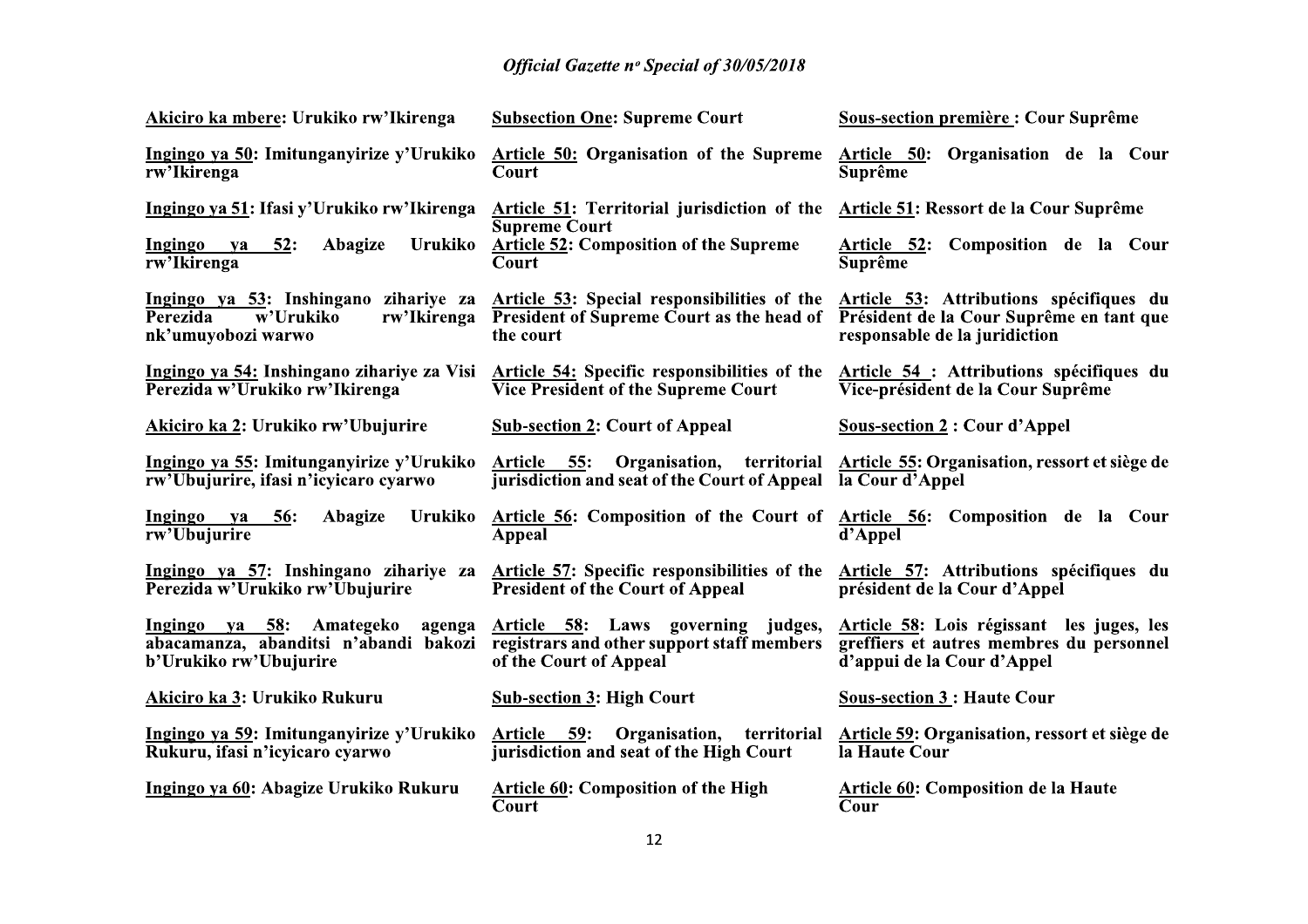| Perezida w'Urukiko Rukuru                                                                     | Ingingo ya 61: Inshingano zihariye za Article 61: Specific responsibilities of the<br><b>President of the High Court</b>  | Article 61 Attributions spécifiques du<br>président de la Haute Cour                                       |
|-----------------------------------------------------------------------------------------------|---------------------------------------------------------------------------------------------------------------------------|------------------------------------------------------------------------------------------------------------|
| Akiciro ka 4: Inkiko Zisumbuye                                                                | <b>Sub-section 4: Intermediate Courts</b>                                                                                 | Sous-section 4 : Tribunaux de grande<br>instance                                                           |
| Ingingo ya 62: Umubare, inyito, ifasi Article 62: Number,<br>n'ibyicaro by'Inkiko Zisumbuye   | denominations,<br>and seats of<br>territorial jurisdictions<br><b>Intermediate Courts</b>                                 | Article 62: Nombre, dénominations,<br>ressorts et sièges des tribunaux de grande<br>instance               |
| Ingingo ya<br>63:<br>Ingereko<br><b>Zisumbuye</b>                                             | z'Inkiko Article 63: Chambers of the Intermediate Article 63: Chambres des tribunaux de<br><b>Courts</b>                  | grande instance                                                                                            |
| Urukiko<br>Ingingo<br><b>64:</b><br>Abagize<br><b>va</b><br>Rwisumbuye                        | Article 64:<br>of<br><b>Composition</b><br>the<br><b>Intermediate Court</b>                                               | Article 64: Composition du tribunal de<br>grande instance                                                  |
| Perezida w'Urukiko Rwisumbuye                                                                 | Ingingo ya 65: Inshingano zihariye za Article 65: Specific responsibilities of the<br>president of the Intermediate Court | Article 65: Attributions spécifiques du<br>président du tribunal de grande instance                        |
| Akiciro ka 5: Inkiko z'Ibanze                                                                 | <b>Sub-section 5: Primary Courts</b>                                                                                      | Sous-section 5: Tribunaux de base                                                                          |
| Ingingo ya 66: Umubare, inyito, ifasi Article 66: Number,<br>n'icyicaro by'inkiko z'Ibanze    | territorial jurisdictions<br><b>Primary Courts</b>                                                                        | denominations, Article 66: Nombre, dénominations,<br>and seats of ressorts et sièges des tribunaux de base |
| Ingingo ya 67: Abagize Urukiko rw'Ibanze                                                      | <b>Article 67: Composition of the Primary</b><br>Court                                                                    | Article 67: Composition du tribunal de<br>base                                                             |
| Akiciro ka 6: Inkiko z'Ubucuruzi                                                              | <b>Subsection 6: Commercial courts</b>                                                                                    | <b>Sous-section 6: Juridictions de commerce</b>                                                            |
| Ingingo ya 68: Imitunganyirize y'Inkiko<br>z'ubucuruzi                                        | <b>Article 68: Organization of Commercial</b><br>courts                                                                   | <b>Article 68: Organisation des juridictions de</b><br>commerce                                            |
| Ingingo ya 69: Imitunganyirize, ifasi Article 69:<br>n'icyicaro<br>by'Urukiko<br>rw'Ubucuruzi | Rukuru jurisdiction and seat of Commercial High<br>Court                                                                  | Organization, territorial Article 69: Organisation, ressort et siège de<br>la Haute Cour de Commerce       |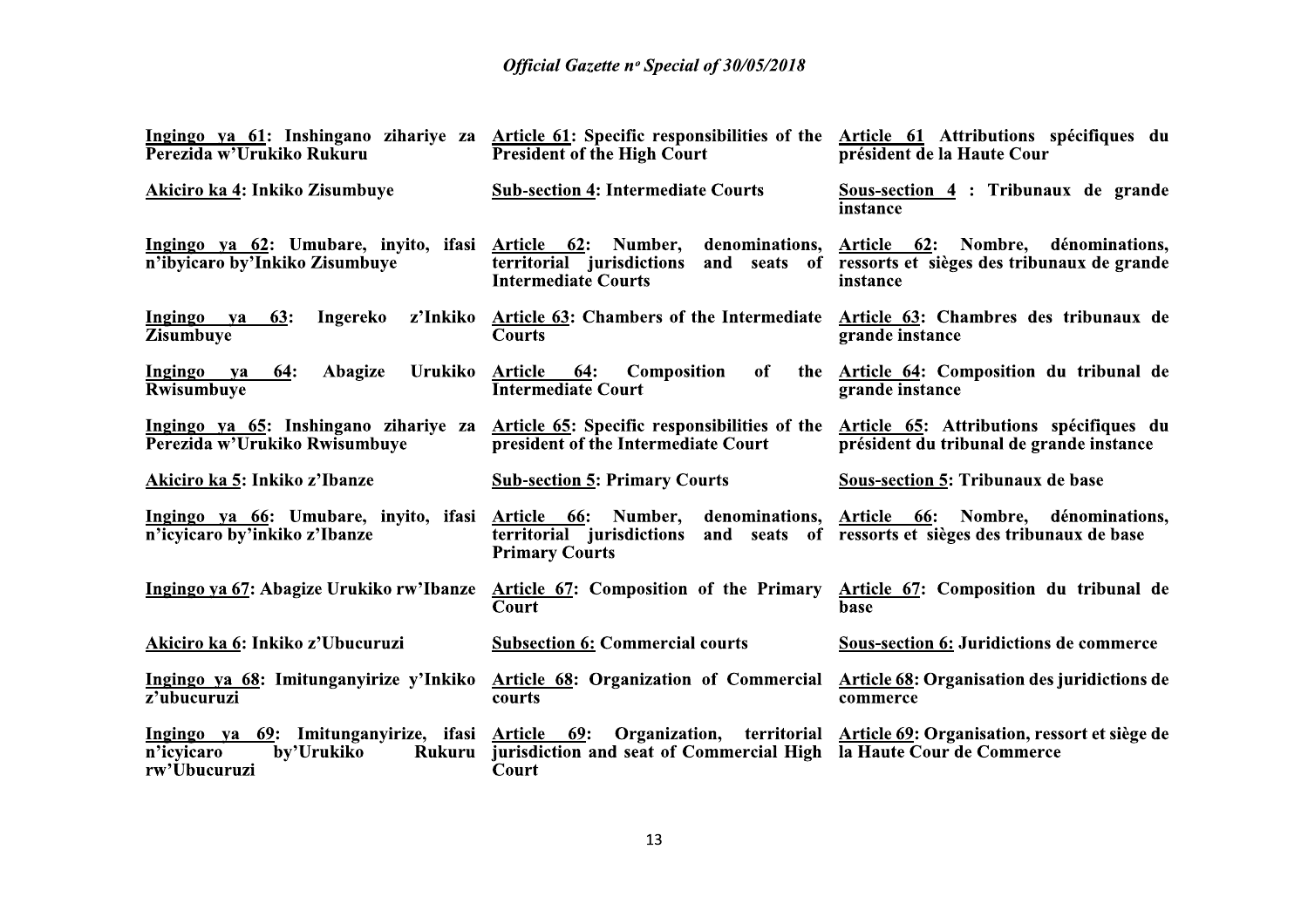|                                                                                                            | <b>Official Gazette nº Special of 30/05/2018</b>                                                                                                                                                                                 |                                                                                                         |
|------------------------------------------------------------------------------------------------------------|----------------------------------------------------------------------------------------------------------------------------------------------------------------------------------------------------------------------------------|---------------------------------------------------------------------------------------------------------|
| Perezida<br>w'Urukiko<br>rw'Ubucuruzi                                                                      | Ingingo ya 70: Inshingano zihariye za Article 70: Specific responsibilities of the Article 70: Attributions spécifiques du<br>Rukuru President of the Commercial High Court                                                      | président de la Haute Cour de Commerce                                                                  |
| Ingingo ya 71: Imitunganyirize, ifasi<br>n'icyicaro by'Urukiko rw'Ubucuruzi                                | Article 71: Organisation, territorial Article 71: Organisation, ressort et siège du<br>jurisdiction and seat of the Commercial Tribunal de Commerce<br>Court                                                                     |                                                                                                         |
| Akiciro ka 7: Inkiko za Gisirikare                                                                         | <b>Subsection 7: Military courts</b>                                                                                                                                                                                             | <b>Sous-section7: Juridictions militaires</b>                                                           |
| Ingingo ya 72: Imitunganyirize y'Urukiko<br>Rukuru rwa Gisirikare                                          | <b>Article 72: Organization of the Military</b><br><b>High Court</b>                                                                                                                                                             | <b>Article 72: Organisation de la Haute Cour</b><br><b>Militaire</b>                                    |
| Ingingo ya 73: Imitunganyirize y'Urukiko<br>rwa Gisirikare                                                 | Article 73: Organization of the Military<br>Tribunal                                                                                                                                                                             | Article 73: Organisation du Tribunal<br><b>Militaire</b>                                                |
| Ingingo ya 74: Icyicaro n'ifasi by'Urukiko<br>rwa Gisirikare n'iby'Urukiko Rukuru rwa<br><b>Gisirikare</b> | Article 74: Seat and territorial jurisdiction Article 74: Siège et ressort du Tribunal<br>of the Military Tribunal and the Military<br><b>High Court</b>                                                                         | Militaire et ceux de la Haute Cour Militaire                                                            |
| Visi Perezida n'abacamanza mu Nkiko za<br><b>Gisirikare</b>                                                | Ingingo ya 75: Ishyirwaho rya Perezida, Article 75: Appointment of the President, Article 75: Nomination du président, du<br>the Vice President and judges of the vice-président et des juges de juridictions<br>military courts | militaires                                                                                              |
| Ingingo ya 76: Ubwanditsi bw'Inkiko za Article 76: Registry of the military courts                         |                                                                                                                                                                                                                                  | Greffe des juridictions<br><u>Article 76:</u>                                                           |
| <b>Gisirikare</b><br>Gisirikare                                                                            | Ingingo ya 77: Imikorere y'Inkiko za Article 77: Functioning of the military Article 77: Fonctionnement des<br>courts                                                                                                            | militaires<br>juridictions militaires                                                                   |
| yabigenewe n'amapeti kw'abacamanza bo judges of the military courts<br>mu Nkiko za Gisirikare              | Ingingo ya 78: Kwambara imyambaro Article 78: Dress code and rank insignia for                                                                                                                                                   | Article 78: Port de la tenue et des insignes<br>de grades pour les juges des juridictions<br>militaires |
| Ingingo ya 79: Ubwigenge bw'abacamanza<br>bo mu Nkiko za Gisirikare                                        | Article 79: Independence of judges of Article 79: Indépendance des juges des<br>military courts                                                                                                                                  | juridictions militaires                                                                                 |
|                                                                                                            |                                                                                                                                                                                                                                  |                                                                                                         |
|                                                                                                            | 14                                                                                                                                                                                                                               |                                                                                                         |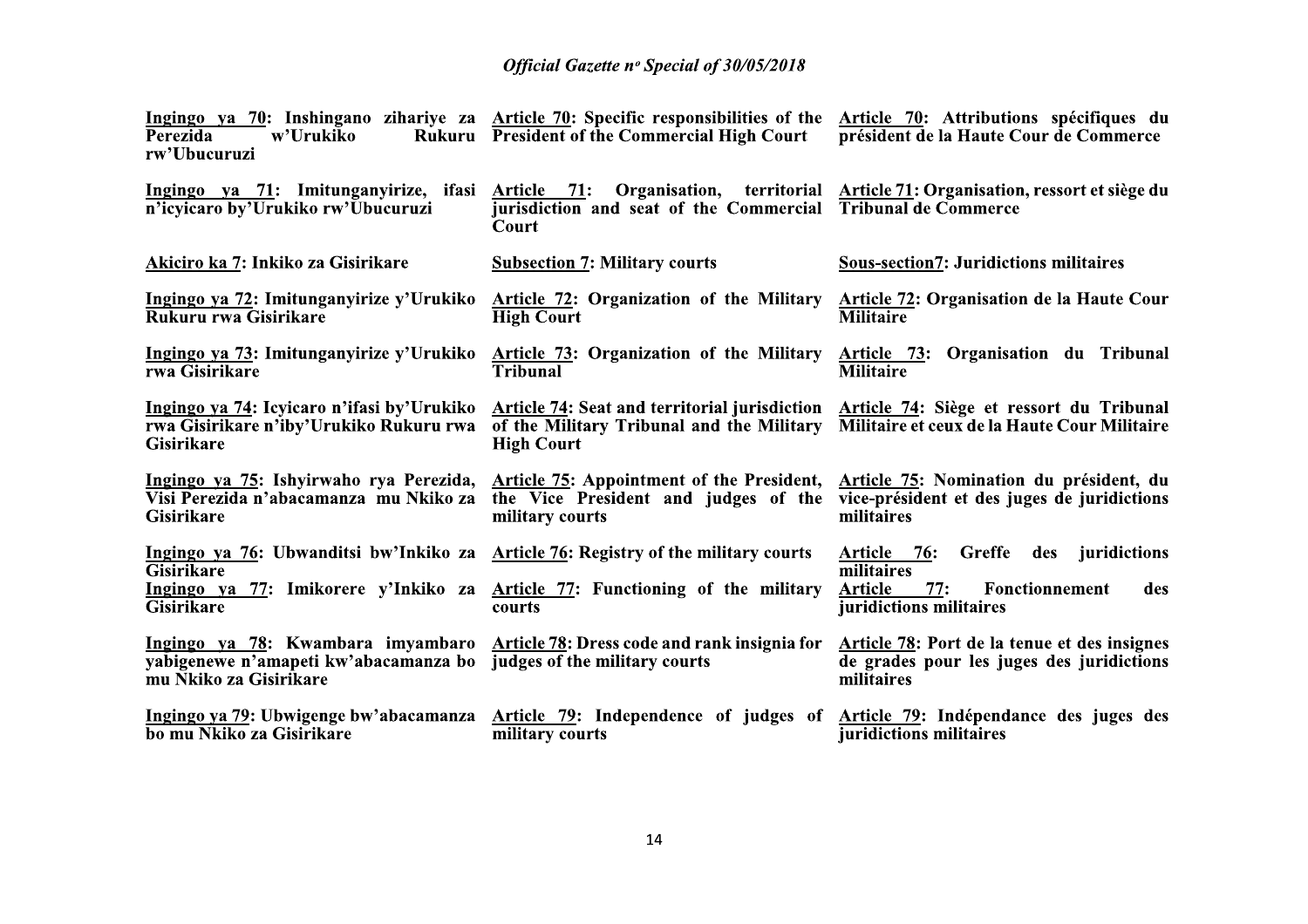| UMUTWE WA IV: IMIKORANIRE<br><b>RW'UBUCAMANZA</b><br><b>Y'URWEGO</b><br>N'IZINDI NZEGO ZA LETA              | <b>CHAPTER</b><br>IV:<br><b>COLLABORATION</b><br><b>BETWEEN</b><br><b>THE</b><br><b>AND</b><br><b>JUDICIARY</b><br><b>OTHER PUBLIC INSTITUTIONS</b>                     | <b>CHAPITRE</b><br>$\mathbf{IV:}$<br><b>COLLABORATION</b><br><b>ENTRE LE POUVOIR JUDICIAIRE ET</b><br><b>AUTRES</b><br><b>INSTITUTIONS</b><br><b>LES</b><br><b>PUBLIQUES</b> |
|-------------------------------------------------------------------------------------------------------------|-------------------------------------------------------------------------------------------------------------------------------------------------------------------------|------------------------------------------------------------------------------------------------------------------------------------------------------------------------------|
| Ingingo<br>80:<br>va <i>v</i><br>rw'Ubucamanza rukorana n'izindi nzego<br>za Leta                           | Uburyo Urwego <u>Article 80</u> : Procedures for collaboration <u>Article 80</u> : Procédure de collaboration<br>between the judiciary and other public<br>institutions | entre le pouvoir judiciaire et les autres<br>institutions publiques                                                                                                          |
| n'izindi nzego za Leta                                                                                      | Ingingo ya 81: Imikoranire y'inkiko Article 81: Collaboration between courts Article 81: Collaboration entre les<br>and other public institutions                       | juridictions et les autres institutions<br>publiques                                                                                                                         |
| <b>INGINGO</b><br><b>UMUTWE</b><br>WA  <br>$\mathbf{V}$ :<br><b>ZINYURANYE N'IZISOZA</b>                    | <b>CHAPTER V: MISCELLANEOUS AND</b><br><b>FINAL PROVISIONS</b>                                                                                                          | <b>CHAPITRE</b><br><b>DISPOSITIONS</b><br>$\mathbf{V}$ :<br><b>DIVERSES ET FINALES</b>                                                                                       |
| n'imigenzurire<br>w'Ubutegetsi bw'Ubucamanza                                                                | Ingingo ya 82: Imikoreshereze, imicungire Article 82: Use, management and audit of<br>by'umutungo the property of the Judiciary                                         | Article 82: Utilisation, gestion et audit du<br>patrimoine du pouvoir judiciaire                                                                                             |
| n'itorwa by'iri tegeko                                                                                      | Ingingo ya 83: Itegurwa, isuzumwa Article 83: Drafting, consideration and Article 83: Initiation, examen et adoption<br>adoption of this Law                            | de la présente loi                                                                                                                                                           |
| Ingingo ya 84: Ivanwaho ry'ingingo Article 84: Repealing provision<br>z'amategeko zinyuranyije n'iri tegeko |                                                                                                                                                                         | <b>Article 84: Disposition abrogatoire</b>                                                                                                                                   |
| Ingingo ya 85: Igihe iri itegeko ritangira Article 85: Commencement<br>gukurikizwa                          |                                                                                                                                                                         | Article 85: Entrée en vigueur                                                                                                                                                |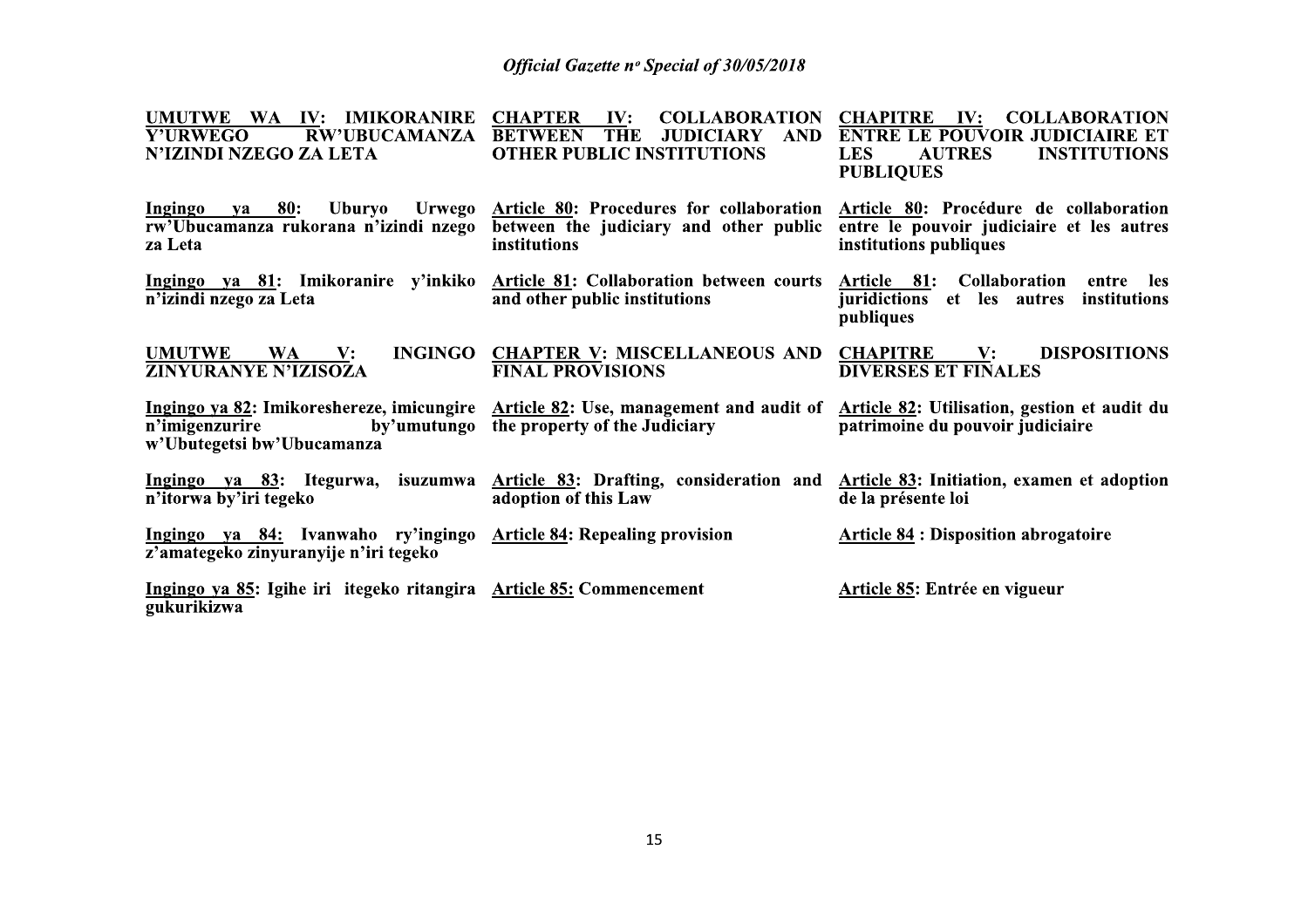| ITEGEKO Nº012/2018 RYO KU WA<br>04/04/2018 RIGENA IMITUNGANYIRIZE<br>Y'UBUTEGETSI<br><b>N'IMIKORERE</b><br><b>BW'UBUCAMANZA</b>                                                                                                                                  | N°012/2018<br>OF<br>LAW<br>04/04/2018<br>DETERMINING THE ORGANIZATION<br><b>FUNCTIONING</b><br>OF<br><b>THE</b><br><b>AND</b><br><b>JUDICIARY</b>                                          | LOI Nº012/2018 DU 04/04/2018 PORTANT<br><b>ORGANISATION</b><br>EТ<br><b>POUVOIR</b><br><b>FONCTIONNEMENT</b><br>DU<br><b>JUDICIAIRE</b>                                                                              |  |  |
|------------------------------------------------------------------------------------------------------------------------------------------------------------------------------------------------------------------------------------------------------------------|--------------------------------------------------------------------------------------------------------------------------------------------------------------------------------------------|----------------------------------------------------------------------------------------------------------------------------------------------------------------------------------------------------------------------|--|--|
| Twebwe, KAGAME Paul,<br>Perezida wa Repubulika;                                                                                                                                                                                                                  | We, KAGAME Paul,<br>President of the Republic;                                                                                                                                             | <b>Nous, KAGAME Paul,</b><br>Président de la République;                                                                                                                                                             |  |  |
| <b>INTEKO</b><br><b>ISHINGA</b><br><b>AMATEGEKO</b><br>YEMEJE, NONE NATWE DUHAMIJE.<br><b>DUTANGAJE</b><br><b>ITEGEKO</b><br><b>RITEYE</b><br><b>DUTEGETSE</b><br><b>KANDI</b><br>KO<br><b>RITYA</b><br>RYANDIKWA MU IGAZETI YA LETA<br>YA REPUBULIKA Y'U RWANDA | THE PARLIAMENT HAS ADOPTED<br>AND WE SANCTION, PROMULGATE<br>THE FOLLOWING LAW AND ORDER<br>IT BE PUBLISHED IN THE OFFICIAL<br><b>GAZETTE OF THE REPUBLIC OF</b><br><b>RWANDA</b>          | LE PARLEMENT A ADOPTÉ ET NOUS<br>SANCTIONNONS, PROMULGUONS LA<br>LOI DONT LA TENEUR SUIT ET<br><b>SOIT</b><br><b>ORDONNONS</b><br><b>OU'ELLE</b><br>PUBLIÉE AU JOURNAL OFFICIEL DE<br><b>LA RÉPUBLIQUE DU RWANDA</b> |  |  |
| <b>INTEKO ISHINGA AMATEGEKO:</b>                                                                                                                                                                                                                                 | THE PARLIAMENT:                                                                                                                                                                            | <b>LE PARLEMENT:</b>                                                                                                                                                                                                 |  |  |
| Umutwe w'Abadepite, mu nama yawo yo ku<br>wa 4 Gicurasi 2017;                                                                                                                                                                                                    | The Chamber of Deputies, in its session<br>of 4 May 2017;                                                                                                                                  | La Chambre des Députés, en sa séance du 4<br>mai 2017;                                                                                                                                                               |  |  |
| Ishingiye ku Itegeko Nshinga rya Repubulika<br>y'u Rwanda ryo mu 2003 ryavuguruwe mu<br>2015, cyane cyane mu ngingo zaryo, iya 64,<br>iya 69, iya 70, iya 88, iya 90, iya 91, iya 106,<br>iya 120, iya 148, iya 149, iya 150, iya 151, iya<br>152 n'iya 176;     | Pursuant to the Constitution of the Republic<br>$2003$ revised in $2015$ ,<br>of Rwanda of<br>especially in Articles 64, 69, 70, 88, 90, 91,<br>106, 120, 148, 149, 150, 151, 152 and 176; | Vu la Constitution de la République du<br>Rwanda<br>2003<br>révisée<br>de<br>en<br>2015.<br>spécialement en ses articles 64, 69, 70, 88, 90,<br>91, 106, 120, 148, 149, 150, 151, 152 et 176;                        |  |  |
| YEMEJE:                                                                                                                                                                                                                                                          | <b>ADOPTS:</b>                                                                                                                                                                             | <b>ADOPTE:</b>                                                                                                                                                                                                       |  |  |
| <b>MBERE:</b><br><b>INGINGO</b><br><b>UMUTWE</b><br><b>WA</b><br><b>RUSANGE</b>                                                                                                                                                                                  | <b>CHAPTER</b><br><b>GENERAL</b><br>ONE:<br><b>PROVISIONS</b>                                                                                                                              | <b>CHAPITRE PREMIER: DISPOSITIONS</b><br><b>GÉNÉRALES</b>                                                                                                                                                            |  |  |
| Ingingo ya mbere: Icyo iri tegeko rigamije                                                                                                                                                                                                                       | <b>Article One: Purpose of this Law</b>                                                                                                                                                    | Article premier: Objet de la présente loi                                                                                                                                                                            |  |  |
| Iri tegeko rigena imitunganyirize n'imikorere<br>by'Ubutegetsi bw'Ubucamanza.                                                                                                                                                                                    | This Law determines the organisation and<br>functioning of the Judiciary.                                                                                                                  | La présente loi détermine l'organisation et le<br>fonctionnement du Pouvoir judiciaire.                                                                                                                              |  |  |
|                                                                                                                                                                                                                                                                  |                                                                                                                                                                                            |                                                                                                                                                                                                                      |  |  |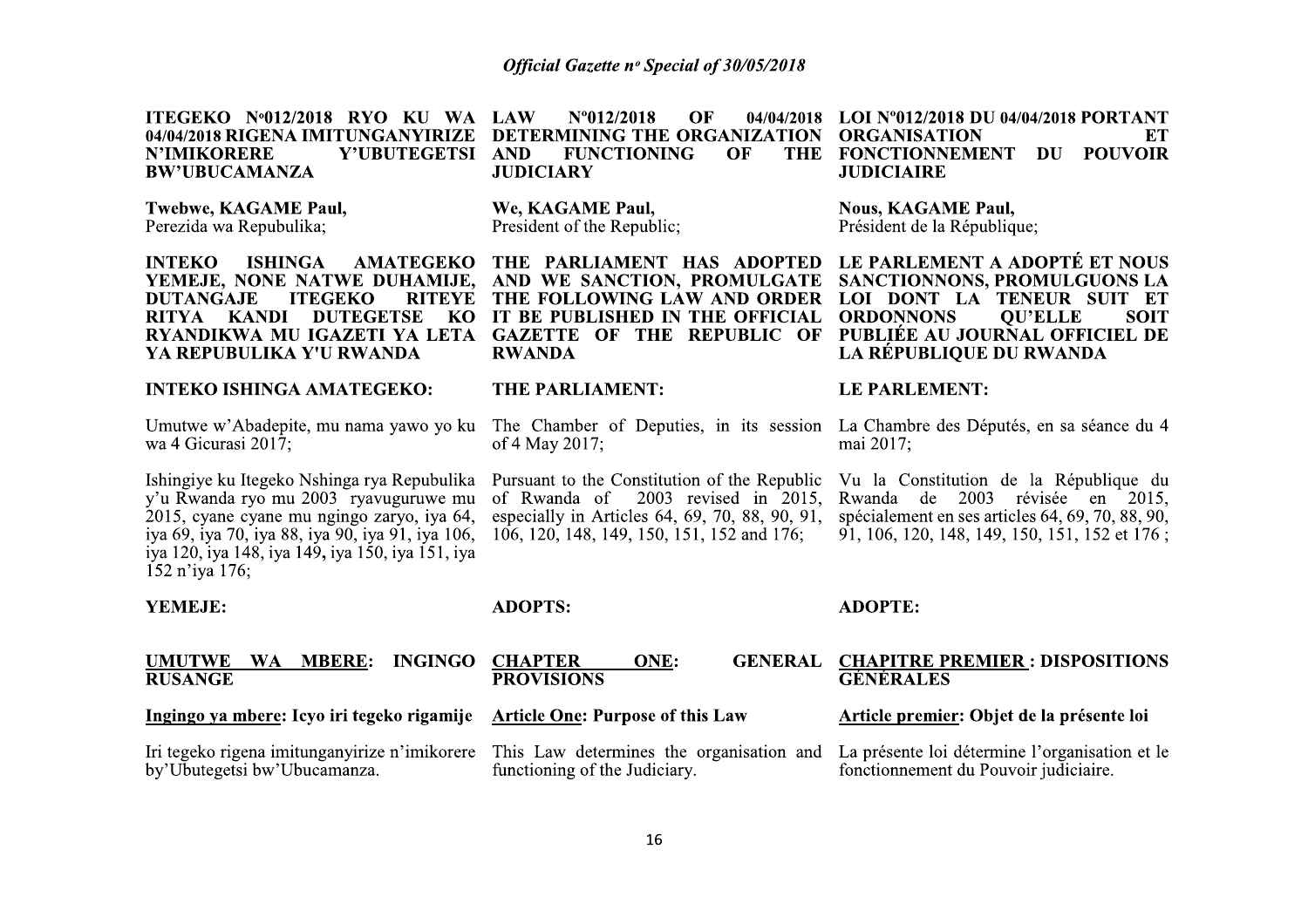| Ingingo ya 2: Inzego zigize Ubutegetsi Article 2: Organs of the Judiciary<br>bw'Ubucamanza                                                                                                                                                                                                                                                                             |                                                                                                                                                                                                                                                                                                            | Article 2: Organes du Pouvoir judiciaire                                                                                                                                                                                                                                                                                                     |  |  |
|------------------------------------------------------------------------------------------------------------------------------------------------------------------------------------------------------------------------------------------------------------------------------------------------------------------------------------------------------------------------|------------------------------------------------------------------------------------------------------------------------------------------------------------------------------------------------------------------------------------------------------------------------------------------------------------|----------------------------------------------------------------------------------------------------------------------------------------------------------------------------------------------------------------------------------------------------------------------------------------------------------------------------------------------|--|--|
| Ubutegetsi<br>bw'Ubucamanza<br>bugizwe<br>n'Inzego zikurikira:                                                                                                                                                                                                                                                                                                         | The Judiciary comprises the following Le Pouvoir judiciaire est composé des<br>organs:                                                                                                                                                                                                                     | organes suivants:                                                                                                                                                                                                                                                                                                                            |  |  |
| 1° Inama Nkuru y'Ubucamanza;                                                                                                                                                                                                                                                                                                                                           | 1° the High Council of the Judiciary;                                                                                                                                                                                                                                                                      | 1° le Conseil supérieur de la Magistrature;                                                                                                                                                                                                                                                                                                  |  |  |
| 2° Urwego rw'Ubucamanza.                                                                                                                                                                                                                                                                                                                                               | $2^{\circ}$ the Judicial Organ.                                                                                                                                                                                                                                                                            | $2^{\circ}$ l'Organe judiciaire.                                                                                                                                                                                                                                                                                                             |  |  |
| Izi nzego ziyoborwa na Perezida w'Urukiko<br>rw'Ikirenga.                                                                                                                                                                                                                                                                                                              | Such organs are headed by the President of the<br>Supreme Court.                                                                                                                                                                                                                                           | Ces organes sont dirigés par le Président de la<br>Cour Suprême.                                                                                                                                                                                                                                                                             |  |  |
| Iteka rya Perezida risobanura mu buryo<br>burambuye imitunganyirize n'inshingano<br>by'inzego z'imirimo z'izo nzego.                                                                                                                                                                                                                                                   | services of those organs.                                                                                                                                                                                                                                                                                  | A Presidential Order sets out in detail the Un arrêté présidentiel détermine d'une<br>organisation and responsibilities of the manière détaillée l'organisation et les<br>attributions des services de ces organes.                                                                                                                          |  |  |
| Ingingo ya 3: Inshingano za Perezida<br>w'Urukiko rw'Ikirenga nk'Umuyobozi<br>w'Urwego rw'Ubucamanza                                                                                                                                                                                                                                                                   | Article 3: Responsibilities of the President Article 3: Attributions du Président de la<br>of the Supreme Court as the head of the $\overline{Cour}$ Suprême en tant que chef de<br><b>Judicial Organ</b>                                                                                                  | l'Organe judiciaire                                                                                                                                                                                                                                                                                                                          |  |  |
| Perezida w'Urukiko rw'Ikirenga, mu mirimo<br>w'Urwego<br>nk'Umuyobozi<br>ye<br>rw'Ubucamanza:                                                                                                                                                                                                                                                                          | The President of the Supreme Court, in En sa qualité de chef de l'Organe judiciaire, le<br>his/her capacity as the head of the Judicial Président de la Cour Suprême:<br>Organ:                                                                                                                            |                                                                                                                                                                                                                                                                                                                                              |  |  |
| $1^\circ$ ashyira umukono ku byemezo byo $1^\circ$ signs decisions relating to<br>gushyira mu myanya, kuzamura mu ntera<br>no kuvana ku mirimo, abacamanza,<br>abagenzuzi b'Inkiko n'abanditsi b'Inkiko<br>zisanzwe n'iz'ubucuruzi n'abandi bakozi<br>bagengwa n'itegeko<br>sitati<br>rigena<br>y'abacamanza n'abakozi b'inkiko uretse<br>abashyirwaho n'izindi nzego; | the $1^{\circ}$<br>appointment, promotion and dismissal of<br>judges, inspectors and registrars of<br>ordinary and commercial courts as well as<br>other members of the staff governed by<br>the law governing the statutes of judges<br>and judicial personnel except those<br>appointed by other organs; | signe les actes de nomination, de<br>promotion et de révocation des juges, des<br>inspecteurs et des greffiers<br>des<br>juridictions ordinaires et des juridictions<br>de commerce et des autres membres du<br>personnel régis par la loi portant statut des<br>juges et du personnel judicaire sauf ceux<br>nommés par les autres organes; |  |  |
| kugira ngo imanza zo mu gihugu<br>zidacibwa mu buryo bunyuranye n'izo mu<br>mahanga ku bibazo biteye kimwe,<br>abyibwirije<br>abisabwe<br>cyangwa                                                                                                                                                                                                                      | ashobora, mu nyungu z'ubutabera no $2^{\circ}$ may, in the interest of justice and for the $2^{\circ}$<br>sake of adjudicating national cases in<br>conformity with international<br>jurisprudence in relation to similar cases,<br>upon own motion or upon request by an                                  | peut, dans l'intérêt de la justice ou dans le<br>cadre de se conformer à la jurisprudence<br>internationale, de sa propre initiative ou à<br>la demande d'un prévenu, de son avocat<br>ou de l'organe de poursuite national ou                                                                                                               |  |  |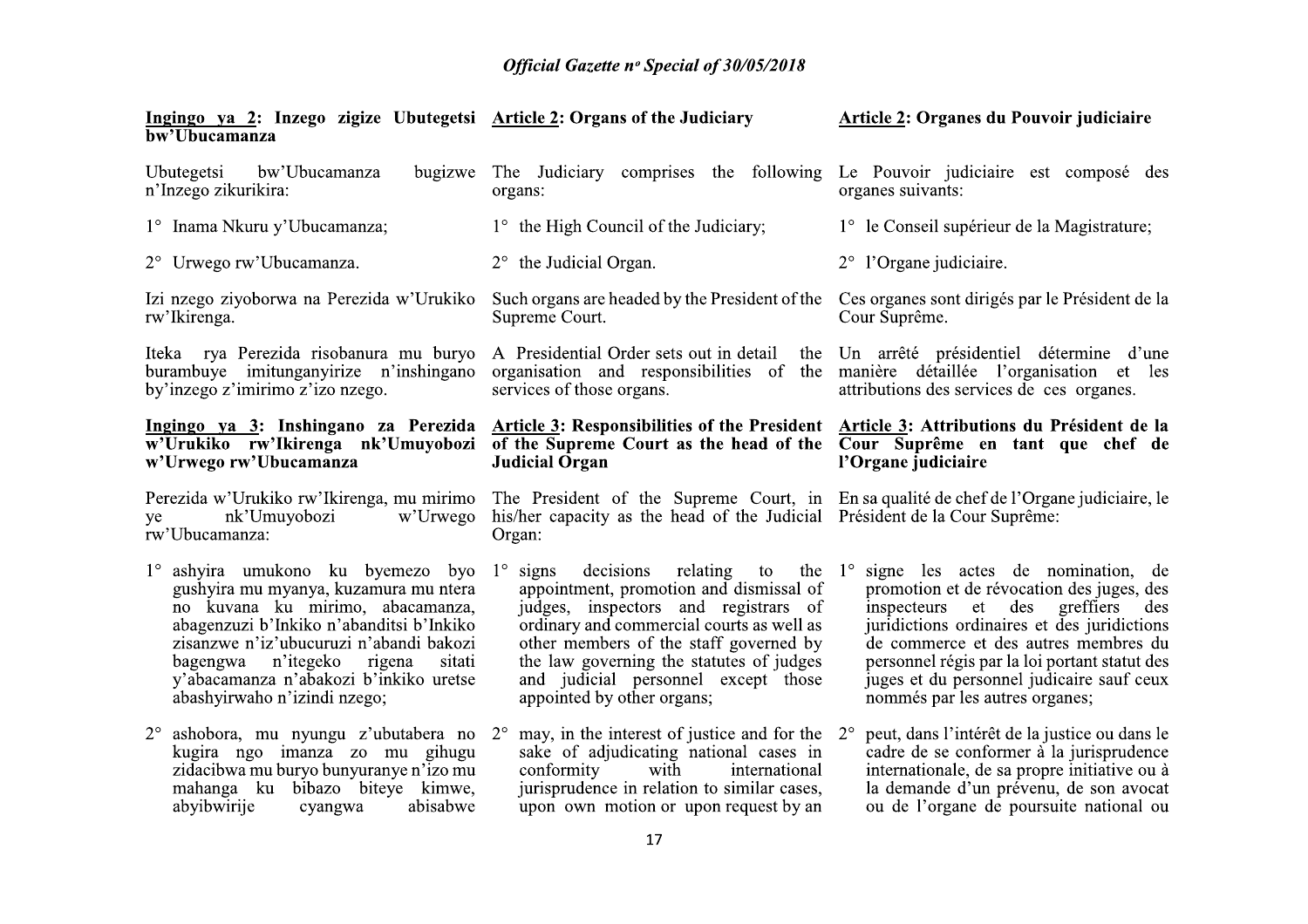n'ushinjwa, umwunganira cyangwa ubushinjacyaha bwo mu Rwanda cvangwa ubwo mu mahanga, gusaba ubufatanye bw'Umuryango ubw'undi muryango w'Abibumbye. mpuzamahanga cyangwa ubw'igihugu cy'amahanga, gusaba ko hoherezwa abacamanza bo mu bindi bihugu kugira bafatanye n'ab'Abanyarwanda  $n\alpha$ kuburanisha imanza zisabirwa koherezwa mu Rwanda zerekeranye n'ibyaha byo mu rwego mpuzamahanga n'ibirenga imbibi byakorewe mu ifasi y'u Rwanda cyangwa mu mahanga biyugwa mu itegeko rigena ububasha bw'inkiko no mu mategeko ahana ibyaha mu Rwanda.

Gusaba kohereza umucamanza wo mu kindi gihugu bikorwa hakoresheiwe inzira z'ubufatanye hagati y'ibihugu n'imiryango mpuzamahanga. Perezida w'Urukiko rw'Ikirenga ashobora kohereza umwe mu bacamanza b'u Rwanda guca imanza mu kindi gihugu cyamusabye, byemejwe n'Inama Nkuru y'Ubucamanza;

- $3^{\circ}$  atangaza raporo y'ibikorwa by'umwaka  $3^{\circ}$  publishes the annual activity report on the mikorere rusange ku y'Urwego rw'Ubucamanza:
- ashyiraho kandi agafata ibyemezo bya 4°  $4^{\circ}$ ngombwa mu miyoborere n'imikorere y'Urwego rw'Ubucamanza;
- $5^{\circ}$  ashyiraho, byemejwe n'Inama Rusange  $5^{\circ}$  issues, upon approval by the General  $5^{\circ}$ y'Urukiko rw'Ikirenga, amabwiriza agenga imiburanishirize y'imanza ku bidateganyijwe n'amategeko agenga

accused, his/her counsel, national or prosecution authority, seek foreign judicial cooperation of the United any other Nations. international organisation or a foreign country to send judges to Rwanda to sit with Rwandan judges in cases of international and transnational crimes committed on the Rwandan territory or abroad referred to in the law determining the jurisdiction of courts and in the criminal laws of Rwanda.

étranger, faire appel à la coopération judiciaire auprès des Nations unies, toute autre organisation internationale ou pays étranger pour envoyer les juges des pays étrangers afin de siéger avec ceux du Rwanda dans les affaires relatives aux crimes internationaux et crimes transnationaux commis sur le territoire rwandais ou à l'étranger avant fait objet d'une demande de transfert au Rwanda et qui sont visés par la loi déterminant la compétence des juridictions ainsi que les lois pénales du Rwanda.

applicable to the rules of cooperation among countries and international organizations. The President of the Supreme Court may send a judge from Rwanda to hear cases in another country which requested so, upon approval by the High Council of the Judiciary;

- general functioning of the Judicial Organ;
- issues instructions and takes necessary decisions relating to the administration and functioning of the Judicial Organ;
- Assembly of the Supreme Court, instructions governing court procedure in case not provided by laws governing court

Request for a judge from another country is La demande de faire venir un juge d'un pays done in accordance with the procedure étranger se fait conformément à la procédure de coopération entre les pays et les organisations internationales. Le Président de la Cour Suprême peut envoyer un juge du Rwanda pour rendre un procès dans un autre pays qui en fait la demande, après approbation par le Conseil supérieur de la Magistrature ;

- rend public le rapport annuel des activités  $3^\circ$ sur le fonctionnement général de l'Organe judiciaire;
- émet des instructions et prend des  $4^\circ$ appropriées décisions relatives à l'administration et au fonctionnement de l'Organe judiciaire;
- édicte, après approbation de l'Assemblée générale de la Cour Suprême, les règlements de procédure judiciaire en cas de silence de lois portant code de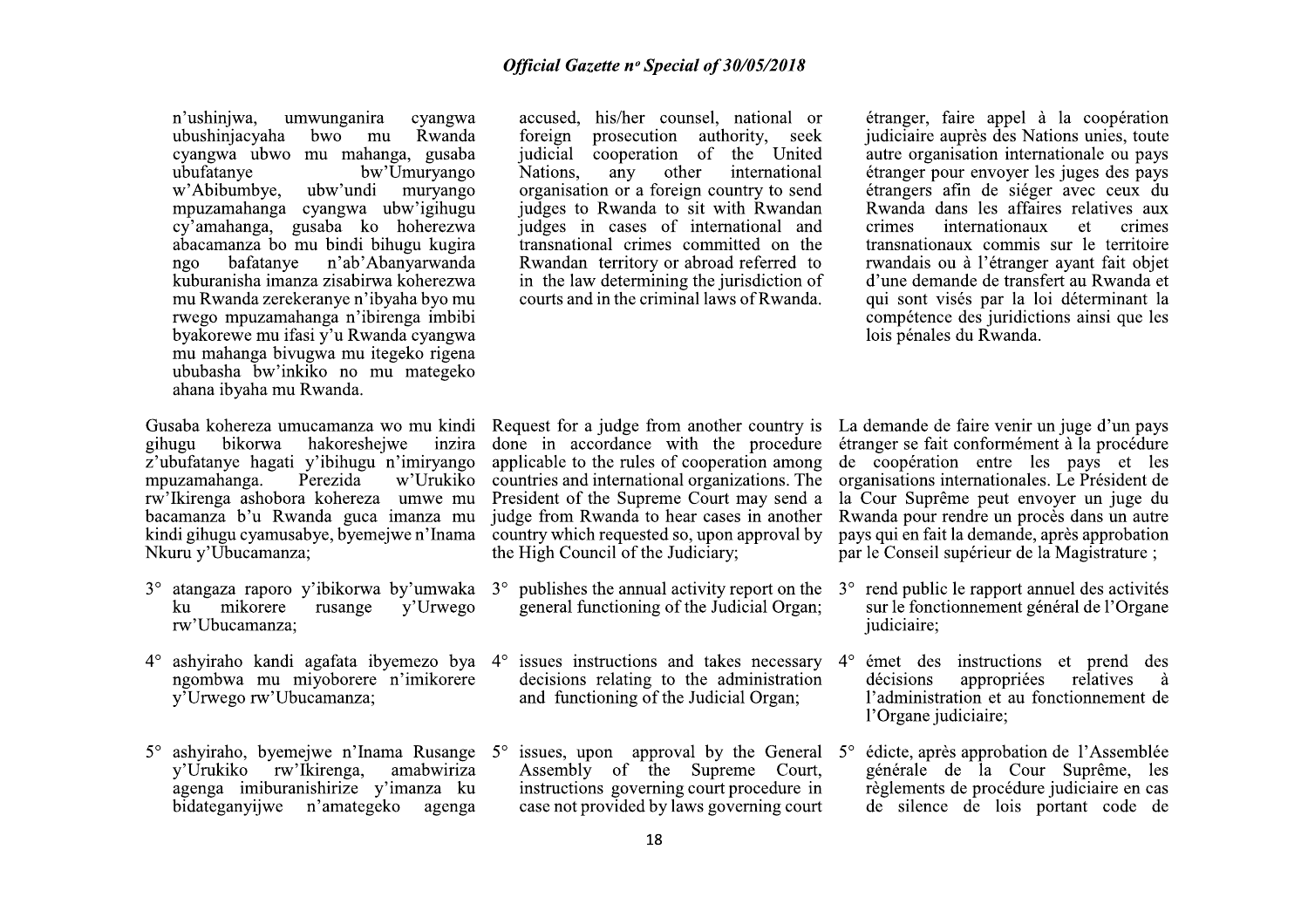| imiburanishirize<br>y'imanza,<br>akanatangazwa mu Igazeti ya Leta;                                                                                                                           |           | procedure, and such instructions are<br>published in the Official Gazette;                                                                                                          |             | procédure et ces règlements sont publiés<br>au Journal Officiel;                                                                                                                                                        |
|----------------------------------------------------------------------------------------------------------------------------------------------------------------------------------------------|-----------|-------------------------------------------------------------------------------------------------------------------------------------------------------------------------------------|-------------|-------------------------------------------------------------------------------------------------------------------------------------------------------------------------------------------------------------------------|
| 6° atumiza kandi akayobora Biro y'Urwego<br>rw'Ubucamanza;                                                                                                                                   |           | $6^{\circ}$ convenes and chairs the Bureau of the $6^{\circ}$ convoque et préside le Bureau de<br>Judicial Organ;                                                                   |             | l'Organe judiciaire;                                                                                                                                                                                                    |
| $7^\circ$ ayobora<br>y'abacamanza<br>amatora<br>n'abanditsi b'inkiko biyamamariza kujya<br>mu Nama Nkuru y'Ubucamanza, uretse<br>abo mu nkiko za gisirikare;                                 | $7^\circ$ | presides over elections of judges and court<br>registrars running for membership in the<br>High Council of the Judiciary, except<br>those from military courts;                     | $7^{\circ}$ | préside les élections des juges et greffiers<br>candidats membres du Conseil supérieur<br>de la Magistrature, excepté ceux issus des<br>juridictions militaires ;                                                       |
| 8° agena, bimaze kwemezwa n'Inama Nkuru 8°<br>y'Ubucamanza, imyambaro abacamanza<br>zisanzwe<br>nkiko<br>zose<br>mu<br>bo.<br>n'iz'ubucuruzi bambara mu iburanisha no<br>mu mihango ya Leta; |           | determines, upon approval by the High<br>Council of the Judiciary, the dress worn<br>by judges of all ordinary and commercial<br>courts during hearings and official<br>ceremonies; | $8^{\circ}$ | définit, après approbation du Conseil<br>supérieur de la Magistrature, la toge que<br>portent les juges de toutes les juridictions<br>ordinaires et de commerce pendant les<br>audiences et les cérémonies officielles; |
| $9^\circ$ agena<br>w'Urwego<br>umuvugizi<br>rw'Ubucamanza;                                                                                                                                   |           | $9^{\circ}$ designates the spokesperson for the $9^{\circ}$ désigne le porte-parole de l'Organe<br>Judicial Organ;                                                                  |             | judiciaire;                                                                                                                                                                                                             |
| 10° ashyiraho icyemezo kigena imihango<br>ikurikizwa mu gushyingura umucamanza<br>cyangwa umwanditsi w'urukiko wapfuye;                                                                      |           | $10^{\circ}$ issues an order determining<br>ceremonies to be followed in the funerals<br>of a judge or a court registrar;                                                           |             | the 10 <sup>°</sup> émet une ordonnance déterminant les<br>cérémonies à suivre lors des funérailles<br>d'un juge ou greffier d'une juridiction;                                                                         |
| 11° ashyiraho icyemezo gishyiraho kikagena<br>inshingano z'abakozi b'Ibiro bya Perezida<br>w'Urukiko rw'Ikirenga;                                                                            |           | $11^\circ$ issues an order determining<br>responsibilities of personnel of the Office<br>of the President of the Supreme Court;                                                     |             | the 11 <sup>°</sup> émet une ordonnance déterminant les<br>attributions du personnel affecté au<br>Cabinet du Président de la Cour Suprême;                                                                             |
| 12° atumiza akanayobora inama y'abayobozi<br>b'Inkiko nibura rimwe mu gihembwe<br>n'igihe cyose bibaye ngombwa;                                                                              |           | $12^{\circ}$ convenes and presides over the meeting of<br>the presidents of courts at least once a<br>quarter and any time deemed necessary;                                        |             | 12° convoque et préside la réunion des<br>présidents des juridictions au moins une<br>fois le trimestre et chaque fois que<br>nécessaire;                                                                               |
| $13^{\circ}$ atumiza akanayobora buri mwaka, $13^{\circ}$ convenes and presides over the annual<br>umwiherero w'abacamanza n'abanditsi<br>b'Inkiko;                                          |           | retreat of judges and court registrars;                                                                                                                                             |             | 13 <sup>°</sup> convoque et préside la retraite annuelle<br>des juges et des greffiers des juridictions;                                                                                                                |
| $14^\circ$ ayobora<br>imihango<br>y'itangiza<br>mugaragaro ry'umwaka w'ubucamanza.                                                                                                           |           | ku 14° presides over the ceremonies marking the<br>official opening of judicial year.                                                                                               |             | $14^{\circ}$ préside<br>les<br>cérémonies<br>marquant<br>l'ouverture officielle de l'année judiciaire.                                                                                                                  |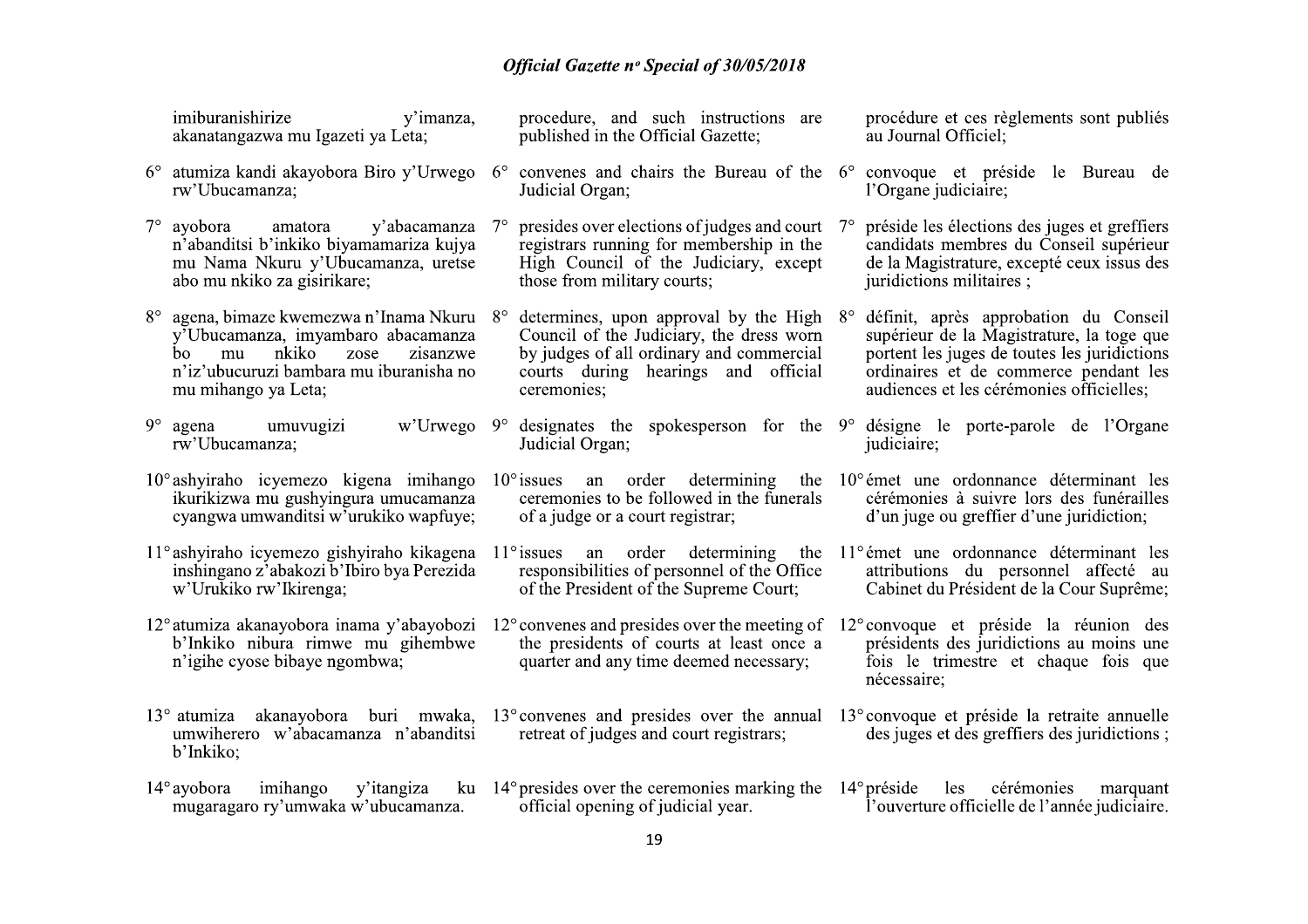| Ingingo ya 4: Ubwigenge bw'Ubutegetsi Article 4: Independence of the Judiciary<br>bw'Ubucamanza                                                                           |                                                                                                                                                             | Indépendance du Pouvoir<br>Article 4:<br>judiciaire                                                                                                                                |  |
|---------------------------------------------------------------------------------------------------------------------------------------------------------------------------|-------------------------------------------------------------------------------------------------------------------------------------------------------------|------------------------------------------------------------------------------------------------------------------------------------------------------------------------------------|--|
| Ubutegetsi bw'Ubucamanza burigenga kandi<br>bufite ubwisanzure mu micungire y'abakozi<br>n'imari.                                                                         | The Judiciary is independent and enjoys<br>financial and administrative autonomy.                                                                           | Le Pouvoir judiciaire est indépendant et jouit<br>d'une autonomie de gestion administrative et<br>financière.                                                                      |  |
| UMUTWE WA II: INAMA NKURU<br><b>Y'UBUCAMANZA</b>                                                                                                                          | <b>CHAPTER II: HIGH COUNCIL OF THE</b><br><b>JUDICIARY</b>                                                                                                  | <b>CHAPITRE II: CONSEIL SUPÉRIEUR</b><br><b>DE LA MAGISTRATURE</b>                                                                                                                 |  |
| Icyiciro cya mbere: Inshingano z'Inama<br>Nkuru y'Ubucamanza                                                                                                              | Section one: Responsibilities of the High<br><b>Council of the Judiciary</b>                                                                                | Section première: Attributions du Conseil<br>supérieur de la Magistrature                                                                                                          |  |
| Ingingo ya 5: Inshingano z'Inama Nkuru<br>v'Ubucamanza                                                                                                                    | Article 5: Responsibilities of the High<br><b>Council of the Judiciary</b>                                                                                  | Article 5: Attributions<br>du<br><b>Conseil</b><br>supérieur de la Magistrature                                                                                                    |  |
| Inama Nkuru y'Ubucamanza ni rwo rwego<br>bw'Ubucamanza.<br>rukuriye<br>Ubutegetsi<br>Ishyiraho<br>imirongo<br>migari<br>igenga<br>imiyoborere y'Ubutegetsi bw'Ubucamanza. | The High Council of the Judiciary is the<br>supreme organ of the Judiciary. It sets general<br>guidelines governing the administration of the<br>Judiciary. | Le Conseil supérieur de la Magistrature est<br>l'organe suprême du Pouvoir judiciaire. Il<br>définit<br>grandes lignes régissant<br>les<br>l'administration du Pouvoir judiciaire. |  |
| y'Ubucamanza n'uburyo bajyaho                                                                                                                                             | <u>Icyliciro eya 2:</u> Abagize Inama Nkuru <u>Section 2</u> : Composition of the High Council<br>of the Judiciary                                          | Section 2: Composition du<br>Conseil<br>supérieur de la Magistrature                                                                                                               |  |
| Ingingo ya 6: Abagize Inama Nkuru<br>v'Ubucamanza                                                                                                                         | <b>Article 6: Composition of the High Council</b><br>of the Judiciary                                                                                       | Article 6: Composition du<br>Conseil<br>supérieur de la Magistrature                                                                                                               |  |
| Inama Nkuru y'Ubucamanza igizwe n'aba<br>bakurikira:                                                                                                                      | The High Council of the Judiciary comprises<br>the following members:                                                                                       | Le Conseil supérieur de la Magistrature est<br>composé des membres suivants:                                                                                                       |  |
| $1^{\circ}$ Perezida w'Urukiko rw'Ikirenga, ari na we $1^{\circ}$ the President of the Supreme Court, who<br>ushinzwe kuyiyobora;                                         | is also its chairperson;                                                                                                                                    | 1° le Président de la Cour Suprême, qui en<br>est aussi le président;                                                                                                              |  |
| 2° Visi Perezida w'Urukiko rw'Ikirenga;                                                                                                                                   | 2° the Vice President of the Supreme Court; 2° le Vice-président de la Cour Suprême;                                                                        |                                                                                                                                                                                    |  |
| 3° Perezida w'Urukiko rw'Ubujurire;                                                                                                                                       | 3° the President of the Court of Appeal;                                                                                                                    | 3° le président de la Cour d'Appel;                                                                                                                                                |  |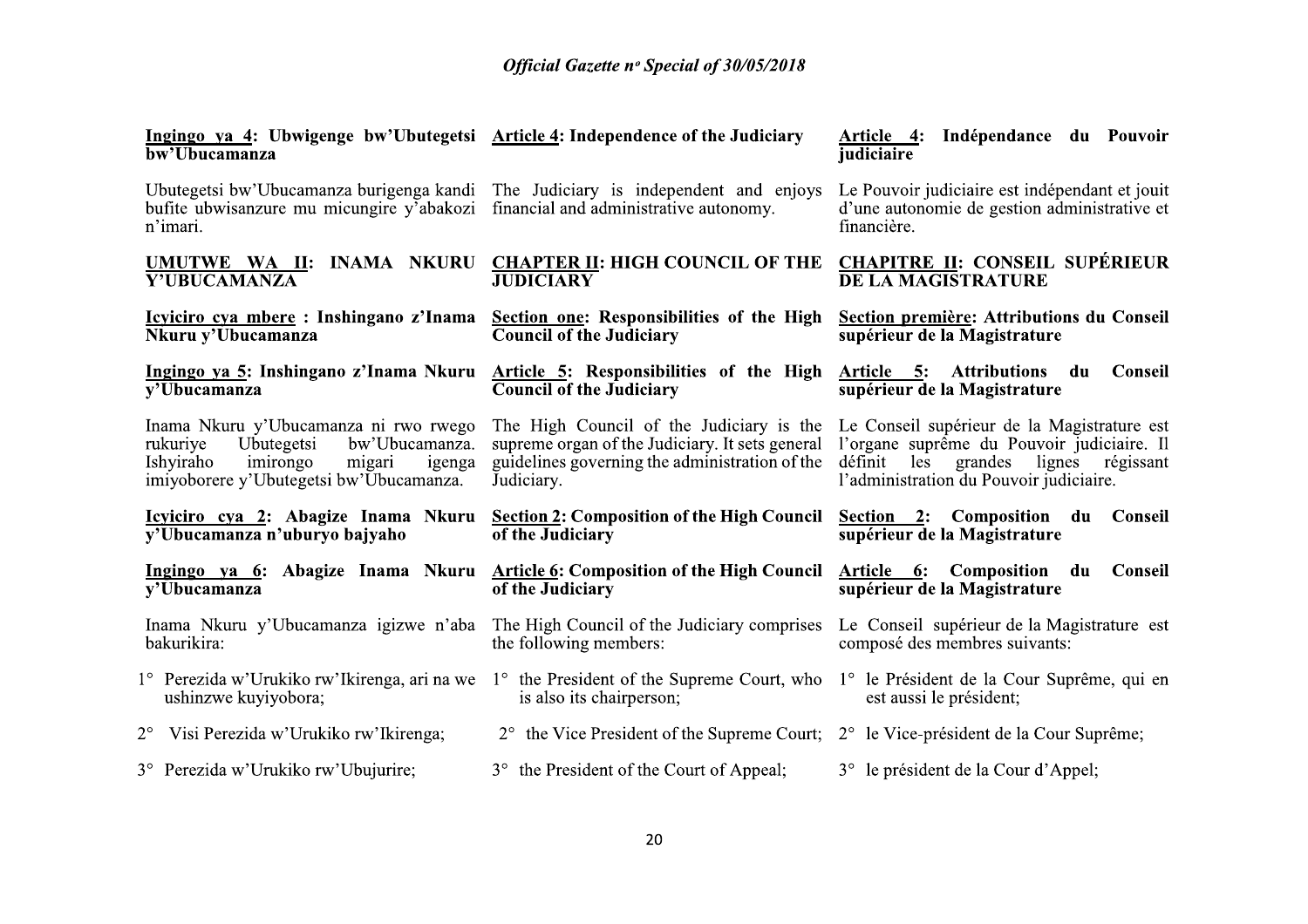| rw'Ubujurire utorwa na bagenzi be;                                                                                                | $4^{\circ}$ umucamanza umwe (1) wo mu Rukiko $4^{\circ}$ one (1) judge from the Court of Appeal $4^{\circ}$ un(1) juge de la Cour d'Appel élu par ses<br>elected by his/her peers;   | pairs;                                                                                |
|-----------------------------------------------------------------------------------------------------------------------------------|--------------------------------------------------------------------------------------------------------------------------------------------------------------------------------------|---------------------------------------------------------------------------------------|
| 5° Perezida w'Urukiko Rukuru;                                                                                                     | 5° the President of the High Court;                                                                                                                                                  | 5° le président de la Haute Cour;                                                     |
| w'Urukiko<br>$6^{\circ}$ Perezida<br>rw'Ubucuruzi;                                                                                | Rukuru 6° the President of the Commercial High 6° le président de la Haute Cour de<br>Court:                                                                                         | Commerce;                                                                             |
| 7° Umwanditsi<br>Mukuru<br>w'Urukiko<br>rw'Ikirenga;                                                                              | $7^{\circ}$ the Chief Registrar of the Supreme $7^{\circ}$ le greffier en chef de la Cour Suprême;<br>Court:                                                                         |                                                                                       |
| w'Inama Nkuru y'Ubucamanza;                                                                                                       | 8° Umunyamabanga Mshingwabikorwa 8° the Executive Secretary of the High 8° le secrétaire exécutif du Conseil Supérieur<br>Council of the Judiciary;                                  | de la Magistrature;                                                                   |
| Rukuru utorwa na bagenzi be;                                                                                                      | 9° umucamanza umwe (1) wo mu Rukiko 9° one (1) judge from the High Court elected 9° un (1) juge de la Haute Cour élu par ses<br>by his/her peers;                                    | pairs;                                                                                |
| $10^{\circ}$ umucamanza umwe $(1)$ wo mu Rukiko<br>Rukuru rw'Ubucuruzi utorwa na bagenzi<br>be:                                   | $10^{\circ}$ one (1) judge from the Commercial High $10^{\circ}$ un (1) juge de la Haute Cour de<br>Court elected by his/her peers;                                                  | Commerce élu par ses pairs;                                                           |
| $11^{\circ}$ umucamanza umwe $(1)$ uhagarariye abo<br>mu nkiko z'ubucuruzi utorwa na bagenzi<br>be;                               | 11° one (1) judge representing judges of $11^{\circ}$ un (1) juge représentant ceux des<br>commercial courts elected by his/her<br>peers;                                            | juridictions de commerce élu par ses<br>pairs;                                        |
| $12^{\circ}$ abacamanza batanu (5) bahagarariye abo<br>mu Nkiko Zisumbuye batorwa na bagenzi<br>babo;                             | $12^{\circ}$ five (5) judges representing judges of $12^{\circ}$ cinq (5) juges représentant ceux des<br>intermediate courts elected by their peers;                                 | tribunaux de grande instance élus par<br>leurs pairs;                                 |
| mu Nkiko z'Ibanze batorwa na bagenzi<br>babo;                                                                                     | 13° abacamanza batanu (5) bahagarariye abo 13° five (5) judges representing judges of 13° cinq (5) juges représentant ceux des<br>primary courts elected by their peers;             | tribunaux de base élus par leurs pairs;                                               |
| $14^{\circ}$ umucamanza umwe (1) wo mu nkiko za<br>gisirikare<br>bagenzi<br>be<br>utorwa<br>na<br>b'abacamanza;                   | $14^{\circ}$ one (1) judge from military courts elected $14^{\circ}$ un (1) juge des juridictions militaires élu<br>by his/her peers;                                                | par ses pairs;                                                                        |
| 15° abayobozi babiri<br>(2)<br>b'Amashami<br>y'Amategeko muri Kaminuza no mu<br>mashuri makuru yemewe batorwa na<br>bagenzi babo; | 15° two (2) deans of the faculties of law of 15° deux (2) doyens des facultés de droit des<br>recognized universities and institutions of<br>higher learning elected by their peers; | universités et institutions d'enseignement<br>supérieur agréées élus par leurs pairs; |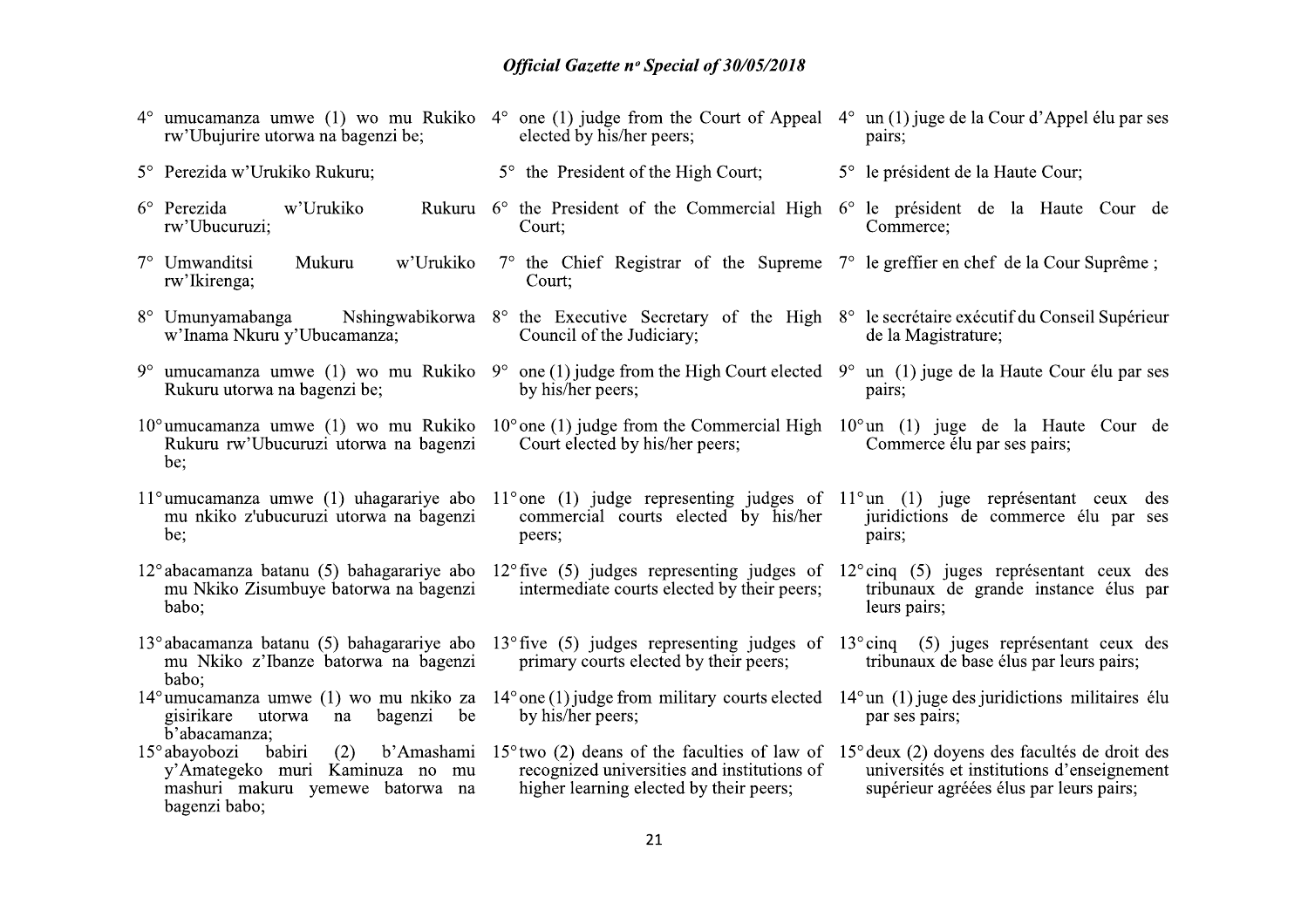|                                                                                                                                                                                                       | <b>Official Gazette nº Special of 30/05/2018</b>                                                                                                                                                                                                                                                                                                                                                                                                                                                                                                                                                                                                                                                                                                                                                                                                                                                                                                                                                                                                                                                                                             |                                                                                   |
|-------------------------------------------------------------------------------------------------------------------------------------------------------------------------------------------------------|----------------------------------------------------------------------------------------------------------------------------------------------------------------------------------------------------------------------------------------------------------------------------------------------------------------------------------------------------------------------------------------------------------------------------------------------------------------------------------------------------------------------------------------------------------------------------------------------------------------------------------------------------------------------------------------------------------------------------------------------------------------------------------------------------------------------------------------------------------------------------------------------------------------------------------------------------------------------------------------------------------------------------------------------------------------------------------------------------------------------------------------------|-----------------------------------------------------------------------------------|
| 16° Umuyobozi w'Urugaga rw'Abavoka mu<br>Rwanda;                                                                                                                                                      | $16^{\circ}$ the President<br>Rwanda<br>of<br>Association;                                                                                                                                                                                                                                                                                                                                                                                                                                                                                                                                                                                                                                                                                                                                                                                                                                                                                                                                                                                                                                                                                   | Bar 16° le Bâtonnier de l'Ordre des Avocats au<br>Rwanda;                         |
| y'Ubutabera ugenwa na Minisitiri ufite<br>ubutabera mu nshingano ze;                                                                                                                                  | 17° umuntu umwe (1) uhagarariye Minisiteri 17° one (1) representative of the Ministry of 17° un (1) représentant du Ministère de la<br>Justice appointed by the Minister in<br>charge of justice;                                                                                                                                                                                                                                                                                                                                                                                                                                                                                                                                                                                                                                                                                                                                                                                                                                                                                                                                            | Justice désigné par le Ministre ayant la<br>justice dans ses attributions;        |
| 18° Perezida wa Komisiyo<br>y'Uburenganzira bwa Muntu;                                                                                                                                                | y'Igihugu 18° the President of the National Commission 18° le président de la Commission nationale<br>for Human Rights;                                                                                                                                                                                                                                                                                                                                                                                                                                                                                                                                                                                                                                                                                                                                                                                                                                                                                                                                                                                                                      | des droits de la personne;                                                        |
| 19° Umuvunyi Mukuru;                                                                                                                                                                                  | 19° the Ombudsman;                                                                                                                                                                                                                                                                                                                                                                                                                                                                                                                                                                                                                                                                                                                                                                                                                                                                                                                                                                                                                                                                                                                           | 19°1'Ombudsman;                                                                   |
| $20^{\circ}$ umwanditsi<br>w'urukiko<br>umwe<br>uhagarariye abanditsi bo mu nkiko<br>zisanzwe utorwa na bagenzi be;                                                                                   | (1) $20^{\circ}$ one (1) registrar representing registrars of $20^{\circ}$ un (1) greffier représentant les greffiers<br>ordinary courts elected by his/her peers;                                                                                                                                                                                                                                                                                                                                                                                                                                                                                                                                                                                                                                                                                                                                                                                                                                                                                                                                                                           | des juridictions ordinaires élu par ses<br>pairs;                                 |
| $21^{\circ}$ umwanditsi<br>w'urukiko<br>umwe<br>uhagarariye abanditsi bo mu nkiko<br>z'ubucuruzi utorwa na bagenzi be.                                                                                | (1) $21^{\circ}$ one (1) court registrar representing $21^{\circ}$ un (1) greffier représentant les greffiers<br>Commercial Courts registrars elected by<br>his/her peers.                                                                                                                                                                                                                                                                                                                                                                                                                                                                                                                                                                                                                                                                                                                                                                                                                                                                                                                                                                   | des juridictions de commerce élu par ses<br>pairs.                                |
| Nkuru y'Ubucamanza                                                                                                                                                                                    | Ingingo ya 7: Itorwa ry'abagize Inama Article 7: Election of members of the High<br><b>Council of the Judiciary</b>                                                                                                                                                                                                                                                                                                                                                                                                                                                                                                                                                                                                                                                                                                                                                                                                                                                                                                                                                                                                                          | <b>Article 7: Élection des membres du Conseil</b><br>supérieur de la Magistrature |
| rw'Ubucuruzi,<br>Umwanditsi<br>w'Inama<br>Nshingwabikorwa<br>y'Ubucamanza, abagize Inama Nkuru<br>y'Ubucamanza b'abacamanza n'abanditsi<br>b'inkiko batorwa na bagenzi babo bakora mu<br>Nkiko zimwe. | Uretse Perezida w'Urukiko rw'Ikirenga, Visi Except the President of the Supreme Court, Sauf le Président de la Cour Suprême, le Vice-<br>Perezida w'Urukiko rw'Ikirenga, Perezida the Vice President of the Supreme Court, the président de la Cour Suprême, le président de<br>w'Urukiko rw'Ubujurire, Perezida President of the Court of Appeal, the la Cour d'Appel, le président de la Haute<br>w'Urukiko Rukuru, uw'Urukiko Rukuru President of the High Court, the President of Cour, le président de la Haute Cour de<br>Mukuru the Commercial High Court, the Chief Commerce, le greffier en chef de la Cour<br>w'Urukiko rw'Ikirenga n'Umunyamabanga Registrar of the Supreme Court and the Suprême et le secrétaire exécutif du Conseil<br>Nkuru Executive Secretary of the High Council of supérieur de la Magistrature, les juges et<br>the Judiciary, judges and court registrars who greffiers membres du Conseil supérieur de la<br>are members of the High Council of the Magistrature sont élus par leurs pairs du<br>Judiciary are elected by their peers from the même degré de juridiction.<br>courts of the same level. |                                                                                   |
| Nshingwabikorwa<br>Ubunyamabanga                                                                                                                                                                      | Abiyamamaza babimenyesha mu nyandiko Candidates submit their written applications Les candidats présentent leurs candidatures<br>to the Executive Secretariat of the High par écrit au secrétariat exécutif du Conseil<br>bw'Inama Nkuru y'Ubucamanza hasigaye Council of the Judiciary at least thirty (30) supérieur de la Magistrature au moins trente                                                                                                                                                                                                                                                                                                                                                                                                                                                                                                                                                                                                                                                                                                                                                                                    |                                                                                   |
|                                                                                                                                                                                                       | 22                                                                                                                                                                                                                                                                                                                                                                                                                                                                                                                                                                                                                                                                                                                                                                                                                                                                                                                                                                                                                                                                                                                                           |                                                                                   |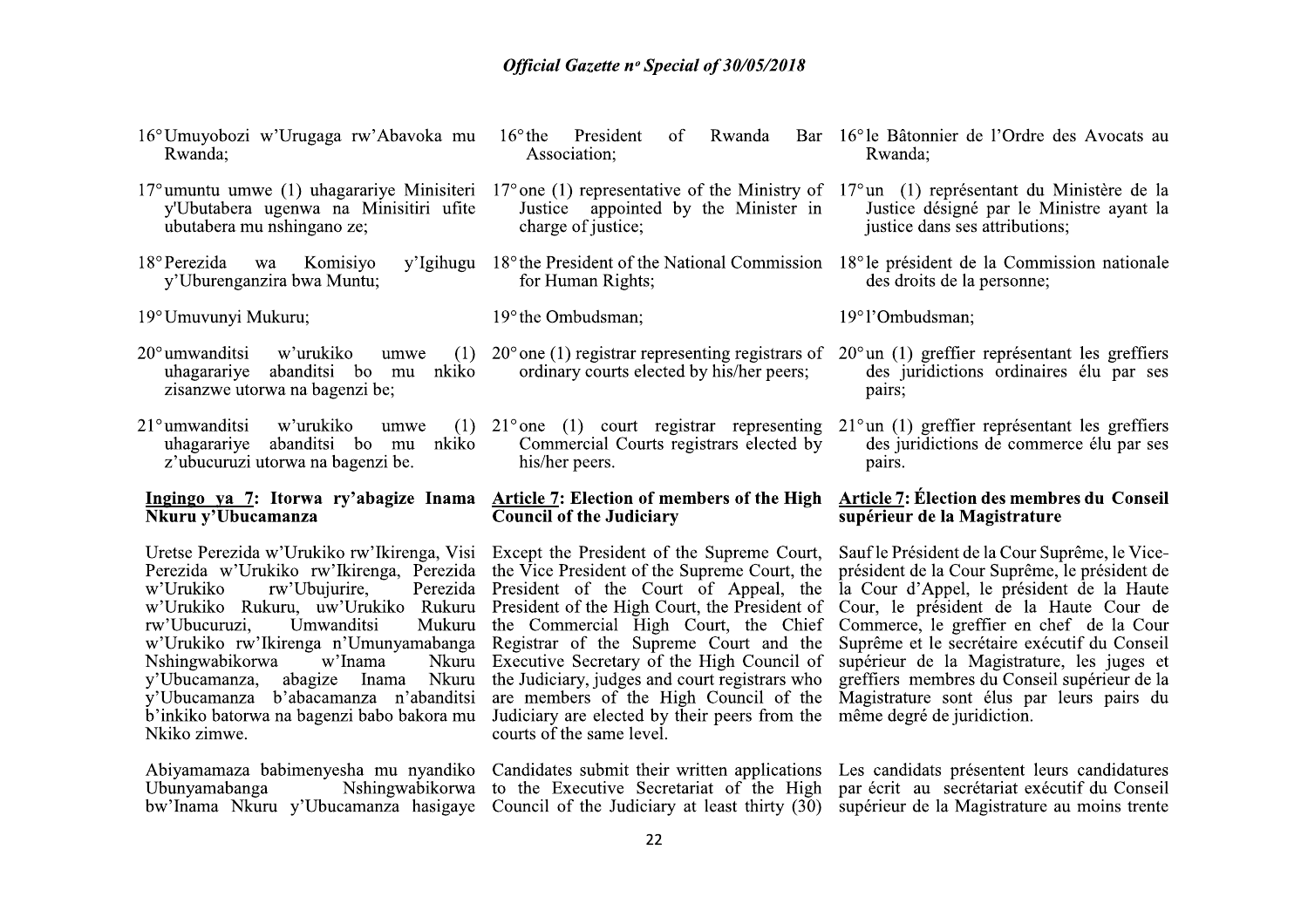| nibura iminsi mirongo itatu (30) kugira ngo<br>amatora abe. Uwiyamamaje wese agomba<br>kuba afite uburambe bw'imyaka itanu (5)<br>akora mu byerekeye amategeko. Amatora<br>n'Umunyamabanga<br>ategurwa<br>Nshingwabikorwa, akayoborwa na Perezida<br>w'Inama Nkuru y'Ubucamanza cyangwa<br>intumwa ye. | days before elections. Every candidate shall<br>have an experience of at least five (5) years in<br>the legal profession. Elections are organized<br>by the Executive Secretary and presided over<br>by the President of the High Council of the<br>Judiciary or his/her representative.                        | (30) jours avant la tenue des élections. Tout<br>candidat doit justifier d'une expérience d'au<br>moins cinq (5) ans dans le domaine du droit.<br>Les élections sont organisées par le secrétaire<br>exécutif et présidées par le président du<br>Conseil supérieur de la Magistrature ou son<br>délégué.                                                 |
|--------------------------------------------------------------------------------------------------------------------------------------------------------------------------------------------------------------------------------------------------------------------------------------------------------|-----------------------------------------------------------------------------------------------------------------------------------------------------------------------------------------------------------------------------------------------------------------------------------------------------------------|-----------------------------------------------------------------------------------------------------------------------------------------------------------------------------------------------------------------------------------------------------------------------------------------------------------------------------------------------------------|
| Icyakora, amatora y'abagize Inama Nkuru<br>y'Ubucamanza bavugwa mu ngingo ya 6,<br>agace ka 15° y'iri tegeko, ategurwa<br>akanayoborwa na Minisitiri ufite amashuri<br>makuru mu nshingano ze cyangwa uwo<br>yabihereye ububasha, bisabwe na Perezida<br>w'Urukiko rw'Ikirenga.                        | However, the election of members referred to<br>under Article 6, item $15^{\circ}$ of this Law is<br>organised and presided over by the Minister<br>in charge of institutions of higher learning or<br>his/her representative, upon request by the<br>President of the Supreme Court.                           | Toutefois, l'élection des membres du Conseil<br>supérieur de la Magistrature cités à l'article 6,<br>point 15° de la présente loi est organisée et<br>présidée par le Ministre ayant les institutions<br>d'enseignement<br>supérieur<br>dans<br>ses<br>attributions ou son délégué, à la demande du<br>Président de la Cour Suprême.                      |
| Ingingo ya 8: Umubare wa ngombwa Article 8: Quorum for election<br>kugira ngo itora ribe                                                                                                                                                                                                               |                                                                                                                                                                                                                                                                                                                 | <b>Article 8: Quorum requis pour l'élection</b>                                                                                                                                                                                                                                                                                                           |
|                                                                                                                                                                                                                                                                                                        |                                                                                                                                                                                                                                                                                                                 |                                                                                                                                                                                                                                                                                                                                                           |
| Ku bagize Inama Nkuru y'Ubucamanza<br>batorwa, amatora aba ari uko hari nibura<br>bitatu bya kane $(3/4)$ by abagize inteko itora.<br>Batorwa ku bwiganze burunduye bw'amajwi<br>y'abahari. Amatora akorwa mu ibanga.                                                                                  | For members of the High Council of the<br>Judiciary subject to elections, elections are<br>held if at least three quarters $(3/4)$ of the<br>electorate are present. The members are<br>elected by an absolute majority of the votes of<br>members present. Elections are conducted<br>through a secret ballot. | Pour les membres du Conseil supérieur de la<br>Magistrature soumis à une élection, les<br>élections ne peuvent valablement avoir lieu<br>que si les trois quarts $(\frac{3}{4})$ des membres du<br>collège électoral sont présents. Les membres<br>sont élus à la majorité absolue des voix des<br>membres présents. Le vote a lieu au scrutin<br>secret. |
| Ingingo ya 9: Manda y'abagize Inama<br>Nkuru y'Ubucamanza                                                                                                                                                                                                                                              | Article 9: Term of office of the members of<br>the High Council of the Judiciary                                                                                                                                                                                                                                | Article 9: Mandat des membres du Conseil<br>supérieur de la Magistrature                                                                                                                                                                                                                                                                                  |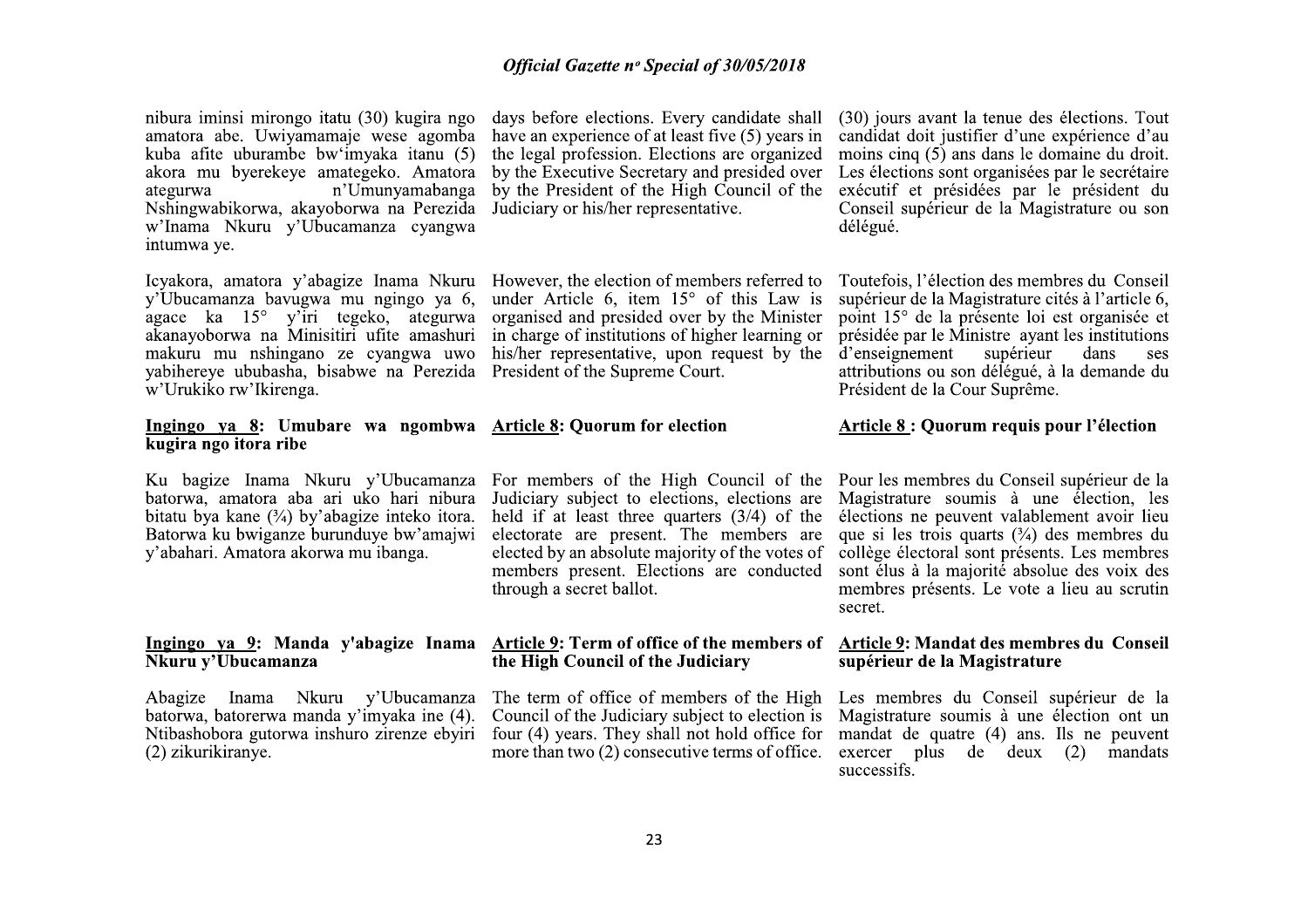| <u>Ingingo ya 10</u> : Isimburwa ry'abagize<br>Inama Nkuru y'Ubucamanza batorwa                                                                                                                                                                          | Article 10: Replacement of members of the<br>High Council of the Judiciary subject to<br>election                                                                                                                                                                                        | Article 10: Remplacement des membres du<br>Conseil supérieur de la Magistrature<br>soumis à une élection                                                                                                                                                                                    |  |  |
|----------------------------------------------------------------------------------------------------------------------------------------------------------------------------------------------------------------------------------------------------------|------------------------------------------------------------------------------------------------------------------------------------------------------------------------------------------------------------------------------------------------------------------------------------------|---------------------------------------------------------------------------------------------------------------------------------------------------------------------------------------------------------------------------------------------------------------------------------------------|--|--|
| Iyo umwe mu bagize Inama Nkuru<br>y'Ubucamanza ayivuyemo igihe cya manda<br>yatorewe gisigaye kingana nibura n'umwaka<br>umwe (1), hakoreshwa irindi tora mu minsi<br>mirongo itatu (30) ibarwa uhereye ku itariki<br>y'iyakirwa ry'ibaruwa ibimenyesha. | Where a member of the High Council of the<br>Judiciary ceases to be a member at least one<br>$(1)$ year before the expiry of his/her term of<br>office, new elections are held within a period<br>of thirty (30) days counted from the date of<br>receipt of the letter of notification. | Lorsqu'un membre du Conseil supérieur de la<br>Magistrature cesse d'en faire partie une (1)<br>année au moins avant l'expiration de son<br>mandat, il est procédé à de nouvelles élections<br>dans un délai de trente (30) jours à compter de<br>la réception de la lettre de notification. |  |  |
| Iryo menyesha rikorwa n'Ubunyamabanga<br>Nshingwabikorwa<br>bw'Inama<br>Nkuru<br>y'Ubucamanza. Uwatorewe uwo mwanya<br>arangiza igihe gisigaye cya manda y'uwo<br>asimbuye.                                                                              | The notification is made by the Executive<br>Secretariat of the High Council of the<br>Judiciary. The person elected to hold such an<br>office serves for the remainder of the<br>predecessor's term of office.                                                                          | La notification est faite par le secrétariat<br>exécutif du Conseil supérieur de la<br>Magistrature. La personne élue achève le<br>mandat de son prédécesseur.                                                                                                                              |  |  |
| $\overline{v'U}$ bucamanza                                                                                                                                                                                                                               | Icyiciro cya 3: Inzego z'Inama Nkuru Section 3: Organs of the High Council of Section 3: Organes du Conseil supérieur de<br>the Judiciary                                                                                                                                                | la Magistrature                                                                                                                                                                                                                                                                             |  |  |
|                                                                                                                                                                                                                                                          |                                                                                                                                                                                                                                                                                          |                                                                                                                                                                                                                                                                                             |  |  |
| Ingingo ya 11: Inzego zigize Inama Nkuru<br>$\overline{v'U}$ bucamanza                                                                                                                                                                                   | <b>Article 11: Organs of the High Council of</b><br>the Judiciary                                                                                                                                                                                                                        | Article 11: Organes du Conseil supérieur<br>de la Magistrature                                                                                                                                                                                                                              |  |  |
| Inama Nkuru y'Ubucamanza igizwe n'inzego<br>zikurikira:                                                                                                                                                                                                  | The High Council of the Judiciary comprises<br>the following organs:                                                                                                                                                                                                                     | Le Conseil supérieur de la Magistrature<br>comprend les organes ci-après:                                                                                                                                                                                                                   |  |  |
| 1° Inama Rusange;                                                                                                                                                                                                                                        | 1° the General Assembly;                                                                                                                                                                                                                                                                 | 1° l'Assemblée générale;                                                                                                                                                                                                                                                                    |  |  |
| $2^{\circ}$ Biro;                                                                                                                                                                                                                                        | the Bureau;<br>$2^{\circ}$                                                                                                                                                                                                                                                               | 2° le Bureau;                                                                                                                                                                                                                                                                               |  |  |
| 3° komisiyo zihoraho;                                                                                                                                                                                                                                    | 3° permanent committees;                                                                                                                                                                                                                                                                 | 3° les commissions permanentes;                                                                                                                                                                                                                                                             |  |  |
| 4° Ubunyamabanga Nshingwabikorwa.                                                                                                                                                                                                                        | 4° the Executive Secretariat.                                                                                                                                                                                                                                                            | 4° le secrétariat exécutif.                                                                                                                                                                                                                                                                 |  |  |
| Ingingo ya 12: Inama Rusange                                                                                                                                                                                                                             | <b>Article 12: General Assembly</b>                                                                                                                                                                                                                                                      | <b>Article 12: Assemblée générale</b>                                                                                                                                                                                                                                                       |  |  |

Inama Rusange ni rwo rwego rukuru The General Assembly is the supreme organ L'Assemblée générale est l'organe suprême rw'Inama Nkuru y'Ubucamanza, igizwe of the High Council of the Judiciary. It du Conseil supérieur de la

24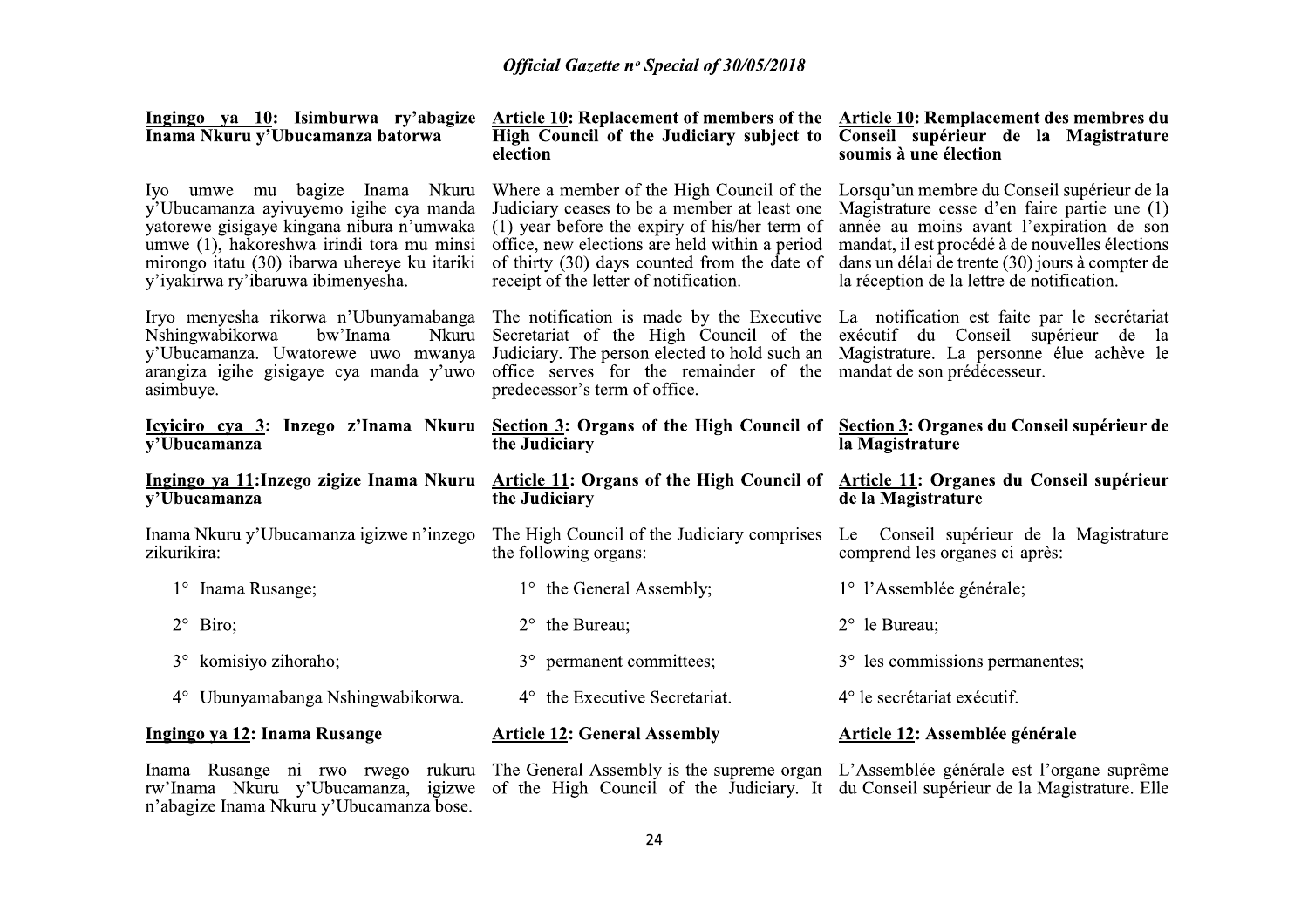|                                                                                                                                                                                                                                                                                                                                                                                                                                                            | the Judiciary.                                                                                                                                                                                                                                                                                                                                                                                                                                                        | comprises all members of the High Council of comprend tous les membres du Conseil<br>supérieur de la Magistrature.                                                                                                                                                                                                                                                                                                                                                                                      |  |
|------------------------------------------------------------------------------------------------------------------------------------------------------------------------------------------------------------------------------------------------------------------------------------------------------------------------------------------------------------------------------------------------------------------------------------------------------------|-----------------------------------------------------------------------------------------------------------------------------------------------------------------------------------------------------------------------------------------------------------------------------------------------------------------------------------------------------------------------------------------------------------------------------------------------------------------------|---------------------------------------------------------------------------------------------------------------------------------------------------------------------------------------------------------------------------------------------------------------------------------------------------------------------------------------------------------------------------------------------------------------------------------------------------------------------------------------------------------|--|
| vitoramo Visi Perezida.                                                                                                                                                                                                                                                                                                                                                                                                                                    | Mu nama ya mbere ikurikira itorwa In its first meeting following the election of Lors de la première réunion suivant l'élection<br>ry'abayigize, Inama Nkuru y'Ubucamanza its members, the High Council of the<br>Judiciary elects from among its members a<br>Deputy-Chairperson.                                                                                                                                                                                    | de ses membres, le Conseil supérieur de la<br>Magistrature élit le Vice-président en son<br>sein.                                                                                                                                                                                                                                                                                                                                                                                                       |  |
| Abakandida kuri uwo mwanya biyandikisha<br>muri iyo nama. Batorwa hakurikijwe<br>ubwiganze burunduye bw'amajwi y'abaje<br>muri iyo nama. Iyo ubwo bwiganze<br>burunduye butabonetse, itora risubirwamo<br>ako kanya, bagatorwa hakurikijwe ubwiganze<br>busanzwe bw'amajwi mu bakandida babiri<br>abandi amajwi mwitora<br>barushije<br>(2)<br>ryabanje. Iyo banganyije amajwi, itora<br>risubirwamo.<br>bongeye<br>kunganya<br>Iyo<br>hakoreshwa tombola. | Candidates for that position are required to<br>register during such a meeting. They are<br>elected by an absolute majority of votes cast<br>by members present. In case absolute majority<br>is not attained, the voting is immediately<br>repeated basing on simple majority from the<br>first two (2) winning candidates of the first<br>round of voting. In case of a tie, the voting is<br>repeated. In case of a new tie, the tie is broken<br>by casting lots. | Les candidats à ce poste se font inscrire lors<br>de cette réunion. Ils sont élus à la majorité<br>absolue des voix exprimées par les membres<br>présents. À défaut de cette majorité, le vote est<br>immédiatement repris et les candidats sont<br>élus à la majorité simple parmi les deux (2)<br>premiers candidats ayant obtenu plus de voix<br>au premier tour du scrutin. En cas de parité<br>des voix, le vote est repris. En cas d'une<br>deuxième parité, il est procédé au tirage au<br>sort. |  |
|                                                                                                                                                                                                                                                                                                                                                                                                                                                            |                                                                                                                                                                                                                                                                                                                                                                                                                                                                       |                                                                                                                                                                                                                                                                                                                                                                                                                                                                                                         |  |
| Ingingo ya 13: Biro                                                                                                                                                                                                                                                                                                                                                                                                                                        | <b>Article 13: Bureau</b>                                                                                                                                                                                                                                                                                                                                                                                                                                             | <b>Article 13: Bureau</b>                                                                                                                                                                                                                                                                                                                                                                                                                                                                               |  |
| Biro y'Inama Nkuru y'Ubucamanza igizwe<br>n'aba bakurikira:                                                                                                                                                                                                                                                                                                                                                                                                | The Bureau of the High Council of the<br>Judiciary comprises the following persons:                                                                                                                                                                                                                                                                                                                                                                                   | Le Bureau du Conseil supérieur de la<br>Magistrature est composé des personnes                                                                                                                                                                                                                                                                                                                                                                                                                          |  |
| we uyiyobora,                                                                                                                                                                                                                                                                                                                                                                                                                                              | 1° Perezida w'Urukiko rw'Ikirenga, ari na 1° the President of the Supreme Court who<br>is also its chairperson;                                                                                                                                                                                                                                                                                                                                                       | suivantes :<br>1 <sup>°</sup> le Président de la Cour Suprême qui en est<br>aussi le président,                                                                                                                                                                                                                                                                                                                                                                                                         |  |
| 2° Visi Perezida w'Urukiko rw'Ikirenga;                                                                                                                                                                                                                                                                                                                                                                                                                    | $2^{\circ}$ the Vice President of the Supreme Court;                                                                                                                                                                                                                                                                                                                                                                                                                  | 2° le Vice-président de la Cour Suprême;                                                                                                                                                                                                                                                                                                                                                                                                                                                                |  |
| Perezida<br>w'Inama<br>$3^\circ$ Visi<br>y'Ubucamanza;                                                                                                                                                                                                                                                                                                                                                                                                     | Nkuru 3° The Deputy Chairperson of the High<br>Council of the Judiciary;                                                                                                                                                                                                                                                                                                                                                                                              | 3° le vice-président du Conseil supérieur de<br>la Magistrature;                                                                                                                                                                                                                                                                                                                                                                                                                                        |  |
| 4° Perezida w'Urukiko rw'Ubujurire;                                                                                                                                                                                                                                                                                                                                                                                                                        | 4° the President of the Court of Appeal;                                                                                                                                                                                                                                                                                                                                                                                                                              | 4° le président de la Cour d'Appel;                                                                                                                                                                                                                                                                                                                                                                                                                                                                     |  |
| 5° Perezida w'Urukiko Rukuru;                                                                                                                                                                                                                                                                                                                                                                                                                              | 5° the President of the High Court;                                                                                                                                                                                                                                                                                                                                                                                                                                   | 5° le président de la Haute Cour;                                                                                                                                                                                                                                                                                                                                                                                                                                                                       |  |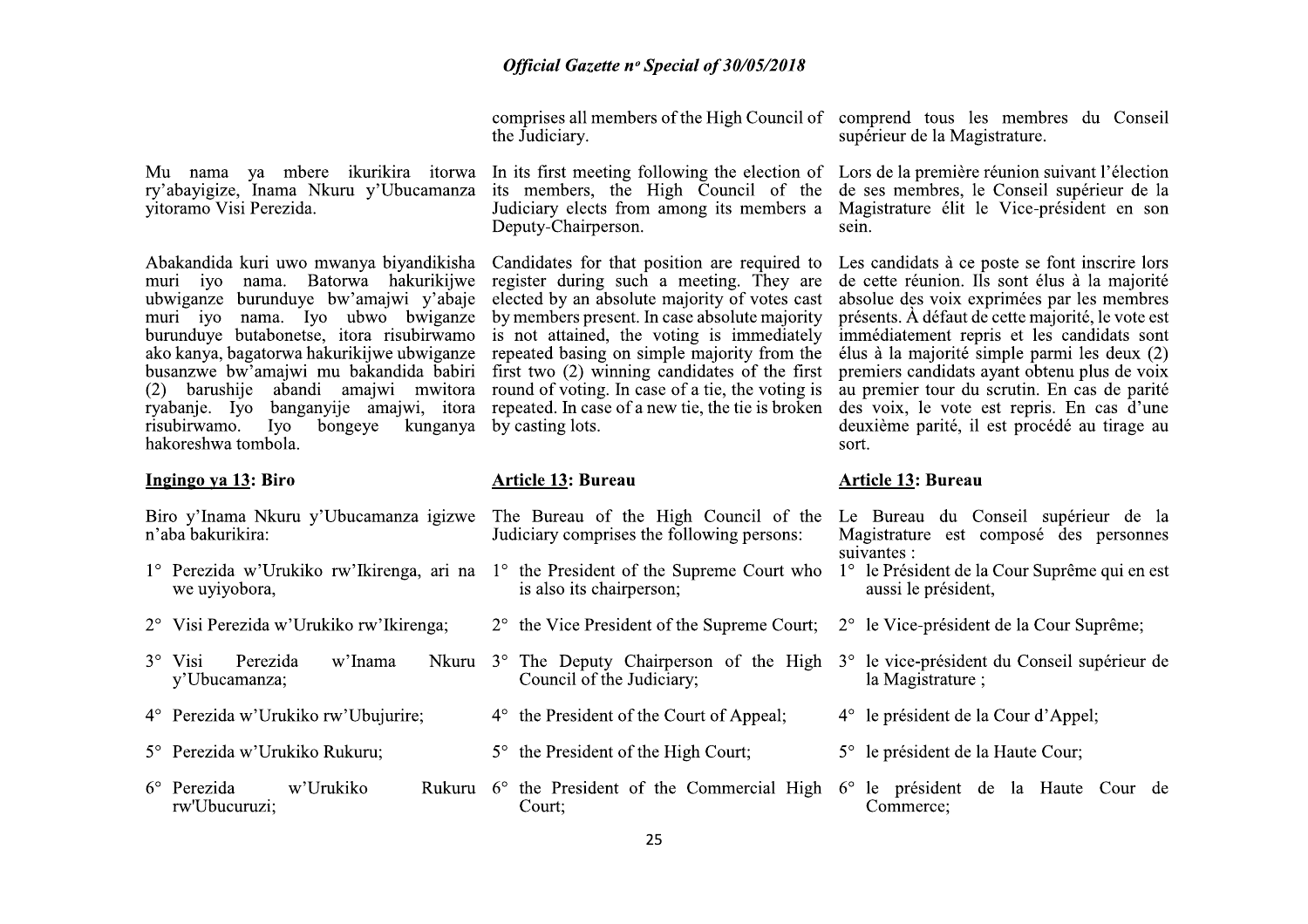| nawe mwanditsi wayo.                                                                                                                                      | 7° Umunyamabanga Nshingwabikorwa, ari 7° the Executive Secretary who is also its 7° le secrétaire exécutif qui en est aussi le<br>rapporteur.                                                                                                                                                                    | rapporteur.                                                                                                                                                                                       |
|-----------------------------------------------------------------------------------------------------------------------------------------------------------|------------------------------------------------------------------------------------------------------------------------------------------------------------------------------------------------------------------------------------------------------------------------------------------------------------------|---------------------------------------------------------------------------------------------------------------------------------------------------------------------------------------------------|
| Ingingo ya 14: Komisiyo zihoraho                                                                                                                          | <b>Article 14: Permanent committees</b>                                                                                                                                                                                                                                                                          | <b>Article 14: Commissions permanentes</b>                                                                                                                                                        |
| Inama Nkuru y'Ubucamanza igizwe na<br>komisiyo eshatu (3) zihoraho zikurikira:                                                                            | The High Council of the Judiciary comprises<br>three<br>following<br>(3)<br>permanent<br>the<br>committees:                                                                                                                                                                                                      | Le Conseil supérieur de la Magistrature<br>comprend trois (3) commissions permanentes<br>suivantes:                                                                                               |
| 1° komisiyo ishinzwe imyitwarire;                                                                                                                         | $1^{\circ}$ the disciplinary committee;                                                                                                                                                                                                                                                                          | $1^{\circ}$ la commission de discipline;                                                                                                                                                          |
| ishinzwe<br>$2^{\circ}$ komisiyo<br>w'abacamanza n'abanditsi b'inkiko;                                                                                    | umwuga $2^{\circ}$ the committee responsible for the $2^{\circ}$ la commission de la profession des juges<br>profession of judges and registrars;                                                                                                                                                                | et des greffiers;                                                                                                                                                                                 |
| ishinzwe<br>$3^\circ$ komisiyo<br>y'Ubucamanza.                                                                                                           | imikorere $3^{\circ}$ the committee responsible for the $3^{\circ}$ la commission du fonction nemeterature<br>functioning of the judicial system.                                                                                                                                                                | système judiciaire.                                                                                                                                                                               |
| komisiyo<br>yitoramo<br>Buri<br>n'umwanditsi wayo.                                                                                                        | perezida Each committee elects among its members a Chaque commission élit en son sein un<br>chairperson and a rapporteur.                                                                                                                                                                                        | président et un rapporteur.                                                                                                                                                                       |
| ngombwa, zigahabwa inshingano zizwi specific mission and time limit.<br>n'igihe zizamara.                                                                 | Inama Nkuru y'Ubucamanza ishobora The High Council of the Judiciary may, if Le Conseil supérieur de la Magistrature peut<br>gushyiraho komisiyo zidasanzwe igihe bibaye necessary, establish ad hoc committees with a créer des commissions spéciales en cas de<br>besoin et en préciser la mission et la durée. |                                                                                                                                                                                                   |
| Ingingo<br>15:<br>ya<br>Nshingwabikorwa                                                                                                                   | Ubunyamabanga Article 15: Executive Secretariat                                                                                                                                                                                                                                                                  | Article 15: Secrétariat exécutif                                                                                                                                                                  |
| Ubunyamabanga<br>Nshingwabikorwa<br>bw'Inama Nkuru y'Ubucamanza buyoborwa<br>n'Umunyamabanga Nshingwabikorwa.                                             | The Executive Secretariat of the High Council<br>of the Judiciary is headed by the Executive<br>Secretary.                                                                                                                                                                                                       | Le secrétariat exécutif du Conseil supérieur<br>de la Magistrature est dirigé par le secrétaire<br>exécutif.                                                                                      |
| Umunyamabanga<br>Nshingwabikorwa<br>w'Inama Nkuru y'Ubucamanza ashyirwaho<br>binyuze mu ipiganwa, akemezwa n'Inama<br>Rusange y'Inama Nkuru y'Ubucamanza. | The Executive Secretary of the High Council<br>of the Judiciary is recruited on a competitive<br>basis and approved by the General Assembly<br>of the High Council of the Judiciary.                                                                                                                             | Le secrétaire exécutif du Conseil supérieur de<br>la Magistrature est recruté sur base d'un<br>concours et approuvé par l'Assemblée<br>générale du Conseil supérieur<br>de<br>la<br>Magistrature. |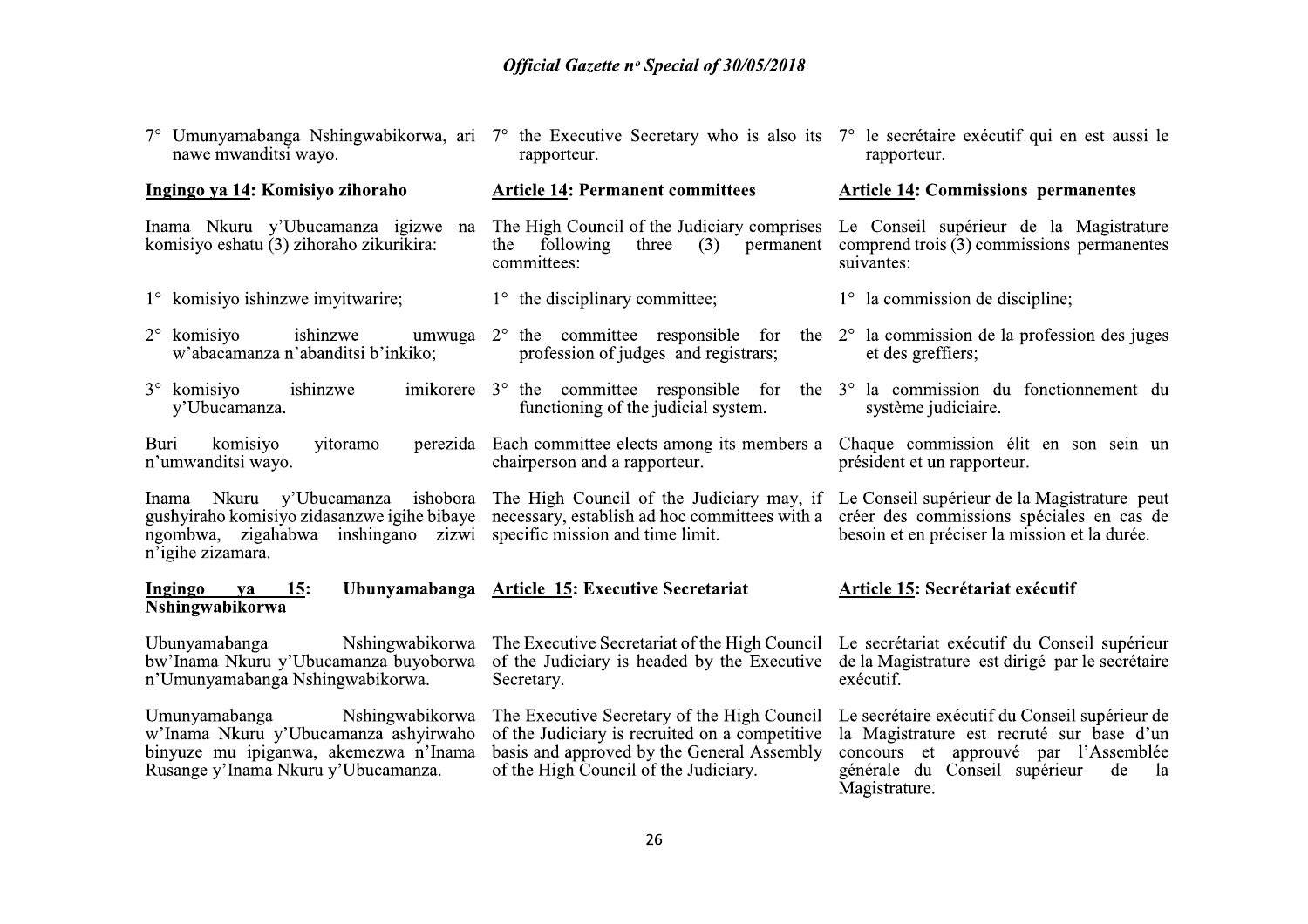| z'Inama Nkuru y'Ubucamanza                                                                                                                                                                                                                                                                 | Icyliciro cya 4: Inshingano z'Inzego Section 4: Responsibilities of organs of the<br><b>High Council of the Judiciary</b>                                                                                                                                                                                             | Section 4: Attributions des organes du<br>Conseil supérieur de la Magistrature                                                                                                                                                                                                                            |  |
|--------------------------------------------------------------------------------------------------------------------------------------------------------------------------------------------------------------------------------------------------------------------------------------------|-----------------------------------------------------------------------------------------------------------------------------------------------------------------------------------------------------------------------------------------------------------------------------------------------------------------------|-----------------------------------------------------------------------------------------------------------------------------------------------------------------------------------------------------------------------------------------------------------------------------------------------------------|--|
| z'Inama<br>Ingingo ya 16: Inshingano<br><b>Rusange</b>                                                                                                                                                                                                                                     | <b>Article 16: Responsibilities of the General</b><br><b>Assembly</b>                                                                                                                                                                                                                                                 | Article 16: Attributions de l'Assemblée<br>générale                                                                                                                                                                                                                                                       |  |
| bikurikira:                                                                                                                                                                                                                                                                                | Inama Rusange ishinzwe cyane cyane ibi The General Assembly is particularly L'Assemblée générale est principalement<br>responsible for:                                                                                                                                                                               | chargée de:                                                                                                                                                                                                                                                                                               |  |
| cyangwa ibisabwe, ku bibazo byose<br>byerekeye imikorere y'ubutabera;                                                                                                                                                                                                                      | $1^{\circ}$ kwiga no gutanga inama, ibyibwirije $1^{\circ}$ examine and, either on its own motion or<br>upon request, advise on matters relating to<br>the functioning of the justice system;                                                                                                                         | $1^\circ$ étudier et, de son initiative ou sur<br>demande, donner des avis sur toutes les<br>questions relatives au fonctionnement du<br>système judiciaire;                                                                                                                                              |  |
| 2° gufata ibyemezo ku ishyirwa ku mirimo,<br>izamurwa mu ntera, ivanwa ku mirimo<br>ku<br>ry'abacamanza,<br>migendekere<br>y'umwuga w'abacamanza batari ab'inkiko<br>gisirikare no gufata<br>ibyemezo<br>za<br>nk'urwego rushinzwe imyitwarire yabo<br>uretse abashyirwaho n'izindi nzego; | take decisions relating to the appointment,<br>$2^{\circ}$<br>promotion or removal from office of<br>judges and to the practising of the<br>profession of judges other than judges of<br>the military courts and take decisions as a<br>body in charge of their discipline except<br>those appointed by other organs; | décider de la nomination, de la promotion,<br>$2^{\circ}$<br>de la révocation des juges et de l'exercice<br>de la profession des juges autres que ceux<br>des juridictions militaires et statuer en tant<br>qu'organe chargé de leur discipline, à<br>l'exception de ceux nommés par d'autres<br>organes; |  |
| izamurwa mu ntera, ivanwa ku mirimo<br>ry'abanditsi b'inkiko;                                                                                                                                                                                                                              | $3^{\circ}$ gufata ibyemezo ku ishyirwa ku mirimo, $3^{\circ}$ take decisions on the appointment,<br>promotion and removal from office of<br>registrars;                                                                                                                                                              | 3° décider de la nomination, de la promotion<br>et de la révocation des greffiers;                                                                                                                                                                                                                        |  |
| $4^{\circ}$ gutanga inama buri gihe ku mushinga uwo<br>ari wo wose wo gushyiraho no gukuraho<br>urukiko rushya cyangwa werekeye sitati<br>y'abacamanza<br>n'iy'abakozi<br>b'inkiko<br>ishinzwe;                                                                                            | provide advice on any bill relating to the<br>$4^\circ$<br>establishment of a new court and removal<br>of an existing court or relating to the<br>statutes of judges and judicial personnel<br>for whom it is responsible;                                                                                            | donner des avis sur tout projet ou toute<br>$4^\circ$<br>proposition de loi portant création d'une<br>nouvelle juridiction ou de suppression<br>d'une juridiction existante ou portant<br>statut des juges et du personnel judicaire<br>relevant de sa compétence;                                        |  |
| ibijyanye<br>$5^\circ$ gusuzuma<br>y'akazi no gufata ibyemezo kugira ngo<br>akazi karusheho kugenda neza;                                                                                                                                                                                  | n'imigendekere $5^{\circ}$ assess the delivery of services and make $5^{\circ}$<br>decisions to improve their quality;                                                                                                                                                                                                | évaluer la prestation de services et prendre<br>des décisions permettant d'en améliorer la<br>qualité;                                                                                                                                                                                                    |  |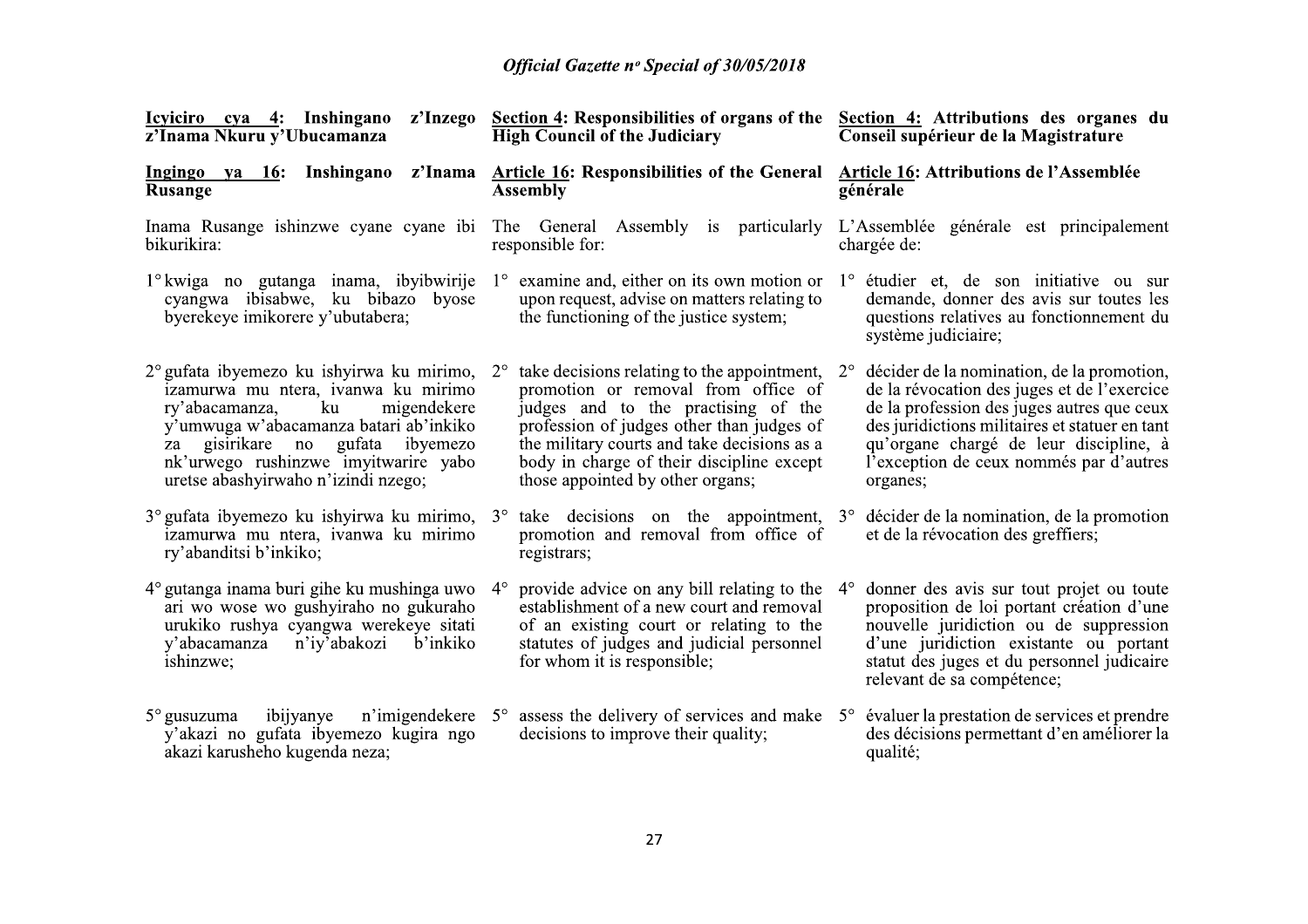| 6° kugira inama Perezida wa Repubulika ku 6°<br>ishyirwaho ry'abacamanza bashyirwaho<br>n'Iteka rya Perezida;                                                                                   | advise the President of the Republic on the $6^{\circ}$<br>appointment of judges appointed by a<br>Presidential Order:                                                                                  | donner avis au Président de la République<br>en rapport avec les juges à nommer par<br>arrêté présidentiel;                                                                                       |  |  |
|-------------------------------------------------------------------------------------------------------------------------------------------------------------------------------------------------|---------------------------------------------------------------------------------------------------------------------------------------------------------------------------------------------------------|---------------------------------------------------------------------------------------------------------------------------------------------------------------------------------------------------|--|--|
| 7° kwemeza amategeko ngengamikorere<br>y'Inama Nkuru y'Ubucamanza;                                                                                                                              | adopt the rules of procedure of the High<br>$7^\circ$<br>Council of the Judiciary;                                                                                                                      | adopter le règlement d'ordre intérieur du<br>$7^\circ$<br>Conseil supérieur de la Magistrature;                                                                                                   |  |  |
| Nkuru y'Ubucamanza.                                                                                                                                                                             | 8° kwemeza abagize za komisiyo mu Nama 8° approve members of committees of the 8°<br>High Council of the Judiciary.                                                                                     | approuver les membres des commissions<br>du Conseil supérieur de la Magistrature.                                                                                                                 |  |  |
| Ingingo ya 17: Inshingano za Biro                                                                                                                                                               | <b>Article 17: Responsibilities of the Bureau Article 17: Attributions du Bureau</b>                                                                                                                    |                                                                                                                                                                                                   |  |  |
| Biro ishinzwe cyane cyane ibi bikurikira:                                                                                                                                                       | The responsibilities of the Bureau are<br>particularly as follows:                                                                                                                                      | attributions<br><b>Bureau</b><br>Les<br>du<br>sont<br>principalement les suivantes:                                                                                                               |  |  |
| bemezwa<br>n'Inama<br>y'Ubucamanza<br>Rusange y'Inama Nkuru y'Ubucamanza;                                                                                                                       | 1° kugena abagize Komisiyo z'Inama Nkuru 1° determine members of committees of the<br>High Council of the Judiciary to be<br>approved by the General Assembly of the<br>High Council of the Judiciary;  | déterminer les membres des commissions<br>$1^{\circ}$<br>du Conseil supérieur de la Magistrature<br>devant être approuvés par l'Assemblée<br>générale du Conseil supérieur de la<br>Magistrature; |  |  |
| gukurikirana<br>$2^{\circ}$<br>ishyirwa mu<br>ry'ibyemezo<br>by'Inama<br>Nkuru<br>y'Ubucamanza;                                                                                                 | bikorwa $2^{\circ}$ follow up implementation of decisions of $2^{\circ}$<br>the High Council of the Judiciary;                                                                                          | assurer le suivi de la mise en œuvre des<br>décisions prises par le Conseil supérieur<br>de la Magistrature;                                                                                      |  |  |
| $3^\circ$ gufata<br>by'agateganyo<br>ibyemezo<br>byihutirwa biri mu bubasha bw'Inama<br>Nkuru y'Ubucamanza igihe itaraterana;                                                                   | urgently take provisional decisions that $3^\circ$<br>$3^\circ$<br>are in the competence of the High Council<br>of the Judiciary once it has not yet met;                                               | prendre provisoirement des décisions<br>urgentes rentrant dans les compétences du<br>Conseil supérieur de la Magistrature<br>lorsqu'il ne s'est pas encore réuni;                                 |  |  |
| gukora isuzumamikorere ry'abacamanza<br>$4^{\circ}$<br>n'abanditsi b'Inkiko ku rwego rwa<br>hakurikijwe<br>ibiteganywa<br>nyuma,<br>n'Itegeko rigena sitati y'abacamanza<br>n'abakozi b'inkiko; | carry out the performance appraisal of $4^{\circ}$<br>$4^\circ$<br>judges and registrars at the last instance in<br>accordance with the law governing the<br>statutes of judges and judicial personnel; | évaluer les juges et les greffiers au dernier<br>degré conformément à la loi portant statut<br>des juges et du personnel judicaire;                                                               |  |  |
| gusaba Inama Nkuru y'Ubucamanza 5°<br>$5^\circ$<br>kongerera manda abayobozi b'inkiko                                                                                                           | propose to the High Council of the 5°<br>Judiciary the extension of the term of<br>office of presidents of ordinary and                                                                                 | proposer au Conseil supérieur de la<br>Magistrature la prolongation du mandat<br>des présidents des juridictions ordinaires                                                                       |  |  |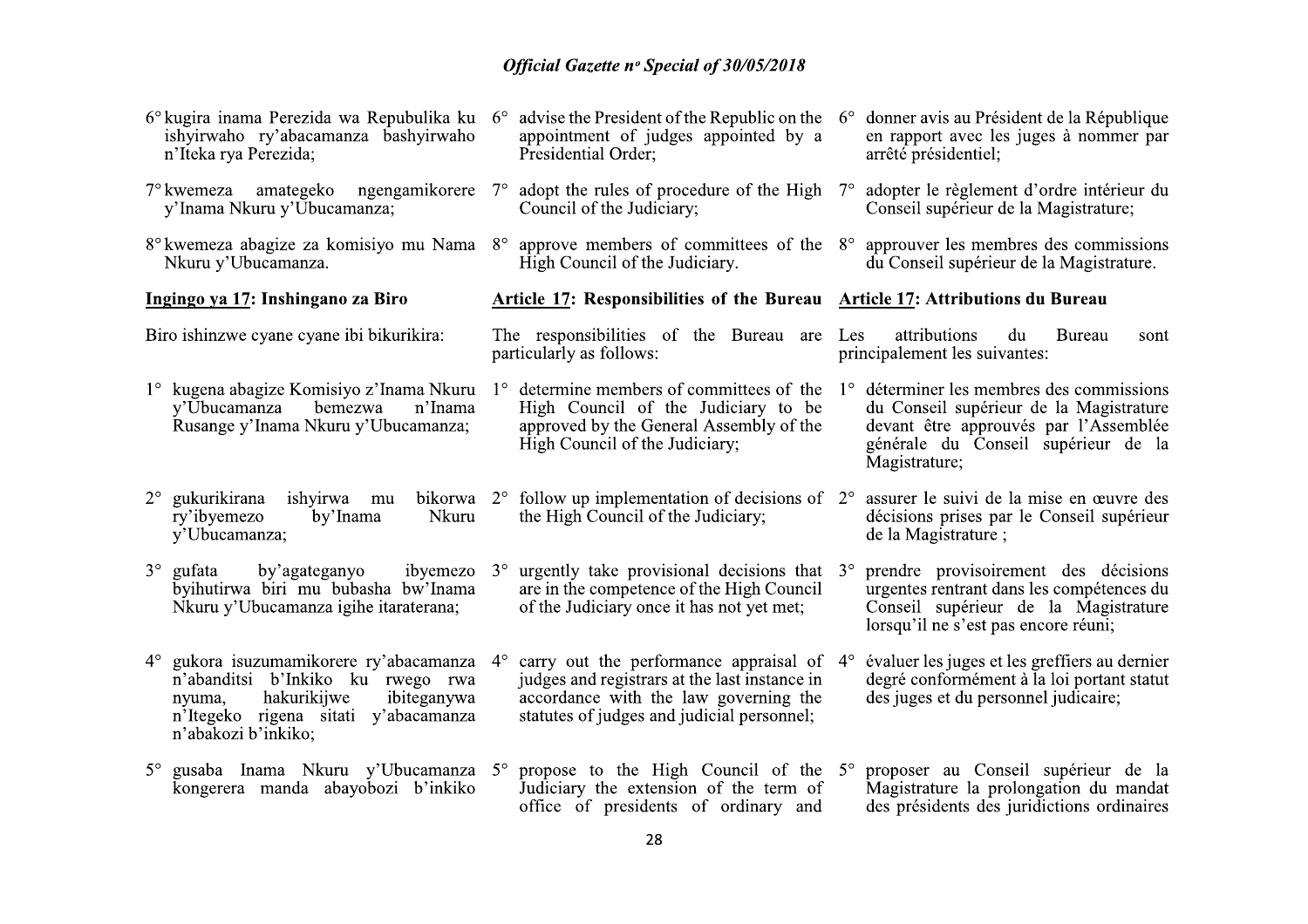| n'iz'ubucuruzi<br>zisanzwe<br>uretse<br>abashyirwaho n'izindi nzego.                                                                                                                                                                                                               | commercial courts except those appointed<br>by other organs.                                                                                                                                                                                                                                                                                                        | et de commerce à l'exception de ceux<br>nommés par d'autres organes.                                                                                                                                                                                                                                                                                                              |
|------------------------------------------------------------------------------------------------------------------------------------------------------------------------------------------------------------------------------------------------------------------------------------|---------------------------------------------------------------------------------------------------------------------------------------------------------------------------------------------------------------------------------------------------------------------------------------------------------------------------------------------------------------------|-----------------------------------------------------------------------------------------------------------------------------------------------------------------------------------------------------------------------------------------------------------------------------------------------------------------------------------------------------------------------------------|
| Ibyemezo<br>Biro<br>y'Inama<br>Nkuru<br>y'Ubucamanza ifata bisanzwe biri mu<br>nshingano z'Inama Nkuru y'Ubucamanza<br>n'Inama<br>byemezwa<br>burundu<br><b>Nkuru</b><br>y'Ubucamanza mu nama yayo ya mbere<br>ikurikira ifatwa ryabyo. Iyo ibyo byemezo<br>bitemewe bita agaciro. | Decisions taken by the Bureau of the High<br>Council of the Judiciary that are within the<br>responsibilities of the High Council of the<br>Judiciary are definitively approved by the<br>High Council of the Judiciary in its first<br>meeting following the period the decisions<br>were taken. If such decisions are not<br>approved, they become null and void. | Les décisions prises par le Bureau du Conseil<br>supérieur de la Magistrature qui relèvent de la<br>compétence du Conseil supérieur de la<br>Magistrature sont définitivement approuvées<br>par le Conseil supérieur de la Magistrature à<br>sa première réunion qui suit leur prise.<br>Lorsque ces décisions ne sont pas approuvées,<br>elles deviennent nulles et non avenues. |
| Ingingo ya 18: Inshingano za komisiyo                                                                                                                                                                                                                                              | <b>Article 18: Responsibilities of committees</b>                                                                                                                                                                                                                                                                                                                   | <b>Article 18:</b> Attributions des commissions                                                                                                                                                                                                                                                                                                                                   |
| Inshingano n'imikorere by akomisiyo zigize<br>Inama Nkuru y'Ubucamanza bigenwa<br>n'amategeko ngengamikorere yayo.                                                                                                                                                                 | The responsibilities and the functioning of<br>committees of the High Council of the<br>Judiciary are determined by its rules of<br>procedure.                                                                                                                                                                                                                      | Les attributions et le fonctionnement des<br>commissions du Conseil supérieur de la<br>Magistrature sont déterminés par<br>son<br>règlement d'ordre intérieur.                                                                                                                                                                                                                    |
|                                                                                                                                                                                                                                                                                    |                                                                                                                                                                                                                                                                                                                                                                     |                                                                                                                                                                                                                                                                                                                                                                                   |
| Ingingo<br><b>19:</b><br>ya<br>z'Umunyamabanga<br>w'Inama Nkuru y'Ubucamanza                                                                                                                                                                                                       | Inshingano Article 19:<br>Nshingwabikorwa Executive Secretary of the High Council of exécutif du Conseil supérieur de la<br>the Judiciary                                                                                                                                                                                                                           | Responsibilities of the Article 19: Attributions du secrétaire<br>Magistrature                                                                                                                                                                                                                                                                                                    |
| Inshingano<br>Nshingwabikorwa<br>w'Inama<br>Nkuru<br>y'Ubucamanza ni izi zikurikira:                                                                                                                                                                                               | z'Umunyamabanga The responsibilities of the Executive<br>Secretary of the High Council of the Judiciary<br>are as follows:                                                                                                                                                                                                                                          | Les attributions du secrétaire exécutif du<br>Conseil supérieur de la Magistrature sont les<br>suivantes:                                                                                                                                                                                                                                                                         |
| 1° gukora imirimo y'ubwanditsi bw'Inama<br>Nkuru y'Ubucamanza n'ubwa Biro yayo;                                                                                                                                                                                                    | High Council of the Judiciary and its<br>Bureau;                                                                                                                                                                                                                                                                                                                    | 1° carry out the secretariat duties for the 1° assurer le secrétariat du Conseil supérieur<br>de la Magistrature et celui de son Bureau;                                                                                                                                                                                                                                          |
| $2^{\circ}$<br>gutegura amadosiye azigwa n'Inama 2°<br>Nkuru y'Ubucamanza na za komisiyo;                                                                                                                                                                                          | prepare files for consideration by the High<br>Council of the Judiciary and committees;                                                                                                                                                                                                                                                                             | apprêter les dossiers devant être examinés<br>$2^{\circ}$<br>par le Conseil supérieur de la Magistrature<br>et les commissions;                                                                                                                                                                                                                                                   |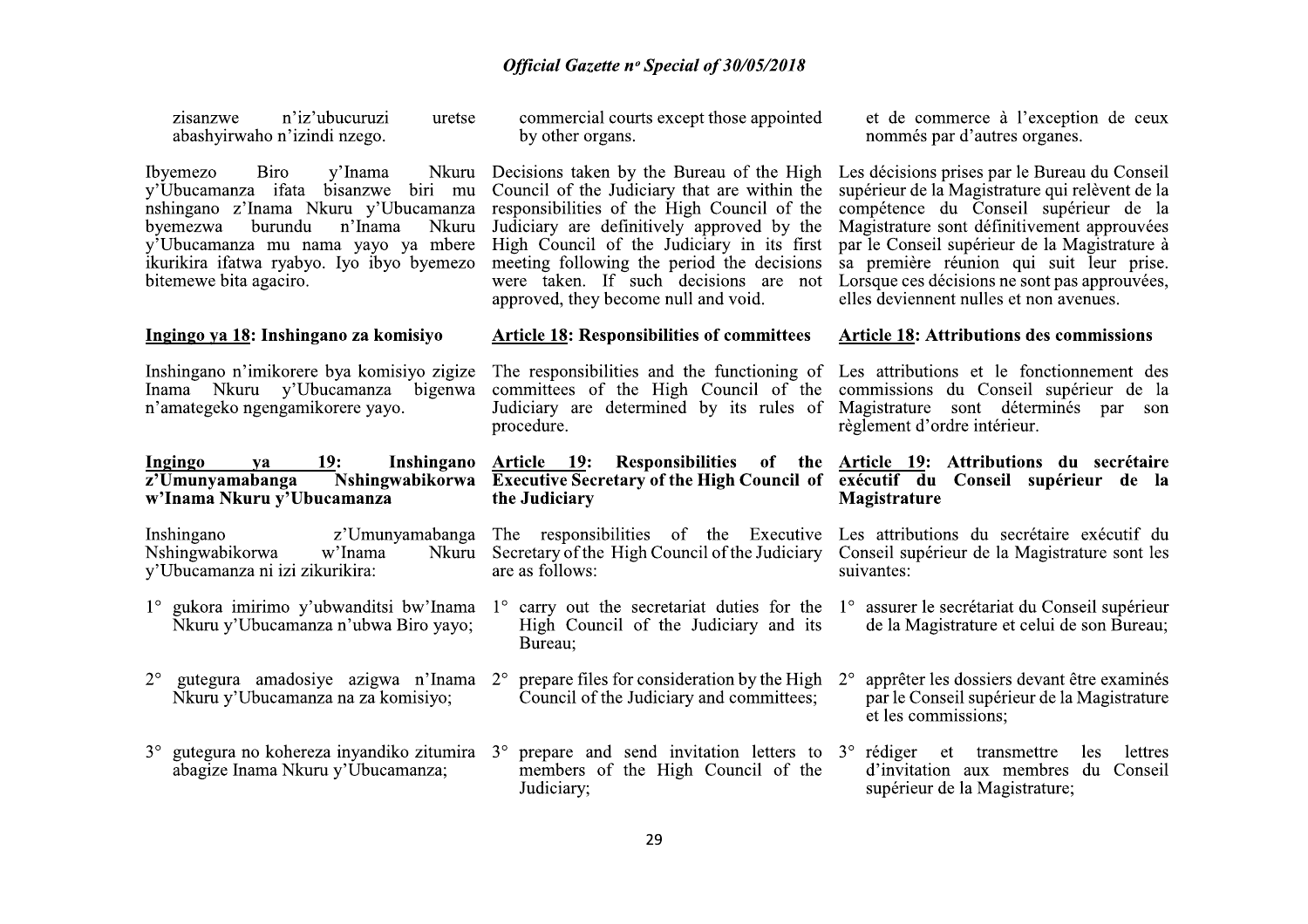|             | $4^{\circ}$ gutegura dosiye zivuye mu bugenzuzi $4^{\circ}$ prepare files from the Inspectorate<br>bukuru bw'inkiko zigashyikirizwa Inama<br>Nkuru y'Ubucamanza;                                                                                                                                                                                                                                                             | General of Courts for submission to the<br>High Council of the Judiciary;                                                                                                      | $4^\circ$   | apprêter les dossiers soumis au Conseil<br>supérieur de la Magistrature<br>en<br>provenance du Service d'inspection<br>générale des cours et tribunaux;                                 |
|-------------|------------------------------------------------------------------------------------------------------------------------------------------------------------------------------------------------------------------------------------------------------------------------------------------------------------------------------------------------------------------------------------------------------------------------------|--------------------------------------------------------------------------------------------------------------------------------------------------------------------------------|-------------|-----------------------------------------------------------------------------------------------------------------------------------------------------------------------------------------|
|             | $5^\circ$ gucunga,<br>kubika<br>no<br>y'abacamanza n'abanditsi<br>amadosiye<br>b'inkiko;                                                                                                                                                                                                                                                                                                                                     | gukurikirana 5° manage, file and track records of judges 5°<br>and court registrars;                                                                                           |             | gérer, classer et faire le suivi des dossiers<br>des juges et des greffiers;                                                                                                            |
|             | $6^{\circ}$ kwakira<br>no<br>kwiga<br>b'inkiko<br>n'abanditsi<br>z'abacamanza<br>biyamamariza kujya mu Nama Nkuru<br>y'Ubucamanza no gutegura amatora<br>yabo;                                                                                                                                                                                                                                                               | inyandiko $6^\circ$ receive and review applications of judges<br>and registrars aspiring to be members of<br>the High Council of the Judiciary and<br>organize their election; | $6^{\circ}$ | recevoir et analyser les dossiers des juges<br>et greffiers candidats au Conseil<br>supérieur de la Magistrature et préparer<br>leur élection;                                          |
| $7^\circ$   | gutegura umushinga w'ibyemezo bya<br>Perezida w'Urukiko rw'Ikirenga bishyira<br>mu bikorwa ibyemezo by'Inama Nkuru<br>y'Ubucamanza no kumenyesha abo<br>bireba;                                                                                                                                                                                                                                                              | prepare draft orders of the President of the<br>Supreme Court implementing<br>the<br>decisions of the High Council of the<br>Judiciary and notify the concerned parties;       | $7^{\circ}$ | préparer le projet d'ordonnances du<br>Président de la Cour Suprême mettant en<br>exécution les décisions du Conseil<br>supérieur de la Magistrature et les notifier<br>à qui de droit; |
| $8^{\circ}$ | umushinga<br>gutegura<br>ngengamikorere<br>y'Inama<br><b>Nkuru</b><br>y'Ubucamanza;                                                                                                                                                                                                                                                                                                                                          | w'amategeko 8° prepare draft rules of procedure of the 8° rédiger le projet de règlement d'ordre<br>High Council of the Judiciary;                                             |             | intérieur du Conseil supérieur de la<br>Magistrature;                                                                                                                                   |
| 9°          | gukora indi mirimo yahabwa n'Inama 9° perform any other duties as may be 9° exécuter toute autre tâche pouvant lui être<br>Nkuru y'Ubucamanza.                                                                                                                                                                                                                                                                               | assigned to him/her by the High Council<br>of the Judiciary.                                                                                                                   |             | confiée par le Conseil supérieur de la<br>Magistrature.                                                                                                                                 |
|             | <u>Icyiciro cya 5</u> : Imikorere y'Inama Rusange                                                                                                                                                                                                                                                                                                                                                                            | Section 5: Functioning of the General Section 5: Fonctionnement de l'Assemblée<br><b>Assembly</b>                                                                              |             | générale                                                                                                                                                                                |
|             | Ingingo ya 20: Iterana ry'Inama rusange                                                                                                                                                                                                                                                                                                                                                                                      | Article 20: Holding of the General Article 20: Tenue de l'Assemblée générale<br><b>Assembly</b>                                                                                |             |                                                                                                                                                                                         |
|             | Inama<br>y'Inama<br>Rusange<br>y'Ubucamanza iterana mu nama isanzwe the Judiciary is held in its ordinary session de la Magistrature se réunit en session<br>rimwe (1) mu gihembwe. Inama ishobora once (1) a quarter. Due to clear reasons, other ordinaire une (1) fois par trimestre. Pour des<br>kwitabirwa n'abandi bayitumiwemo ku invited members may attend the General raisons précises, d'autres personnes peuvent | Nkuru The General Assembly of the High Council of L'Assemblée générale du Conseil supérieur                                                                                    |             |                                                                                                                                                                                         |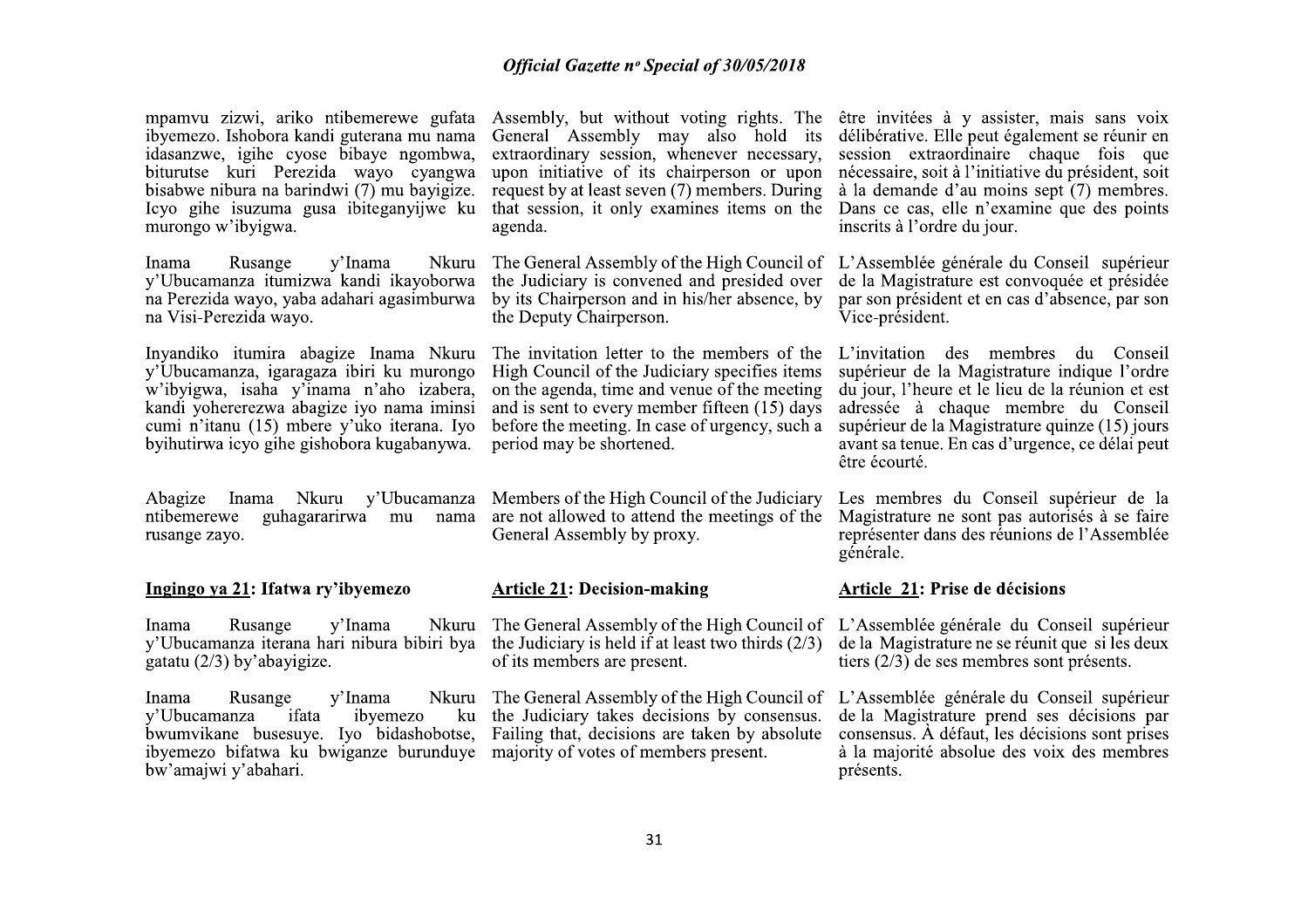Icvakora, icvemezo cyo gukura ku murimo umucamanza gifatwa ku bwiganze bwa bibiri bya gatatu  $(2/3)$  by'amajwi y'abahari hakoreshejwe itora. Iyo umucamanza ugomba gufatirwa ibyemezo ari mu Nama Nkuru y'Ubucamanza arahezwa kandi ntatora. Itora riba mu ibanga.

Ibyemezo by'Inama Rusange y'Inama Nkuru y'Ubucamanza bishyirwaho umukono na Perezida n'Umwanditsi wayo, bigahita bishyirwa mu bikorwa uretse ibigomba kubanza kumenyeshwa abo byafatiwe.

## Ingingo ya 22: Invandikomvugo z'Inama Rusange z'Inama Nkuru y'Ubucamanza

z'Inama Inama Rusange Nkuru y'Ubucamanza zikorerwa inyandikomvugo zigashvirwaho umukono na Perezida n'Umwanditsi wayo. Izo nyandikomvugo zohererezwa abagize Inama **Nkuru** y'Ubucamanza bose mu gihe kitarenze iminsi mirongo itatu (30) uhereye igihe inama ibereye.

## Ingingo ya 23: Kugira ibanga

Abagize Inama Rusange y'Inama Nkuru Members of the General Assembly of the v'Ubucamanza n'abandi bantu batumiwe kimwe n'ababunganira bagomba kubika ibanga ry'ibyavugiwe mu nama.

However, a decision to remove a judge from Toutefois, la révocation d'un juge est décidée office is taken by a majority of two-thirds  $(2/3)$  of the votes of members present. When a judge concerned in the decision is a member of the High Council of the Judiciary, he/she withdraws from the meeting and does not vote on the decision. The voting is secret.

Decisions of the General Assembly of the High Council of the Judiciary are signed by the Chairperson and the rapporteur and immediately enforceable except those that require prior notification to those in respect of whom they are taken.

## Article 22: Minutes of the General **Assembly of the High Council of the** Judiciary

Minutes are taken at the meetings of the General Assembly of the High Council of the Judiciary and signed by its Chairperson and rapporteur. Such minutes are transmitted to all members of the High Council of the Judiciary within thirty  $(30)$  days of the meeting date.

#### **Article 23: Duty of confidentiality**

High Council of the Judiciary and other invited persons as well as their support staff are held to the obligation of confidentiality regarding deliberations.

à la majorité des deux tiers  $(\frac{2}{3})$  des voix des membres présents. Lorsqu'un juge concerné par la décision est membre du Conseil supérieur de la Magistrature, il se retire de la réunion et ne participe pas au vote lors de la prise de cette décision. Le vote est secret.

Les décisions de l'Assemblée générale du Conseil supérieur de la Magistrature sont signées par le président du Conseil supérieur de la Magistrature et par le rapporteur et sont immédiatement exécutoires. sauf celles devant préalablement être notifiées aux concernés.

#### Article 22: Procès-verbaux de l'Assemblée générale du Conseil supérieur de la Magistrature

Les séances de l'Assemblée générale du Conseil supérieur de la Magistrature font l'objet de procès-verbaux et sont signés par le président et le rapporteur. Ces procès-verbaux sont transmis à tous les membres du Conseil supérieur de la Magistrature endéans trente  $(30)$  jours de la tenue de réunion.

#### Article 23: Devoir de confidentialité

Les membres de l'Assemblée générale du Conseil supérieur de la Magistrature ainsi que d'autres personnes invitées à ses réunions et leur personnel d'appui sont tenus au secret des délibérations.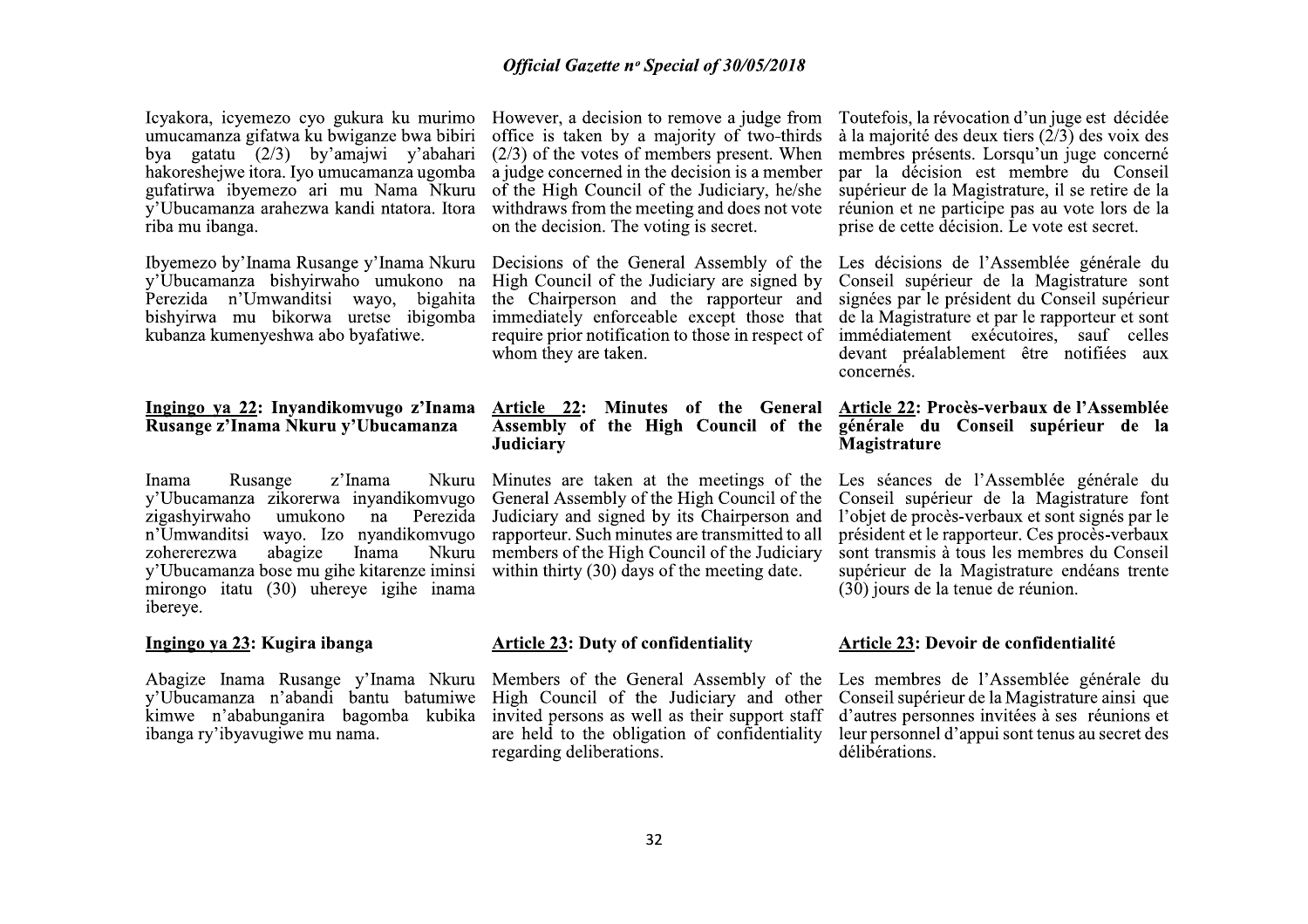Article 24: Jetons de présence

Ingingo ya 24: Ibigenerwa abitabiriye Article 24: Sitting allowances

| ınama                                                                                                                                                                                                                                  |                                                                                                                                                                                                                                                                  |                                                                                                                                                                                                                                                                                                                 |
|----------------------------------------------------------------------------------------------------------------------------------------------------------------------------------------------------------------------------------------|------------------------------------------------------------------------------------------------------------------------------------------------------------------------------------------------------------------------------------------------------------------|-----------------------------------------------------------------------------------------------------------------------------------------------------------------------------------------------------------------------------------------------------------------------------------------------------------------|
| <i>Ibigenerwa</i><br>abagize<br>Nkuru<br>Inama<br>y'Ubucamanza bitabiriye inama z'Inama<br>Komisiyo<br>Nkuru y'Ubucamanza n'iza<br>z'Inama Nkuru y'Ubucamanza<br>bigenwa<br>n'icyemezo<br>w'Urukiko<br>Perezida<br>cya<br>rw'Ikirenga. | Sitting allowances for members of the High<br>Council of the Judiciary participating in the<br>meetings of the High Council of the Judiciary<br>and those of its committees are determined by<br>an order of the President of the Supreme<br>Court.              | Les jetons de présence alloués aux membres<br>du Conseil supérieur de la Magistrature qui<br>participent aux réunions du Conseil supérieur<br>de la Magistrature et à celles de ses<br>commissions sont déterminés par ordonnance<br>du Président de la Cour Suprême.                                           |
| Ingingo ya 25: Amategeko ngengamikorere<br>y'Inama Nkuru y'Ubucamanza                                                                                                                                                                  | <b>Article 25: Rules of procedure of the High</b><br><b>Council of the Judiciary</b>                                                                                                                                                                             | Article 25: Règlement d'ordre intérieur<br>du Conseil supérieur de la Magistrature                                                                                                                                                                                                                              |
| Inama Nkuru y'Ubucamanza<br>ishyiraho<br>amategeko ngengamikorere yayo. Mu byo<br>ayo mategeko ngengamikorere<br>ateganya<br>harimo inshingano n'imikorere by'inzego<br>z'Inama Nkuru y'Ubucamanza bitavuzwe<br>muri iri tegeko.       | The High Council of the Judiciary establishes<br>its rules of procedure. The rules of procedure<br>provide for, inter alia, the responsibilities and<br>functioning of the organs of the High Council<br>of the Judiciary that are not specified in this<br>Law. | Le Conseil supérieur de la Magistrature<br>adopte son règlement d'ordre intérieur. Le<br>d'ordre intérieur<br>règlement<br>détermine<br>les<br>attributions<br>notamment<br>et<br>le<br>fonctionnement des organes du Conseil<br>supérieur de la Magistrature qui ne sont pas<br>précisés dans la présente loi. |
| <b>URWEGO</b><br><b>UMUTWE</b><br><b>WA</b><br>III:<br><b>RW'UBUCAMANZA</b>                                                                                                                                                            | <b>CHAPTER III: JUDICIAL ORGAN</b>                                                                                                                                                                                                                               | <b>CHAPITRE III : ORGANE JUDICIAIRE</b>                                                                                                                                                                                                                                                                         |
| Icyiciro cya mbere: Inzego zigize Urwego<br>rw'Ubucamanza n'inshingano zazo                                                                                                                                                            | <b>Section One: Organs of the Judicial Organ</b><br>and their responsibilities                                                                                                                                                                                   | Section première : Organes de l'Organe<br>judiciaire et leurs attributions                                                                                                                                                                                                                                      |
| y'Urwego<br>Akiciro ka<br>Biro<br>mbere:<br>rw'Ubucamanza                                                                                                                                                                              | <b>Subsection One: Bureau of the Judicial</b><br>Organ                                                                                                                                                                                                           | Sous-section première : Bureau<br>de<br>l'Organe judiciaire                                                                                                                                                                                                                                                     |
| Ingingo ya 26: Abagize Biro y'Urwego<br>$\overline{\text{rw'}\text{Ubucamanza}}$                                                                                                                                                       | <b>Article 26: Composition of the Bureau of</b><br>the Judicial Organ                                                                                                                                                                                            | Article 26: Composition du Bureau de<br>l'Organe judiciaire                                                                                                                                                                                                                                                     |
| Biro y'Urwego rw'Ubucamanza igizwe n'aba<br>bakurikira:                                                                                                                                                                                | Members of the Bureau of the Judicial Organ Les membres du Bureau de l'Organe<br>are as follows:                                                                                                                                                                 | judiciaire sont les suivants:                                                                                                                                                                                                                                                                                   |
|                                                                                                                                                                                                                                        |                                                                                                                                                                                                                                                                  |                                                                                                                                                                                                                                                                                                                 |
| 1° Perezida w'Urukiko rw'Ikirenga;                                                                                                                                                                                                     | 1° the President of the Supreme Court;                                                                                                                                                                                                                           | 1° le Président de la Cour Suprême;                                                                                                                                                                                                                                                                             |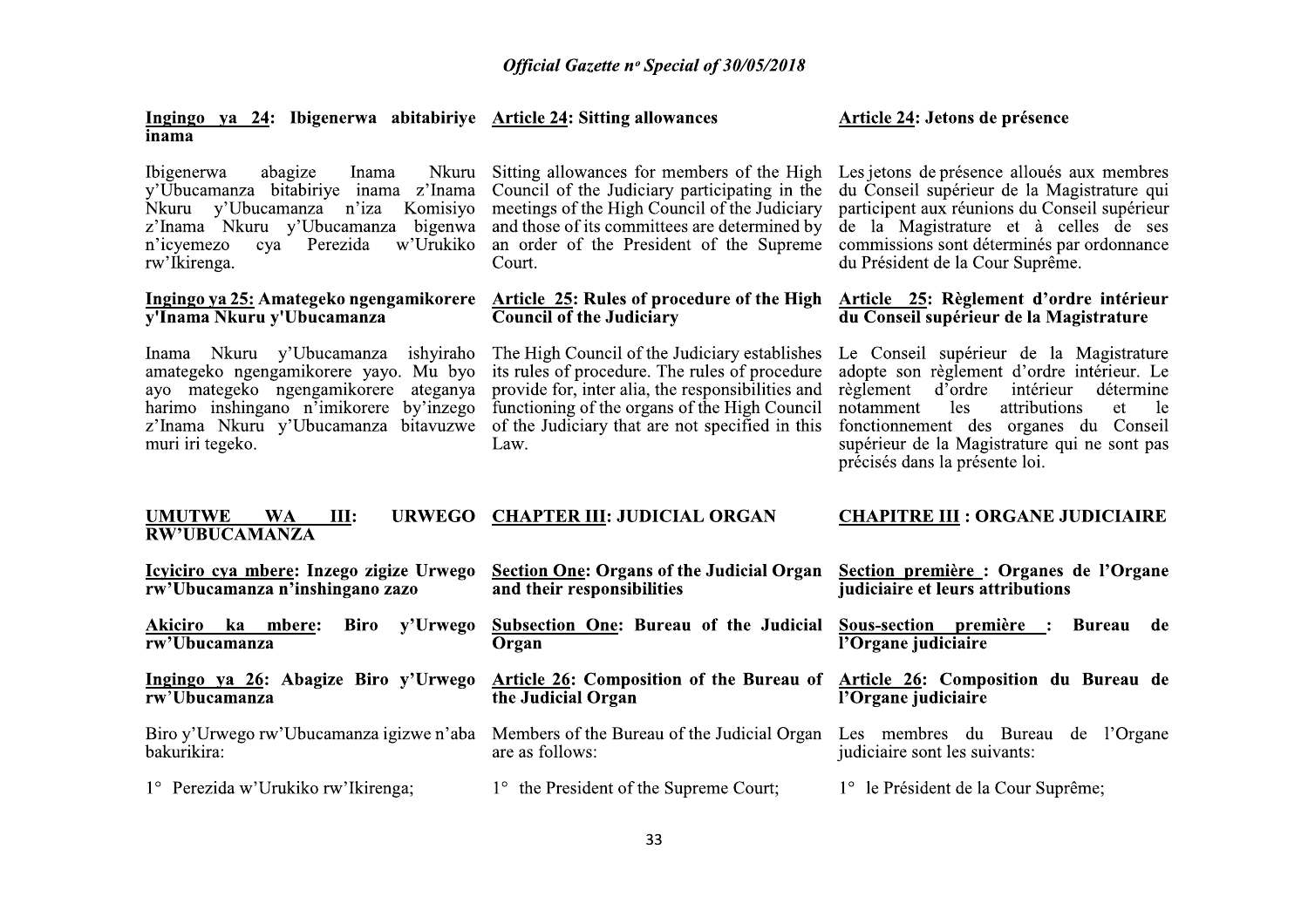|                                                                                                                                              | 2° Visi Perezida w'Urukiko rw'Ikirenga;                                                                                                                                              |             | $2^{\circ}$ the Vice-President of the Supreme Court;                                                                                                                                                   | 2° le Vice-président de la Cour Suprême;                                                                                                                                                                                            |
|----------------------------------------------------------------------------------------------------------------------------------------------|--------------------------------------------------------------------------------------------------------------------------------------------------------------------------------------|-------------|--------------------------------------------------------------------------------------------------------------------------------------------------------------------------------------------------------|-------------------------------------------------------------------------------------------------------------------------------------------------------------------------------------------------------------------------------------|
|                                                                                                                                              | 3° Perezida w'Urukiko rw'Ubujurire;                                                                                                                                                  |             | 3° the President of the Court of Appeal;                                                                                                                                                               | 3° le président de la Cour d'Appel;                                                                                                                                                                                                 |
|                                                                                                                                              | 4° Perezida w'Urukiko Rukuru;                                                                                                                                                        |             | $4^{\circ}$ the President of the High Court;                                                                                                                                                           | 4° le président de la Haute Cour;                                                                                                                                                                                                   |
|                                                                                                                                              | w'Urukiko<br>$5^{\circ}$ Perezida<br>rw'Ubucuruzi;                                                                                                                                   |             | Rukuru 5° the President of the Commercial High<br>Court:                                                                                                                                               | 5° le président de la Haute Cour de<br>Commerce;                                                                                                                                                                                    |
|                                                                                                                                              | 6° Umugenzuzi Mukuru w'Inkiko;                                                                                                                                                       |             | $6^{\circ}$ the Inspector General of Courts;                                                                                                                                                           | $6^{\circ}$ l'Inspecteur<br>général<br>des<br>cours<br>et<br>tribunaux;                                                                                                                                                             |
|                                                                                                                                              | rw'Ikirenga;                                                                                                                                                                         |             | 7° Umunyamabanga Mukuru mu Rukiko 7° the Secretary General of the Supreme 7° le secrétaire général de la Cour Suprême;<br>Court;                                                                       |                                                                                                                                                                                                                                     |
|                                                                                                                                              | 8° Umwanditsi<br>rw'Ikirenga ari na we mwanditsi wayo.                                                                                                                               |             | Mukuru – w'Urukiko 8° the Chief Registrar of the Supreme Court 8° le greffier en chef de la Cour Suprême qui<br>who also serves as its rapporteur.                                                     | en est également le rapporteur.                                                                                                                                                                                                     |
| Ingingo ya 27: Inshingano za Biro Article 27: Responsibilities of the Bureau Article 27: Attributions du Bureau de<br>y'Urwego rw'Ubucamanza |                                                                                                                                                                                      |             | of the Judicial Organ                                                                                                                                                                                  | l'Organe judiciaire                                                                                                                                                                                                                 |
|                                                                                                                                              | inshingano zikurikira:                                                                                                                                                               |             | Biro y'Urwego rw'Ubucamanza ifite The Bureau of the Judicial Organ has the Les attributions du Bureau de l'Organe<br>following responsibilities:                                                       | judiciaire sont les suivantes:                                                                                                                                                                                                      |
|                                                                                                                                              | 1° gufata ingamba n'ibyemezo bigamije<br>kunoza imikorere y'inkiko n'izindi nzego<br>zigize Urwego rw'Ubucamanza no<br>gukurikirana ishyirwa mu bikorwa ry'izo<br>ngamba n'ibyemezo; | $1^{\circ}$ | adopt strategies and take decisions aimed<br>at improving the functioning of courts and<br>other organs of the Judicial Organ and<br>follow-up the implementation of such<br>strategies and decisions; | 1° adopter les stratégies et prendre les<br>d'améliorer<br>le<br>décisions<br>en vue<br>des<br>juridictions<br>fonctionnement<br>et<br>d'autres organes de l'Organe judiciaire et<br>faire le suivi de ces stratégies et décisions; |
|                                                                                                                                              |                                                                                                                                                                                      |             |                                                                                                                                                                                                        |                                                                                                                                                                                                                                     |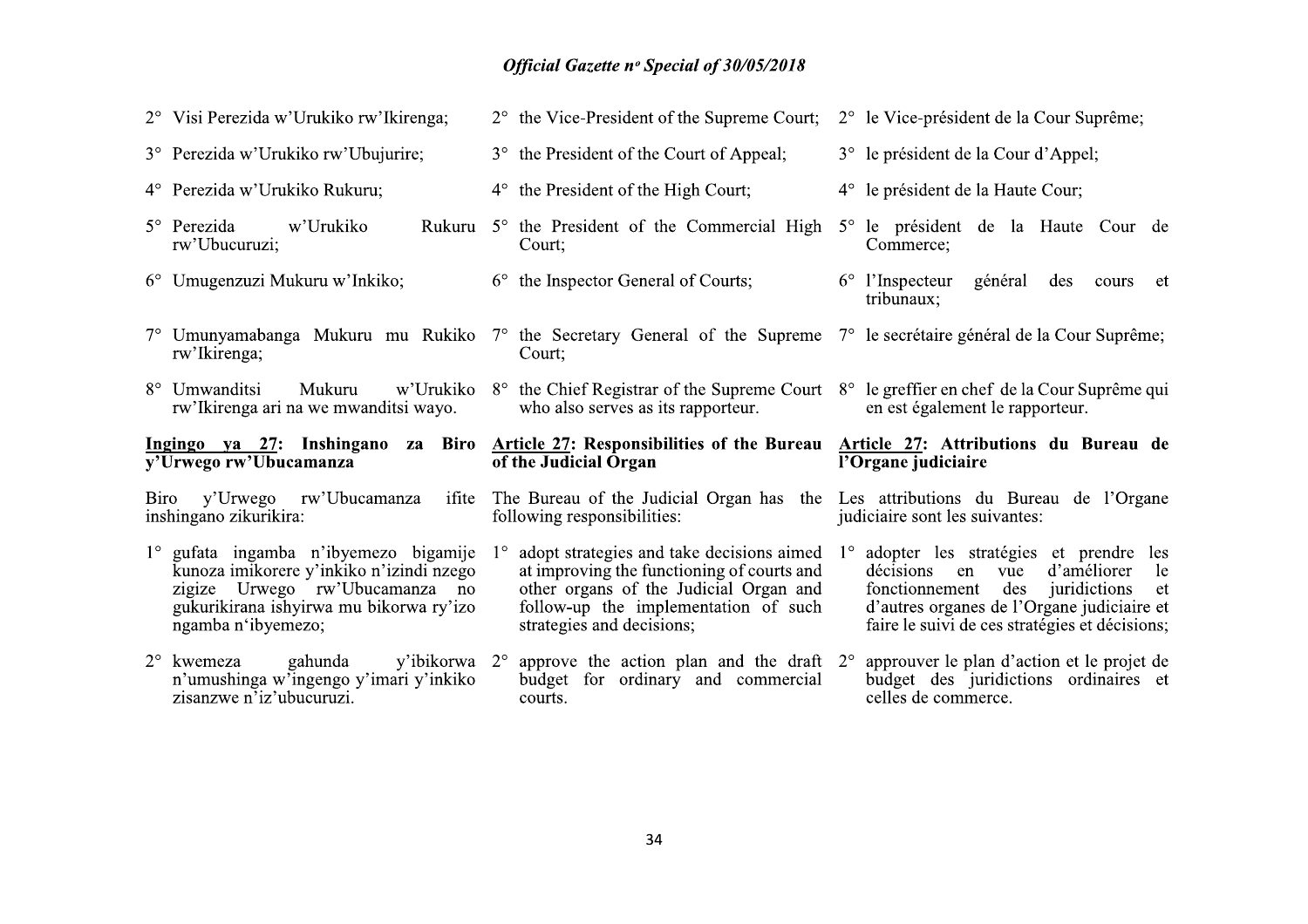|                                                                                                                                                                       | <b>Official Gazette nº Special of 30/05/2018</b>                                                                                                                                                                                                                                                                                                                                                                                                                                                                                                       |                                                                                                                                                                                                                                                                                                                                                                                       |
|-----------------------------------------------------------------------------------------------------------------------------------------------------------------------|--------------------------------------------------------------------------------------------------------------------------------------------------------------------------------------------------------------------------------------------------------------------------------------------------------------------------------------------------------------------------------------------------------------------------------------------------------------------------------------------------------------------------------------------------------|---------------------------------------------------------------------------------------------------------------------------------------------------------------------------------------------------------------------------------------------------------------------------------------------------------------------------------------------------------------------------------------|
| Ingingo ya<br>Itumizwa<br><b>28:</b><br>ry'ibyemezo<br>bya<br>Biro<br>rw'Ubucamanza                                                                                   | n'ifatwa Article 28: Convening of and decision- Article 28: Convocation et prise de<br>y'Urwego making in the meeting of the Bureau of the décisions du Bureau de l'Organe judiciaire<br><b>Judicial Organ</b>                                                                                                                                                                                                                                                                                                                                         |                                                                                                                                                                                                                                                                                                                                                                                       |
| Perezida w'Urukiko rw'Ikirenga atumiza<br>kandi akayobora inama ya Biro y'Urwego<br>rw'Ubucamanza. Iyo atabonetse iyoborwa na<br>Visi Perezida w'Urukiko rw'Ikirenga. | and chairs the meeting of the Bureau of the<br>Judicial Organ. In his/her absence, the Vice<br>President of Supreme Court chairs the<br>meeting.                                                                                                                                                                                                                                                                                                                                                                                                       | The President of the Supreme Court convenes Le Président de la Cour Suprême convoque et<br>préside la réunion du Bureau de l'Organe<br>judiciaire. En cas de son absence, le Vice-<br>président de la Cour Suprême préside la<br>réunion.                                                                                                                                             |
| Inama ya Biro y'Urwego rw'Ubucamanza<br>bwumvikane<br>busesuye,<br>by'abitabiriye inama.                                                                              | The meeting of the Bureau of the Judicial<br>iterana rimwe (1) mu kwezi n'igihe cyose Organ is held once a month and whenever<br>bibaye ngombwa. Iterana mu buryo necessary. The meeting is validly held if two-<br>bwemewe iyo hari bibiri bya gatatu $(2/3)$ thirds $(2/3)$ of its members are present.<br>by'abayigize. Ibyemezo byayo bifatwa ku Decisions of the meeting are taken by<br>bitashoboka consensus, or failing that, by a two-thirds<br>bigafatwa na bibiri bya gatatu $(2/3)$ $(2/3)$ majority of members present in the<br>meeting. | La réunion du Bureau de l'Organe judiciaire<br>se tient une (1) fois par mois et chaque fois<br>que nécessaire. Le Bureau de l'Organe<br>judiciaire ne délibère valablement que lorsque<br>les deux tiers $(2/3)$ de ses membres sont<br>présents. Les décisions sont prises par<br>consensus ou, à défaut, à la majorité de deux<br>tiers $(2/3)$ des membres présents à la réunion. |
| Akiciro ka 2: Ibiro bya Perezida<br>w'Urukiko rw'Ikirenga                                                                                                             | <b>Subsection 2: Office of the President of the</b><br><b>Supreme Court</b>                                                                                                                                                                                                                                                                                                                                                                                                                                                                            | Sous-section 2: Cabinet du Président de la<br>Cour Suprême                                                                                                                                                                                                                                                                                                                            |
| w'Urukiko rw'Ikirenga                                                                                                                                                 | Ingingo ya 29: Abagize Ibiro bya Perezida Article 29: Composition of the Office of the<br><b>President of the Supreme Court</b>                                                                                                                                                                                                                                                                                                                                                                                                                        | <b>Article 29: Composition du Cabinet du</b><br>Président de la Cour Suprême                                                                                                                                                                                                                                                                                                          |
|                                                                                                                                                                       | Ibiro bya Perezida w'Urukiko rw'Ikirenga The Office of the President of the Supreme Le Cabinet du Président de la Cour Suprême<br>bigizwe n'abakozi bakurikira: Court is composed of the following staff: est composé du personnel suivant:                                                                                                                                                                                                                                                                                                            |                                                                                                                                                                                                                                                                                                                                                                                       |
| 1° umujyanama wa Perezida w'Urukiko<br>rw'Ikirenga ari na we ukuriye Ibiro;                                                                                           | 1° the adviser to the President of the<br>Supreme Court who is the head of the                                                                                                                                                                                                                                                                                                                                                                                                                                                                         | 1° le Conseiller du Président de la Cour<br>Suprême qui est le chef de Cabinet;                                                                                                                                                                                                                                                                                                       |
| 2° umujyanama wa Visi Perezida w'Urukiko<br>rw'Ikirenga;                                                                                                              | Office;<br>$2^{\circ}$<br>Supreme Court;                                                                                                                                                                                                                                                                                                                                                                                                                                                                                                               | the adviser to the Vice President of the 2° le Conseiller du Vice-président de la Cour<br>Suprême;                                                                                                                                                                                                                                                                                    |
| 3° Umunyamabanga<br>w'Inama Nkuru y'Ubucamanza;                                                                                                                       | Nshingwabikorwa 3° the Executive Secretary of the High 3° le secrétaire exécutif du Conseil supérieur<br>Council of the Judiciary;                                                                                                                                                                                                                                                                                                                                                                                                                     | de la Magistrature;                                                                                                                                                                                                                                                                                                                                                                   |
|                                                                                                                                                                       |                                                                                                                                                                                                                                                                                                                                                                                                                                                                                                                                                        |                                                                                                                                                                                                                                                                                                                                                                                       |
|                                                                                                                                                                       | 35                                                                                                                                                                                                                                                                                                                                                                                                                                                                                                                                                     |                                                                                                                                                                                                                                                                                                                                                                                       |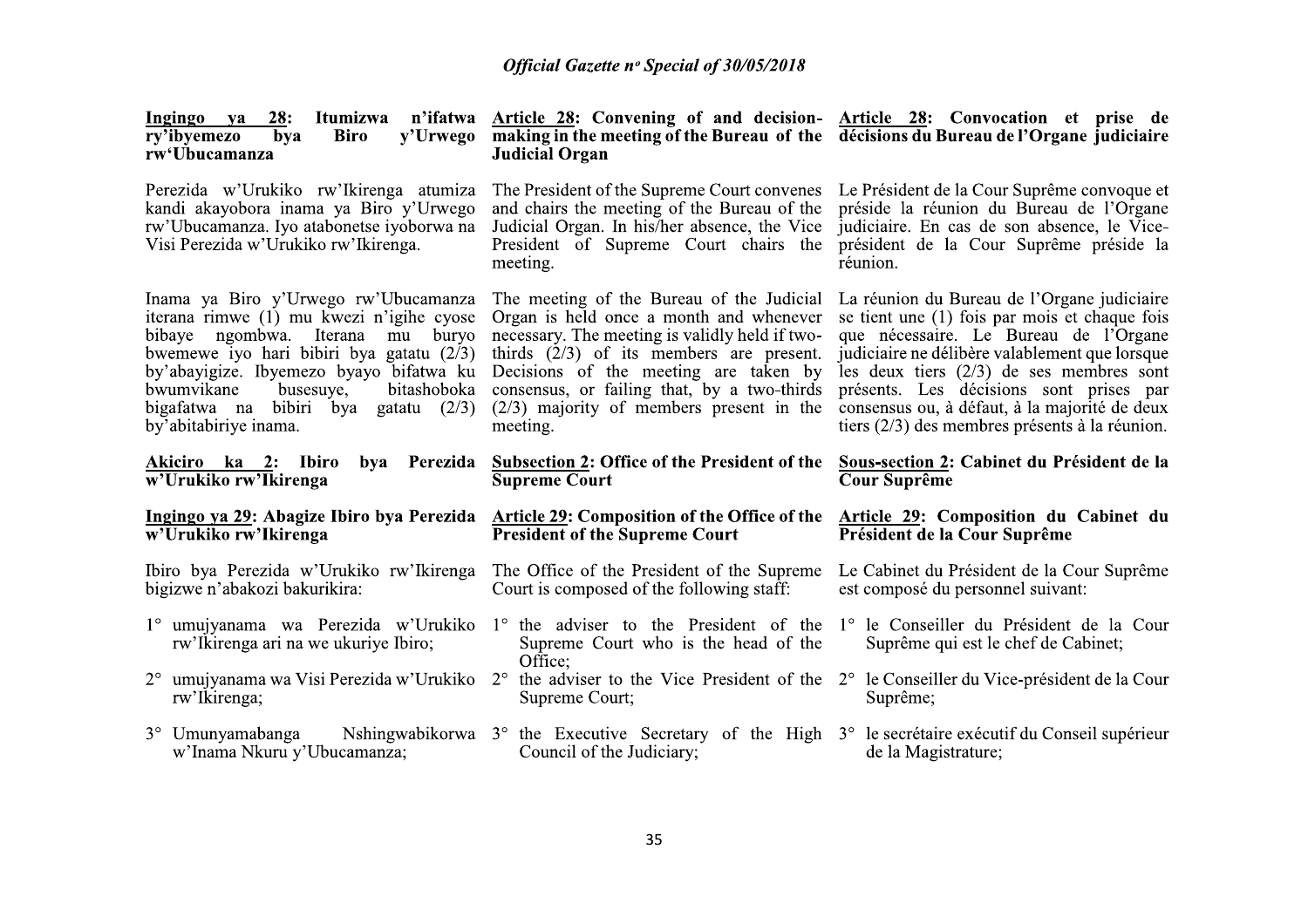| abakozi<br>bashinzwe<br>b'Urukiko<br>abacamanza<br>bunganira<br>rw'Ikirenga;                                                                                                                    | ubushakashatsi 4° staff members in charge of research 4° le personnel chargé de la recherche<br>assisting the judges of the Supreme Court;                                                                                             | assistant les juges de la Cour Suprême;                                                                                                                                                                                                                |
|-------------------------------------------------------------------------------------------------------------------------------------------------------------------------------------------------|----------------------------------------------------------------------------------------------------------------------------------------------------------------------------------------------------------------------------------------|--------------------------------------------------------------------------------------------------------------------------------------------------------------------------------------------------------------------------------------------------------|
| 5° abakozi b'ishami rishinzwe gusemura;                                                                                                                                                         | $5^{\circ}$ staff members<br>of<br>the<br>department;                                                                                                                                                                                  | translation $5^{\circ}$ le personnel<br>département<br>du<br>de<br>traduction;                                                                                                                                                                         |
| 6° abanyamabanga ba Perezida na Visi<br>Perezida w'Urukiko rw'Ikirenga;                                                                                                                         | $6^{\circ}$ secretaries of the President and Vice $6^{\circ}$ les secrétaires du Président et du Vice-<br>President of the Supreme Court;                                                                                              | président de la Cour Suprême;                                                                                                                                                                                                                          |
| 7° abandi bakozi ba ngombwa.                                                                                                                                                                    | $7^\circ$ other necessary staff members.                                                                                                                                                                                               | 7° autre personnel nécessaire.                                                                                                                                                                                                                         |
| Ingingo ya 30: Ishyirwaho ry'abagize Ibiro<br>bya Perezida w'Urukiko rw'Ikirenga                                                                                                                | Article 30: Appointment of members of the Article 30: Nomination des membres du<br>Office of the President of the Supreme Cabinet du Président de la Cour Suprême<br>Court                                                             |                                                                                                                                                                                                                                                        |
| Abakozi bo mu Biro bya Perezida w'Urukiko<br>rw'Ikirenga bashyirwaho kandi bagakurwaho<br>n'Inama Nkuru y'Ubucamanza.                                                                           | The staff in the Office of the President of the Le personnel de cabinet du Président de la<br>Supreme Court are appointed and removed Cour Suprême est nommé et révoqué par le<br>from office by the High Council of the<br>Judiciary. | Conseil supérieur de la Magistrature.                                                                                                                                                                                                                  |
| Abakozi bo mu Biro bya Perezida w'Urukiko<br>rw'Ikirenga bagengwa n'itegeko rigena sitati<br>y'abacamanza n'abakozi b'inkiko.                                                                   | The staff in the Office of the President of the<br>Supreme Court are governed by the law<br>governing the statutes of judges and judicial<br>personnel.                                                                                | Le personnel de Cabinet du Président de la<br>Cour Suprême est régi par la loi portant statut<br>des juges et du personnel judicaire.                                                                                                                  |
| Ubugenzuzi<br>Bukuru<br>Akiciro ka 3:<br>bw'Inkiko                                                                                                                                              | <b>Subsection 3: Inspectorate General of</b><br><b>Courts</b>                                                                                                                                                                          | Sous-section 3: Inspection générale des<br>cours et tribunaux                                                                                                                                                                                          |
| Ubugenzuzi<br>Ingingo ya $31$ :<br>Abagize<br><b>Bukuru bw'Inkiko</b>                                                                                                                           | <b>Article 31: Composition of the Inspectorate</b><br><b>General of Courts</b>                                                                                                                                                         | Article 31: Composition de l'Inspection<br>générale des cours et tribunaux                                                                                                                                                                             |
| Ubugenzuzi Bukuru bw'Inkiko bugizwe<br>n'Umugenzuzi<br>Mukuru<br>n'abagenzuzi<br>b'Inkiko nibura bane (4), abashakashatsi<br>n'abandi bakozi ba ngombwa bunganira<br>abagenzuzi mu mirimo yabo. | The Inspectorate General of Courts comprises<br>the Inspector General and at least other four<br>inspectors, researchers<br>(4)<br>and<br>other<br>necessary staff members assisting inspectors<br>in the performance of their duties. | L'Inspection générale des cours et tribunaux<br>est composée de l'Inspecteur général et d'au<br>moins quatre (4) inspecteurs, des chercheurs<br>et d'autres membres du personnel nécessaires<br>pour assister les inspecteurs dans leurs<br>fonctions. |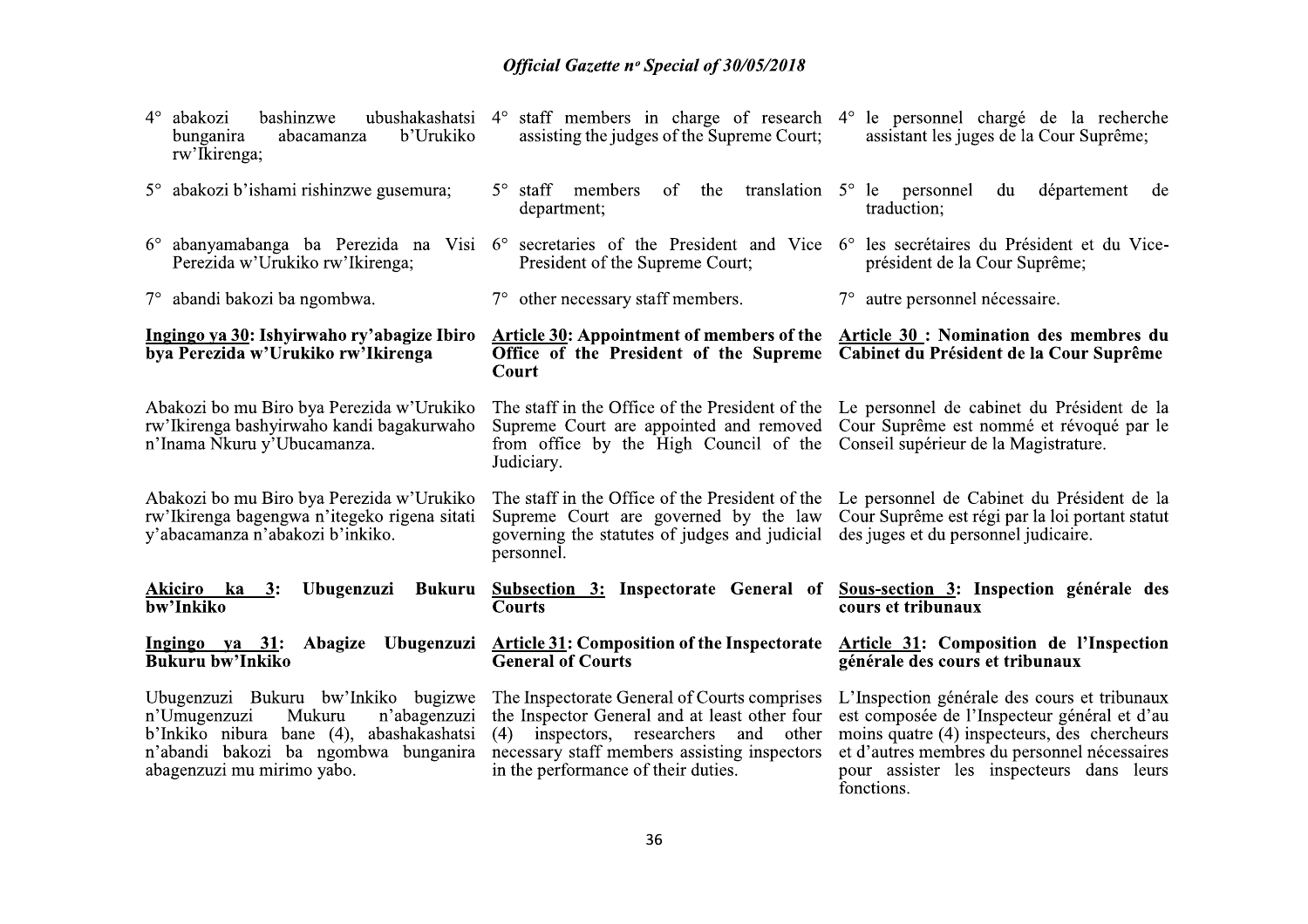| Mukuru,<br>abagenzuzi<br>Umugenzuzi<br>n'abashakashatsi bagengwa n'itegeko rigena<br>sitati y'abacamanza n'abakozi b'inkiko.                                            | The Inspector General, inspectors and L'Inspecteur général, les inspecteurs et les<br>governing the statures of judges and judicial des juges et du personnel judiciaire.<br>personnel. | researchers are governed by the law chercheurs sont régis par la loi portant statut                                                                                     |  |
|-------------------------------------------------------------------------------------------------------------------------------------------------------------------------|-----------------------------------------------------------------------------------------------------------------------------------------------------------------------------------------|-------------------------------------------------------------------------------------------------------------------------------------------------------------------------|--|
| Ingingo ya 32: Inshingano z'Ubugenzuzi<br><b>Bukuru bw'Inkiko</b>                                                                                                       | Article 32: Responsibilities<br>of<br><b>Inspectorate General of Courts</b>                                                                                                             | the <b>Article 32:</b> Attributions de l'Inspection<br>générale des cours et tribunaux                                                                                  |  |
| Ubugenzuzi Bukuru bw'Inkiko bushinzwe<br>cyane cyane ibi bikurikira:                                                                                                    | The Inspectorate General of Courts is<br>particularly in charge of the following:                                                                                                       | L'Inspection générale des cours et tribunaux<br>est particulièrement chargée de ce qui suit:                                                                            |  |
| 1° kugenzura imikorere y'inkiko zisanzwe<br>n'inkiko z'ubucuruzi uretse Urukiko<br>rw'Ikirenga n'Urukiko rw'Ubujurire;                                                  | $1^\circ$ carry out inspection of the functioning of<br>ordinary and commercial courts with the<br>exception of the Supreme Court and the<br>Court of Appeal;                           | 1° assurer l'inspection du fonctionnement des<br>juridictions ordinaires et des juridictions de<br>commerce, à l'exception de la Cour<br>Suprême et de la Cour d'Appel; |  |
| $2^{\circ}$ kugenzura no gukurikirana imyifatire $2^{\circ}$<br>y'abacamanza n'iy'abanditsi b'inkiko,<br>uretse abo mu Rukiko rw'Ikirenga<br>n'ab'Urukiko rw'Ubujurire; | monitor and make follow-up on the<br>discipline of judges and registrars with the<br>exception of those of the Supreme Court<br>and the Court of Appeal;                                | 2 <sup>°</sup> faire le contrôle et le suivi de la discipline<br>des juges et des greffiers, à l'exception de<br>ceux de la Cour Suprême et de la Cour<br>d'Appel;      |  |
| $3^\circ$ kugenzura<br>uburyo<br>inkiko<br>n'amabwiriza<br>agenga<br>byubahirizwa;                                                                                      | amategeko $3^\circ$ make follow-up on the implementation of $3^\circ$ faire le suivi de l'exécution des lois et<br>laws and regulations governing courts;                               | règlements régissant les juridictions;                                                                                                                                  |  |
| 4° kwita ku budakemwa bw'imanza no<br>gusuzuma akarengane<br>kavugwa<br>mu<br>manza zisabirwa gusubirwamo;                                                              | $4^{\circ}$ ensure fairness of judgements<br>and<br>alleged<br>injustice<br>the<br>examine<br>in<br>judgements submitted for review;                                                    | 4° assurer l'équité des jugements et examiner<br>l'injustice alléguée dans les jugements<br>soumis pour révision;                                                       |  |
| $5^\circ$<br>rwego rwo kuboneza imikorere y'Urwego<br>rw'Ubucamanza;                                                                                                    | gutanga inama ku ngamba zikenewe mu 5° advise on required measures to improve 5° donner des conseils sur les mesures<br>on the performance of the Judicial Organ;                       | nécessaires à l'amélioration du service de<br>l'Organe judiciaire;                                                                                                      |  |
| $6^{\circ}$<br>gutegura amahugurwa<br>n'abanditsi b'inkiko.                                                                                                             | y'abacamanza $6^\circ$ organise training for judges and registrars.                                                                                                                     | 6° organiser des formations pour les juges et<br>les greffiers.                                                                                                         |  |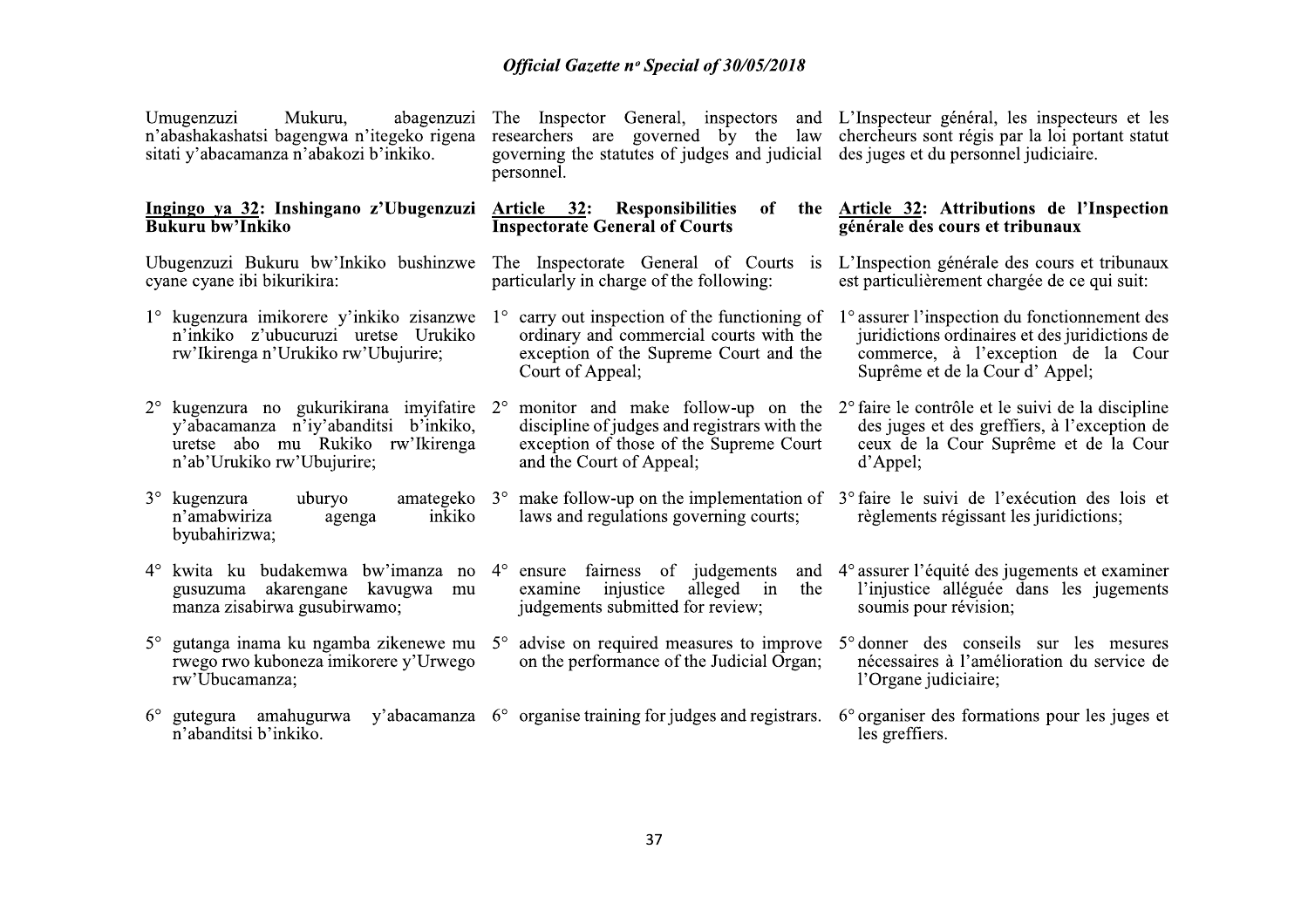| z'Umugenzuzi Mukuru w'Inkiko                                                                                                                                      | Ingingo ya 33: Inshingano zihariye Article 33: Special responsibilities of the Article 33: Attributions spéciales de<br><b>Inspector General of Courts</b>                                                                                 | l'Inspecteur général des cours et tribunaux                                                                                                                                                                                      |
|-------------------------------------------------------------------------------------------------------------------------------------------------------------------|--------------------------------------------------------------------------------------------------------------------------------------------------------------------------------------------------------------------------------------------|----------------------------------------------------------------------------------------------------------------------------------------------------------------------------------------------------------------------------------|
| Umugenzuzi Mukuru w'Inkiko ashinzwe ibi<br>bikurikira:                                                                                                            | The Inspector General of Courts is in charge<br>of the following:                                                                                                                                                                          | L'Inspecteur général des cours et tribunaux<br>est chargé de ce qui suit:                                                                                                                                                        |
| 1° kwita ku mitunganyirize n'imikorere 1° ensure<br>myiza by'Ubugenzuzi Bukuru bw'Inkiko;                                                                         | effective organization<br>and<br>functioning of the Inspectorate General of<br>Courts ;                                                                                                                                                    | 1° assurer l'organisation et le fonctionnement<br>efficaces de l'Inspection générale des cours<br>et tribunaux;                                                                                                                  |
| abinyujije kuri Perezida w'Urukiko<br>abacamanza<br>rw'Ikirenga,<br>cyangwa<br>abanditsi ku makosa bakekwaho nyuma<br>yo kubikoraho raporo;                       | $2^{\circ}$ kuregera Inama Nkuru y'Ubucamanza $2^{\circ}$ file to the High Council of the Judiciary,<br>through the President of Supreme Court,<br>cases of suspected misconduct by judges<br>or registrars after making a report thereon; | 2° saisir le Conseil supérieur de la<br>Magistrature, à travers le Président de la<br>Cour Suprême, des cas d'inconduite<br>soupçonnés de la part des juges ou des<br>greffiers après élaboration d'un rapport y<br>relatif;     |
| 3° kongerera amashami yo mu Bugenzuzi<br>Bukuru inshingano mu gihe cyose bibaye<br>ngombwa.                                                                       | $3^\circ$<br>units of the Inspectorate General of<br>Courts, whenever necessary.                                                                                                                                                           | assign additional responsibilities to the $3^{\circ}$ confier des attributions supplémentaires<br>aux unités de l'Inspection générale des<br>cours et tribunaux chaque fois que de<br>besoin.                                    |
| Umugenzuzi Mukuru w'Inkiko agena ko<br>hakorwa igenzura abyibwirije cyangwa<br>abisabwe na Perezida w'Urukiko rw'Ikirenga,<br>akaba ari na we ashyikiriza raporo. | The Inspector General of Courts decides, on<br>his/her own motion or upon request by the<br>President of the Supreme Court, the conduct<br>of inspection and submits his /her report to the<br>President of the Supreme Court.             | L'Inspecteur général des cours et tribunaux<br>décide, de sa propre initiative ou sur demande<br>du Président de la Cour Suprême, de la<br>réalisation de l'inspection et soumet son<br>rapport au Président de la Cour Suprême. |
| 34:<br>Ingingo<br>Imitunganyirize<br>ya<br>y'Ubugenzuzi Bukuru bw'inkiko                                                                                          | Article 34:<br>Organisation<br>of<br>the<br><b>Inspectorate General of Courts</b>                                                                                                                                                          | Article 34: Organisation de l'Inspection<br>générale des cours et tribunaux                                                                                                                                                      |
| Urwego rw'Ubugenzuzi Bukuru bw'Inkiko<br>n'Umugenzuzi<br>bugizwe<br>Mukuru<br>n'abagenzuzi bakuriye amashami akurikira:                                           | The service of the Inspectorate General of<br>Courts comprises the Inspector General and<br>inspectors heading the following units:                                                                                                        | Le service d'Inspection générale des cours et<br>tribunaux est composé de l'Inspecteur général<br>et des inspecteurs responsables des unités<br>suivantes:                                                                       |
| bw'ibyemezo by'inkiko no gusuzuma                                                                                                                                 | $1^{\circ}$ ishami rishinzwe kugenzura ubudakemwa $1^{\circ}$ the unit in charge of inspection of fairness<br>of decisions of courts and examination of                                                                                    | 1° l'unité chargée de vérifier l'équité des<br>jugements et examiner l'injustice alléguée<br>dans les jugements soumis pour révision;                                                                                            |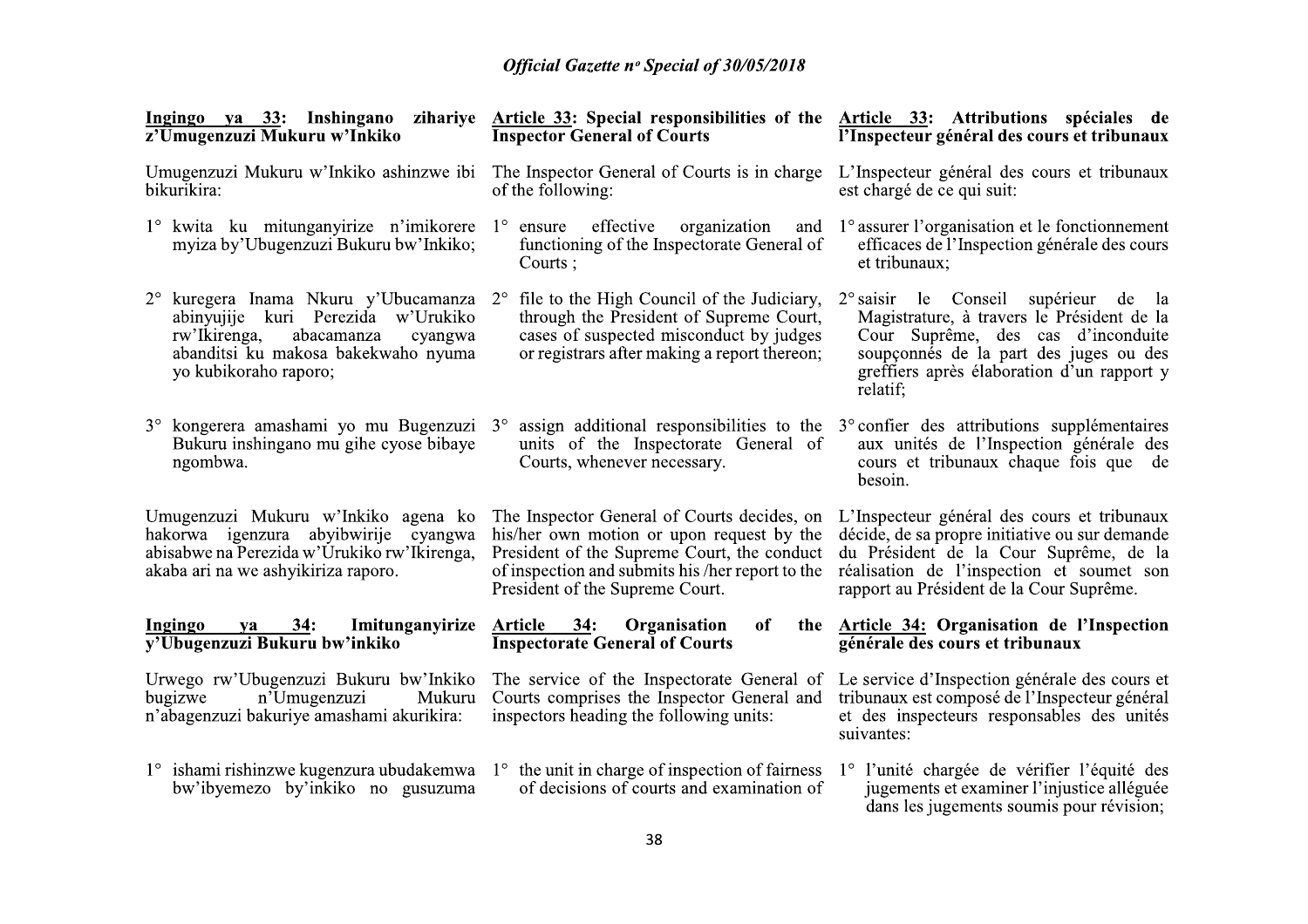akarengane kavugwa mu manza zisabirwa gusubirishwamo;

- ishami rishinzwe gutegura no gutangaza  $2^{\circ}$ ibyemezo by'inkiko bitanga umurongo hagamijwe guhuza imicire y'imanza;
- $3^{\circ}$  ishami rishinzwe kurwanya ruswa no  $3^{\circ}$ imivoborere n'imikorere kuboneza gukurikirana by'inkiko. imvifatire v'abacamanza n'iy'abanditsi b'inkiko, gutanga inama ku bihano byahabwa abitwaye nabi iyo bibaye ngombwa no rw'ubucamanza guhuza urwego n'abaturage:
- $4^\circ$ ishami rishinzwe amahugurwa 4° n'abanditsi v'abacamanza b'inkiko. gukurikirana ibirebana n'ivugururwa ry'amategeko, amabwiriza gutegura bigenga inkiko n'uburyo vubahirizwa.

Buri mugenzuzi kandi agira inkiko zo mu ifasi y'urugereko rw'Urukiko Rukuru akurukirana by'umwihariko.

vavuzwe haruguru.

injustice alleged in the judgements submitted for review:

- $2^{\circ}$ publication of court decisions to provide guidance for the harmonization of court rulings;
	- the unit in charge of fighting corruption  $3^{\circ}$ ensuring administration and and functioning of courts, monitoring the conduct of judges and registrars, providing advice on possible sanctions for misconduct by judges and registrars when necessary and to act as the link between the Judicial Organ and the citizens:

the unit in charge of training for judges and registrars, making follow-up on law reform, drafting regulations relating to courts as well as their implementation modalities.

jurisdiction of a chamber of the High Court that he/she has to particularly inspect.

Umugenzuzi Mukuru w'Inkiko ni we The Inspector General of Courts is in charge ushinzwe guhuza ibikorwa by'amashami of coordination of activities of the abovementioned units.

- the unit in charge of preparation and  $2^{\circ}$  l'unité chargée de la préparation et publication des décisions judiciaires pour donner une orientation en vue de l'harmonisation des décisions judiciaires:
	- l'unité chargée de la lutte contre la corruption et d'assurer l'administration et le fonctionnement des juridictions, l'inspection sur la conduite des juges et greffiers, donner des avis sur des sanctions éventuelles concernant l'inconduite des juges et greffiers en cas de nécessité et servir de liaison entre l'Organe judiciaire et les citovens :

l'unité chargée des formations pour juges  $4^\circ$ et greffiers, du suivi de la réforme du droit, de l'élaboration des règlements relatifs aux juridictions ainsi que de leurs modalités d'exécution.

Every inspector has also courts in the Chaque inspecteur, dans le ressort d'une chambre détachée de la Haute Cour, a également des juridictions dont il assure particulièrement l'inspection.

> L'Inspecteur général des cours et tribunaux est chargé d'assurer la coordination des activités des unités ci-haut mentionnées.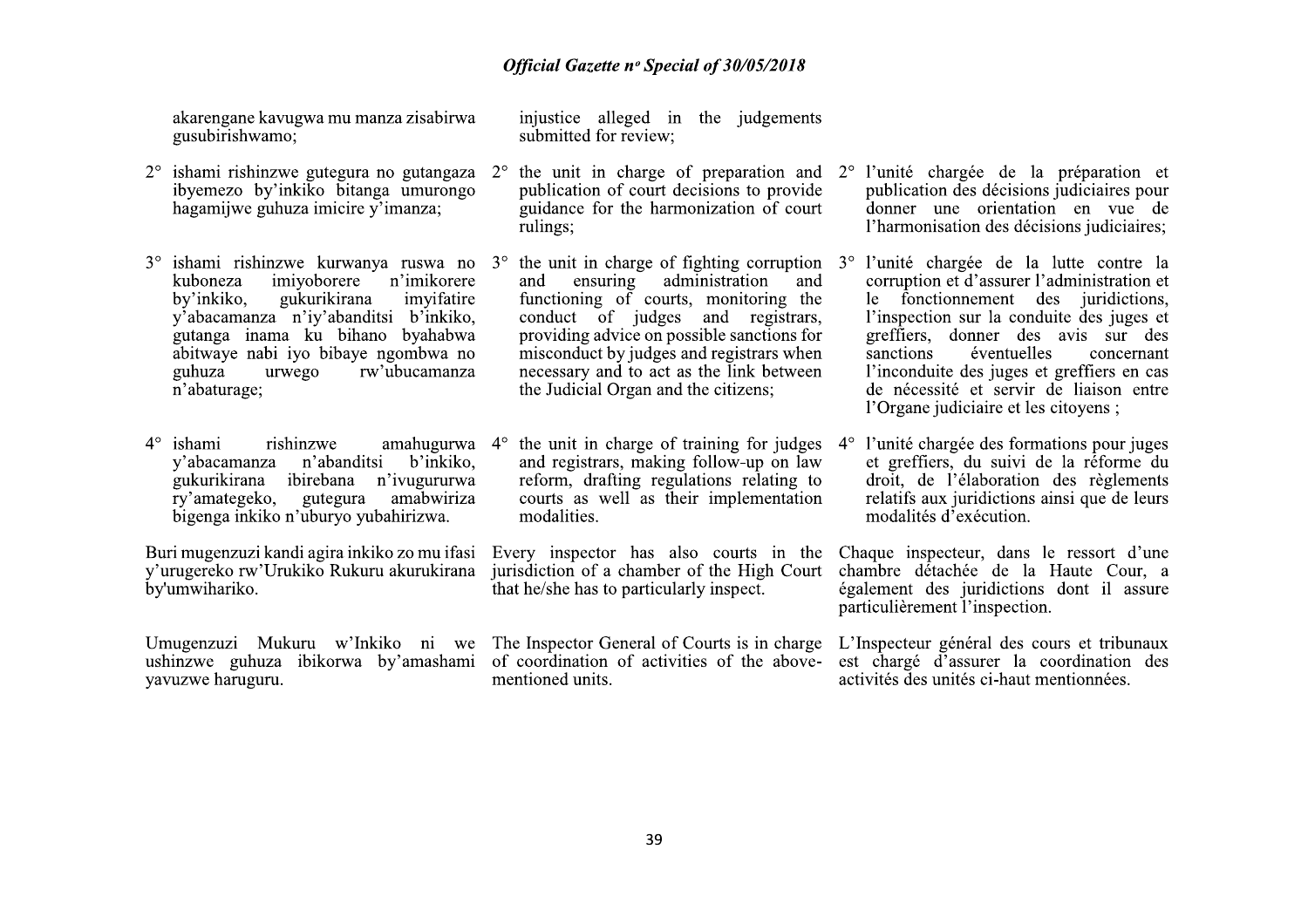|                                                                                                                                                                                                                                     | <b>Official Gazette nº Special of 30/05/2018</b>                                                                                                                                                                                                                                                                                                                            |                                                                                                                                                                                                  |
|-------------------------------------------------------------------------------------------------------------------------------------------------------------------------------------------------------------------------------------|-----------------------------------------------------------------------------------------------------------------------------------------------------------------------------------------------------------------------------------------------------------------------------------------------------------------------------------------------------------------------------|--------------------------------------------------------------------------------------------------------------------------------------------------------------------------------------------------|
| Akiciro ka 4: Ubunyamabanga Bukuru                                                                                                                                                                                                  | <b>Subsection 4: General Secretariat</b>                                                                                                                                                                                                                                                                                                                                    | Sous-section 4: Secrétariat général                                                                                                                                                              |
| Ingingo ya 35: Abagize Ubunyamabanga<br><b>Bukuru</b>                                                                                                                                                                               | <b>Article 35: Composition of the General</b><br>Secretariat                                                                                                                                                                                                                                                                                                                | Article 35: Composition du secrétariat<br>général                                                                                                                                                |
| Ubunyamabanga Bukuru mu<br>n'abandi bakozi bangombwa.                                                                                                                                                                               | Rukiko The General Secretariat in the Supreme Court Le secrétariat général auprès de la Cour<br>rw'Ikirenga bugizwe n'Umunyamabanga is composed of the Secretary General, senior<br>Mukuru, abayobozi bakuru, abayobozi officials, officials and other necessary<br>personnel.                                                                                              | Suprême est composé du secrétaire général,<br>de hauts dirigeants, des dirigeants et d'autres<br>membres du personnel nécessaire.                                                                |
| Bunyamabanga Bukuru bashyirwaho                                                                                                                                                                                                     | Ingingo ya 36: Uko abakozi bo mu Article 36: Modalities for appointment of<br>staff members of the General Secretariat                                                                                                                                                                                                                                                      | Article 36: Modalités de nomination du<br>personnel du secrétariat général                                                                                                                       |
| Umunyamabanga Mukuru mu Rukiko<br>rw'Ikirenga ashyirwaho n'Iteka rya Perezida<br>bisabwe na Perezida w'Urukiko rw'Ikirenga.<br>Agengwa n'itegeko rishyiraho sitati rusange<br>igenga abakozi ba Leta n'inzego z'imirimo ya<br>Leta. | The Secretary General in the Supreme Court Le secrétaire général auprès de la Cour<br>is appointed by a Presidential Order upon<br>proposal by the President of the Supreme<br>Court. The Secretary General is governed by<br>the law establishing the general statutes for<br>public service.                                                                              | Suprême est nommé par arrêté présidentiel<br>sur proposition du Président de la Cour<br>Suprême. Le secrétaire général est régi par la<br>loi portant statut général de la fonction<br>publique. |
| Abandi bakozi bo mu Bunyamabanga Bukuru<br>mu Rukiko rw'Ikirenga bashyirwaho<br>hakurikijwe ibiteganywa n'itegeko rishyiraho<br>sitati rusange igenga abakozi ba Leta n'inzego<br>z'imirimo ya Leta.                                | Other staff members of the General Les autres membres du personnel du<br>Secretariat in the Supreme Court are secrétariat général auprès de la Cour Suprême<br>appointed in accordance with the provisions sont nommés conformément aux dispositions<br>of the law establishing the general statutes for de la loi portant statut général de la fonction<br>public service. | publique.                                                                                                                                                                                        |
| Ingingo ya<br>z'Umunyamabanga Mukuru mu Rukiko General in the Supreme Court<br>rw'Ikirenga                                                                                                                                          | 37: Inshingano Article 37: Responsibilities of the Secretary Article 37: Attributions du secrétaire                                                                                                                                                                                                                                                                         | général auprès de la Cour Suprême                                                                                                                                                                |
| Umunyamabanga Mukuru<br>mu Rukiko<br>rw'Ikirenga ni we ushinzwe gucunga ingengo<br>y'imari y'Urwego rw'Ubucamanza.                                                                                                                  | The Secretary General in the Supreme Court Le secrétaire général auprès de la Cour<br>is the Chief Budget Manager of the Judicial<br>Organ.                                                                                                                                                                                                                                 | Suprême est le gestionnaire principal du<br>budget de l'Organe judiciaire.                                                                                                                       |
| Afite kandi inshingano zikurikira:                                                                                                                                                                                                  | He/she also has the following responsibilities: Il a également les attributions suivantes:                                                                                                                                                                                                                                                                                  |                                                                                                                                                                                                  |
| 1° guhuza ibikorwa byose by'inzego<br>z'imirimo zishinzwe imikorere y'abakozi<br>bunganira inkiko;                                                                                                                                  | $1^{\circ}$ co-ordinate all activities of the organs in $1^{\circ}$<br>charge of the management of support staff<br>of courts;                                                                                                                                                                                                                                              | assurer la coordination de toutes les<br>activités des organes chargés de la gestion<br>du personnel d'appui des juridictions;                                                                   |
|                                                                                                                                                                                                                                     | 40                                                                                                                                                                                                                                                                                                                                                                          |                                                                                                                                                                                                  |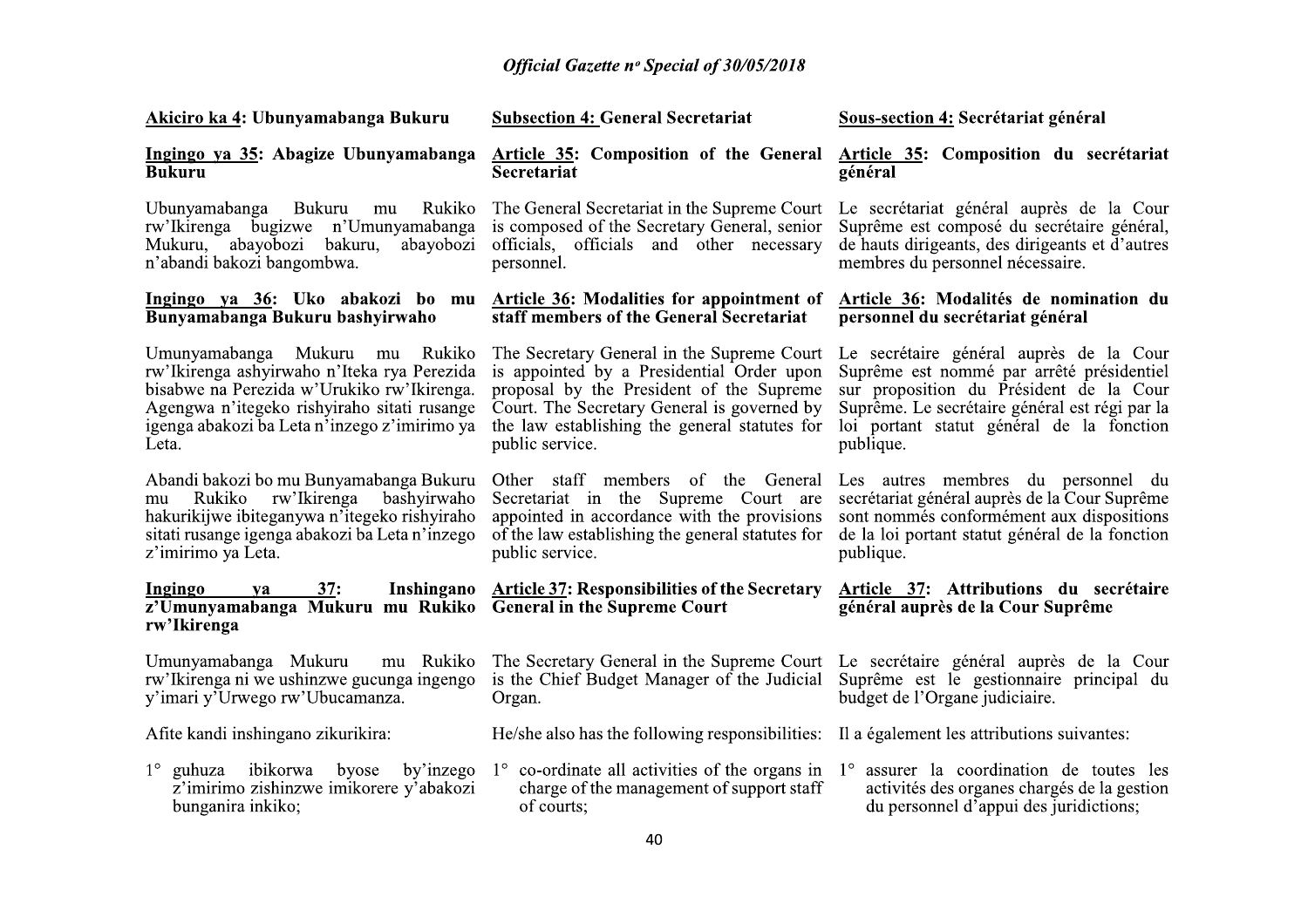gucunga imari, umutungo n'ibikoresho 2° ensure the management of finances, 2° assurer la gestion des finances, du by'inkiko zisanzwe n'iz'ubucuruzi; property and equipment of ordinary and patrimoine et des équipements des commercial courts: juridictions ordinaires et celles de commerce: gushyira mu bikorwa politiki y'Urwego  $3^{\circ}$  implement the policy of the Judicial  $3^{\circ}$  mettre en œuvre la politique ainsi que les Organ as well as its strategies and plans; stratégies et programmes de l'Organe rw'Ubucamanza kimwe n'imigambi na gahunda byarwo; judiciaire:  $4^{\circ}$  kwita ku mikoranire n'izindi nzego za  $4^{\circ}$  ensure technical cooperation with other  $4^{\circ}$ assurer la collaboration technique avec les Leta ku rwego rwa tekiniki; public institutions: autres institutions publiques ;  $5^\circ$  kuyobora inzego zishinzwe imirimo  $5^\circ$  manage organs responsible for support  $5^\circ$  diriger le travail des organes chargés des services for courts: services d'appui aux juridictions; vunganira inkiko:  $6^{\circ}$  gufata ibyemezo bya ngombwa, bijyanye  $6^{\circ}$  take necessary measures falling within  $6^{\circ}$ prendre des mesures nécessaires rentrant n'inshingano birebana his/her duties and relating to the dans ses attributions et qui sont liées à ze. n'imitunganyirize y'inkiko; organization of courts; l'organisation des juridictions; gutegura umushinga w'ingengo y'imari 7° prepare the draft budget for ordinary and 7° élaborer le projet de budget des n'iy'inkiko juridictions ordinaires et de commerce. y'inkiko commercial courts. zisanzwe z'ubucuruzi. Mu kazi ke, Umunyamabanga Mukuru the Dans l'exercice de ses fonctions, le secrétaire While performing his/her duties, ayoborwa na Perezida w<sup>'</sup>Urukiko rw'Ikirenga Secretary General works under the général travaille sous la supervision du akaba ari nawe ashyikiriza raporo z'imirimo supervision of the President of the Supreme Président de la Cour Suprême et lui fait Court and reports to the latter with regard to rapport concernant ses attributions. ashinzwe. his/her responsibilities. **Subsection 5: Courts Sous-section 5: Juridictions** Akiciro ka 5: Inkiko Ingingo ya 38: Inkiko zisanzwe **Article 38: Ordinary courts Article 38: Juridictions ordinaires** Inkiko zisanzwe ni izi zikurikira: Ordinary courts are the following: Les juridictions ordinaires sont les suivantes: 1° Urukiko rw'Ikirenga; 1° the Supreme Court; 1° la Cour Suprême; 2° Urukiko rw'Ubujurire;  $2^{\circ}$  the Court of Appeal;  $2^{\circ}$  la Cour d'Appel;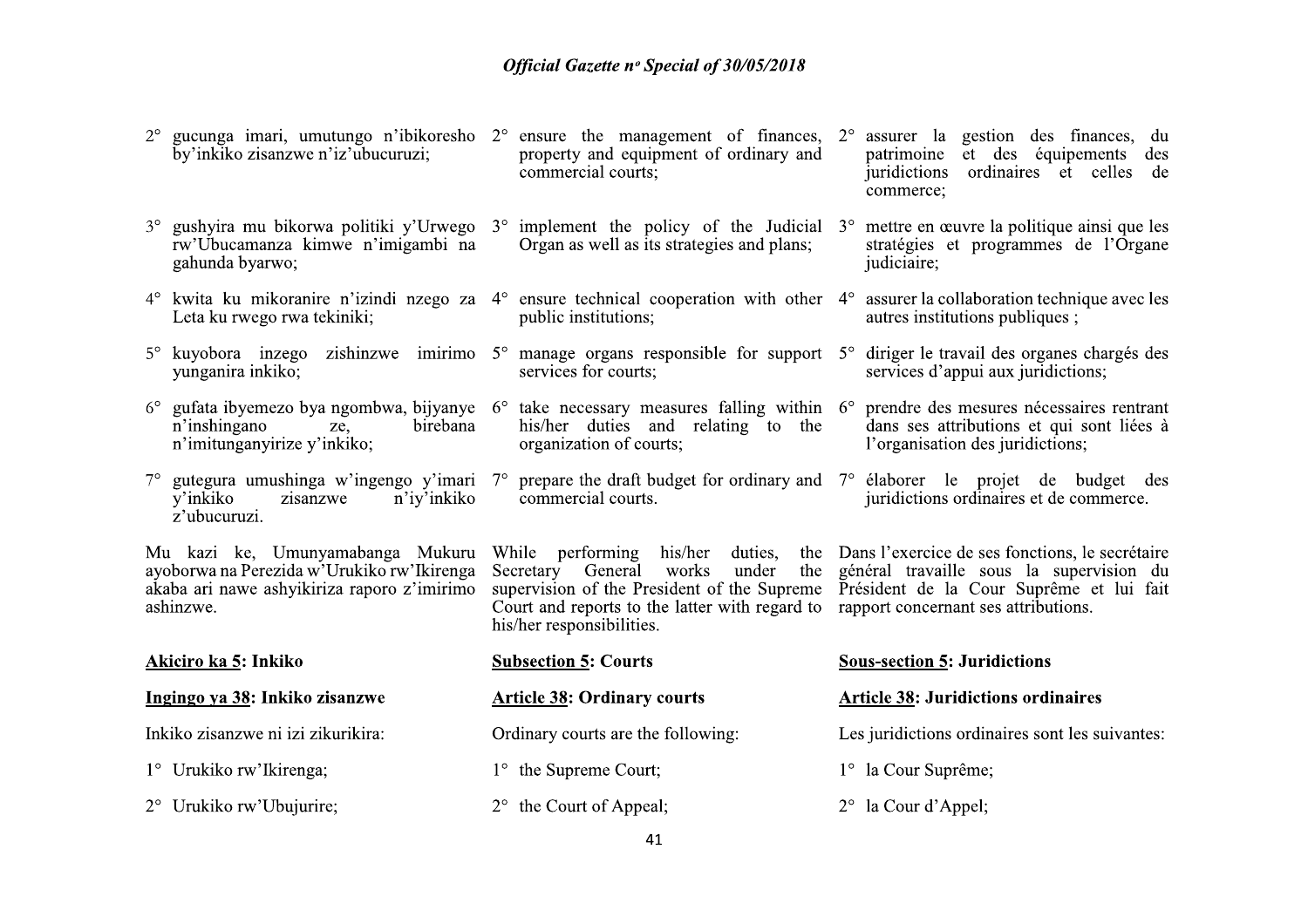| 3° Urukiko Rukuru;                                                                                                                                                                                                               | the High Court;<br>$3^\circ$                                                                                                                                                                                                                    | 3° la Haute Cour;                                                                                                                                                                                                                                   |
|----------------------------------------------------------------------------------------------------------------------------------------------------------------------------------------------------------------------------------|-------------------------------------------------------------------------------------------------------------------------------------------------------------------------------------------------------------------------------------------------|-----------------------------------------------------------------------------------------------------------------------------------------------------------------------------------------------------------------------------------------------------|
| 4° Inkiko Zisumbuye;                                                                                                                                                                                                             | the Intermediate Courts;<br>$4^\circ$                                                                                                                                                                                                           | $4^{\circ}$ les tribunaux de grande instance;                                                                                                                                                                                                       |
| 5° Inkiko z'Ibanze.                                                                                                                                                                                                              | the Primary Courts.<br>$5^\circ$                                                                                                                                                                                                                | 5° les tribunaux de base.                                                                                                                                                                                                                           |
| Ingingo ya 39: Inkiko zihariye                                                                                                                                                                                                   | <b>Article 39: Specialised courts</b>                                                                                                                                                                                                           | <b>Article 39: Juridictions spécialisées</b>                                                                                                                                                                                                        |
| Inkiko zihariye ni izi zikurikira:                                                                                                                                                                                               | Specialised courts are the following:                                                                                                                                                                                                           | Les juridictions<br>spécialisées<br>les<br>sont<br>suivantes:                                                                                                                                                                                       |
| 1° Urukiko Rukuru rw'Ubucuruzi;                                                                                                                                                                                                  | 1° the Commercial High Court;                                                                                                                                                                                                                   | 1° la Haute Cour de Commerce;                                                                                                                                                                                                                       |
| 2° Urukiko rw'Ubucuruzi;                                                                                                                                                                                                         | the Commercial Court;<br>$2^{\circ}$                                                                                                                                                                                                            | le Tribunal de Commerce;                                                                                                                                                                                                                            |
| 3° Urukiko Rukuru rwa Gisirikare;                                                                                                                                                                                                | the Military High Court;<br>$3^\circ$                                                                                                                                                                                                           | la Haute Cour Militaire;<br>$3^\circ$                                                                                                                                                                                                               |
| 4° Urukiko rwa Gisirikare.                                                                                                                                                                                                       | the Military Tribunal.<br>$4^\circ$                                                                                                                                                                                                             | le Tribunal Militaire.<br>$4^{\circ}$                                                                                                                                                                                                               |
| Ingingo ya 40: Ishyirwaho n'ivanwaho<br>ry'ingereko                                                                                                                                                                              | Article 40: Establishment and removal of<br>chambers                                                                                                                                                                                            | Article 40: Création et suppression des<br>chambres détachées                                                                                                                                                                                       |
| Uretse mu Rukiko rw'Ikirenga, Inama Nkuru<br>y'Ubucamanza ishobora gushyiraho cyangwa<br>gukuraho ingereko mu nkiko.                                                                                                             | Except for the Supreme Court, the High<br>Council of the Judiciary may establish or<br>remove chambers within courts.                                                                                                                           | A l'exception de la Cour Suprême, le Conseil<br>supérieur de la Magistrature peut créer ou<br>supprimer des chambres détachées au sein des<br>juridictions.                                                                                         |
| Ingingo ya 41: Abagize urukiko                                                                                                                                                                                                   | <b>Article 41: Composition of a court</b>                                                                                                                                                                                                       | <b>Article 41: Composition d'une juridiction</b>                                                                                                                                                                                                    |
| Usibye Inkiko z'Ibanze zitagira ba Visi<br>Perezida, buri rukiko rugizwe na Perezida<br>warwo na Visi Perezida baruyobora n'abandi<br>bacamanza, abanditsi b'inkiko n'abandi<br>bakozi bashinzwe imirimo inyuranye mu<br>rukiko. | Except for the Primary Courts which have no<br>Vice Presidents, every court is composed of<br>its President and the Vice President who head<br>the court and other judges, registrars and other<br>staff members in charge of various duties in | À l'exception des tribunaux de base qui n'ont<br>pas de vice-présidents, chaque juridiction est<br>composée de ses présidents et vice-président<br>qui dirigent la juridiction et d'autres juges, des<br>greffiers et d'autres membres du personnel |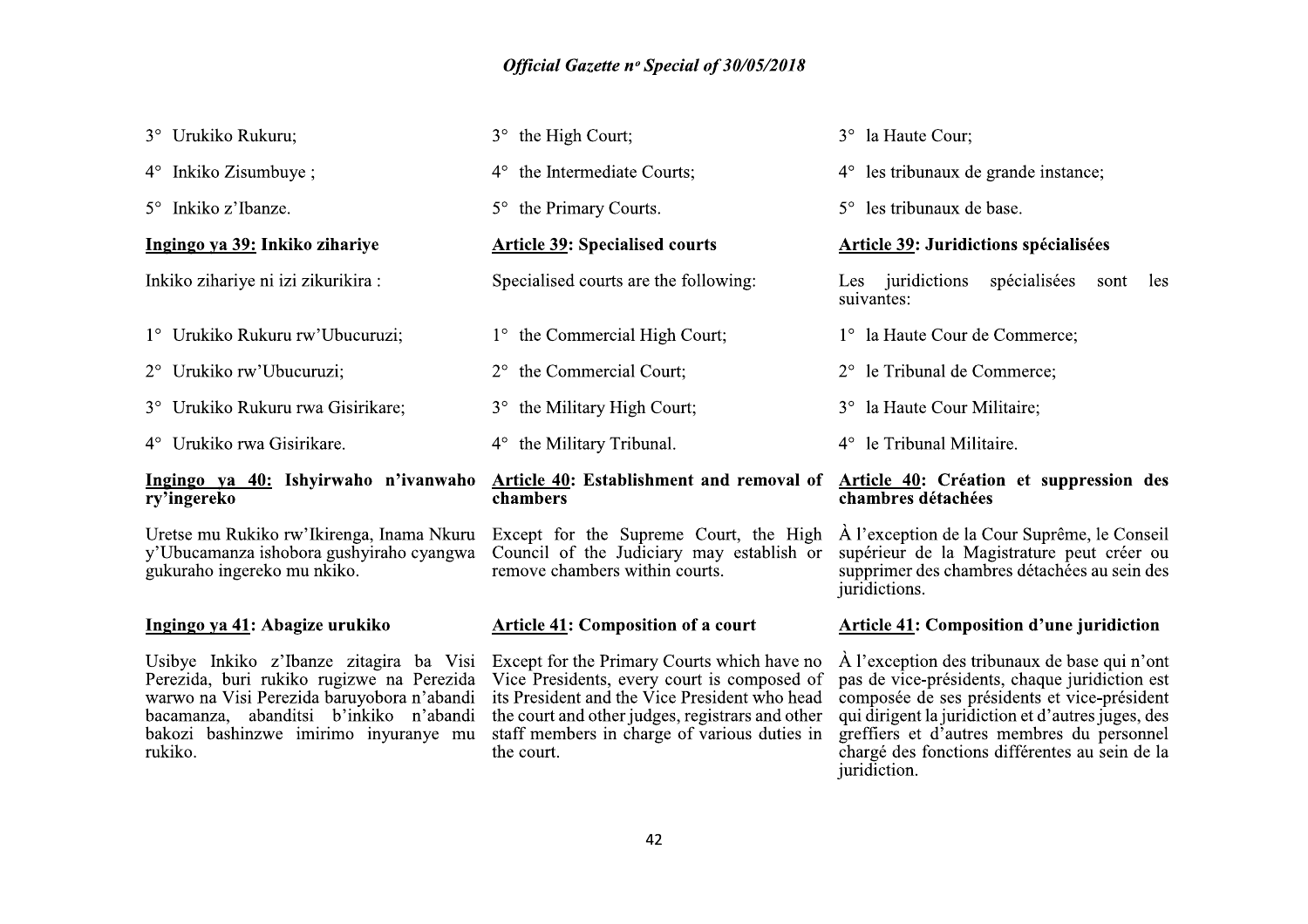| Abakozi b'inkiko bagengwa n'itegeko rigena<br>sitati y'Abacamanza n'abakozi b'inkiko<br>uretse abagengwa na sitati rusange y'abakozi<br>ba Leta.                                                                                                | The staff of courts are governed by the law<br>governing the statutes of Judges and judicial<br>personnel except those governed by the<br>general statutes for public service.                                                                                                                                       | Le personnel des juridictions est régi par la loi<br>portant statut des juges et du personnel<br>judiciaire à l'exception de ceux régis par le<br>statut général de la fonction publique.                                                                                                                                       |
|-------------------------------------------------------------------------------------------------------------------------------------------------------------------------------------------------------------------------------------------------|----------------------------------------------------------------------------------------------------------------------------------------------------------------------------------------------------------------------------------------------------------------------------------------------------------------------|---------------------------------------------------------------------------------------------------------------------------------------------------------------------------------------------------------------------------------------------------------------------------------------------------------------------------------|
| <b>Ingingo</b><br><u>42:</u><br>Aho<br>imanza<br>ya<br>ziburanishirizwa                                                                                                                                                                         | <b>Article 42: Place of hearings</b>                                                                                                                                                                                                                                                                                 | <b>Article 42: Lieu des audiences</b>                                                                                                                                                                                                                                                                                           |
| Inkiko ziburanishiriza imanza ku cyicaro<br>cyazo. Uretse Urukiko rw'lkirenga n'Urukiko<br>inkiko<br>rw'Ubujurire,<br>zishobora<br>kuburanishiriza ahandi hose mu ifasi yazo,<br>mu gihe abayobozi bazo basanze byatuma<br>imanza zicibwa neza. | Hearings are conducted at the courts' seats.<br>With the exception of the Supreme Court and<br>the Court of Appeal, courts may conduct<br>hearings in any other place within their<br>jurisdictions if presidents of such courts deem<br>it necessary for achieving fair justice.                                    | Les audiences ont lieu aux sièges des<br>juridictions. A l'exception de la Cour<br>Suprême et la Cour d'Appel, les juridictions<br>peuvent organiser des audiences sur tout autre<br>lieu de leur ressort si les présidents de ces<br>juridictions le jugent nécessaire en vue d'une<br>justice équitable.                      |
| Gukorera ahatari ku cyicaro cy'urukiko<br>ntibigomba guhagarika akazi karwo ko ku<br>cyicaro gisanzwe.                                                                                                                                          | The conduct of hearings in a place other than<br>the seat of a court shall cause no disruption of<br>operations at the court's habitual seat.                                                                                                                                                                        | La conduite des audiences en dehors du siège<br>d'une juridiction ne doit occasionner aucune<br>rupture des activités au siège habituel de cette<br>juridiction.                                                                                                                                                                |
|                                                                                                                                                                                                                                                 |                                                                                                                                                                                                                                                                                                                      |                                                                                                                                                                                                                                                                                                                                 |
| <u>Ingingo ya 43</u> : Inshingano za Perezida<br>w'urukiko                                                                                                                                                                                      | <b>Article 43: Responsibilities of the president</b><br>of a court                                                                                                                                                                                                                                                   | <b>Article 43: Attributions du président d'une</b><br>juridiction                                                                                                                                                                                                                                                               |
| ashinzwe<br>Perezida<br>w'Urukiko<br>Buri<br>ubuyobozi bwarwo. Ashinzwe muri rusange<br>ubutegetsi,<br>ibijyanye<br>n'ica<br>ry'imanza,<br>n'imigendekere<br>imitunganyirize<br>myiza<br>y'akazi n'imyifatire y'abakozi b'urukiko<br>ayobora.   | Every president of a court is responsible for<br>the administration of the court. In general,<br>he/she is responsible for the matters related to<br>adjudication,<br>administration,<br>the<br>cases<br>organization and smooth running of activities<br>and the conduct of the staff of the court he/she<br>heads. | Chaque président d'une juridiction est<br>responsable de son administration. En<br>général, il est chargé de questions relatives à<br>l'adjudication des affaires, à l'administration,<br>à l'organisation et au bon déroulement des<br>activités et à la discipline du personnel de la<br>juridiction dont il est responsable. |
| Muri urwo rwego:                                                                                                                                                                                                                                | In that regard:                                                                                                                                                                                                                                                                                                      | À ce titre:                                                                                                                                                                                                                                                                                                                     |
| 1° ayobora iburanisha ry'imanza z'inteko<br>arimo;                                                                                                                                                                                              | $1^{\circ}$ he/she presides over the hearings in which<br>he/she is taking part;                                                                                                                                                                                                                                     | $1^\circ$ il préside les audiences des sièges dont il<br>fait partie;                                                                                                                                                                                                                                                           |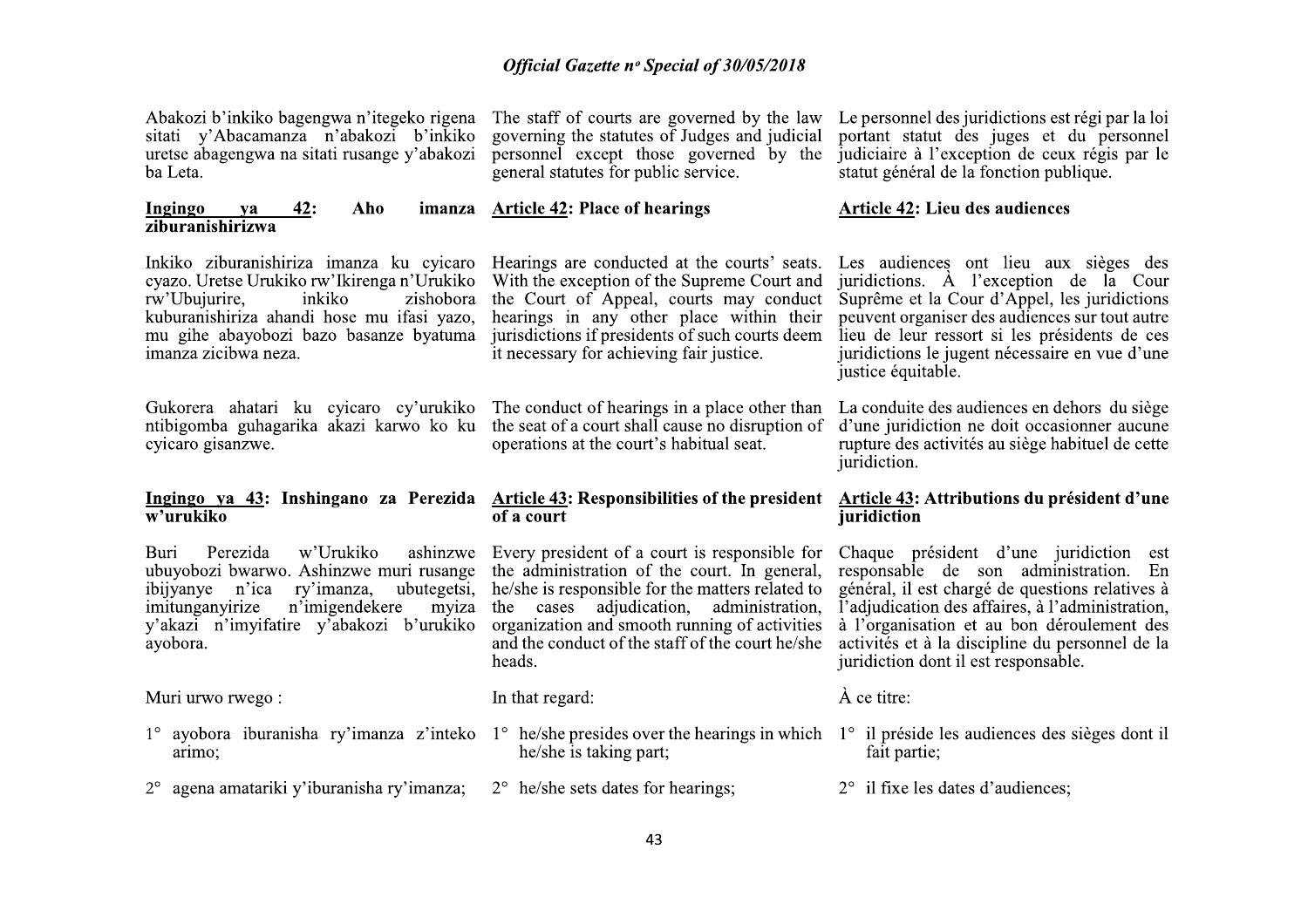- agena inteko iburanisha akanasaranganya  $3^\circ$ imanza abacamanza baziburanisha:
- afata ingamba za ngombwa zigamije 4°  $4^\circ$ kunoza akazi k'urukiko no kugira ngo imanza zicibwe vuba;
- agenzura imikorere va buri mukozi wese 5°  $5^\circ$ w'urukiko avobora. akanamufatira ibihano ku rwego rwe, mu gihe yateshutse ku nshingano ze, akurikije amategeko agenga uwo mukozi mu kazi ke kandi akabimenyesha Perezida w'urukiko n'Ubugenzuzi rumukurive Bukuru bw'Inkiko:
- $6^\circ$ atumiza. akanavobora v'abacamanza bose b'urukiko n'abandi bakozi buri kwezi n'igihe cyose bibaye ngombwa igamije kureba imikorere v'urukiko muri rusange, ibyerekeye ubudakemwa bw'imanza n'ubwihute bwazo:
- $7^\circ$ y'inkiko ziri munsi y'urwo ayobora.

# $\overline{\mathbf{w}^{\prime}$ urukiko

Uretse mu Nkiko za Gisirikare, iyo Perezida w'urukiko adahari cyangwa adashoboye kuboneka, asimburwa na Visi Perezida, cyangwa adateganyijwe. ataboneka agasimburwa n'umucamanza urusha abandi uburambe mu kazi. Iyo hari abacamanza

- and distributes cases among judges who adjudicate them:
- he/she adopts appropriate strategies to  $4^{\circ}$ improve the court functioning and to expedite trial of cases:
- he/she supervises each staff member of  $5^{\circ}$ the court under his/her responsibility and, depending on the staff member's level and in accordance with the disciplinary procedure provided under the legal provisions governing the staff member, exercises disciplinary authority over him/her and informs the president of the immediate higher court and the General Inspectorate of Courts:
- inama  $6^{\circ}$  he/she convenes and chairs the meetings  $6^{\circ}$ of all court judges and other staff on a monthly basis and whenever necessary in order to examine the functioning of the court in general, the effectiveness and promptness of cases adjudication;
- akurikirana, akanagenzura imikorere 7° he/she monitors and supervises the 7° il assure le suivi et la supervision du functioning of lower courts.

# a court

the president of a court is absent or lorsque le président est absent ou empêché, il president. If the vice president of a court is

- $3^{\circ}$  he/she determines the judges on a bench  $3^{\circ}$  il détermine la composition du siège et distribue les affaires aux juges qui en font l'adjudication;
	- il adopte les stratégies appropriées pour améliorer les fonctions judiciaires en vue de la prompte adjudication des affaires:
	- il supervise chaque membre du personnel de la juridiction dont il est responsable et, compte tenu du rang de ce membre du personnel et conformément à la procédure disciplinaire établie par les dispositions légales qui le régissent, exerce le pouvoir disciplinaire sur lui et en informe le président de la juridiction supérieure ainsi que l'Inspection générale des cours et tribunaux:
	- il convoque et préside, mensuellement et autant de fois que de besoin, la réunion de tous les juges de la juridiction et d'autres membres du personnel en vue d'examiner le fonctionnement de la juridiction en général, la qualité et la rapidité des affaires:
	- juridictions fonctionnement des inférieures.

## Ingingo ya 44: Isimburwa rya Perezida Article 44: Replacement of the President of Article 44: Remplacement du président d'une juridiction

With the exception of the military courts, if  $\overrightarrow{A}$  l'exception des juridictions militaires, unavailable, he/she is replaced by the vice est remplacé par le vice-président. Lorsque ce dernier est empêché ou n'est pas prévu, il est absent or the court has no vice president, the remplacé par le juge le plus ancien. Au cas où president is replaced by the senior judge. In plusieurs juges ont la même ancienneté, le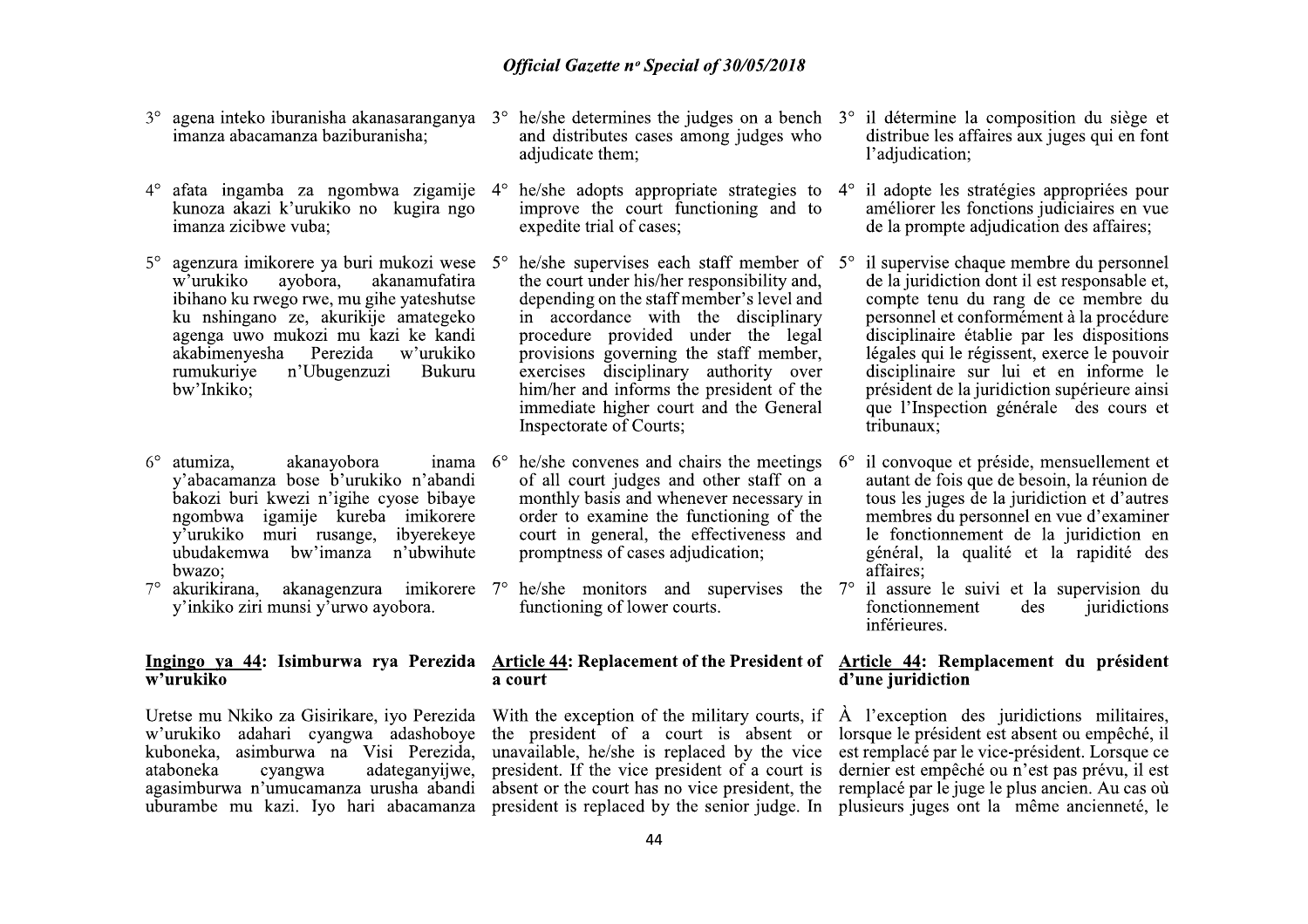banganya uburambe agasimburwa n'ufite case there are judges with the same seniority. impamyabumenyi yisumbuye ku z'abandi, baba banganya impamyabumenyi, uruta abandi mu myaka y'amavuko akaba ari we umusimbura.

#### Ingingo ya 45: by'inkiko

Buri muvobozi w'urukiko ashyikiriza Perezida w'Urukiko rw'Ikirenga raporo y'ibikorwa by'urukiko ya buri kwezi na buri mwaka n'izindi raporo zikenewe, akagenera kopi Umugenzuzi Mukuru w'Inkiko, umuyobozi w'urukiko rukuriye urwo ayobora the immediate higher court and to the Director n'umuvobozi ushinzwe v'igenamigambi.

#### Ingingo va 46: Ubwanditsi bw'Inkiko

Buri rukiko rufite ubwanditsi bwarwo Every court has its registry comprising the bugizwe n'Umwanditsi Mukuru n'abandi Chief Registrar and other registrars. banditsi.

# **Mukuru**

Umwanditsi Mukuru ni we uhuza ibikorwa byose by'ubwanditsi. Muri urwo rwego, ashinzwe gukora gahunda zijyanye n'ubwanditsi n'ishyirwa mu bikorwa ryazo, kubika inyandiko z'urukiko, gukurikirana ibikorwa by'ubwanditsi no gukora raporo z'urukiko. Ashinzwe kandi imvitwarire y'abanditsi.

Umwanditsi Mukuru w'Urukiko rw'Ikirenga cyangwa uw'Urukiko rw'Ubujurire ashobora the Court of Appeal may also help parties la Courd'Appel peut lui aussi aider les parties na we kumvikanisha ababuranyi iyo

the president of a court is replaced by the Judge with the highest qualification level. In case such Judges have the same degrees, he/she is replaced by the oldest judge.

## Raporo z'ibikorwa Article 45: Court activity reports

Every president of a court submits to the President of the Supreme Court monthly and annual activity reports of the court and any other required reports with a copy to the Inspector General of Courts, the President of serivisi of Planning Services.

#### **Article 46: Courts registry**

### Ingingo ya 47: Inshingano z'Umwanditsi Article 47: Responsibilities of the Chief Article 47: Attributions du greffier en chef Registrar

registry's activities. In this regard, he/she is responsible for developing and implementing de préparer et de mettre en œuvre les plans plans related to the registry, keeping court relatifs à la greffe, assurer la tenue des documents, making follow-up on the documents de la juridiction et préparer les registry's activities and preparing court rapports de la juridiction. Il est aussi chargé reports. He/she is also responsible for the de la discipline des greffiers. discipline of registrars.

président est remplacé par le juge qui a le diplôme le plus élevé et si ces juges ont les mêmes diplômes, il est remplacé par le juge le plus âgé.

#### Article 45: Rapport des activités des *iuridictions*

Chaque président d'une juridiction soumet au Président de la Cour Suprême le rapport mensuel et annuel de la juridiction et d'autres rapports nécessaires et réserve copie à l'Inspecteur général de cours et tribunaux, le président de la juridiction supérieure à celle dont il est responsable et au directeur des services de planification.

#### **Article 46: Greffe des juridictions**

Chaque juridiction a sa greffe composée d'un greffier en chef et d'autres greffiers.

The Chief Registrar is the coordinator of the Le greffier en chef est le coordinateur des activités de la greffe. À ce titre, il est chargé

The Chief Registrar of the Supreme Court or Le greffier en chef de la Cour Suprême ou de settle the case if they agree and take decisions à trouver une solution négociée de l'affaire si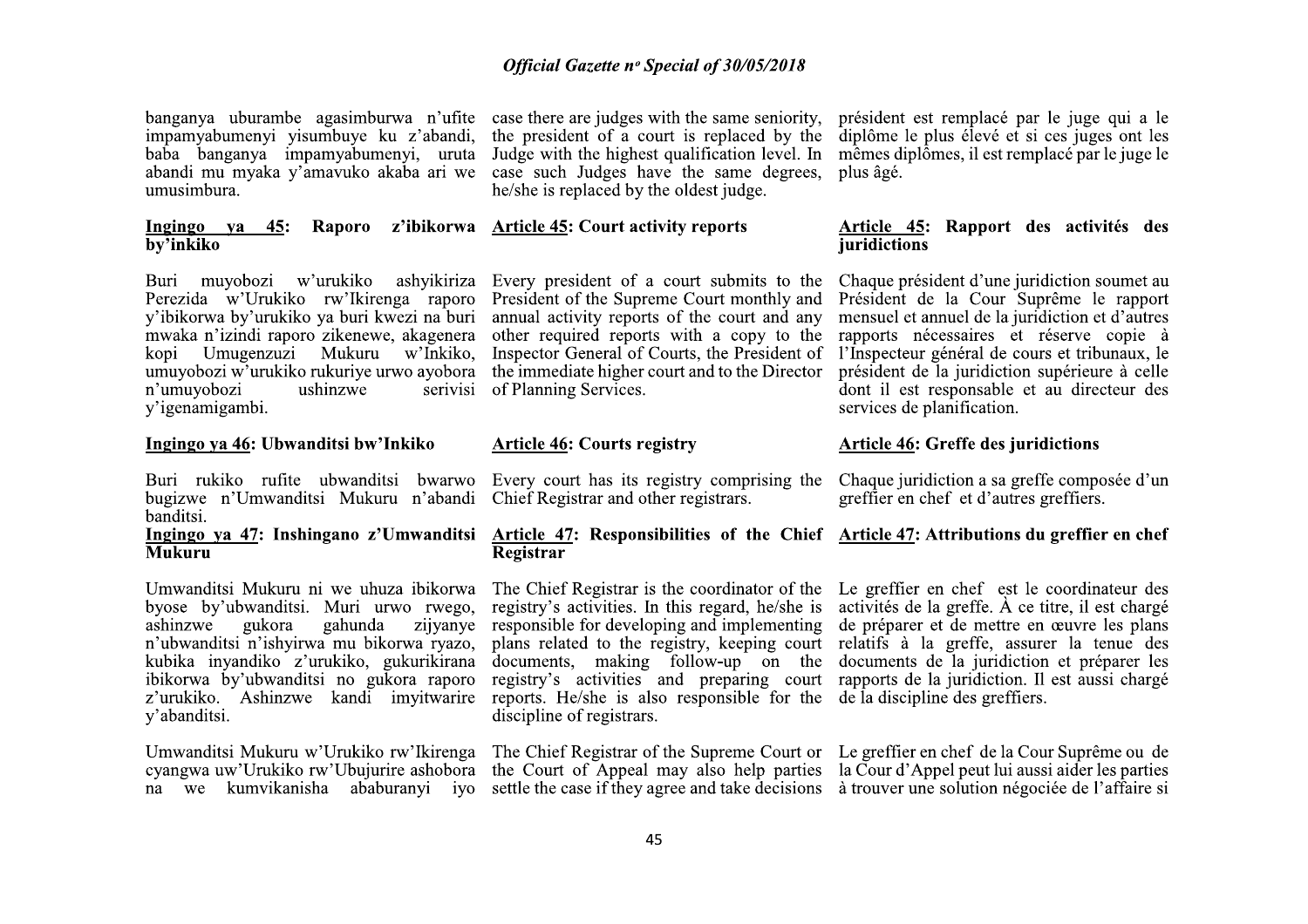y'ikurikiranarubanza.

By'umwihariko Umwanditsi Mukuru w'Urukiko rw'Ikirenga ashinzwe guhuza ibikorwa no gufata ingamba za ngombwa imitunganvirize n'imikorere zerekeve y'ubwanditsi bw'inkiko mu gihugu.

Perezida w'Urukiko rw'Ikirenga ashobora guha Umwanditsi Mukuru ububasha bwo gushyira umukono ku nyandiko n'ibyemezo bimwe na bimwe birebana n'imicungire smooth management of the registry of courts. myiza y'ubwanditsi bw'inkiko.

# Mukuru w'Urukiko

Iyo Umwanditsi Mukuru w'urukiko adahari cyangwa adashoboye kuboneka, asimburwa n'umwanditsi urusha abandi uburambe mu kazi. Iyo hari abanganya uburambe, agasimburwa n'ufite impamyabumenyi yisumbuye ku z'abandi, baba banganya impamyabumenyi, uruta abandi mu myaka he/she is replaced by the eldest registrar. y'amavuko akaba ariwe umusimbura.

#### Ingingo ya 49: Inshingano z'abandi Article 49: **banditsi**

Abandi banditsi b'inkiko bafite inshingano zikurikira:

1° kwakira ibirego no kureba niba byujuje ibyangombwa kugira ngo byandikwe;

therewith.

In particular, the Chief Registrar of the Supreme Court is responsible for coordinating activities and develop appropriate strategies relating to the organisation and functioning of the registry of courts in the country.

The President of the Supreme Court may delegate to the Chief Registrar powers to sign some documents and decisions related to the

# Registrar

If the Chief Registrar is absent or unavailable, he/she is replaced by the most senior registrar. Where there are registrars with the same seniority, the Chief Registrar is replaced by the one with the highest academic degree. If registrars have the same academic degrees,

# registrars

Other registrars have the responsibilities:

they fulfil the required conditions for entry into the register.

babyemera no gufata ibyemezo ku mafaranga on the costs of proceedings associated elles sont d'accord et prendre des décisions sur les frais de procédure y afférents.

> Le greffier en chef de la Cour Suprême est particulièrement chargé de coordonner les activités et adopter des stratégies appropriées l'organisation relatives à et au fonctionnement du greffe des juridictions dans le pays.

> Le Président de la Cour Suprême peut déléguer au greffier en chef le pouvoir de signer certains documents et décisions en rapport avec la bonne gestion du greffe des juridictions.

## Ingingo ya 48: Isimburwa ry'Umwanditsi Article 48: Replacement of the Chief Article 48: Remplacement du greffier en  $chef$

En cas d'absence ou d'empêchement du greffier en chef de la juridiction, celui-ci est remplacé par le greffier le plus ancien. Lorsque plusieurs greffiers ont la même ancienneté, il est remplacé par le greffier qui a le diplôme le plus élevé. Si les greffiers ont les mêmes diplômes, le greffier en chef est remplacé par le greffier le plus âgé.

## Responsibilities of other Article 49: Attributions d'autres greffiers

following Les autres greffiers ont les attributions suivantes:

 $1^\circ$  receive complaints and verify whether  $1^\circ$  recevoir les plaintes et vérifier si elles remplissent les conditions requises pour être portées au rôle;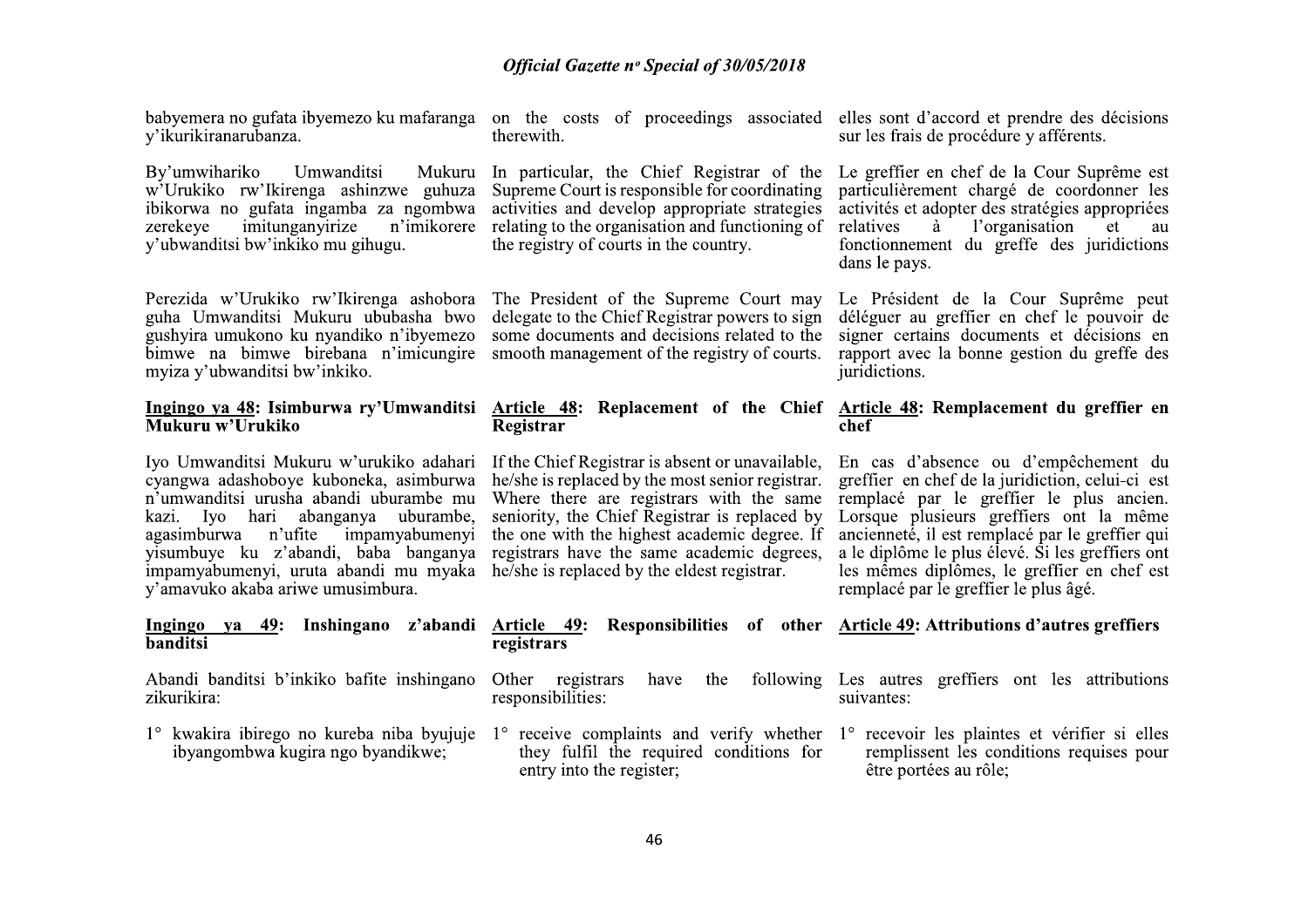| kwakira<br>gusubiza<br>no<br>by'abaturage;                                                                                     |           | ibibazo $2^{\circ}$ receive and respond to the complaints of $2^{\circ}$ recevoir et répondre aux requêtes de la<br>the population;                                               |             | population;                                                                                                                                                |
|--------------------------------------------------------------------------------------------------------------------------------|-----------|-----------------------------------------------------------------------------------------------------------------------------------------------------------------------------------|-------------|------------------------------------------------------------------------------------------------------------------------------------------------------------|
| $3^\circ$ guhamagaza<br>ababuranyi<br>kubamenyesha ibyemezo by'inkiko;                                                         |           | no $3^{\circ}$ summon parties and notify them of court $3^{\circ}$ assigner les parties et leur notifier des<br>decisions:                                                        |             | décisions des juridictions;                                                                                                                                |
| abaturage bakenera mu rukiko;                                                                                                  |           | 4° gutanga izindi serivisi za ngombwa 4° provide other necessary services that the 4° fournir d'autres services nécessaires dont<br>population needs in the court;                |             | la population a besoin auprès de la<br>juridiction;                                                                                                        |
| ibyangombwa kugira ngo ziburanishwe;                                                                                           |           | $5^\circ$ gusuzuma ko dosiye z'imanza zujuje $5^\circ$ examine whether case files fulfil the $5^\circ$ examiner si les dossiers des affaires<br>necessary conditions to be heard; |             | répondent aux conditions requises pour<br>être jugées;                                                                                                     |
| $6^{\circ}$ gutegura<br>umushinga<br>ntegurarubanza,<br>kuyiyobora<br>no<br>kumvikanisha ababuranyi iyo babyemera;             |           | w'inama 6° prepare the draft of pre-trial conference<br>schedule, conduct the pre-trial conference<br>and help parties settle the case if they<br>agree;                          | $6^{\circ}$ | préparer le projet d'audience de mise en<br>état, conduire et aider les parties à trouver<br>une solution négociée de l'affaire si elles<br>sont d'accord; |
| 7° gukora raporo y'inama ntegurarubanza;                                                                                       |           | $7^\circ$ prepare the pre-trial conference report;                                                                                                                                |             | 7° rédiger le rapport d'audience de mise en<br>état:                                                                                                       |
| zahawe amatariki y'iburanisha;                                                                                                 |           | $8^\circ$ gufasha abacamanza gutegura imanza $8^\circ$ assist judges in preparing cases whose<br>dates for hearing are set;                                                       | $8^{\circ}$ | aider les juges à préparer les procès dont<br>les dates d'audience sont fixées;                                                                            |
| 9° gukora ubushakashatsi bw'amategeko<br>bukenewe mu mushinga wa raporo<br>y'urubanza rujyanwa mu iburanisha;                  | $9^\circ$ | carry out legal research necessary for the<br>case draft report to be used for hearing<br>purposes;                                                                               | $9^{\circ}$ | mener une recherche juridique nécessaire<br>au projet de rapport de mise en état devant<br>être utilisée à des fins d'audience ;                           |
| $10^{\circ}$ kwandika ibivugirwa mu iburanisha no<br>umushinga<br>w'urubanza<br>gutegura<br>ushyikirizwa inteko yaburanishije. |           | $10^{\circ}$ record proceedings and prepare the case<br>draft report to be submitted to the bench<br>having tried the case.                                                       |             | 10° acter ce qui est dit à l'audience et préparer<br>le projet du rapport de mise en état à<br>soumettre au siège ayant connu l'affaire.                   |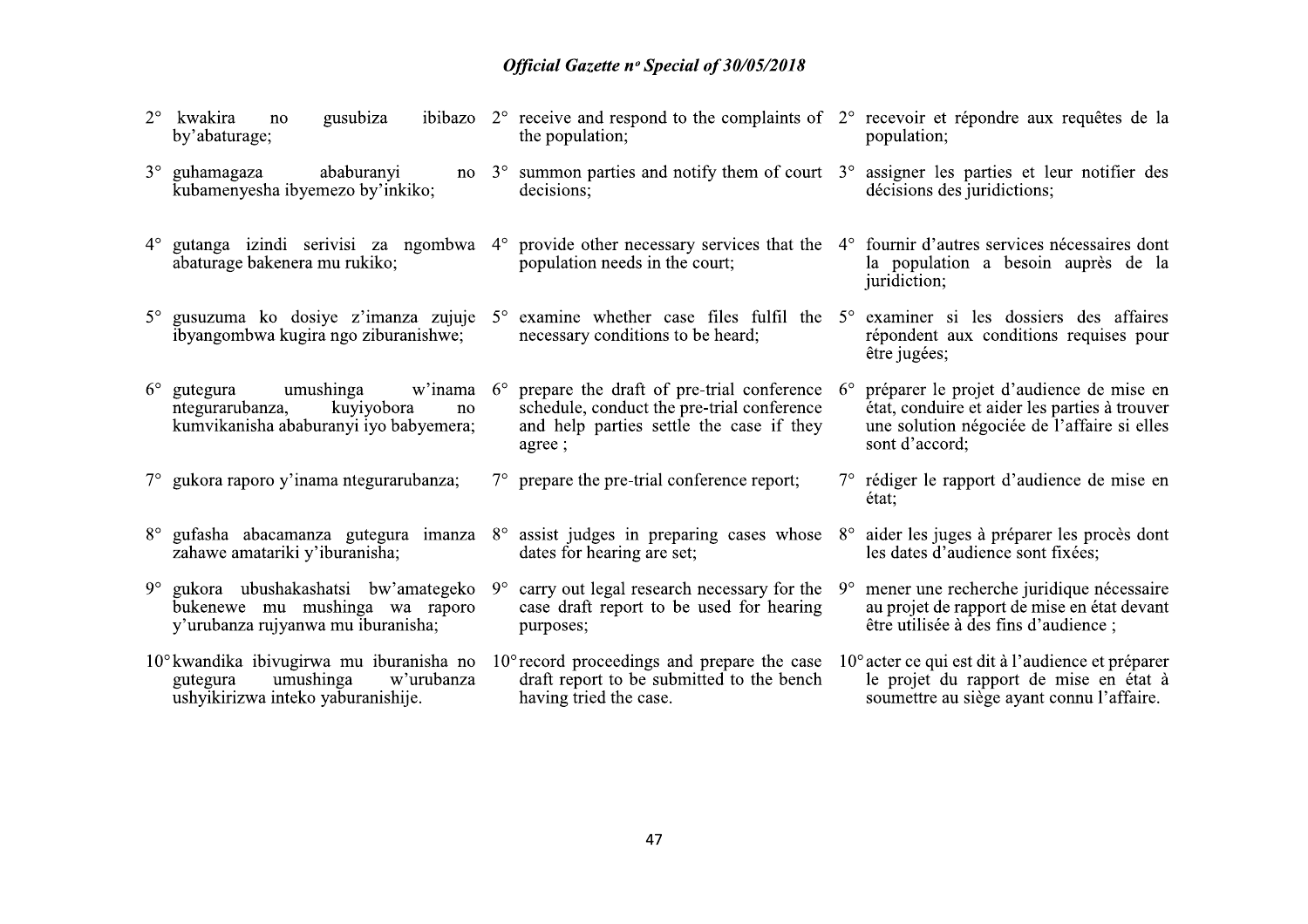| 2:<br><b>Icyiciro</b><br>cya<br>n'imikorere by'Inkiko                                                                                                                                                                                                                        | Imitunganyirize Section 2: Organization and functioning of<br>courts                                                                                                                                                                                                             | <b>Section 2: Organisation et fonctionnement</b><br>des juridictions                                                                                                                                                                                         |
|------------------------------------------------------------------------------------------------------------------------------------------------------------------------------------------------------------------------------------------------------------------------------|----------------------------------------------------------------------------------------------------------------------------------------------------------------------------------------------------------------------------------------------------------------------------------|--------------------------------------------------------------------------------------------------------------------------------------------------------------------------------------------------------------------------------------------------------------|
| Akiciro ka mbere: Urukiko rw'Ikirenga                                                                                                                                                                                                                                        | <b>Subsection One: Supreme Court</b>                                                                                                                                                                                                                                             | <b>Sous-section première: Cour Suprême</b>                                                                                                                                                                                                                   |
| Ingingo ya 50: Imitunganyirize y'Urukiko<br>rw'Ikirenga                                                                                                                                                                                                                      | <b>Article 50: Organisation of the Supreme</b><br>Court                                                                                                                                                                                                                          | Article 50: Organisation de la Cour<br><b>Suprême</b>                                                                                                                                                                                                        |
| Urukiko rw'Ikirenga ni rwo Rukiko rukuriye<br>izindi nkiko zose mu Gihugu. Ibyemezo<br>byarwo ntibijuririrwa kandi ntibisubirwaho<br>uretse gusa ibyerekeye imbabazi za Perezida<br>wa Repubulika cyangwa gusubira ku<br>cyemezo cyarwo rubyibwirije ku nyungu<br>z'itegeko. | The Supreme Court is the highest court in the<br>Country. Its decisions are neither appealable<br>nor revocable except in case of presidential<br>pardon or review of its decision on own<br>motion in the interest of the law.                                                  | La Cour Suprême est la juridiction suprême<br>du pays. Ses décisions ne sont susceptibles ni<br>d'appel, ni de recours si ce n'est en cas de<br>grâce présidentielle ou de révision de sa<br>décision, de sa propre initiative, dans l'intérêt<br>de la loi. |
| Nta muburanyi wemerewe kuburanira mu<br>Rukiko rw'Ikirenga atunganiwe na avoka.                                                                                                                                                                                              | No party shall be tried before the Supreme<br>Court without the assistance of a counsel.                                                                                                                                                                                         | Aucune partie ne peut être jugée devant la<br>Cour Suprême sans l'assistance d'un avocat.                                                                                                                                                                    |
| Ingingo ya 51: Ifasi y'Urukiko rw'Ikirenga                                                                                                                                                                                                                                   | <b>Article 51: Territorial jurisdiction of the</b><br><b>Supreme Court</b>                                                                                                                                                                                                       | Article 51: Ressort de la Cour Suprême                                                                                                                                                                                                                       |
| Ifasi y'Urukiko rw'Ikirenga ingana n'igihugu<br>cyose. Icyicaro cyarwo kiri mu Mujyi wa<br>Kigali.                                                                                                                                                                           | The territorial jurisdiction of the Supreme Le ressort de la Cour Suprême comprend<br>Court comprises the whole territory of the toute l'étendue du territoire national. Son<br>country. Its seat is located in the City of siège est établi dans la Ville de Kigali.<br>Kigali. |                                                                                                                                                                                                                                                              |
| Ingingo<br>52:<br>Abagize<br>Urukiko<br>ya<br>rw'Ikirenga                                                                                                                                                                                                                    | <b>Article 52: Composition of the Supreme</b><br>Court                                                                                                                                                                                                                           | Article 52:<br>Composition de la Cour<br>Suprême                                                                                                                                                                                                             |
| Urukiko rw'Ikirenga rugizwe na Perezida,<br>Visi Perezida n'abandi bacamanza nibura<br>batanu $(5)$ ,<br>abanditsi n'abandi<br>bakozi<br>bashinzwe imirimo inyuranye y'Urukiko<br>rw'Ikirenga.                                                                               | The Supreme Court comprises a President, a<br>Vice President and at least five (5) other<br>judges, court registrars and other staff<br>members in charge of various duties in the<br>Supreme Court.                                                                             | La Cour Suprême comprend un président, un<br>vice-président et au moins cinq (5) autres<br>juges, des greffiers et d'autres agents chargés<br>de différentes fonctions au sein de la Cour<br>Suprême.                                                        |
| rw'Ikirenga<br>y'Urukiko<br>Inteko<br>igirwa<br>batatu<br>n'abacamanza<br>yunganiwe<br>n'umwanditsi warwo. Ishobora ariko no                                                                                                                                                 | The Supreme Court bench consists of three<br>(3) judges assisted by its registrar. However,<br>the bench may consist of an odd number of                                                                                                                                         | Le siège de la Cour Suprême comprend trois<br>(3) juges assisté par son greffier. Le siège peut<br>être composé d'un nombre impair de plus de                                                                                                                |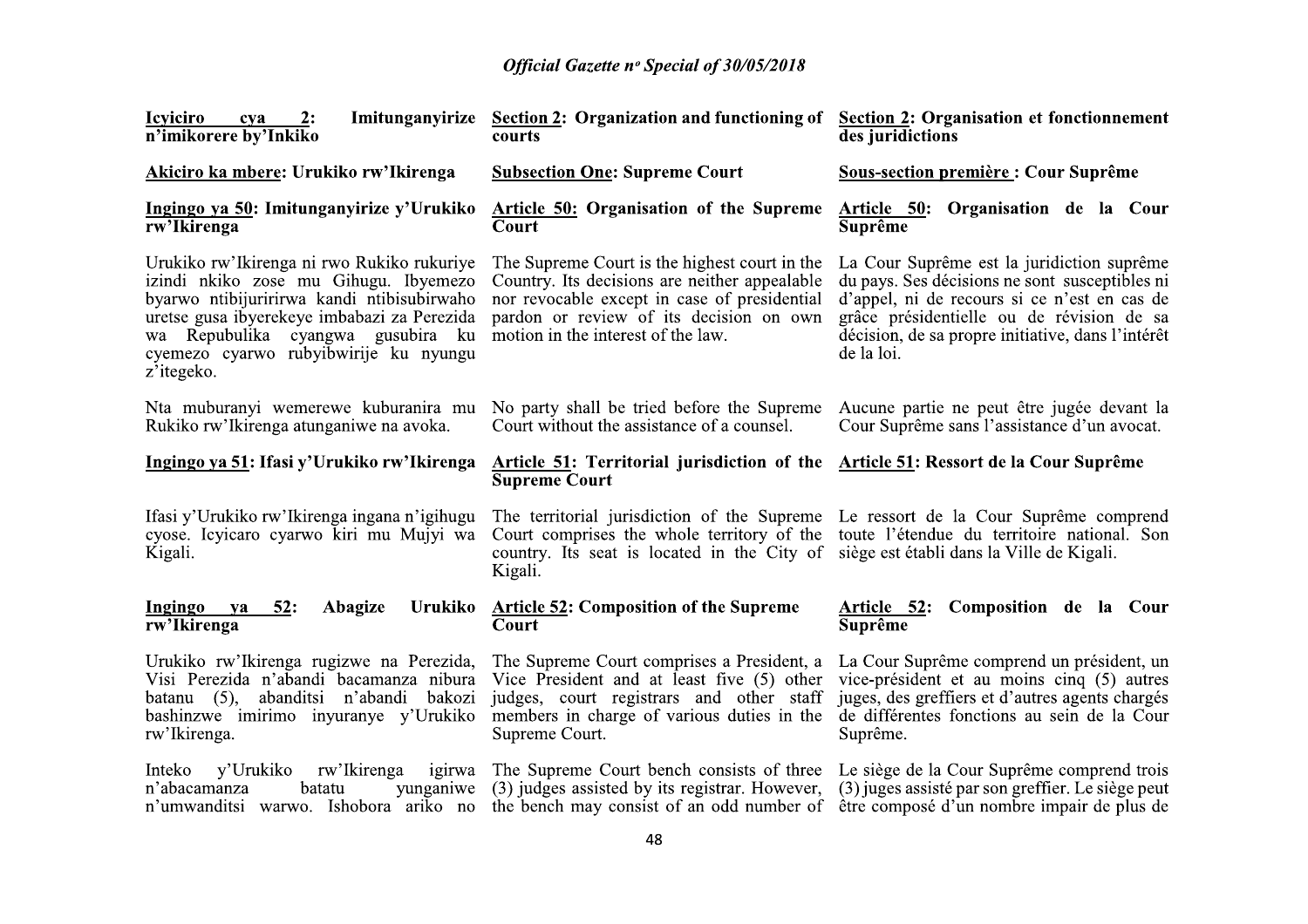kugirwa n'umubare n'uburemere Perezida w'Urukiko rw'Ikirenga aha urubanza.

#### Perezida w'Urukiko nk'umuyobozi warwo

Haseguriwe ibivugwa mu ngingo ya 3 y'iri Subject to the provisions of Article 3 of this tegeko, Perezida w'Urukiko rw'Ikirenga ashinzwe by'umwihariko:

- $1^{\circ}$  gutumira no kuvobora nibura buri  $1^{\circ}$  convening and chairing the meeting of all gihembwe n'igihe cyose bibaye ngombwa inama v'abacamanza bose b'Urukiko rw'Ikirenga kugira ngo basuzume ibibazo by'amategeko byagaragaye mu micire v'imanza mu nkiko zitandukanye kandi bemeze umurongo ngenderwaho mu kubikemura. Kugira ngo iyo nama iterane mu buryo bwemewe n'amategeko, hagomba kuba hari nibura bibiri bya gatatu  $(2/3)$  by abayigize. Iby emezo byayo bifatwa ku bwiganze burunduye bw'amajwi y'abayigize;
- gushyira mu mabwiriza agenewe inkiko 2° zose ibyemezo bifashwe mu nama b'Urukiko y'abacamanza bose rw'lkirenga;
- ry'ibyemezo by'inama ivugwa mu gace ka  $2^\circ$ k'iyi ngingo;
- gushyiraho agenga  $4^\circ$ amabwiriza  $4^\circ$ imitunganyirize n'imikorere by'Urukiko rw'Ikirenga bimaze kwemezwa n'inama

w'igiharwe more than three  $(3)$  judges depending on the trois  $(3)$  juges en fonction de l'importance que w'abacamanza barenze batatu (3) bitewe importance the President of Supreme Court le Président de la Cour Suprême accorde à attaches to the case at hand.

## Ingingo ya 53: Inshingano zihariye za Article 53: Specific responsibilities of the Article 53: Attributions spécifiques du rw'Ikirenga President of Supreme Court as the head of Président de la Cour Suprême en tant que the court

Law, the President of the Supreme Court is particularly responsible for:

- judges of the Supreme Court at least once every quarter and whenever necessary, to discuss legal issues raised during the adjudication in different courts and to set up guidelines to solve the issues. The quorum required for such a meeting is at least two-thirds  $(2/3)$  of its members. Its decisions are taken by an absolute majority of votes cast by its members:
- including in instructions meant for all  $2^{\circ}$ courts decisions taken in the meeting of all judges of the Supreme Court;
- $3^{\circ}$  gukurikirana ishyirwa mu bikorwa  $3^{\circ}$  ensuring implementation of decisions of  $3^{\circ}$ the meeting referred to under item 2° of this Article:
	- governing  $4^\circ$ issuing instructions organisation and functioning of the Supreme Court upon approval by the

l'affaire en question.

# responsable de la juridiction

Sous réserve des dispositions de l'article 3 de la présente loi, le Président de la Cour Suprême est en particulier chargé de:

- 1<sup>°</sup> convoquer et présider la réunion de tous les juges de la Cour Suprême au moins une fois par trimestre et chaque fois que nécessaire pour examiner les questions juridiques relatives aux décisions de justice prises par les différentes juridictions et mettre en place les lignes directrices à suivre pour les résoudre. Le quorum requis pour la tenue de cette réunion est d'au moins deux tiers  $(2/3)$  de ses membres. Les décisions sont prises à la majorité absolue de voix exprimées par ses membres:
- intégrer dans les instructions concernant toutes les juridictions les décisions prises lors de la réunion de tous les juges de la Cour Suprême;
	- assurer le suivi de l'exécution des décisions de la réunion visée au point 2° du présent article;
	- édicter des instructions régissant l'organisation et le fonctionnement de la Cour Suprême après approbation par la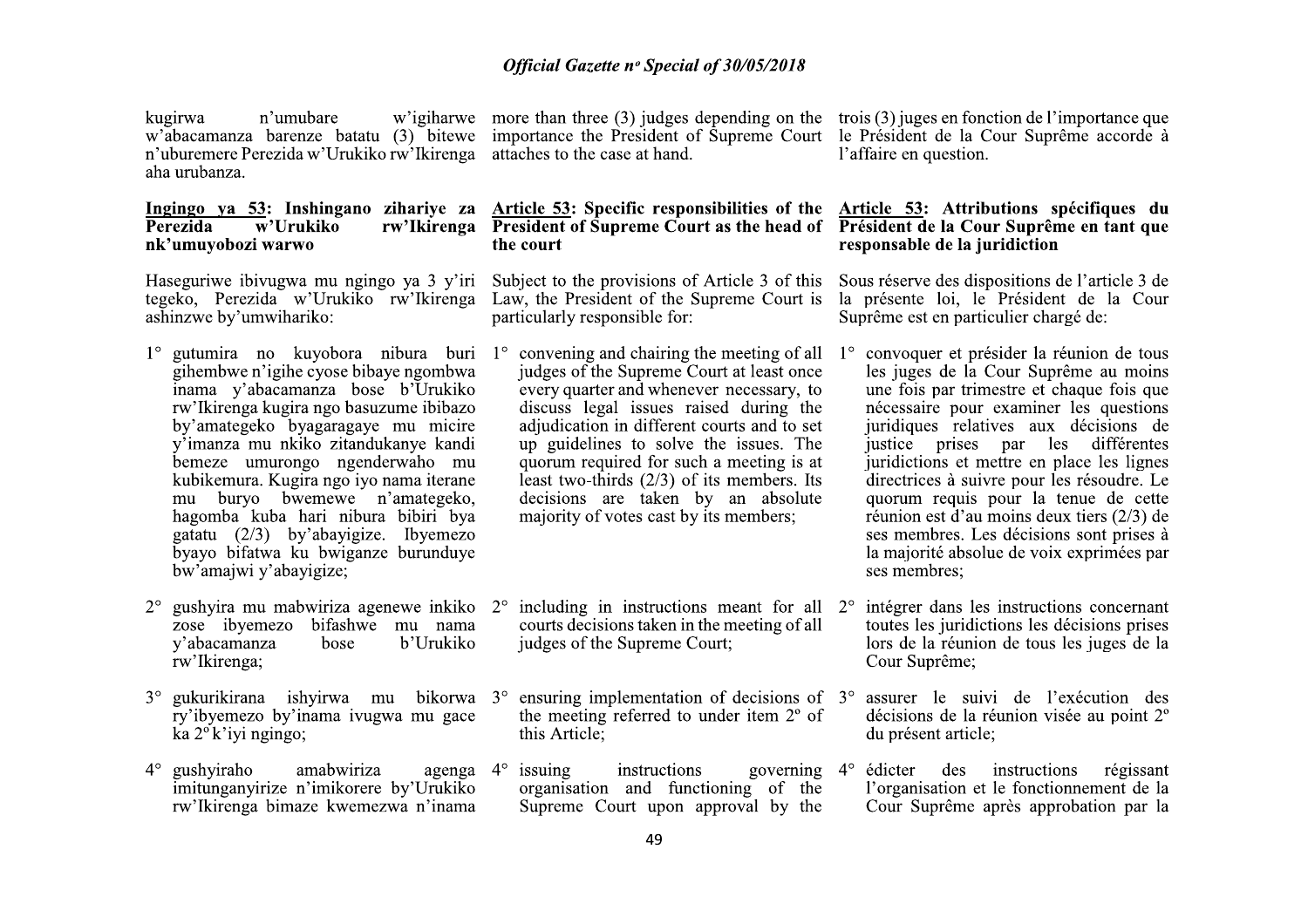|                                                                              | bose<br>y'abacamanza<br>rw'Ikirenga;                                                                                                                                                                                                                          | b'Urukiko              |                                                                                                   | meeting of all judges of the Supreme<br>Court;                                                                                                                                                                                                                                                                      |                                                                               | réunion de tous les juges de la Cour<br>Suprême;                                                                                                                                                                                                                                                                                                                             |
|------------------------------------------------------------------------------|---------------------------------------------------------------------------------------------------------------------------------------------------------------------------------------------------------------------------------------------------------------|------------------------|---------------------------------------------------------------------------------------------------|---------------------------------------------------------------------------------------------------------------------------------------------------------------------------------------------------------------------------------------------------------------------------------------------------------------------|-------------------------------------------------------------------------------|------------------------------------------------------------------------------------------------------------------------------------------------------------------------------------------------------------------------------------------------------------------------------------------------------------------------------------------------------------------------------|
|                                                                              | 5° guha abacamanza n'abanditsi b'inkiko zo<br>hasi ububasha bwo gukorera mu nkiko<br>zisumbuyeho mu nyungu z'akazi mu gihe<br>kitarenze amezi atandatu (6) uretse mu<br>rukiko rw'Ikirenga;                                                                   |                        | $5^{\circ}$                                                                                       | delegating, in the interest of work, to the<br>judges and registrars from lower courts<br>powers to work in the higher courts for not<br>more than $six(6)$ months except in the<br>Supreme Court;                                                                                                                  | $5^\circ$                                                                     | donner, dans l'intérêt du service, aux<br>juges et aux greffiers des juridictions<br>inférieures le pouvoir d'exercer leurs<br>fonctions au sein des juridictions<br>supérieures pour une période n'excédant<br>pas six (6) mois à l'exception de la Cour<br>Suprême ;                                                                                                       |
| $6^{\circ}$                                                                  | guha abanditsi n'abacamanza bo mu<br>nkiko zihariye ububasha bwo gukorera<br>mu gihe kitarenze amezi atandatu (6) mu<br>nkiko zisanzwe mu nyungu z'akazi<br>cyangwa abo mu nkiko zisanzwe gukorera<br>mu nkiko zihariye uretse abo mu nkiko za<br>gisirikare; |                        | $6^{\circ}$                                                                                       | delegating, in the interest of work, to the $6^{\circ}$<br>judges and court registrars from<br>specialised courts powers to work in<br>ordinary courts or to those from ordinary<br>courts the powers to work in specialised<br>courts for not more than six $(6)$ months<br>with the exception of military courts; |                                                                               | donner, dans l'intérêt du service, aux<br>juges et aux greffiers des juridictions<br>spécialisées le pouvoir d'exercer leurs<br>fonctions au sein des juridictions<br>ordinaires ou à ceux des juridictions<br>ordinaires le pouvoir d'exercer leurs<br>fonctions au sein des juridictions<br>spécialisées pour une période n'excédant<br>pas six (6) mois à l'exception des |
|                                                                              | $7^\circ$ kwakira indahiro<br>ya<br>Repubulika.                                                                                                                                                                                                               | Perezida               |                                                                                                   | wa 7° administering the oath of office to the<br>President of the Republic.                                                                                                                                                                                                                                         |                                                                               | juridictions militaires;<br>7° recevoir le serment du Président de la<br>République.                                                                                                                                                                                                                                                                                         |
| Ingingo ya 54: Inshingano zihariye za Visi<br>Perezida w'Urukiko rw'Ikirenga |                                                                                                                                                                                                                                                               |                        | <b>Article 54: Specific responsibilities of the</b><br><b>Vice President of the Supreme Court</b> |                                                                                                                                                                                                                                                                                                                     | Article 54 : Attributions spécifiques du<br>Vice-président de la Cour Suprême |                                                                                                                                                                                                                                                                                                                                                                              |
| Visi Perezida w'Urukiko rw'Ikirenga afite<br>inshingano zikurikira:          |                                                                                                                                                                                                                                                               |                        | The Vice President of the Supreme Court has<br>the following responsibilities:                    |                                                                                                                                                                                                                                                                                                                     | Le Vice-président de la Cour Suprême a les<br>attributions suivantes :        |                                                                                                                                                                                                                                                                                                                                                                              |
|                                                                              | $1^\circ$ kunganira<br>Perezida<br>rw'Ikirenga no kumusimbura igihe<br>adahari.                                                                                                                                                                               | w'Urukiko              |                                                                                                   | 1° assist the President of the Supreme<br>Court and deputize for him/her in case<br>of his/her absence.                                                                                                                                                                                                             |                                                                               | 1° assister le Président de la Cour<br>Suprême et le remplacer en cas<br>d'absence.                                                                                                                                                                                                                                                                                          |
|                                                                              | Abiyobowemo<br>Perezida<br>na<br>rw'Ikirenga, Visi<br>Perezida<br>rw'Ikirenga afite inshingano zindi zikurikira:                                                                                                                                              | w'Urukiko<br>w'Urukiko |                                                                                                   | Under the guidance of the President of the<br>Supreme Court, the Vice President of the<br>Supreme Court has other responsibilities as<br>follows:                                                                                                                                                                   |                                                                               | Sous la direction du Président de la Cour<br>Suprême, le Vice-président de la Cour<br>Suprême a d'autres attributions ci-après :                                                                                                                                                                                                                                             |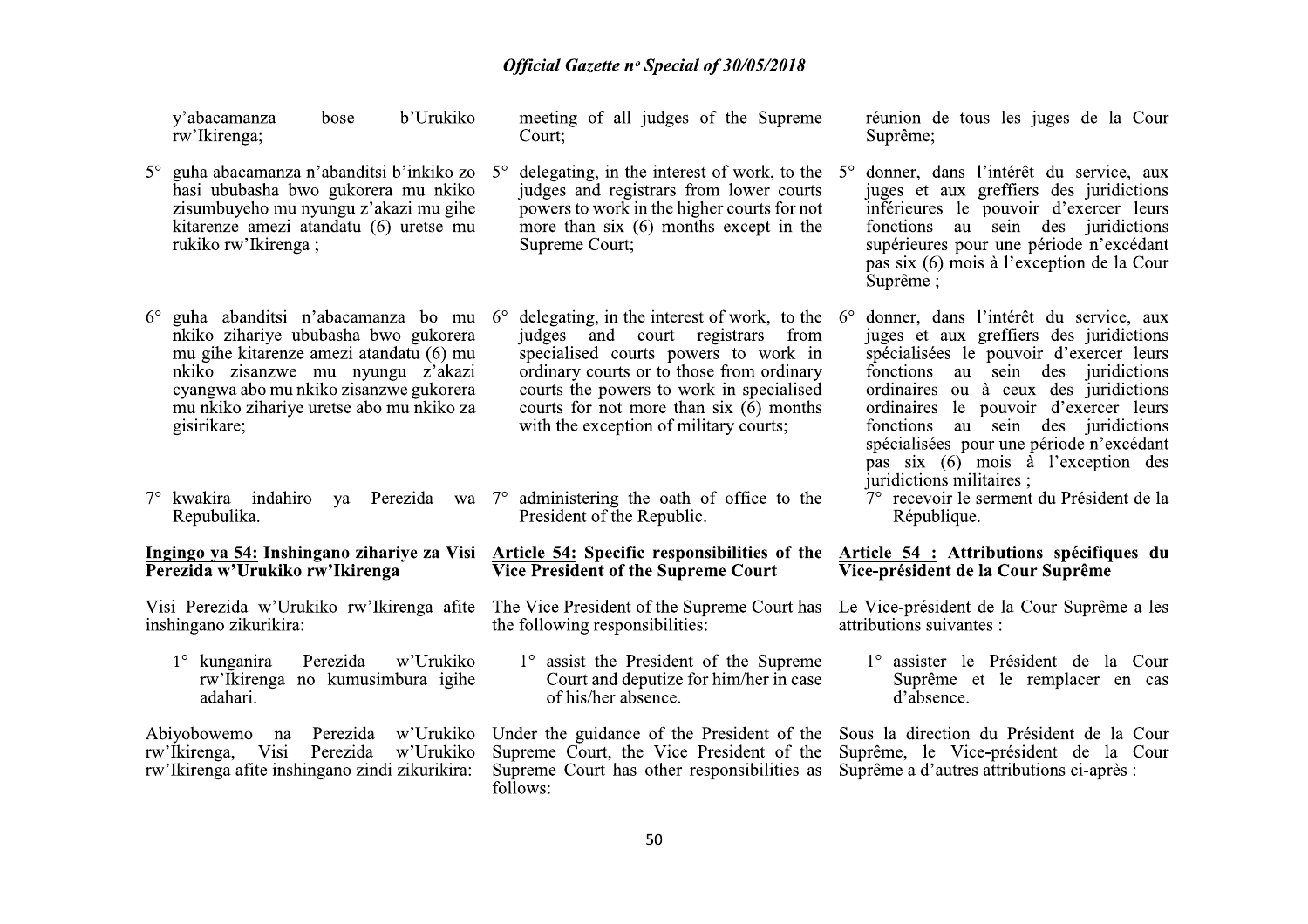- 1° gukurikirana imikorere y'ubwanditsi bw'Inkiko:
- gukurikirana  $2^{\circ}$ imikorere y'Ubunyamabanga Bukuru;
- $3^\circ$ guhuza ishvirwamubikorwa ry'ingamba Z<sub>0</sub> kuzamura ubudakemwa bw'imanza:
- gukora izindi nshingano yahabwa na  $4^\circ$ Perezida w'Urukiko rw'Ikirenga.

Akiciro ka 2: Urukiko rw'Ubujurire

#### Ingingo ya 55: Imitunganyirize y'Urukiko rw'Ubujurire, ifasi n'icvicaro cvarwo

Urukiko rw'Ubujurire ruca imanza ku rwego Ruburanisha rw'ubujurire. ubujurire bw'imanza zaciwe n'Urukiko Rukuru, cases tried by the High Court, Commercial Urukiko Rukuru rw'Ubucuruzi n'Urukiko High Court and the Military High Court. Rukuru rwa Gisirikare. Imanza ruciye ntizijuririrwa keretse  $iv<sub>o</sub>$ amategeko abiteganya ukundi.

Urukiko rw'Ubujurire ruburanisha imanza mategeko rushingive ku agenga imiburanishirize y'imanza mu Rwanda. Nta muburanyi wemerewe kuburanira mu Rukiko rw'Ubujurire atunganiwe n'avoka.

Ifasi yarwo ingana n'igihugu cyose. Rufite Its jurisdiction covers the entire national icyjcaro mu Mujyi wa Kigali.

- $1^\circ$  monitor the functioning of the registry;
- $2^{\circ}$  monitor the functioning of the General Secretariat:
- 3° coordinate the implementation of strategies meant to enhance the fairness of judgements:
- 4° perform other duties as may be assigned to him/her by the President of the Supreme Court.

**Sub-section 2: Court of Appeal** 

# **jurisdiction** and seat of the Court of Appeal la Cour d'Appel

level. The Court of Appeal tries the appeals of Cases tried by the Court of Appeal are not subject to appeal unless provided otherwise by the law.

The Court of Appeal adjudicates cases in accordance with laws relating to court proceedings in Rwanda. No party to the case in the Court of Appeal shall be allowed to plead unless he/she is assisted by a counsel.

territory. Its seat is located in the City of Kigali.

- 1° assurer le suivi du fonctionnement du greffe:
- 2° assurer le suivi du fonctionnement du secrétariat général ;
- 3° assurer la coordination de la mise en œuvre des stratégies visant à rehausser l'équité des jugements :
- 4<sup>°</sup> exécuter les autres tâches que le Président de la Cour Suprême peut lui assigner.

## **Sous-section 2: Cour d'Appel**

# Article 55: Organisation, territorial Article 55: Organisation, ressort et siège de

The Court of Appeal tries cases at the appeal La Cour d'Appel connaît les affaires au degré d'appel. La Cour d'Appel statue en appel sur les affaires jugées par la Haute Cour, la Haute Cour de Commerce et la Haute Cour Militaire. Les jugements rendus par la Cour d'Appel ne sont pas susceptibles  $\vec{d}$  appel sauf disposition contraire de la loi.

> La Cour d'Appel juge les affaires conformément aux lois régissant la procédure judiciaire au Rwanda. Aucune partie au procès ne peut plaider devant la Cour d'Appel à moins qu'elle ne soit assistée par un avocat.

> Son ressort correspond à toute l'étendue du territoire national. Son siège est établi dans la Ville de Kigali.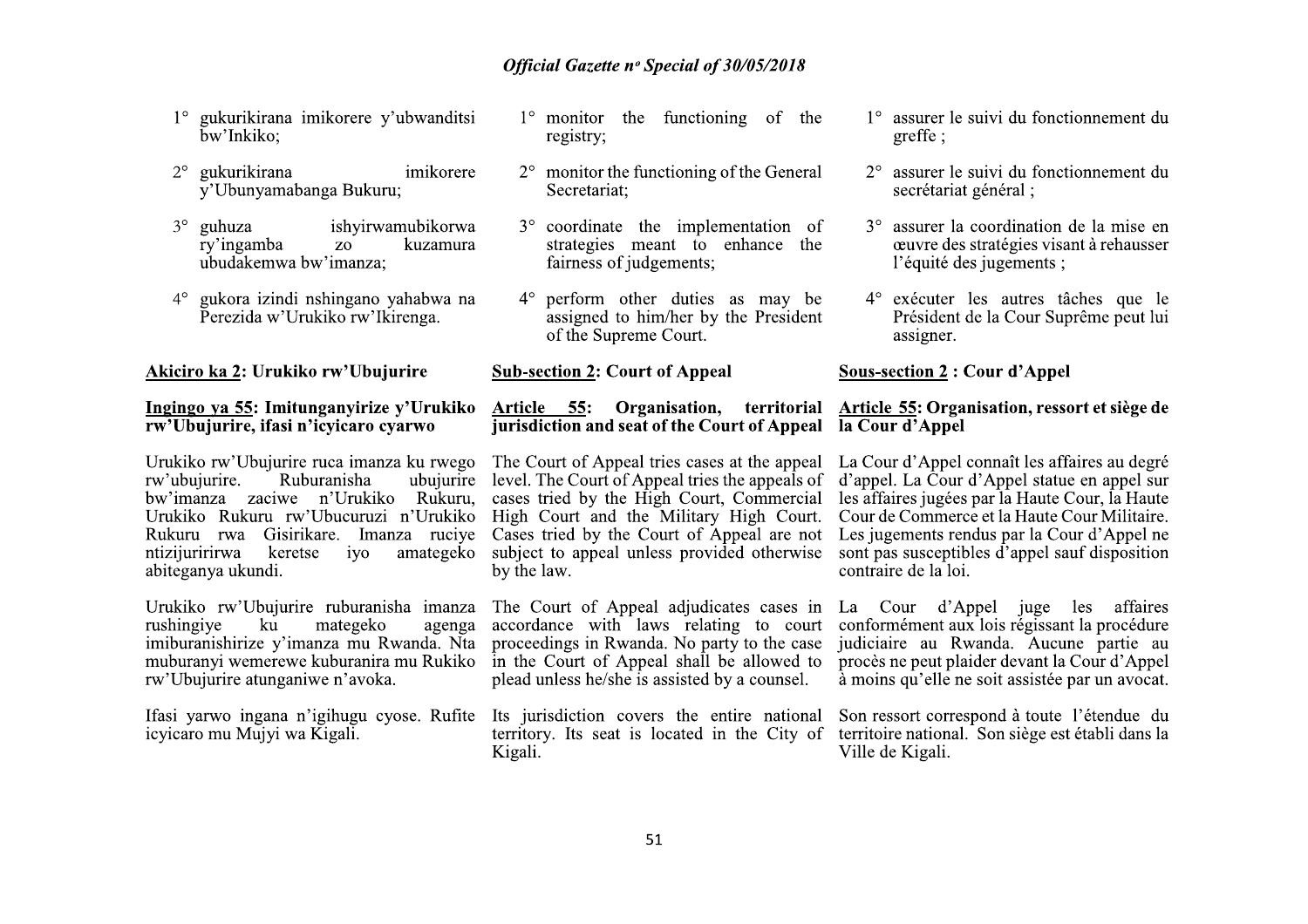| <b>Abagize</b><br><b>56:</b><br>Ingingo<br>va<br>rw'Ubujurire                                                                                                                                                                                                                                                            | Urukiko Article 56: Composition of the Court of Article 56: Composition de la Cour<br>Appeal                                                                                                                                                                                                    | d'Appel                                                                                                                                                                                                                                                                     |
|--------------------------------------------------------------------------------------------------------------------------------------------------------------------------------------------------------------------------------------------------------------------------------------------------------------------------|-------------------------------------------------------------------------------------------------------------------------------------------------------------------------------------------------------------------------------------------------------------------------------------------------|-----------------------------------------------------------------------------------------------------------------------------------------------------------------------------------------------------------------------------------------------------------------------------|
| Urukiko rw'Ubujurire rugizwe na Perezida<br>warwo, Visi-Perezida n'abandi bacamanza<br>nibura cumi n'umwe (11), Umwanditsi<br>abanditsi<br>n'abandi<br>bakozi<br>Mukuru,<br>babunganira mu mirimo inyuranye y'urukiko<br>amategeko ateganya.                                                                             | The Court of Appeal comprises its President,<br>Vice President and at least other eleven (11)<br>judges, Chief Registrar, Registrars and other<br>necessary support staff members in various<br>duties of the court provided by the law.                                                        | La Cour d'Appel est composée de son<br>président, d'un vice-président et de onze (11)<br>autres juges au moins, d'un greffier en chef,<br>des greffiers et d'autre membres du personnel<br>d'appui nécessaires dans différentes fonctions<br>de la cour prévues par la loi. |
| Urukiko rw'Ubujurire ruburanisha imanza<br>rugizwe n'inteko y'umucamanza umwe (1)<br>cyangwa benshi bagomba kuba ari umubare<br>w'igiharwe kandi iyo nteko yunganirwa<br>n'umwanditsi warwo. Perezida w'Urukiko ni<br>we ugena umubare ukwiye kuba mu nteko<br>iburanisha<br>ashingiye<br>buremere<br>ku<br>bw'urubanza. | The Court of Appeal tries cases while<br>comprising one (1) judge or many who shall<br>be an odd number and the bench is assisted by<br>a Court Registrar. The President of the Court<br>determines the appropriate number of the<br>sitting judges depending on the importance of<br>the case. | La Cour d'Appel siège à juge unique (1) ou en<br>collège de juges dont le nombre doit être<br>impair et ce siège est assisté par un greffier.<br>Le président de la Cour désigne le nombre<br>approprié des membres du siège en fonction<br>de l'importance de l'affaire.   |
| Ingingo ya 57: Inshingano zihariye za<br>Perezida w'Urukiko rw'Ubujurire                                                                                                                                                                                                                                                 | Article 57: Specific responsibilities of the<br><b>President of the Court of Appeal</b>                                                                                                                                                                                                         | Article 57: Attributions spécifiques du<br>président de la Cour d'Appel                                                                                                                                                                                                     |
| Perezida w'Urukiko rw'Ubujurire ashinzwe<br>by'umwihariko guhuza imicire y'imanza ku<br>bibazo bisa. Muri urwo rwego, ayobora<br>nibura rimwe mu mezi atandatu (6) inama<br>ihuza abacamanza b'Urukiko rw'Ubujurire,                                                                                                     | The President of the Court of Appeal is in<br>particular responsible for coordination of<br>proceedings of the similar cases. In that<br>regard, the President presides over at least<br>every six (6) months the meeting of judges of                                                          | Le président de la Cour d'Appel est en<br>particulier chargé de la coordination des<br>procès des cas similaires. A ce titre, le<br>président préside au moins tous les six (6)<br>mois, la réunion des juges de la Cour d'Appel,                                           |

la Haute Cour, la Haute Cour de Commerce et

la Haute Cour Militaire pour examiner les

questions juridiques soulevées relatives à la

justice et mettre en place des lignes directrices

 $\lambda$  leur niveau.

Rukuru the Court of Appeal, the High Court, the

Urukiko

y'imanza

Rukuru,

ngenderwaho ku rwego rwabo.

bagashyiraho

Urukiko

rw'Ubucuruzi n'Urukiko Rukuru rwa Commercial High Court and the Military

Gisirikare kugira ngo baganire ku bibazo High Court to discuss legal matters raised

by'amategeko byagaragaye mu micire during adjudication of cases and to set up

imirongo guidelines at their level.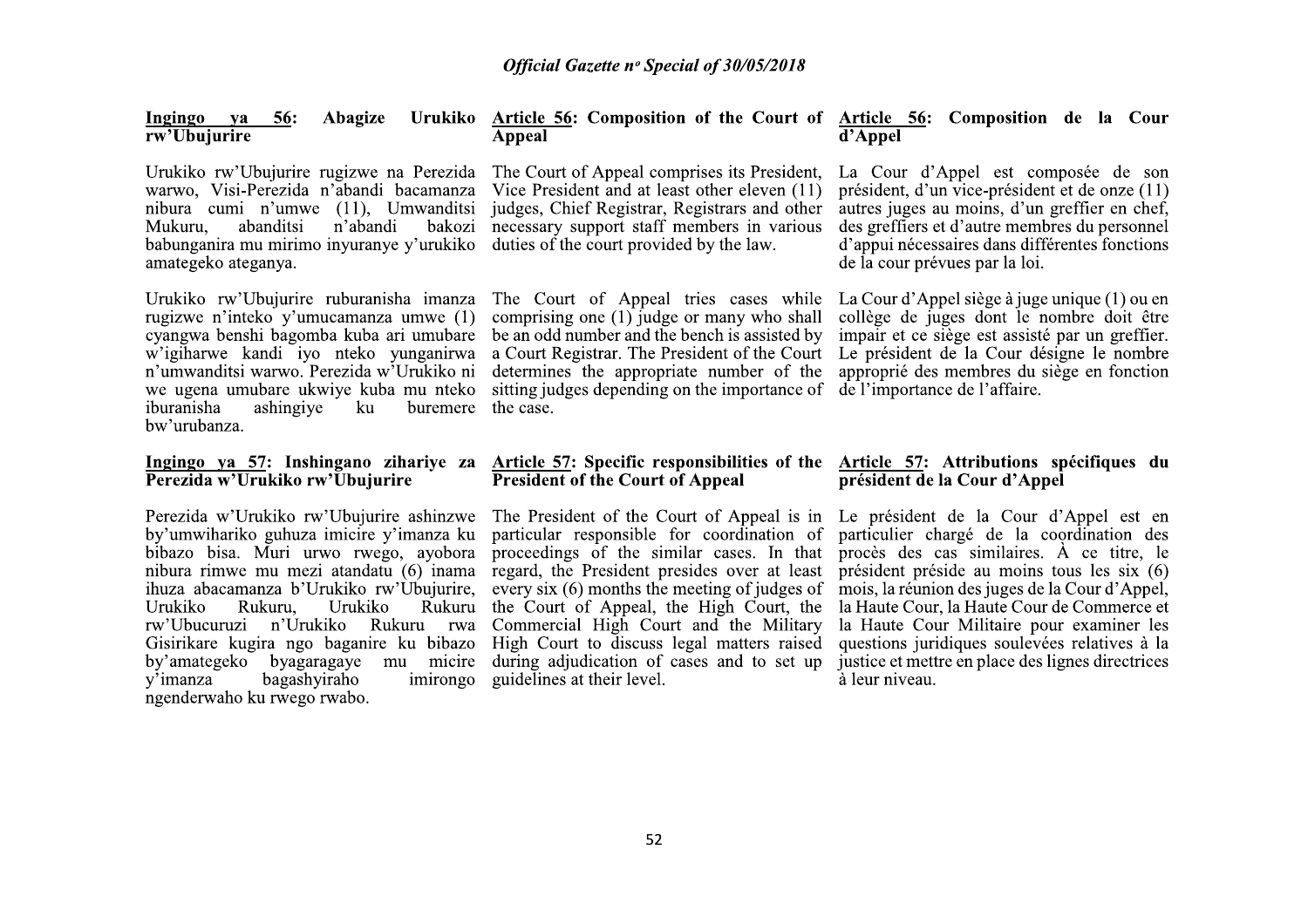| Ingingo ya 58: Amategeko<br>agenga<br>abacamanza, abanditsi n'abandi bakozi<br>b'Urukiko rw'Ubujurire                                                                                                                                                                     | Article 58: Laws governing judges,<br>registrars and other support staff members<br>of the Court of Appeal                                                                                                                                                                           | Article 58: Lois régissant les juges, les<br>greffiers et autres membres du personnel<br>d'appui de la Cour d'Appel                                                                                                                                                                                     |
|---------------------------------------------------------------------------------------------------------------------------------------------------------------------------------------------------------------------------------------------------------------------------|--------------------------------------------------------------------------------------------------------------------------------------------------------------------------------------------------------------------------------------------------------------------------------------|---------------------------------------------------------------------------------------------------------------------------------------------------------------------------------------------------------------------------------------------------------------------------------------------------------|
| Abacamanza, abanditsi n'abandi bakozi<br>b'Urukiko rw'Ubujurire bagengwa na sitati<br>n'abakozi<br>b'Inkiko.<br>y'abacamanza<br>b'Urukiko<br>Abacamanza<br>rw'Ubujurire<br>bateshutse ku nshingano bahanwa mu buryo<br>b'Urukiko<br>bumwe<br>n'abacamanza<br>rw'Ikirenga. | Judges, registrars and other support staff<br>members of the Court of Appeal are governed<br>by the statute of judges and judicial personnel.<br>Judges of the Court of Appeal who fail to<br>discharge their duties are punished in the<br>same way as judges of the Supreme Court. | Les juges, les greffiers et autres membres du<br>personnel d'appui de la Cour d'Appel sont<br>régis par le statut des juges et du personnel<br>judiciaire. Les juges de la Cour Suprême qui<br>manquent à leurs obligations sont sanctionnés<br>de la même manière que les juges de la Cour<br>Suprême. |
| Akiciro ka 3: Urukiko Rukuru                                                                                                                                                                                                                                              | <b>Sub-section 3: High Court</b>                                                                                                                                                                                                                                                     | <b>Sous-section 3: Haute Cour</b>                                                                                                                                                                                                                                                                       |
| Ingingo ya 59: Imitunganyirize y'Urukiko<br>Rukuru, ifasi n'icyicaro cyarwo                                                                                                                                                                                               | Article 59: Organisation,<br>territorial<br>jurisdiction and seat of the High Court                                                                                                                                                                                                  | <b>Article 59: Organisation, ressort et siège de</b><br>la Haute Cour                                                                                                                                                                                                                                   |
| Urukiko Rukuru rufite icyicaro cyarwo mu<br>Mujyi wa Kigali, ifasi yarwo ni Igihugu<br>cyose. Urukiko Rukuru rufite ingereko<br>eshanu (5) zikurikira:                                                                                                                    | The High Court has its seat in the City of<br>Kigali and its jurisdiction covers the entire<br>national territory. The High Court has the<br>following five (5) Chambers:                                                                                                            | La Haute Cour a son siège dans la Ville de<br>Kigali et son ressort correspond à toute<br>l'étendue du territoire national. La Haute<br>Cour a cinq $(5)$ Chambres<br>détachées<br>suivantes:                                                                                                           |
| 1° Urugereko rwihariye ruburanisha ibyaha<br>mpuzamahanga n'ibyaha birenga imbibi;                                                                                                                                                                                        | and transnational crimes;                                                                                                                                                                                                                                                            | 1° the Special Chamber hearing international 1° la Chambre détachée spécialisée siégeant<br>en matière des crimes internationaux et<br>transnationaux;                                                                                                                                                  |
| Nyanza;                                                                                                                                                                                                                                                                   | Urugereko rw'Urukiko Rukuru rukorera i 2° the High Court Chamber which has a seat 2° la Chambre détachée siégeant à Nyanza;<br>at Nyanza;                                                                                                                                            |                                                                                                                                                                                                                                                                                                         |
| $3^\circ$<br>Musanze;                                                                                                                                                                                                                                                     | Urugereko rw'Urukiko Rukuru rukorera i 3° the High Court Chamber which has a seat 3° la Chambre détachée siégeant à Musanze;<br>at Musanze;                                                                                                                                          |                                                                                                                                                                                                                                                                                                         |
| Urugereko rw'Urukiko Rukuru rukorera i 4 <sup>°</sup><br>$4^\circ$<br>Rwamagana;                                                                                                                                                                                          | the High Court Chamber which has a seat $4^{\circ}$ la Chambre<br>at Rwamagana;                                                                                                                                                                                                      | siégeant à<br>détachée<br>Rwamagana;                                                                                                                                                                                                                                                                    |
| Rusizi.                                                                                                                                                                                                                                                                   | Urugereko rw'Urukiko Rukuru rukorera i 5° the High Court Chamber which has a seat 5° la Chambre détachée siégeant à Rusizi.<br>at Rusizi.                                                                                                                                            |                                                                                                                                                                                                                                                                                                         |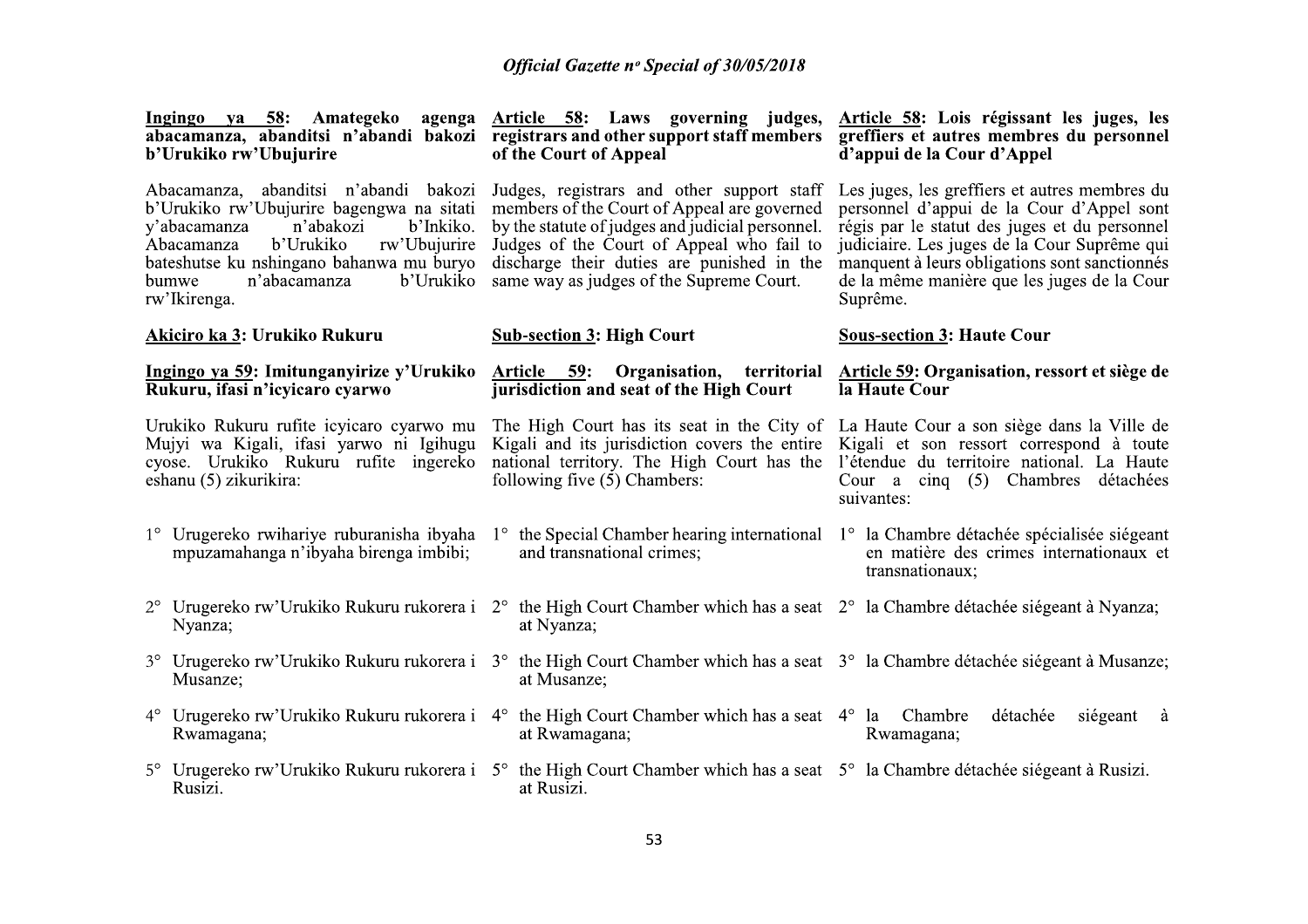Inama Nkuru y'Ubucamanza gushyiraho izindi ngereko cyangwa ikazikuraho.

#### Ingingo ya 60: Abagize Urukiko Rukuru

Urukiko Rukuru rugizwe na Perezida warwo, Visi-Perezida n'abandi bacamanza nibura mirongo itatu (30), Umwanditsi Mukuru, abanditsi n'abandi bakozi babunganira mu mirimo inyuranye y'urukiko amategeko ateganya.

n'inteko y'umucamanza umwe (1) cyangwa batatu (3) vunganiwe n'umwanditsi warwo. Perezida w'Urukiko ni we ugena umubare ukwiye kuba mu nteko iburanisha ashingiye ku buremere bw'urubanza.

# Perezida w'Urukiko Rukuru

Perezida w'Urukiko Rukuru afite inshingano zihariye zikurikira:

- 1° akurikirana imikorere y'Urukiko Rukuru, 1° monitor the functioning of the High Court, 1° faire le suivi du fonctionnement de la iy'Inkiko Zisumbuye n'iz'Ibanze;
- $2^{\circ}$  ayobora inteko y'abacamanza iburanisha  $2^{\circ}$  preside over the bench of judges in each  $2^{\circ}$ mu rugereko urwo arirwo rwose rwo mu Rukiko Rukuru, iyo asanze ari ngombwa;
- $3^\circ$  atumiza akanavobora inama 3° v'abacamanza bose b'Urukiko Rukuru nibura rimwe mu mezi atandatu (6):

Buri rugereko rugira ubuyobozi bwarwo. Every Chamber has its administration. The Chaque ishobora High Council of the Judiciary may establish other Chambers or suppress them.

#### Article 60: Composition of the High Court

The High Court comprises its President, Vice President and at least other thirty (30) judges, the Chief Registrar, registrars and other support staff members in various duties of the court provided by the law.

Urukiko Rukuru ruburanisha imanza rugizwe The High Court tries cases by a bench of one La Haute Cour siège à juge unique (1) ou en  $(1)$  or three  $(3)$  judges assisted by a Court Registrar. The President of the court determines the appropriate number of the nombre approprié des membres du siège en sitting judges depending on the importance of fonction de l'importance de l'affaire. the case.

#### Ingingo ya 61: Inshingano zihariye za Article 61: Specific responsibilities of the Article 61 Attributions spécifiques du **President of the High Court**

- The President of the High Court has the Le président de la Haute Cour a les following specific responsibilities:
- Intermediate and Primary courts;
- chamber of the High Court if he/she considers it necessary;
- convene and preside over the meeting of  $3^{\circ}$ all judges of the High Court at least once every  $six(6)$  months;

Chambre détachée a son administration. Le Conseil supérieur de la Magistrature peut établir d'autres Chambres détachées ou les supprimer.

## Article 60: Composition de la Haute Cour

La Haute Cour est composée de son président, d'un Vice-président et au moins d'autres trente  $(30)$  juges, le greffier en chef, les greffiers ainsi que d'autres membres du personnel d'appui dans différentes fonctions de la cour prévues par la loi.

collège de trois  $(3)$  juges assisté par un greffier. Le président de la Cour détermine le

# président de la Haute Cour

- attributions spécifiques suivantes:
- Haute Cour, des tribunaux de grande instance et des tribunaux de base:
- présider le collège des juges de toute Chambre détachée de la Haute Cour lorsqu'il le juge nécessaire;
- convoquer et présider la réunion de tous les juges de la Haute Cour au moins une fois les six  $(6)$  mois: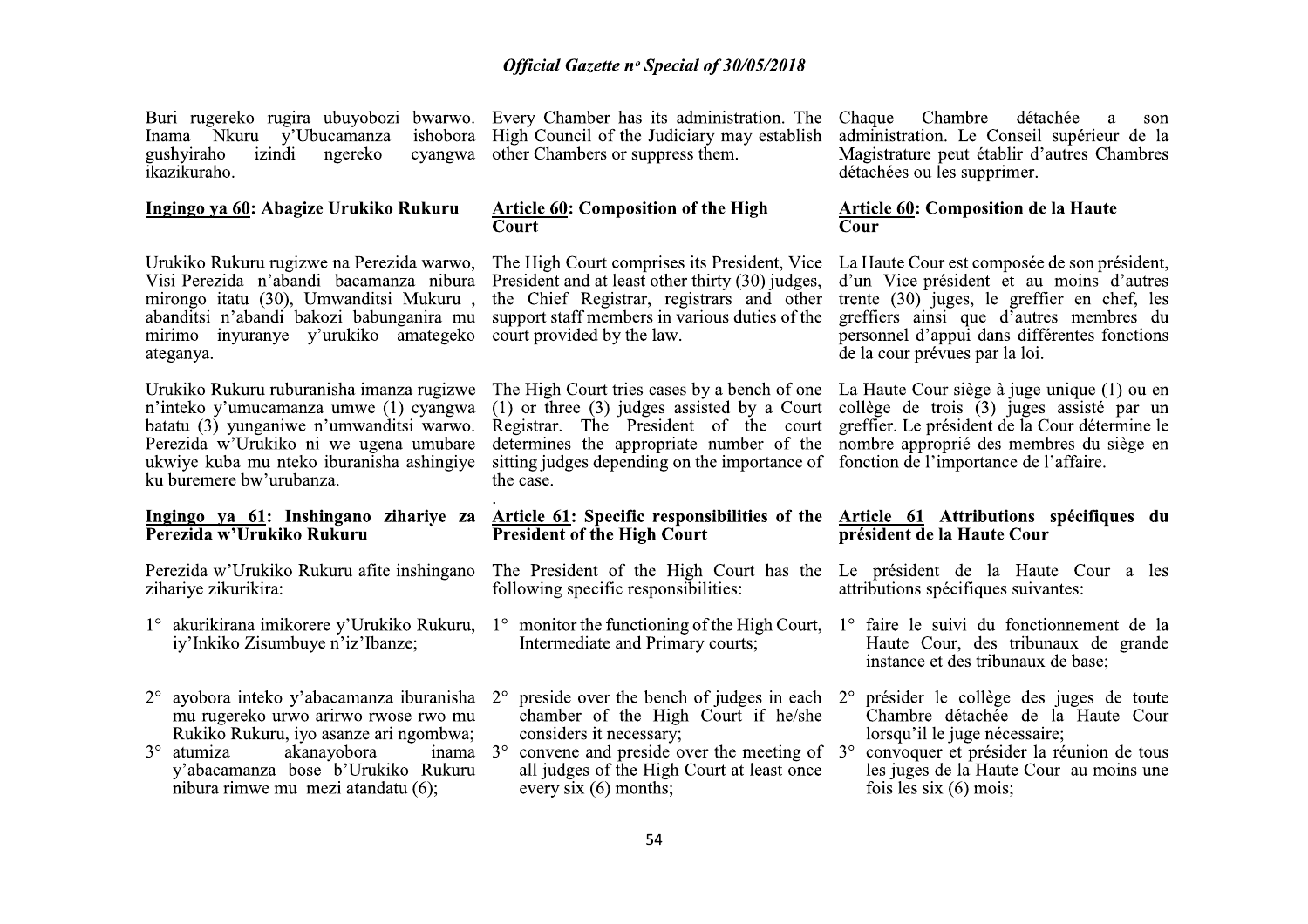| $4^\circ$<br>atumiza kandi<br>akanayobora<br>y'abakozi bose bakorera mu ifasi<br>y'ingereko z'Urukiko Rukuru nibura<br>rimwe mu mezi atandatatu (6);                                                                                                                  | inama $4^{\circ}$ convene and preside over the meeting of $4^{\circ}$<br>all staff of the High Court Chambers at<br>least once every six $(6)$ months;                                                                                                                               | convoquer et présider la réunion de tout le<br>personnel des Chambres détachées de la<br>Haute Cour au moins une fois les six $(6)$<br>mois;                                                                                                                                           |
|-----------------------------------------------------------------------------------------------------------------------------------------------------------------------------------------------------------------------------------------------------------------------|--------------------------------------------------------------------------------------------------------------------------------------------------------------------------------------------------------------------------------------------------------------------------------------|----------------------------------------------------------------------------------------------------------------------------------------------------------------------------------------------------------------------------------------------------------------------------------------|
| 5° ashobora mu nyungu z'akazi, gufata 5°<br>ibyemezo biha abacamanza n'abanditsi<br>b'inkiko mu Rukiko Rukuru no mu Nkiko<br>zo hasi ububasha bwo gukorera mu zindi<br>nkiko ariko ziri ku rwego rumwe n'izo<br>bakoramo, mu gihe kitarenze amezi<br>atandatu $(6)$ . | he/she may take decisions, in the interest $5^\circ$<br>of work, that enable judges and court<br>registrars in the High Court and in lower<br>courts to work in other courts of the same<br>level as those to which they are assigned<br>for a period not exceeding $six(6)$ months. | dans l'intérêt du service, il peut autoriser<br>pour une durée ne dépassant pas six mois<br>(6), les juges et les greffiers de la Haute<br>Cour et ceux des juridictions inférieures à<br>travailler au sein des autres juridictions de<br>même degré que celles où ils sont affectés. |
| Akiciro ka 4: Inkiko Zisumbuye                                                                                                                                                                                                                                        | <b>Sub-section 4: Intermediate Courts</b>                                                                                                                                                                                                                                            | Sous-section $4:$ Tribunaux de grande<br>instance                                                                                                                                                                                                                                      |
| n'ibyicaro by'Inkiko Zisumbuye                                                                                                                                                                                                                                        | Ingingo ya 62: Umubare, inyito, ifasi Article 62: Number, denominations,<br><b>Intermediate Courts</b>                                                                                                                                                                               | Article 62: Nombre, dénominations,<br>territorial jurisdictions and seats of ressorts et sièges des tribunaux de grande<br>instance                                                                                                                                                    |
| Umubare w'Inkiko Zisumbuye, inyito, ifasi<br>n'icyicaro byazo biteganywa n'itegeko rigena<br>ububasha bw'inkiko.                                                                                                                                                      | The number of Intermediate Courts, their<br>denominations, territorial jurisdictions and<br>seats are provided for by the law determining<br>the jurisdiction of courts.                                                                                                             | Le nombre des tribunaux de grande instance,<br>leurs dénominations, leurs ressorts et leurs<br>sièges sont prévus par la loi déterminant la<br>compétence des juridictions.                                                                                                            |
| 63:<br>z'Inkiko<br>Ingingo ya<br>Ingereko<br><b>Zisumbuye</b>                                                                                                                                                                                                         | <b>Article 63: Chambers of the Intermediate</b><br><b>Courts</b>                                                                                                                                                                                                                     | Article 63: Chambres des tribunaux de<br>grande instance                                                                                                                                                                                                                               |
| Buri Rukiko Rwisumbuye rufite ingereko<br>zihariye:                                                                                                                                                                                                                   | Every Intermediate Court has specialized<br>chambers:                                                                                                                                                                                                                                | Chaque tribunal de grande instance a les<br>chambres spécialisées:                                                                                                                                                                                                                     |
| n'iz'umuryango;                                                                                                                                                                                                                                                       | 1° Urugereko ruburanisha imanza z'abana 1° the Chamber hearing children and family 1° la Chambre siégeant en matière des<br>cases:                                                                                                                                                   | affaires des enfants et de la famille;                                                                                                                                                                                                                                                 |
| n'ibyaha bimunga ubukungu;                                                                                                                                                                                                                                            | 2° Urugereko ruburanisha imanza za ruswa 2° the Chamber hearing cases on corruption 2° la Chambre siégeant en matière de<br>and economic crimes;                                                                                                                                     | corruption et de crimes économiques;                                                                                                                                                                                                                                                   |
| $3^{\circ}$ Urugereko<br>ruburanisha<br>z'umurimo n'iz'ubutegetsi.                                                                                                                                                                                                    | imanza $3^\circ$ the Chamber hearing<br>labour<br>administrative cases.                                                                                                                                                                                                              | and 3° la Chambre siégeant en matière des<br>affaires du travail et de l'administration.                                                                                                                                                                                               |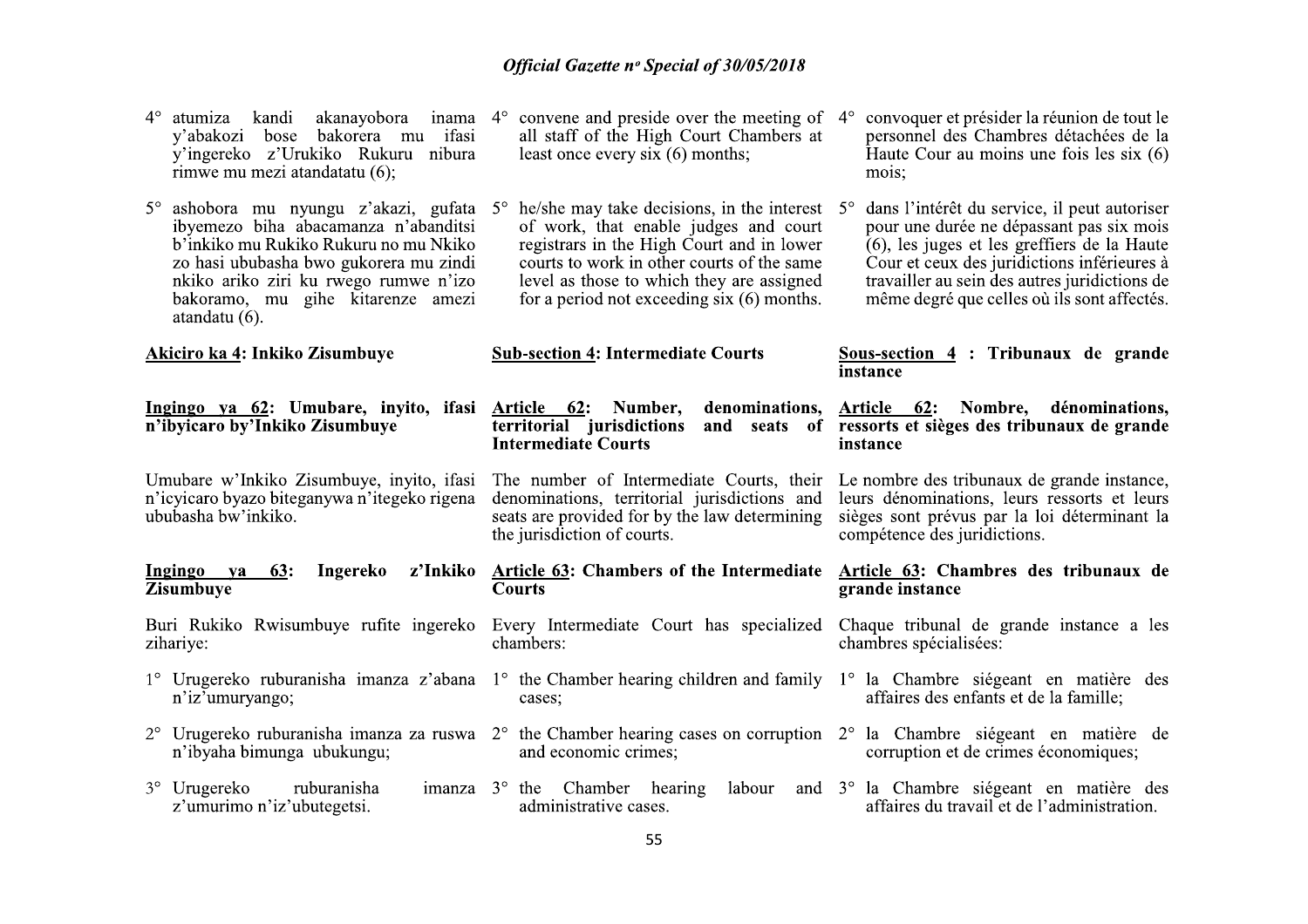Abacamanza bashobora no kuburanisha izindi manza zitahariwe ingereko bigenwe na Perezida w'urukiko igihe bibaye ngombwa.

Perezida w'Urukiko Rwisumbuye na Visi Perezida baburanisha imanza izo ari zo zose ziri mu Rukiko bavobora harimo n'iz'ingereko zihariye.

#### Ingingo ya **64:** Abagize Urukiko Rwisumbuve

Urukiko Rwisumbuye rugizwe na Perezida warwo, Visi Perezida n'abandi bacamanza nibura barindwi (7), Umwanditsi Mukuru, abandi banditsi n'abandi bakozi babunganira mu mirimo inyuranye y'urukiko amategeko ateganya.

Urukiko Rwisumbuye ruburanisha imanza rugizwe n'inteko y'umucamanza umwe (1) cyangwa batatu (3) yunganiwe n'umwanditsi warwo. Perezida w'Urukiko ni we ugena umubare ukwiye kuba mu nteko iburanisha ashingiye ku buremere bw'urubanza.

#### Ingingo ya 65: Inshingano zihariye za Perezida w'Urukiko Rwisumbuye

Perezida w'Urukiko akurikiranira hafi imikorere y'Inkiko z'Ibanze zo mu ifasi y'Urukiko Rwisumbuye ayobora kimwe n'imyitwarire y'abacamanza, abanditsi n'abakozi bazo.

baburanisha mu ngereko Judges that sit in the Chambers may also adjudicate other cases not assigned to Chambers as may be decided by the President of the court if considered necessary.

> The President and the Vice President of the Intermediate Court hear any cases in the Court they head including those in the specialized chambers.

#### Article **64: Composition** of the **Intermediate Court**

The Intermediate Court is composed of its La Haute Cour est composée de son président. President. Vice President and at least other seven (7) judges, the Chief Registrar, other registrars and other support staff in various duties of the court provided by the law.

The Intermediate Court tries cases by a bench of one  $(1)$  or three  $(3)$  judges assisted by a Court Registrar. The President of the Court determines an appropriate number of the sitting judges depending on the importance of the case.

#### Article 65: Specific responsibilities of the president of the Intermediate Court

closely monitors the functioning of Primary Courts located in the jurisdiction of the Intermediate Court that he/she heads as well as the conduct of judges, registrars and staff of such courts.

Les juges siégeant dans des chambres peuvent également sièger dans d'autres affaires non réservées aux chambres sur décision du président de la cour en cas de besoin.

Le président et le vice-président du tribunal de grande instance siègent en toutes les affaires devant le tribunal dont ils sont responsables y compris celles se trouvant aux chambres spécialisées.

## Article 64: Composition du tribunal de grande instance

d'un vice-président et de sept (7) autres juges au moins, du greffier en chef, d'autres greffiers et d'autre personnel d'appui dans différentes fonctions du tribunal prévues par la loi.

Le tribunal de grande instance siège à juge unique (1) ou en collège de trois (3) juges assisté par un greffier. Le président de la Cour détermine un nombre approprié des membres du siège en fonction de l'importance de l'affaire.

### Article 65: Attributions spécifiques du président du tribunal de grande instance

Rwisumbuye The President of the Intermediate Court Le président du tribunal de grande instance suit de près le fonctionnement des tribunaux de base se trouvant dans le ressort du tribunal de grande instance dont il est responsable ainsi que la discipline des juges, greffiers et personnel de ces tribunaux.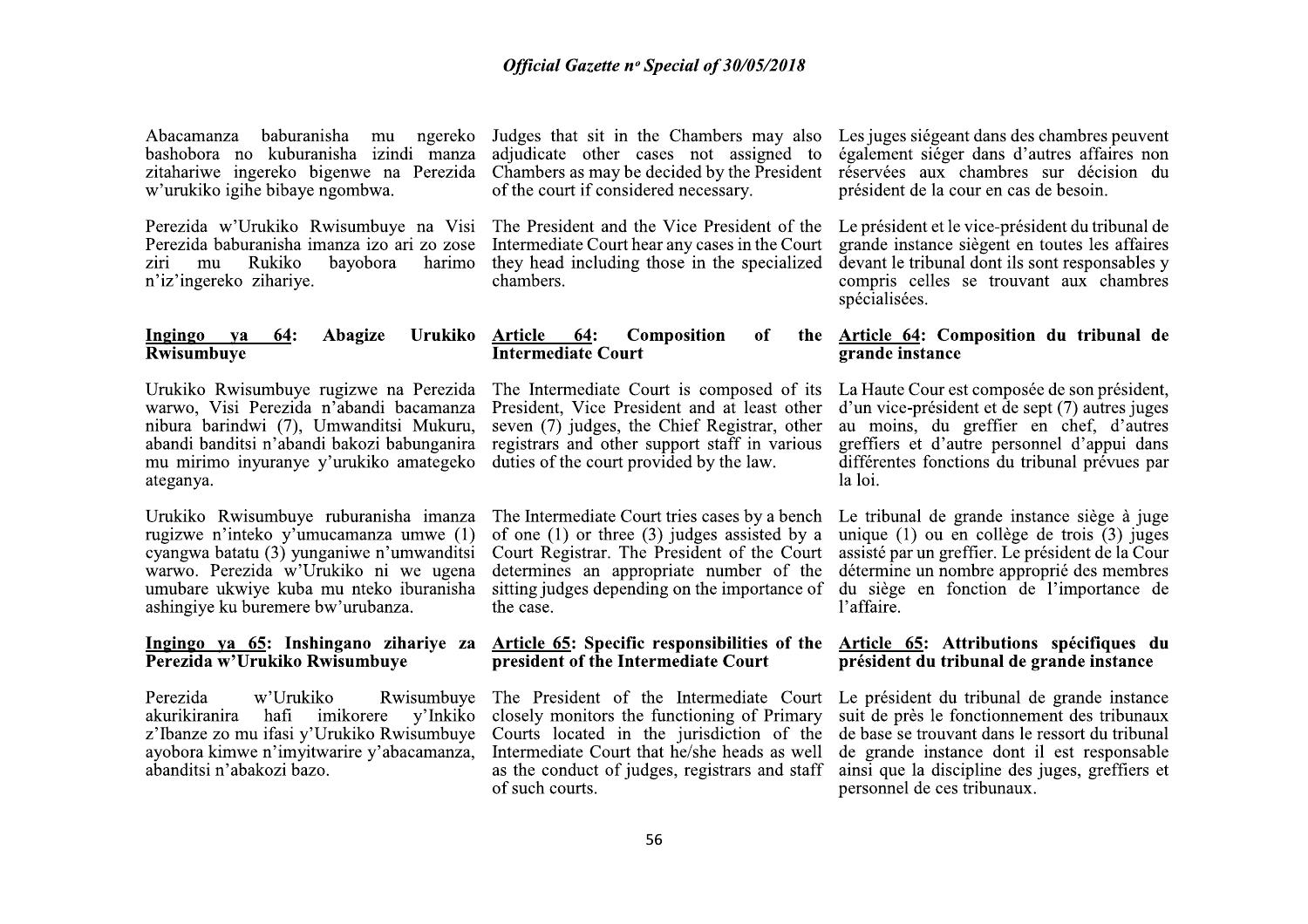| Perezida w'Urukiko Rwisumbuye atumiza<br>kandi akayobora buri gihembwe, inama<br>imuhuza n'abacamanza n'abanditsi b'Inkiko<br>zikorera mu ifasi ayobora, bakungurana<br>ibitekerezo ku buryo bwo gutanga ubutabera<br>bwihuse kandi bunoze, ku nzitizi bahura nazo<br>n'ingamba babona zikwiriye. | The President of the Intermediate Court<br>convenes and presides over, every quarter, a<br>meeting of judges and registrars operating<br>under his or her jurisdiction and exchange<br>views on modalities to deliver prompt and<br>effective justice and on challenges they<br>encounter and appropriate strategies. | Le président du tribunal de grande instance<br>convoque et préside, chaque trimestre, une<br>réunion des juges et des greffiers des<br>tribunaux opérant dans le ressort dont il est<br>responsable, pour discuter des modalités de<br>rendre la justice rapide et efficace, sur les<br>défis rencontrés par eux et des stratégies<br>appropriées. |
|---------------------------------------------------------------------------------------------------------------------------------------------------------------------------------------------------------------------------------------------------------------------------------------------------|-----------------------------------------------------------------------------------------------------------------------------------------------------------------------------------------------------------------------------------------------------------------------------------------------------------------------|----------------------------------------------------------------------------------------------------------------------------------------------------------------------------------------------------------------------------------------------------------------------------------------------------------------------------------------------------|
| Akiciro ka 5: Inkiko z'Ibanze                                                                                                                                                                                                                                                                     | <b>Sub-section 5: Primary Courts</b>                                                                                                                                                                                                                                                                                  | <b>Sous-section 5: Tribunaux de base</b>                                                                                                                                                                                                                                                                                                           |
| Ingingo ya 66: Umubare, inyito, ifasi<br>n'icyicaro by'inkiko z'Ibanze                                                                                                                                                                                                                            | Article 66: Number,<br>territorial jurisdictions<br><b>Primary Courts</b>                                                                                                                                                                                                                                             | denominations, Article 66: Nombre, dénominations,<br>and seats of ressorts et sièges des tribunaux de base                                                                                                                                                                                                                                         |
| Umubare w'Inkiko z'Ibanze, inyito, ifasi<br>n'icyicaro byazo biteganywa n'itegeko rigena<br>ububasha bw'inkiko.                                                                                                                                                                                   | Primary<br>The<br>number<br>of<br>Courts,<br>denominations, territorial jurisdictions and<br>their seats are provided for by the law<br>determining the jurisdiction of courts.                                                                                                                                       | Le nombre des tribunaux de base, leurs<br>dénominations, leurs ressorts et leurs sièges<br>sont prévus par la loi déterminant la<br>compétence des juridictions.                                                                                                                                                                                   |
| Ingingo ya 67: Abagize Urukiko rw'Ibanze                                                                                                                                                                                                                                                          | <b>Article 67: Composition of the Primary</b><br>Court                                                                                                                                                                                                                                                                | Article 67: Composition du tribunal de<br>base                                                                                                                                                                                                                                                                                                     |
| Rukiko<br>rw'Ibanze<br>Buri<br>rugizwe<br>n'abacamanza nibura babiri (2), umwe muri<br>akaba Perezida warwo.<br>Rugizwe<br>bo<br>n'Umwanditsi Mukuru, umwanditsi cyangwa<br>abanditsi n'abandi bakozi ba ngombwa.                                                                                 | Every Primary Court comprises at least two<br>(2) judges, one of them being the President of<br>the court. The Court also comprises a Chief<br>Registrar, registrar or registrars and other<br>necessary staff members.                                                                                               | Chaque tribunal de base est composé d'au<br>moins deux (2) juges dont son président. Le<br>tribunal est composé également d'un greffier<br>en chef, d'un greffier ou des greffiers et<br>d'autres membres du personnel nécessaires.                                                                                                                |
| Urukiko rw'Ibanze ruburanisha imanza<br>rugizwe n'inteko y'umucamanza umwe (1)<br>yunganiwe n'umwanditsi warwo keretse aho<br>amategeko abiteganya ukundi.                                                                                                                                        | The Primary Court hears cases by a bench of<br>one (1) judge assisted by a court registrar<br>unless otherwise provided for by the law.                                                                                                                                                                               | Le tribunal de base siège à juge unique (1)<br>assisté par un greffier sauf lorsque la loi le<br>prévoit autrement.                                                                                                                                                                                                                                |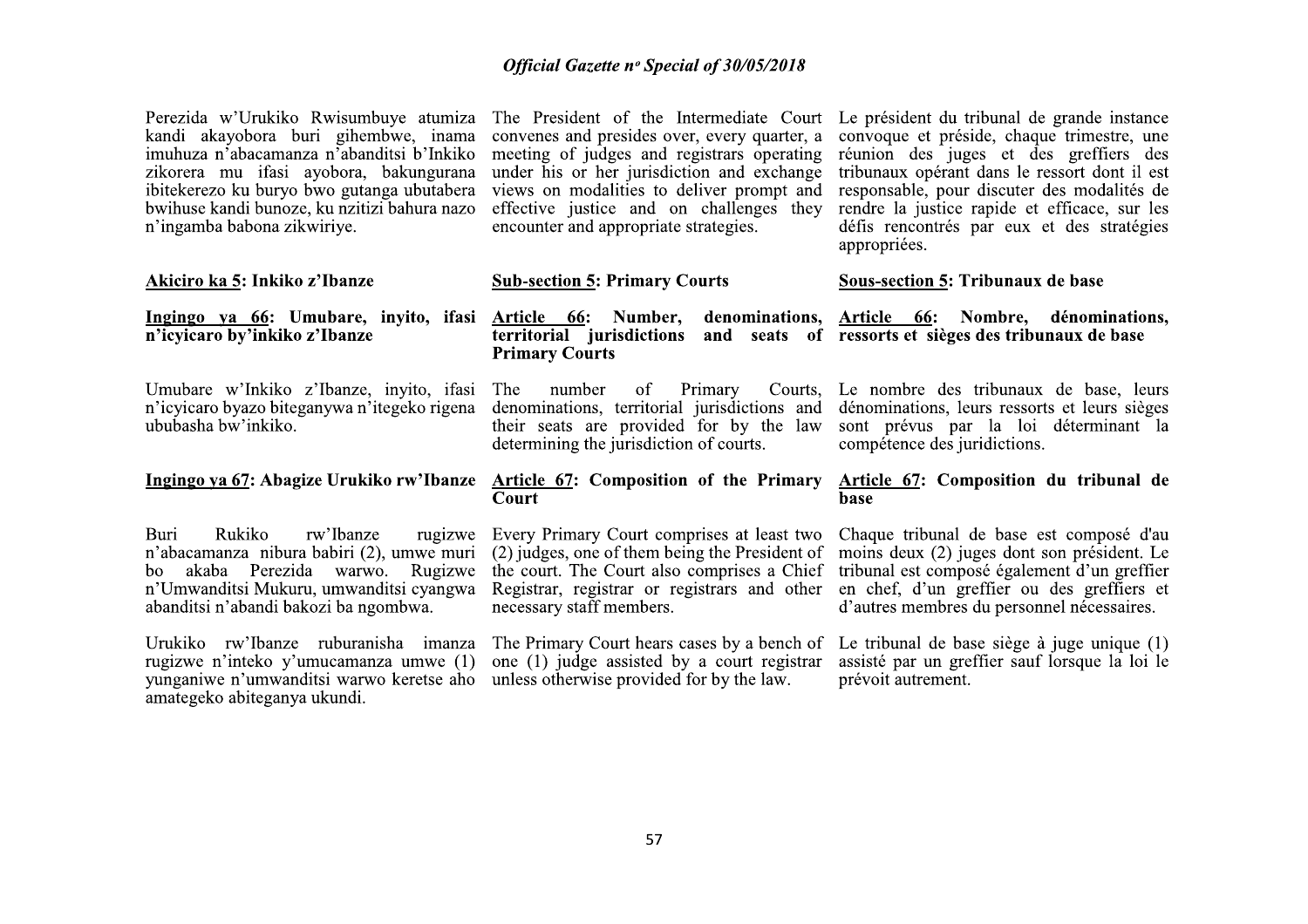| Akiciro ka 6: Inkiko z'Ubucuruzi                                                                                                                                                                                                                                            | <b>Subsection 6: Commercial courts</b>                                                                                                                                                                                                                                                                       | <b>Sous-section 6: Juridictions de commerce</b>                                                                                                                                                                                                      |
|-----------------------------------------------------------------------------------------------------------------------------------------------------------------------------------------------------------------------------------------------------------------------------|--------------------------------------------------------------------------------------------------------------------------------------------------------------------------------------------------------------------------------------------------------------------------------------------------------------|------------------------------------------------------------------------------------------------------------------------------------------------------------------------------------------------------------------------------------------------------|
| Ingingo ya 68: Imitunganyirize y'Inkiko<br>z'ubucuruzi                                                                                                                                                                                                                      | <b>Article 68: Organization of Commercial</b><br>courts                                                                                                                                                                                                                                                      | <b>Article 68: Organisation des juridictions de</b><br>commerce                                                                                                                                                                                      |
| z'ubucuruzi zigizwe<br>n'Urukiko<br>Inkiko<br>Rukuru<br>rw'Ubucuruzi<br>n'Urukiko<br>rw'Ubucuruzi.                                                                                                                                                                          | Commercial courts comprise the Commercial<br>High Court and the Commercial Court.                                                                                                                                                                                                                            | Les juridictions de commerce sont composées<br>de la Haute Cour de Commerce et du Tribunal<br>de Commerce.                                                                                                                                           |
| Ingingo ya 69: Imitunganyirize, ifasi Article 69:<br>n'icyicaro<br>by'Urukiko<br>Rukuru<br>rw'Ubucuruzi                                                                                                                                                                     | Organization, territorial<br>jurisdiction and seat of Commercial High<br>Court                                                                                                                                                                                                                               | <b>Article 69: Organisation, ressort et siège de</b><br>la Haute Cour de Commerce                                                                                                                                                                    |
| Urukiko Rukuru rw'Ubucuruzi rugizwe na<br>Perezida na Visi Perezida<br>n'abandi<br>bacamanza nibura batanu (5). Rugizwe kandi<br>n'umwanditsi mukuru, abanditsi n'abandi<br>bakozi ba ngombwa.                                                                              | The Commercial High Court comprises a<br>President and a Vice President, and at least<br>five (5) other judges. It also comprises a<br>Chief Registrar, registrars and other necessary<br>staff members.                                                                                                     | La Haute Cour de Commerce est composée<br>d'un président et d'un vice-président et de<br>cinq (5) autres juges au moins. Elle est<br>composée également d'un greffier en chef,<br>des greffiers et d'autres membres du<br>personnel nécessaires.     |
| Urukiko Rukuru rw'Ubucuruzi ruburanisha<br>imanza rugizwe n'inteko y'umucamanza<br>umwe (1) cyangwa batatu (3) yunganiwe<br>n'umwanditsi warwo. Perezida w'Urukiko ni<br>we ugena umubare ukwiye kuba mu nteko<br>iburanisha<br>ashingiye<br>ku<br>buremere<br>bw'urubanza. | The Commercial High Court hears cases by a<br>bench of one $(1)$ or three $(3)$ judges assisted<br>by a court registrar. The President of the<br>Commercial High Court determines the<br>appropriate number of the sitting judges<br>depending on importance of the case.                                    | La Haute Cour de Commerce siège à juge<br>unique ou en collège de trois (3) juges assisté<br>par un greffier. Le président de la Haute Cour<br>de Commerce détermine le nombre approprié<br>des membres du siège selon l'importance de<br>l'affaire. |
| Ifasi y'Urukiko Rukuru rw'Ubucuruzi ingana<br>n'Igihugu cyose. Icyicaro cyarwo kiri mu<br>Mujyi wa Kigali.                                                                                                                                                                  | The jurisdiction of Commercial High Court<br>covers the entire national territory. It has its<br>seat in the City of Kigali.                                                                                                                                                                                 | Le ressort de la Haute Cour de Commerce<br>correspond à toute l'étendue du territoire<br>national. Son siège est établi dans la Ville de<br>Kigali.                                                                                                  |
| <b>Perezida</b><br>w'Urukiko<br>Rukuru<br>rw'Ubucuruzi                                                                                                                                                                                                                      | Ingingo ya 70: Inshingano zihariye za Article 70: Specific responsibilities of the<br><b>President of the Commercial High Court</b>                                                                                                                                                                          | Article 70: Attributions spécifiques du<br>président de la Haute Cour de Commerce                                                                                                                                                                    |
| afite inshingano yo gutumiza kandi akayobora<br>buri mezi atatu (3) n'igihe cyose bibaye                                                                                                                                                                                    | Perezida w'Urukiko Rukuru rw'Ubucuruzi The President of the Commercial High Court Le président de la Haute Cour de Commerce<br>has the responsibility to convene and preside a l'attribution de convoquer et de présider la<br>over the meeting of all personnel of réunion du personnel des juridictions de |                                                                                                                                                                                                                                                      |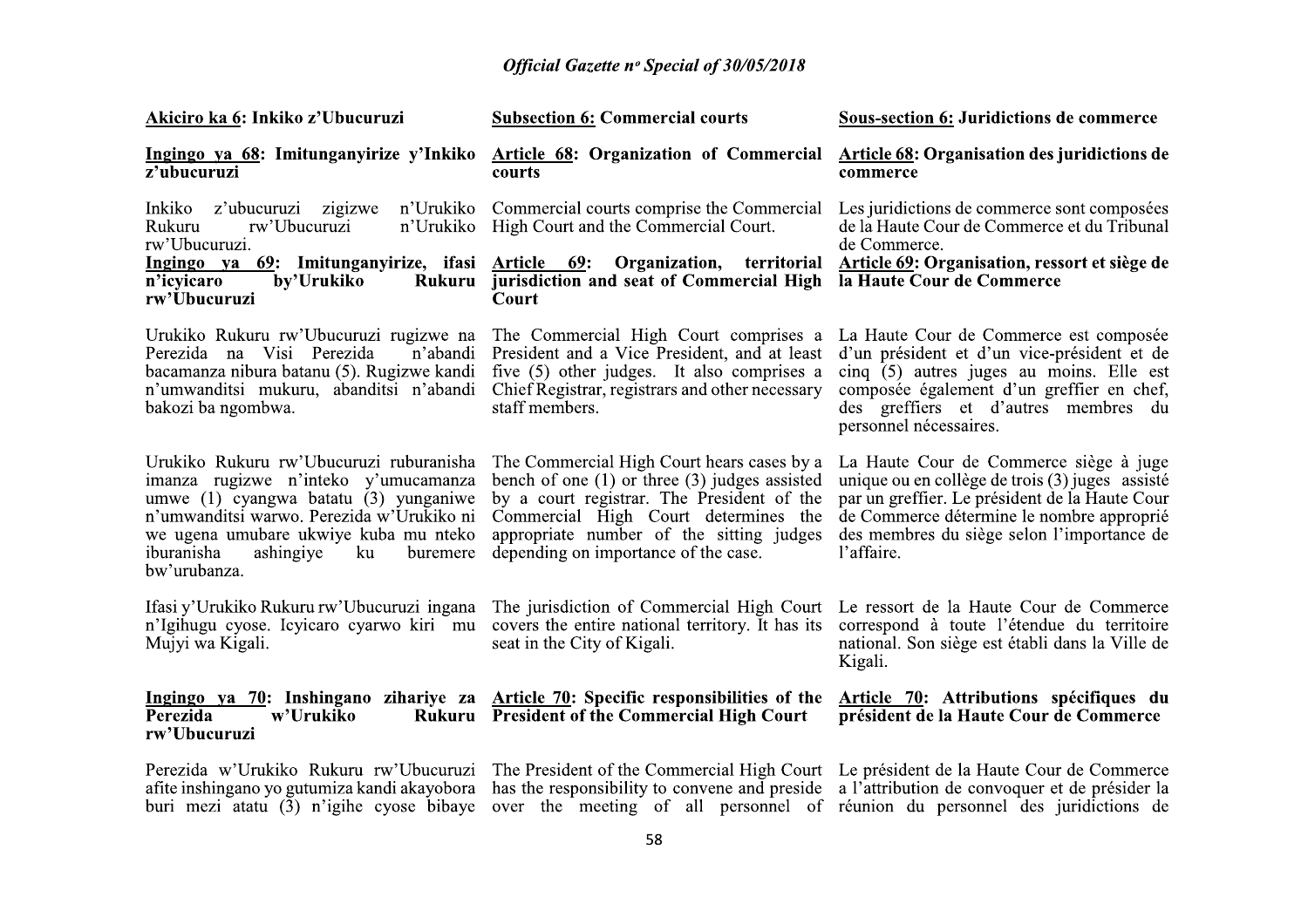| ngombwa, inama ihuza abakozi bo mu nkiko<br>z'ubucuruzi<br>kugira<br>ngo<br>bungurane<br>ibitekerezo ku buryo bwo gutanga ubutabera<br>bunoze kandi bwihuse, ku nzitizi bahura nazo<br>n' ingamba zikwiye.                                               | commercial courts every three (3) months and<br>whenever necessary for the purpose of<br>exchanging views on modalities to deliver<br>effective and prompt justice, on challenges<br>encountered and appropriate strategies.                                        | commerce tous les trois (3) mois et chaque<br>fois que de besoin pour discuter des modalités<br>de rendre une justice efficace et rapide, des<br>défis rencontrés et des stratégies appropriées.                                              |
|----------------------------------------------------------------------------------------------------------------------------------------------------------------------------------------------------------------------------------------------------------|---------------------------------------------------------------------------------------------------------------------------------------------------------------------------------------------------------------------------------------------------------------------|-----------------------------------------------------------------------------------------------------------------------------------------------------------------------------------------------------------------------------------------------|
| Ingingo ya 71: Imitunganyirize, ifasi<br>n'icyicaro by'Urukiko rw'Ubucuruzi                                                                                                                                                                              | Article 71:<br>jurisdiction and seat of the Commercial<br>Court                                                                                                                                                                                                     | Organisation, territorial Article 71: Organisation, ressort et siège du<br><b>Tribunal de Commerce</b>                                                                                                                                        |
| Urukiko rw'Ubucuruzi rugizwe na Perezida,<br>Visi Perezida n'abandi bacamanza nibura<br>cumi na batatu (13), Umwanditsi mukuru,<br>abanditsi n'abandi bakozi ba ngombwa.                                                                                 | The Commercial Court comprises a President,<br>a Vice President and at least thirteen (13)<br>other judges, Chief Registrar, registrars and<br>other necessary staff members.                                                                                       | Le Tribunal de Commerce est composé d'un<br>président, d'un vice-président et de treize (13)<br>autres juges au moins, d'un greffier en chef,<br>des greffiers et d'autres membres du<br>personnel nécessaires.                               |
| Urukiko rw'Ubucuruzi ruburanisha imanza<br>rugizwe n'inteko y'umucamanza umwe (1)<br>cyangwa batatu (3) yunganiwe n'umwanditsi<br>warwo. Perezida w'Urukiko ni we ugena<br>umubare ukwiye kuba mu nteko iburanisha<br>ashingiye ku buremere bw'urubanza. | The Commercial Court hears cases by a bench<br>of one $(1)$ or three $(3)$ judges assisted by a<br>court registrar. The President of the<br>Commercial Court determines the appropriate<br>number of the sitting judges depending on the<br>importance of the case. | Le Tribunal de Commerce siège à juge unique<br>ou en collège de trois (3) juges assisté par un<br>greffier. Le président du Tribunal de<br>Commerce détermine le nombre approprié<br>des membres du siège selon l'importance de<br>l'affaire. |
| y'Urukiko rw'Ubucuruzi<br><b>Ifasi</b><br>ingana<br>n'igihugu cyose. Icyicaro cyarwo kiri mu<br>Mujyi wa Kigali.                                                                                                                                         | The territorial jurisdiction of the Commercial<br>Court covers the entire national territory. It<br>has its seat in the City of Kigali.                                                                                                                             | Le ressort du Tribunal de Commerce<br>correspond à toute l'étendue du territoire<br>national. Son siège est établi dans la Ville de<br>Kigali.                                                                                                |
| Akiciro ka 7: Inkiko za Gisirikare                                                                                                                                                                                                                       | <b>Subsection 7: Military courts</b>                                                                                                                                                                                                                                | <b>Sous-section7: Juridictions militaires</b>                                                                                                                                                                                                 |
| <u>Ingingo ya 72</u> : Imitunganyirize y'Urukiko<br>Rukuru rwa Gisirikare                                                                                                                                                                                | <b>Article 72: Organization of the Military</b><br><b>High Court</b>                                                                                                                                                                                                | <b>Article 72: Organisation de la Haute Cour</b><br><b>Militaire</b>                                                                                                                                                                          |
| Urukiko Rukuru rwa Gisirikare rugizwe na<br>Perezida, Visi Perezida n'abacamanza nibura<br>barindwi (7), Umwanditsi Mukuru n'abandi<br>banditsi ba ngombwa.                                                                                              | The Military High Court comprises a<br>President, a Vice-President and at least seven<br>(7) judges, a Chief Registrar and other<br>necessary registrars.                                                                                                           | La Haute Cour Militaire est composé d'un<br>président, d'un vice-président et d'au moins<br>sept (7) juges, d'un greffier en chef et d'autres<br>greffiers nécessaires.                                                                       |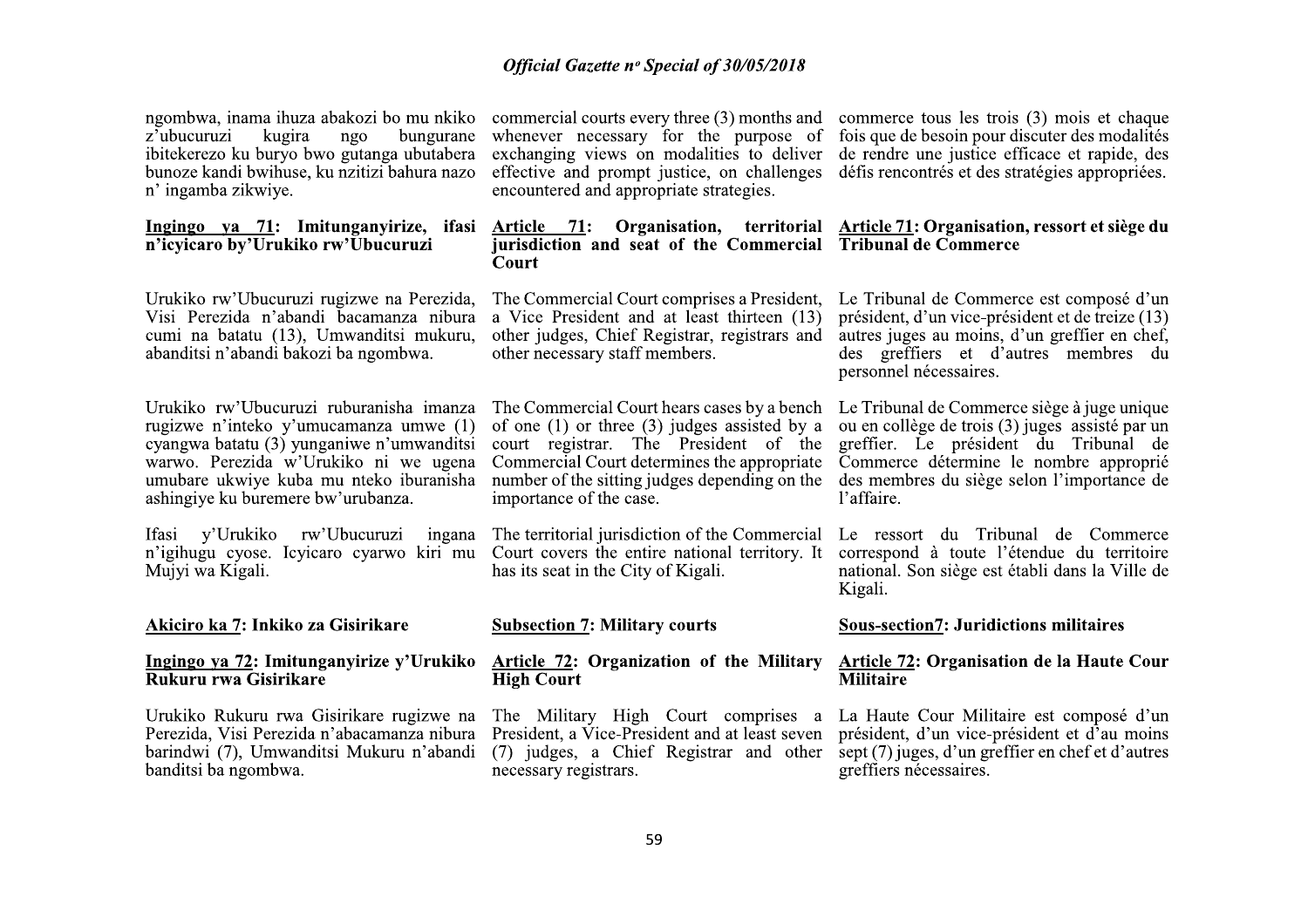| Ingingo ya 73: Imitunganyirize y'Urukiko<br>rwa Gisirikare                                                                                                                                                                                                                                                                                                                                                                                                                                                                    | Article 73: Organization of the Military Article 73: Organisation du Tribunal<br>Tribunal                                                                                                                                                                                                                                                                                                                                                                               | <b>Militaire</b>                                                                                                                                                                                                                                                                                                                                                                                                                                                                                                       |
|-------------------------------------------------------------------------------------------------------------------------------------------------------------------------------------------------------------------------------------------------------------------------------------------------------------------------------------------------------------------------------------------------------------------------------------------------------------------------------------------------------------------------------|-------------------------------------------------------------------------------------------------------------------------------------------------------------------------------------------------------------------------------------------------------------------------------------------------------------------------------------------------------------------------------------------------------------------------------------------------------------------------|------------------------------------------------------------------------------------------------------------------------------------------------------------------------------------------------------------------------------------------------------------------------------------------------------------------------------------------------------------------------------------------------------------------------------------------------------------------------------------------------------------------------|
| Urukiko rwa Gisirikare rugizwe na Perezida,<br>Visi Perezida n'abacamanza nibura umunani<br>(8), Umwanditsi Mukuru n'abandi banditsi ba<br>ngombwa.                                                                                                                                                                                                                                                                                                                                                                           | The Military Tribunal comprises a President,<br>a Vice President and at least eight (8) judges,<br>Chief Registrar and other necessary<br>a.<br>registrars.                                                                                                                                                                                                                                                                                                             | Le Tribunal Militaire est composé d'un<br>président, d'un Vice-président et d'au moins<br>huit (8) juges, d'un greffier en chef et d'autres<br>greffiers nécessaires.                                                                                                                                                                                                                                                                                                                                                  |
| Ingingo ya 74: Icyicaro n'ifasi by'Urukiko<br>rwa Gisirikare n'iby'Urukiko Rukuru rwa<br><b>Gisirikare</b>                                                                                                                                                                                                                                                                                                                                                                                                                    | <b>Article 74: Seat and territorial jurisdiction</b><br>of the Military Tribunal and the Military<br><b>High Court</b>                                                                                                                                                                                                                                                                                                                                                  | Article 74: Siège et ressort du Tribunal<br>Militaire et ceux de la Haute Cour Militaire                                                                                                                                                                                                                                                                                                                                                                                                                               |
| Icyicaro<br>cy'Urukiko<br>Gisirikare<br>rwa<br>n'icy'Urukiko Rukuru rwa Gisirikare kiri mu<br>Mujyi wa Kigali. Ifasi yazo ni Igihugu cyose.                                                                                                                                                                                                                                                                                                                                                                                   | The Military Tribunal and the Military High<br>Court have their seats in the City of Kigali.<br>Their jurisdiction covers the entire national<br>territory.                                                                                                                                                                                                                                                                                                             | Le siège du Tribunal Militaire et celui de la<br>Haute Cour Militaire sont établis dans la Ville<br>de Kigali. Leur ressort correspond à toute<br>l'étendue du territoire national.                                                                                                                                                                                                                                                                                                                                    |
| Ingingo ya 75: Ishyirwaho rya Perezida,<br>Visi Perezida n'abacamanza mu Nkiko za<br><b>Gisirikare</b>                                                                                                                                                                                                                                                                                                                                                                                                                        | <b>Article 75: Appointment of the President,</b><br>the Vice President and Judges of the<br>military courts                                                                                                                                                                                                                                                                                                                                                             | Article 75: Nomination du président, du<br>vice-président et des juges de juridictions<br>militaires                                                                                                                                                                                                                                                                                                                                                                                                                   |
| Perezida, Visi-Perezida n'abacamanza mu<br>Nkiko za Gisirikare, batoranywa mu bagize<br>Ingabo z'Igihugu, bagashyirwa ku mirimo<br>n'Iteka rya Minisitiri w'Intebe bisabwe na<br>Minisitiri ufite Ingabo z'Igihugu<br>mu<br>nshingano ze. Nta gihe kigenwe bategetswe<br>kumara mu kazi kabo, ariko bashobora<br>gukurwaho igihe cyose mu nyungu z'akazi<br>n'ubushobozi<br>bitewe<br>buke.<br>cyangwa<br>imyitwarire mibi yabagaragayeho n'izindi<br>ziteganywa<br>n'amategeko,<br>mpamvu<br>hakurikijwe uburyo bashyizweho. | The President, the Vice-President and judges<br>of military courts are selected from the army<br>and appointed by a Prime Minister's Order<br>upon request by the Minister in charge of the<br>army. They are appointed for unspecified<br>period. However, they may be dismissed at<br>any time in accordance with similar<br>procedures of their appointment due to the<br>interests of work, incompetence, misconduct<br>or other reasons as may be provided by law. | Le président, le vice-président et les juges des<br>juridictions militaires sont choisis parmi les<br>membres de l'armée et sont nommés par<br>arrêté du Premier Ministre sur proposition du<br>Ministre ayant l'armée dans ses attributions.<br>Ils sont nommés pour une durée indéterminée.<br>Toutefois, ils peuvent, à tout moment, être<br>révoqués suivant la procédure de leur<br>nomination, dans l'intérêt du service ou en cas<br>d'incompétence, d'indiscipline ou de tout<br>autre motif prévu par la loi. |
| Ingingo ya 76: Ubwanditsi bw'Inkiko za Article 76: Registry of the military courts<br><b>Gisirikare</b>                                                                                                                                                                                                                                                                                                                                                                                                                       |                                                                                                                                                                                                                                                                                                                                                                                                                                                                         | Greffe<br>juridictions<br>Article<br>76:<br>des<br>militaires                                                                                                                                                                                                                                                                                                                                                                                                                                                          |

Urukiko Rukuru rwa Gisirikare kimwe The Military High Court as well as the La Haute Cour Militaire, de même que le<br>n'Urukiko rwa Gisirikare zifite ubwanditsi Military Tribunal consist of a registry Tribunal Militaire compr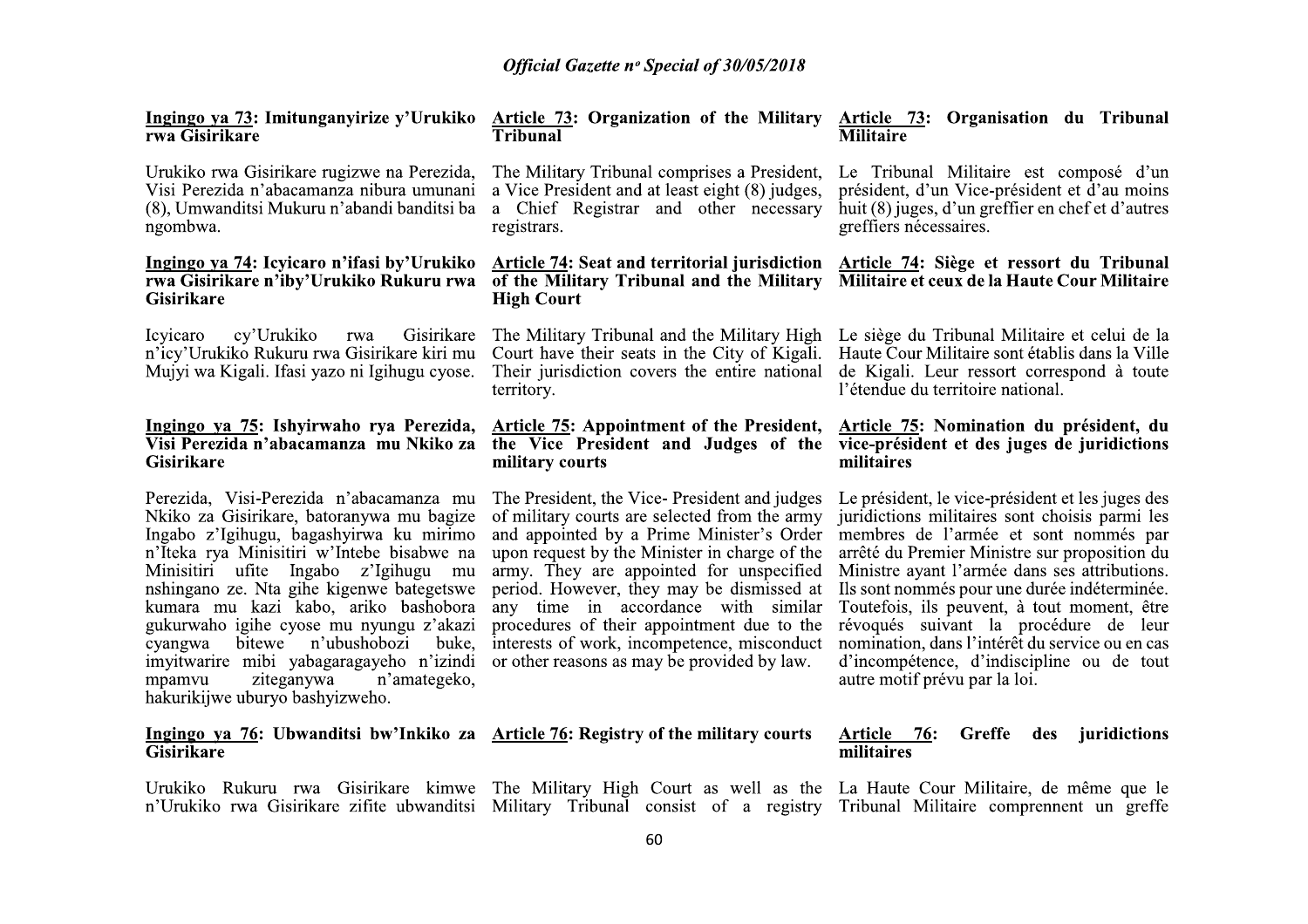bw'urukiko bugizwe n'abanditsi b'urukiko bafite nibura ipeti rya Serija n'abandi bakozi ba ngombwa bashyirwa ku mirimo n'Iteka rya Minisitiri ufite Ingabo z'Igihugu mu nshingano ze.

#### Ingingo ya 77: Imikorere y'Inkiko za **Gisirikare**

Kugira ngo Inkiko za Gisirikare zishobore kuburanisha byemewe, umubare w'abagize inteko y'abacamanza ugomba kuba igiharwe, utari munsi ya batatu (3), bunganiwe n'umwanditsi w'Urukiko. Umucamanza uyobora iburanisha agomba kuba nibura ari mu rwego rumwe rwa gisirikare n'uregwa.

Mu Nkiko za Gisirikare, iyo Perezida In military courts, if the President of the court w'Urukiko adahari cyangwa adashoboye kuboneka asimburwa na Visi-Perezida, na we yaba adahari cyangwa adashoboye kuboneka, agasimburwa n'umucamanza usumbya abandi uburambe mu ipeti rikuru. Ivo hari abanganya uburambe mu ipeti rikuru, asimburwa n'urusha abandi uburambe mu kazi k'ubucamanza.

Perezida w'Urukiko Rukuru rwa Gisirikare The President of the Military High Court ategura akanashyikiriza Minisitiri ufite prepares the draft annual budget of military Ingabo z'Igihugu mu umushinga w'ingengo y'imari igomba of the army. gukoreshwa n'Inkiko za Gisirikare.

## yabigenewe n'amapeti kw'abacamanza bo judges of the military courts mu Nkiko za Gisirikare

charge of the army.

#### Article 77: Functioning of the military courts

In order for the military courts to legally hear cases, the bench shall be constituted by an odd number of not less than three (3) Judges, assisted by a court registrar. The Judge presiding the bench shall be at least of the same military rank with the accused.

composed of registrars with at least a rank of composé de greffiers avant au moins le grade Sergeant and other necessary support staff de Sergent et du personnel d'appui nécessaire, appointed by an order of the Minister in nommés par un arrêté du Ministre ayant l'armée dans ses attributions.

#### Article  $77:$ **Fonctionnement** des iuridictions militaires

Pour que les juridictions militaires puissent valablement siéger, le nombre des membres du siège doit être impair et ne doit pas être inférieur à trois (3) juges, assistés par un greffier. Le président du siège doit être au moins de même grade militaire que l'accusé.

is absent or is unavailable, he/she is replaced by the Vice-President and in the absence or unavailability of the latter, by the judge with the most senior highest military rank. If there are judges with equal ranks, he/she is replaced by the most senior judge.

nshingano ze, courts and submits it to the Minister in charge

# Ingingo ya 78: Kwambara imyambaro Article 78: Dress code and rank insignia for

Abacamanza bo mu Nkiko za Gisirikare The judges of the military courts shall, in the Dans l'exercice de leurs fonctions, les juges bagomba kwambara imyambaro yabugenewe course of performing their judicial duties, put des juridictions militaires doivent porter la

Dans les juridictions militaires, lorsque le président de la juridiction militaire est absent ou en empêchement, il est remplacé par le Vice-président et en cas d'absence ou d'empêchement de celui-ci, par le juge le plus ancien dans le grade le plus élevé. S'il y a des juges de même ancienneté dans le grade le plus élevé, il est remplacé par le plus ancien dans la carrière judiciaire.

Le président de la Haute Cour Militaire prépare le projet du budget annuel des juridictions militaires et le soumet au Ministre ayant l'armée dans ses attributions.

#### Article 78: Port de la tenue et des insignes de grades pour les juges des juridictions militaires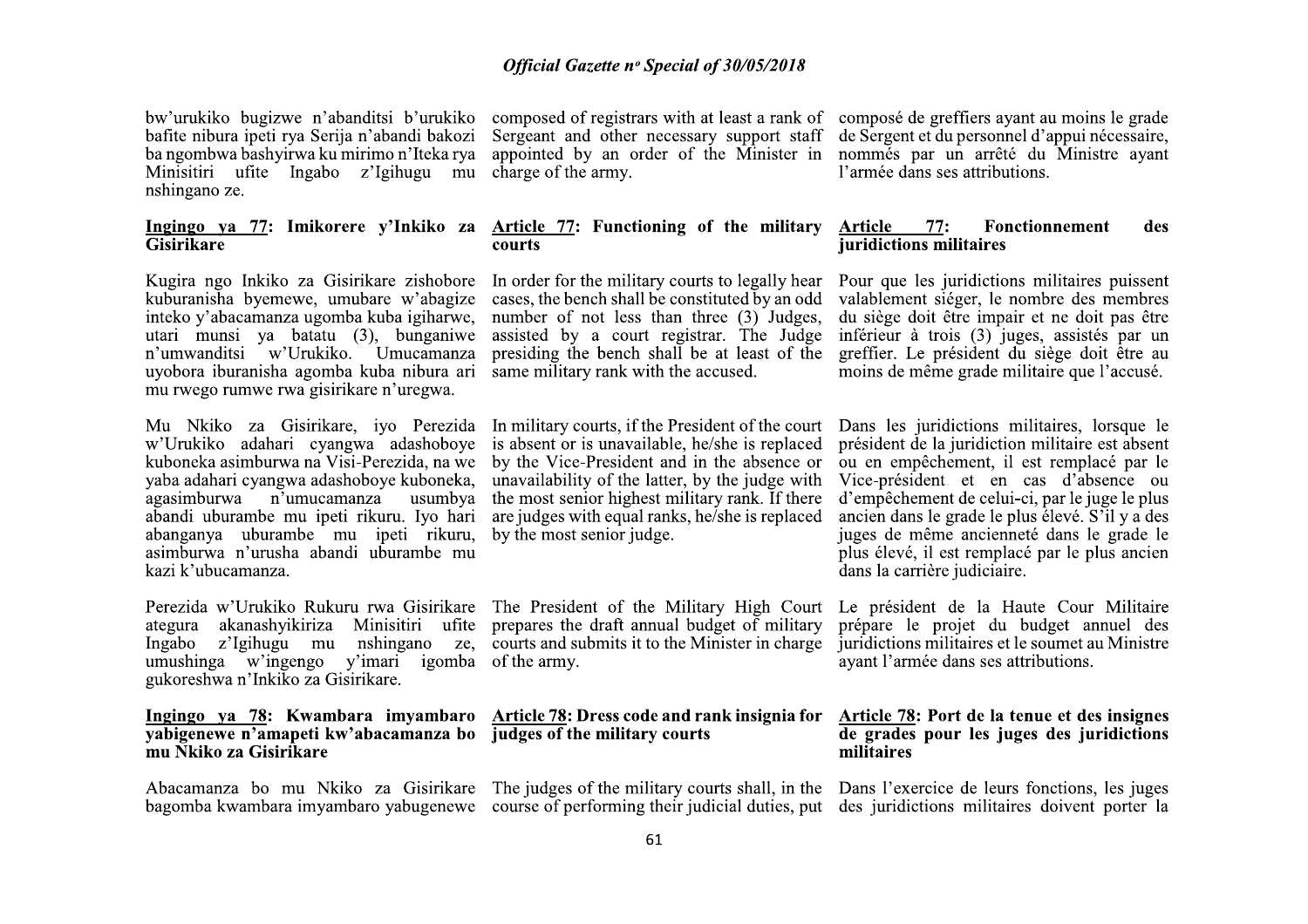n'amapeti yabo igihe ba<br>y'ubucamanza.<br>**Ingingo ya 79: Ubwigen<br>bo mu Nkiko za Gisirika**<br>Abacamanza bo mu N.<br>bafite ubwigenge buses **Official Gazette n° S**<br> **n'amapeti yabo igihe bakora imirimo yabo** on appropriate unif<br>
y'ubucamanza.<br> **Ingingo ya 79: Ubwigenge bw'abacamanza**  $\Delta$ **rticle 79: Indepen<br>
bo mu Nkiko za Gisirikare military courts**<br>
Abacama *Official Gazette n<sup>o</sup> S<sub>1</sub></sub>*<br>
n'amapeti yabo igihe bakora imirimo yabo on appropriate unif<br>
y'ubucamanza.<br>
<u>Ingingo va 79</u>: Ubwigenge bw'abacamanza Article 79: Indepen<br>
bo mu Nkiko za Gisirikare<br>
Abacamanza bo mu Nkiko z Abacamanza bo mu N<br>
bafite ubwigenge buse<br>
imirimo yabo y'ubucar<br>
ubwisanzure imanza<br>
ibyemezo.<br> **UMUTWE WA IV:**<br>
Y'URWEGO RN<br>
N'IZINDI NZEGO ZA<br>
<u>Ingingo ya 80</u>:<br>
Imgingo ya 80:<br>
Imgingo ya 80:<br>
Iw'Ubucamanza rukor<br>
za Le

**Official Gazette nº Special donton**<br>
bakora imirimo yabo on appropriate uniform and<br>
insignia.<br> **Anticle 79:** Independence<br> **Anticle 79:** Independence<br> **Anticle 79:** Independence<br> **Anticle 79:** Independence<br>
Nkiko za Gisi **Official Gazette nº Special of**<br>
ra imirimo yabo on appropriate uniform and<br>
insignia.<br> **bw'abacamanza Article 79:** Independence of<br>
military courts<br>
to za Gisirikare The judges of military courts, if<br>
igihe bakora of th **Official Gazette nº Special of 30/05/20**<br>imirimo yabo on appropriate uniform and their<br>insignia.<br>**N'abacamanza <u>Article 79</u>: Independence of judge<br>military courts**<br>za Gisirikare The judges of military courts, in the exal **Official Gazette nº Special of 30/05/20**<br>
by yabo on appropriate uniform and their<br>
insignia.<br> **Anticle 79:** Independence of judge<br>
military courts<br>
sirikare The judges of military courts, in the exe<br>
bakora of their jud **Official Gazette nº Special of 30/05/2018**<br>yabo on appropriate uniform and their rank ten<br>insignia. gra<br>**Article 79:** Independence of judges of  $\frac{AT}{D}$ <br>military courts<br>irikare The judges of military courts, in the exer **Official Gazette nº Special of 30/05/2018**<br>
a appropriate uniform and their rank tenue appropriée e<br>
signia.<br> **a** grades.<br> **a** grades.<br> **a** grades.<br> **intiguary courts**<br> **he judges of military courts, in the exercise Les Official Gazette n° Special of 30/05/2018**<br>
bakora imirimo yabo on appropriate uniform and their rank tenue appropriée et<br>
insignia.<br> **enge bw'abacamanza Article 79:** Independence of judges of Article 79: Indépendence<br>

**becial of 30/05/2018**<br>
both and their rank tenue appropriée et les insignes de leurs<br>
grades.<br> **dence of judges of <u>Article 79</u>: Indépendance des juges des<br>
juridictions militaires**<br>
courts, in the exercise Les juges des **Solution Accord SECUTE:** THE THE STITUTIONS<br>
SECURIES THE STITUTIONS<br>
SECURIES AND EXAMPLE THE SUIT OF SUIT AND SUIT AND SUIT AND SUIT AND SUIT AND SUIT AND SUIT AND SUIT AND SUIT AND SUIT AND SUIT AND SUIT AND SUIT AND S 6µ`^,£Yd`^,`^,£Y\_\\Ub\+W^,V\¤\bT\\_`^,^+Wb, ¶! "!· h"h"¶¸).!."" ¤`Y\_^,a+WUb\+W^,£Y\U\T\\_`^j,¤^,T\_³U\`Wb, ^+Y`\_T\W`V`Wb,¤`^,TaaT\\_`^,`b,e,^bTbY`Wbj6

# **6** Official Gazette  $n^{\circ}S_1$ <br>  $\mu$ 'ubucamanza.<br> **Insigmia.**<br> **Insigmia.**<br> **Insigmia.**<br> **Insigmia.**<br> **Insigmia.**<br> **Insigmia.**<br> **Insigmia.**<br> **Insigmia.**<br> **IDENTIFY ON SOFT UP:**<br> **CONTEXA** CONTEXA DEPTIFY AND UNIVENTIFY A **Ingingo va 79:** Ubwigenge bw'abacamanza Article 79: Independent to multikly za Gisirikare military courts<br>
Abacamanza bo mu Nkiko za Gisirikare military courts<br>
Abacamanza bo mu Nkiko za Gisirikare The judges of military *Official Gazette nº Special of 30/05/2018*<br>
bakora imirimo yabo on appropriate uniform and their rank tenue appropriée et l<br>
imsignia.<br>
enge bw'abacamanza Article 79: Independence of judges of Article 79: Indépend<br>
ikare *Official Gazette n*<sup>o</sup> *Special of 30/05/2018*<br>
bakora imirimo yabo on appropriate uniform and their rank tenue appropriée et<br>
insignia.<br>
enge bw'abacamanza Article 79: Independence of judges of Article 79: Indépendence<br> insignia.<br>
enge bw'abacamanza Article 79: Independe<br>
ikare military courts<br>
Nkiko za Gisirikare The judges of military courts<br>
sesuye igihe bakora of their judicial duties, a<br>
amanza. Basuzumana They have full discretio<br>
i **Example both and an article 19:** Independence of judges of <u>Article 79</u>: Indépendence military courts<br>
ikare<br>
Sixtex a Gisirikare The judges of military courts, in the exercise Les juges des juridices<br>
suscause igite bako Nkiko za Gisirikare The judges of military concessuye igihe bakora of their judicial duties, an amanza. Basuzumana They have full discretio bakazifatamo decide on them.<br> **V:** IMIKORANIRE CHAPTER IV: C<br> **V:** IMIKORANIRE CHA Sesuye igihe bakora of their judicial duties, are fully independent. pleinement indépenda<br>
amanza. Basuzumana They have full discretion to hear cases and leurs fonctions judic<br>
zza, bakazifatamo decide on them.<br> **EVALUATIO** EXECT SOLABORATION CHAPTER IV:<br>
SETWENT THE JUDICIARY AND ENTRE LE POUVON<br>
ALETA OTHER PUBLIC INSTITUTIONS LES<br>
UDES COUNTS UNEXANTENT OF THE POUNCE OF COUNTABLE SURVIVES<br>
UDES COUNTS UNEXANTENT OF THE PUBLICULE SURVIVES I grades.<br>
dence of judges of <u>Article 79</u>: Indépenda<br>
juridictions militaires<br>
courts, in the exercise Les juges des juridicti<br>
are fully independent. pleinement indépendants<br>
isouverainement les affait<br>
souverainement les

bafite ubwigenge busesuye igihe bakora of their judicial duties,<br>imirimo yabo y'ubucamanza. Basuzumana They have full discrete<br>ubwisanzure imanza, bakazifatamo decide on them.<br> **COMPTER WATEL MORANIRE CHAPTER IV:**<br> **CONFIG** 6)&%")\$-./")-h'%\$%)"(-&/" [Y\_\,]Y`\_\W+VT,\\*\b`[`\_`X+,[Y,\YdY\_Y\_T, )!)\$"!! ))"!!(%))"\$#-)&%" )-\$-./" -\$-\$h'" \$!(!(%" !\$!&)"\$./"\$!"\$(%/!" \$!(!(%0, From Ubucamanza rukorana n'izindi nzego between the judicial<br>
za Leta<br>
Urwego rw'Ubucamanza rushobora kugeza The Judicial<br>
kuri Giverninoma ibitekerezo ku ivugurura proposals of judicial<br>
rireba imiterere n'imikorere by'ur Fireba imiterere n'imikorere by'urwego organization and funct<br>
rw'ubucamanza, ububasha bw'inkiko, competence of courts<br>
ibigenerwa abacamanza n'abandi bakozi judges and other judici<br>
b'inkiko.<br>
Guverinoma cyangwa Inteko Is Uburyo Urwego Article 80: Procedures<br>
orana n'izindi nzego between the judiciary<br>
institutions<br>
aza rushobora kugeza The Judiciary may subme<br>
ekerezo ku ivugurura proposals of judicial re<br>
mikorere by'urwego organization a ekerezo ku ivugurura proposals of judicial remikorere by'urwego organization and function<br>to ubasha bw'inkiko, competence of courts, b<br>nical n'abandi bakozi judges and other judicial<br>va Inteko Ishinga The Government or the

Guverinoma cyangwa<br>Amategeko igisha<br>rw'Ubucamanza ku b<br>byerekeranye n'ubucama<br>Inama Urukiko rw'Ikiren<br>cyangwa Inteko Ishinga<br>zifatwa nk'ihame, ker<br>amategeko abiteganya. va Inteko Ishinga The Government or the<br>
inama urwego the Judiciary on the deci<br>
byemezo ifata iyo relate to judicial system.<br>
manza.<br>
enga ruha Guvernoma Any advice provided by t<br>
ga Amategeko, ntabwo the Government or Pa va Inteko Ishinga The Government or the<br>
inama urwego the Judiciary on the deci<br>
byemezo ifata iyo relate to judicial system.<br>
manza.<br>
enga ruha Guvernoma Any advice provided by t<br>
ga Amategeko, ntabwo the Government or Pa

Inama Urukiko rw'Ikireng<br>cyangwa Inteko Ishinga Z<br>zifatwa nk'ihame, kera<br>amategeko abiteganya.

Frame in the provided of the provided by the Sovernment Le Pouvoir judinary<br>
institutions publiques<br>
are ushobora kugeza. The Judician reposals of judicial reforms in relation to Government tout provide intervent<br>
institut 62<br>
Final mikorere by'urwego organization and functioning of the judiciary, judiciaire relative a<br>
uubasha bw'inkiko, competence of courts, benefits allocated to fonctionment at up<br>
avantages accordés and<br>
invariages and o

Any advice provided by the Supreme Court to<br>the Government or Parliament shall not be<br>binding unless it is so provided by law.<br>62

dence of judges of  $\frac{\text{Article } 92}{\text{Juridictions}}$  Indépendance des juges des<br>
courts, in the exercise Les juges des juridictions militaires sont<br>
are fully independent. pleinement indépendants dans l'exercice de<br>
ion to hear cases are fully independent. pleinement independants dans l'exercice de<br>
son to hear cases and leurs fonctions judiciaires. Ils apprécient<br>
souverainement les affaires et y statuent.<br>
COLLABORATION<br>
JUDICIARY AND ENTRE LE POUVOI **COLLABORATION CHAPITRE IV: COLLABORATION**<br> **JUDICIARY AND ENTRE LE POUVOIR JUDICIAIRE ET**<br> **STITUTIONS**<br> **PUBLIQUES**<br> **ES.** AUTRES INSTITUTIONS<br>
PUBLIQUES<br>
TRIS AUTRES INTERITUATIONS<br>
TRIS AUTRES INTERITY INTERITY INTE From the total of the pouring indicative et les autres<br>
institutions publiques<br>
method to Government toute proposition de réforme<br>
reforms in relation to Government toute proposition de réforme<br>
ioning of the judiciary, ju reforms in relation to Gouvernement toute pro<br>
ioning of the judiciary, judiciaire relative à l'<br>
benefits allocated to fonctionnement du pou<br>
al personnel.<br>
avantages accordés aux<br>
membres du personnel ju<br>
ne Parliament c From the publicary, indiciaire relative a l'organisation et aux<br>
benefits allocated to fonctionment du pouvoir judiciaire, aux<br>
and personnel.<br>
a avantages accordés aux juges et aux autres<br>
membres du personnel judiciaire.

Ne Parliament consults Le Gouvernement ou le le consideration du le fuscion du latte du système judiciaire sur les<br>
in.<br>
Supreme Court to Tout avis fourni par la<br>
du système judiciaire du système judic<br>
du système judic<br>
p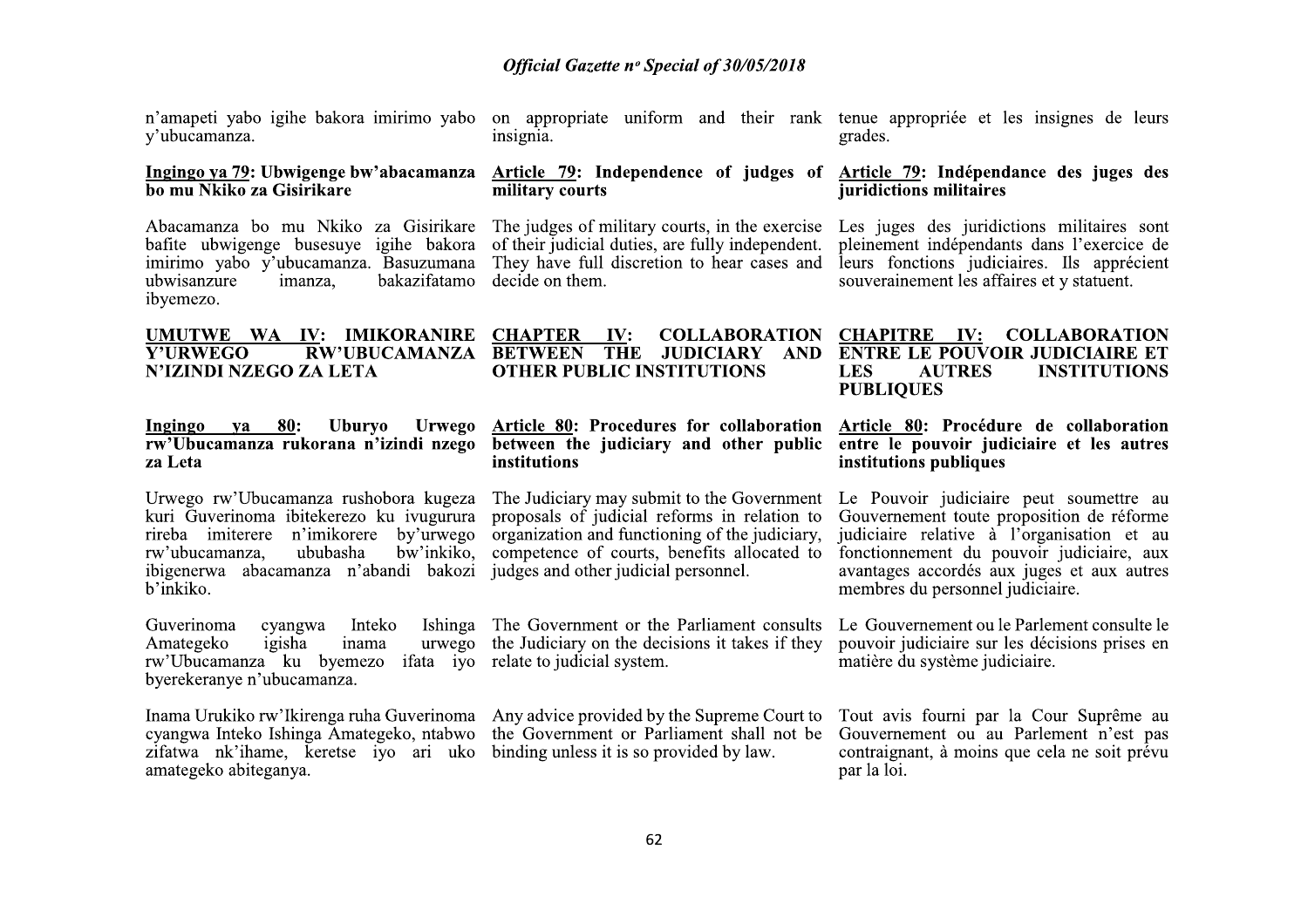| n'izindi nzego za Leta                                                                                                                                                                                                   | <u>Ingingo ya 81</u> : Imikoranire y'inkiko <u>Article 81</u> : Collaboration between courts <u>Article 81</u> : Collaboration<br>and other public institutions                                                                                          | entre les<br>juridictions et les autres<br>institutions<br>publiques                                                                                                                                                                    |
|--------------------------------------------------------------------------------------------------------------------------------------------------------------------------------------------------------------------------|----------------------------------------------------------------------------------------------------------------------------------------------------------------------------------------------------------------------------------------------------------|-----------------------------------------------------------------------------------------------------------------------------------------------------------------------------------------------------------------------------------------|
| Inkiko<br>n'izindi<br>zitandukanye<br>nzego<br>z'ubutegetsi bwa Leta kandi zirigenga.<br>Ntizishobora guhabwa amabwiriza cyangwa<br>gusabwa<br>n'urwego<br>ibisobanuro<br>rw'ubuyobozi urwo ari rwo rwose.               | Courts are separated from other public<br>institutions and are independent. They do not<br>receive injunctions or be accountable vis-à-<br>vis any administrative authority.                                                                             | Les juridictions sont séparées des autres<br>institutions publiques et sont indépendantes.<br>Elles ne peuvent pas recevoir des injonctions<br>ou être tenues responsables vis-à-vis de toute<br>autorité administrative.               |
| Ushatse amakuru ku mikorere y'Urukiko<br>abisaba Perezida w'Urukiko rw'Ikirenga.                                                                                                                                         | Any person seeking information on the<br>functioning of a court addresses his/her<br>request to the President of the Supreme court.                                                                                                                      | Toute personne en quête d'informations<br>le<br>fonctionnement<br>concernant<br>d'une<br>juridiction, en fait une demande au président<br>de la Cour Suprême.                                                                           |
| Icyakora, mu rwego rwo kuzuzanya n'izindi<br>nzego z'ubutegetsi za Leta, Perezida wa buri<br>rukiko ashinzwe guharanira imikoranire<br>myiza hagati y'urukiko ayobora n'izindi<br>nzego za Leta zikorera mu ifasi yarwo. | However, for purpose of complementarity<br>with public institutions, the President of each<br>court shall ensure good collaboration between<br>the court he/she heads and other public<br>institutions that operate in the jurisdiction of<br>the court. | Toutefois, aux fins de la complémentarité<br>avec les institutions publiques, le président de<br>chaque juridiction est chargé d'assurer la<br>bonne collaboration de sa juridiction avec les<br>institutions publiques de son ressort. |
| <b>UMUTWE</b><br>$W_A$ $V$ :<br><b>ZINYURANYE N'IZISOZA</b>                                                                                                                                                              | INGINGO CHAPTER V: MISCELLANEOUS AND<br><b>FINAL PROVISIONS</b>                                                                                                                                                                                          | <b>CHAPITRE V:</b><br><b>DISPOSITIONS</b><br><b>DIVERSES ET FINALES</b>                                                                                                                                                                 |
| Ingingo ya 82: Imikoreshereze, imicungire<br>n'imigenzurire<br>by'umutungo<br>w'Ubutegetsi bw'Ubucamanza                                                                                                                 | <b>Article 82: Use, management and audit of</b><br>the property of the Judiciary                                                                                                                                                                         | Article 82: Utilisation, gestion et audit du<br>patrimoine du pouvoir judiciaire                                                                                                                                                        |
| Imikoreshereze, imicungire n'imigenzurire<br>y'umutungo w'ubutegetsi bw'ubucamanza<br>bikorwa hakurikijwe amategeko abigenga.                                                                                            | accordance with relevant laws.                                                                                                                                                                                                                           | The use, management and audit of the L'utilisation, la gestion et l'audit du<br>property of the Judiciary are carried out in patrimoine du pouvoir judiciaire sont<br>effectués conformément aux lois en la<br>matière.                 |
| n'itorwa by'iri tegeko                                                                                                                                                                                                   | Ingingo ya 83: Itegurwa, isuzumwa Article 83: Drafting, consideration and Article 83: Initiation, examen et adoption<br>adoption of this Law                                                                                                             | de la présente loi                                                                                                                                                                                                                      |
| ritorwa mu rurimi rw'Ikinyarwanda.                                                                                                                                                                                       | Iri tegeko ryateguwe, risuzumwa kandi This Law was drafted, considered and<br>adopted in Ikinyarwanda.                                                                                                                                                   | La présente loi a été initiée, examinée et<br>adoptée en Ikinyarwanda.                                                                                                                                                                  |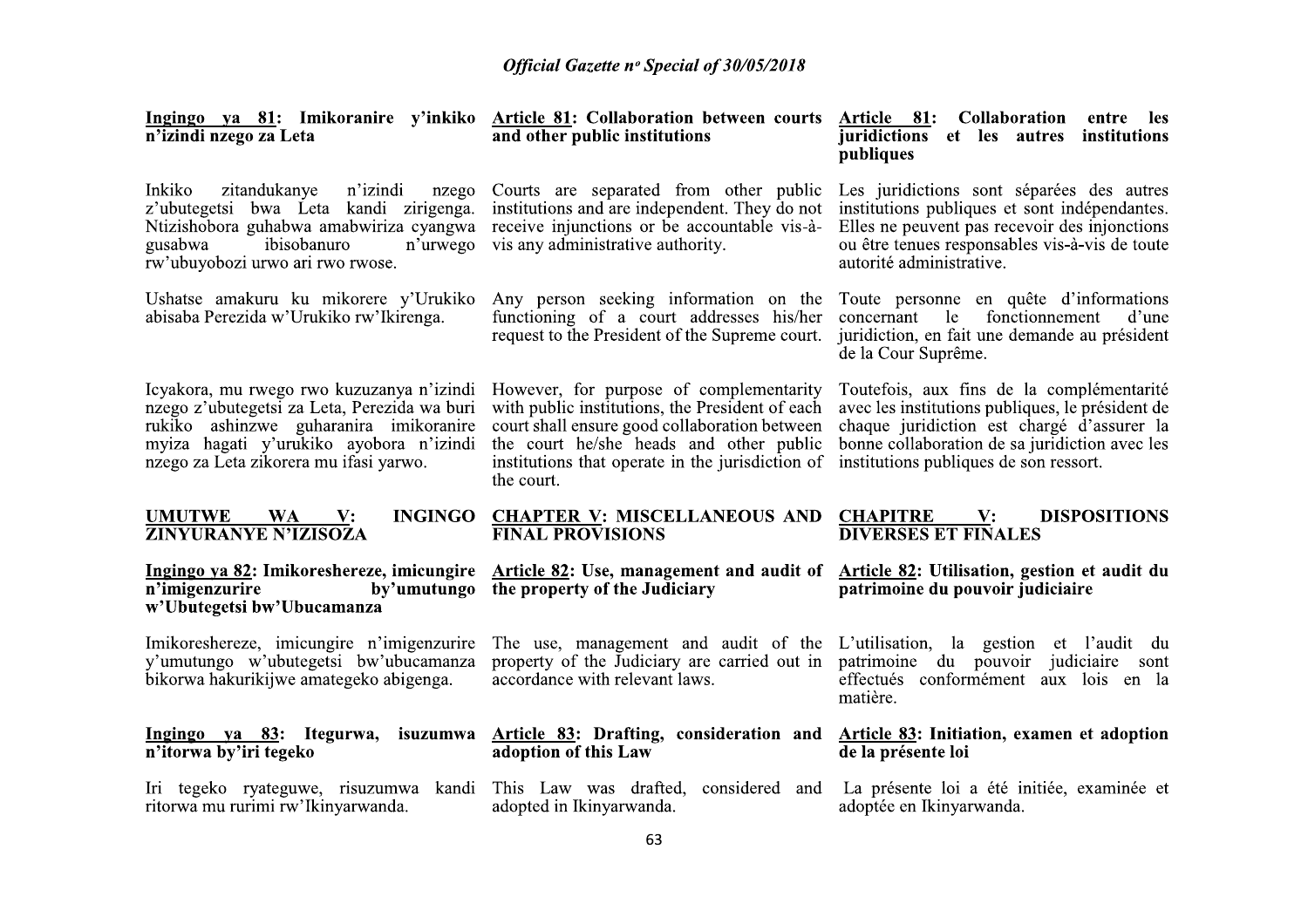| Ingingo<br>ya 84:<br>z'amategeko zinyuranyije n'iri tegeko                                                                                                  | Ivanwaho ry'ingingo Article 84: Repealing provision                                                          | <b>Article 84 : Disposition abrogatoire</b>                             |
|-------------------------------------------------------------------------------------------------------------------------------------------------------------|--------------------------------------------------------------------------------------------------------------|-------------------------------------------------------------------------|
| Ingingo zose z'amategeko abanziriza iri kandi<br>zinyuranyije na ryo zivanyweho.                                                                            | All prior legal provisions contrary to this Law Toutes les dispositions légales antérieures<br>are repealed. | contraires à la présente loi sont abrogées.                             |
| Ingingo ya 85: Igihe iri itegeko ritangira Article 85: Commencement<br>gukurikizwa                                                                          |                                                                                                              | Article 85: Entrée en vigueur                                           |
| Iri tegeko ritangira gukurikizwa ku munsi This Law comes into force on the date of its<br>ritangarijweho mu Igazeti<br>ya Leta ya<br>Repubulika y'u Rwanda. | publication in the Official Gazette of the publication au Journal Officiel de la<br>Republic of Rwanda.      | La présente loi entre en vigueur le jour de sa<br>République du Rwanda. |